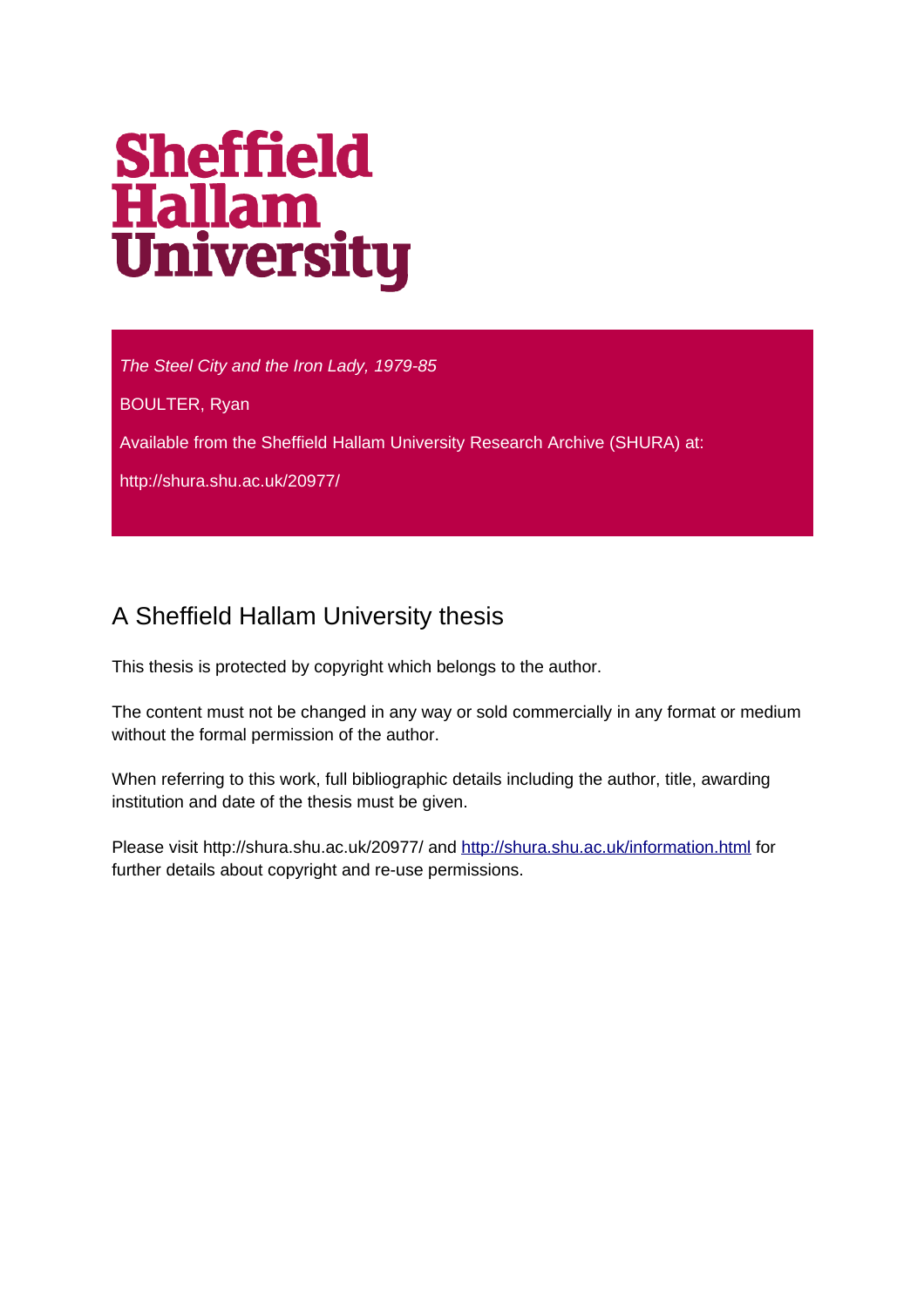

# THE STEEL CITY AND THE IRON LADY,

# 1979-85

Ryan Boulter

Submitted to the Graduate School Faculty of Development and Society of Sheffield Hallam University in Partial Fulfilment of the Requirements for the Degree of MA History by Research

September 2017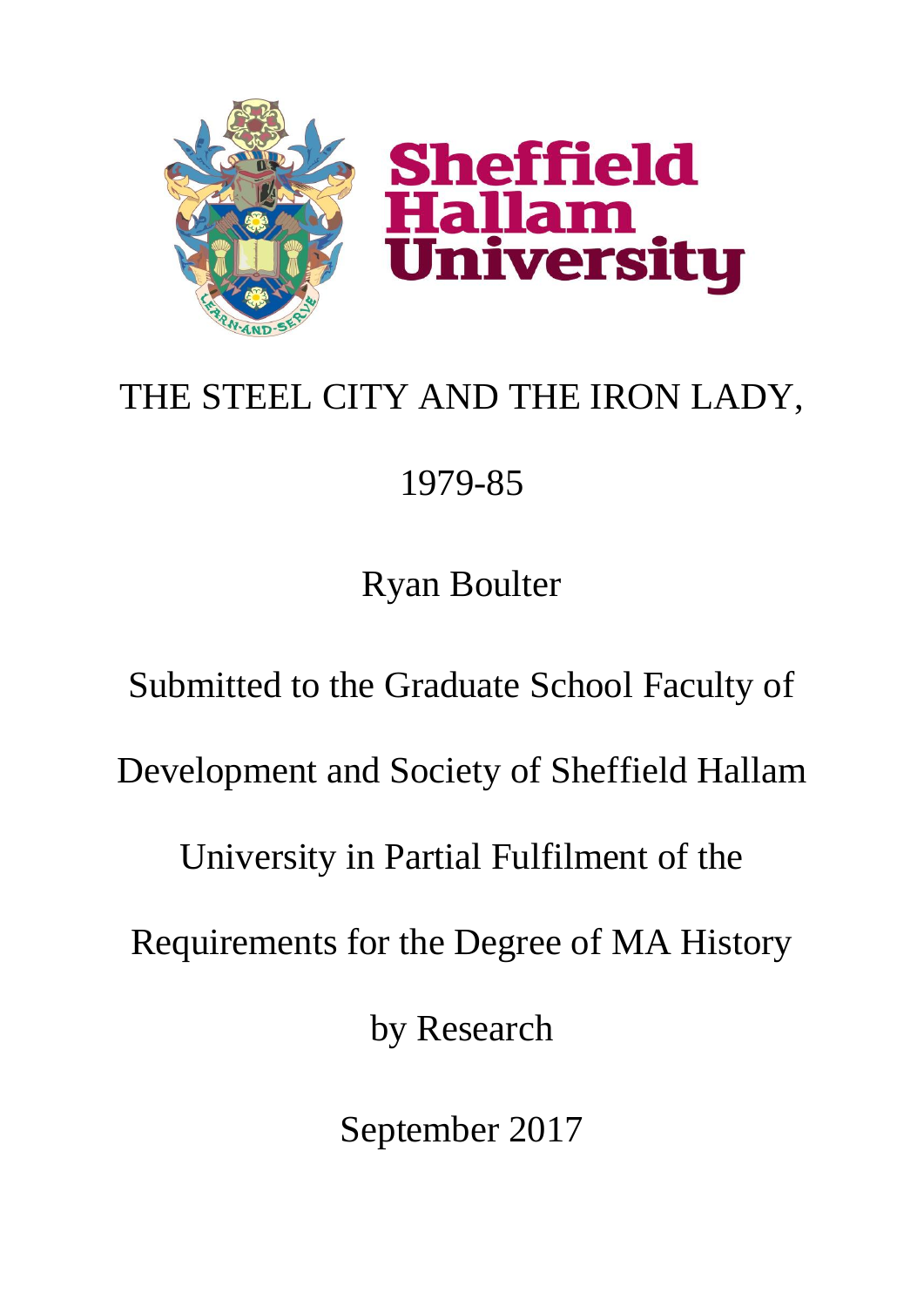## THE STEEL CITY AND THE IRON LADY, 1979-85

### Ryan Boulter

#### *Abstract*

This dissertation contributes to the historiography on the central-local government relationship in the 1980s by looking at the conflict between Sheffield City Council and the Thatcher governments from 1979-85. This dissertation also adds to the work of George Jones and John Stewart on the role of local government in a centralised state. Through their research they have advocated adopting a more localist approach to the central-local government relationship so that local government can be effective. Much work has been done on the central-local government relationship during the Thatcher era but detailed contemporary accounts of what happened in Sheffield are few and far between. Building on research recently conducted by both David Price and Daisy Payling this Council-centric investigation extensively uses archival material to analyse the day-to-day decision-making process of Sheffield City Council in its fight against certain aspects of Thatcherism. Through two separate but related chapters the Council's fight against the implementation of the *Housing Act 1980* and local government finance reform will be discussed. It will be argued that the Council had only two weapons at their disposal in these two conflicts with Thatcher: obstruction and 'propaganda'. The Council could obstruct the implementation of legislation passed in Parliament while producing anti-Thatcher 'propaganda' to rally both local and national support for their cause. This approach would see the Council and its leader, David Blunkett, elevated to a position of national prominence as one of the leading figures in the local authority opposition. However, this was *merely* 'theatrics'. The theatrics of the Council gave the impression that they were an equal opponent in the central-local government conflict and were in a position to mount a significant challenge to Thatcher's agenda. Although the Council were fairly successful in hindering the implementation of Thatcher's agenda in Sheffield in the short-term, when they were presented with the possibility of venturing into illegality they buckled under central government pressure.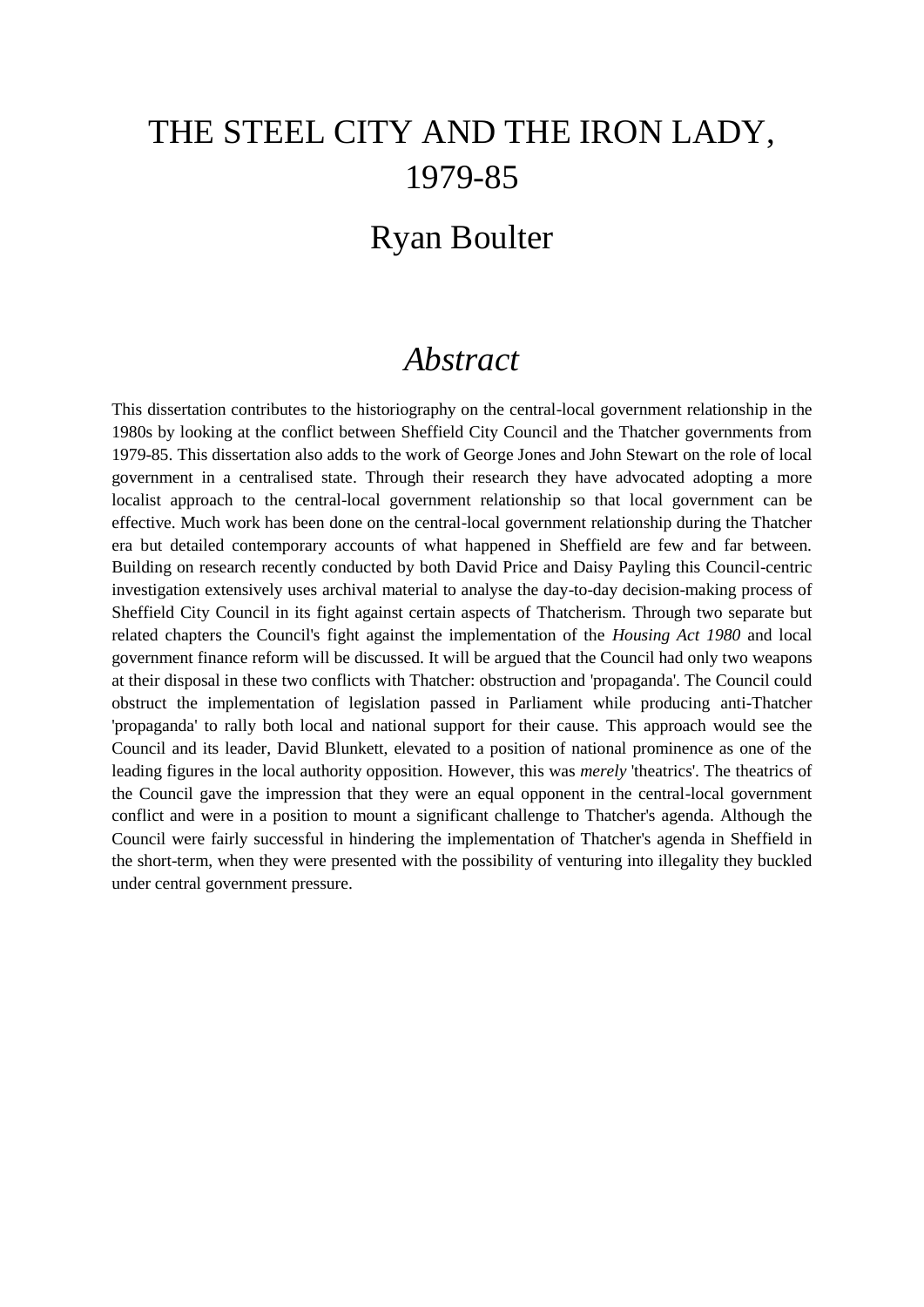#### *Acknowledgements*

I would like to thank Professor Niels Petersson and Professor John Singleton for their knowledge, reassurance and patience throughout the process of producing this dissertation. Their guidance was integral to the success of the writing process. I would also like to thank the hard-working staff in the Faculty of Development and Society's Graduate School who continuously provide the backbone of support that keeps us aspiring academics on track. Much of my time researching for this dissertation was spent in the Sheffield Archives and Sheffield Central Studies Library. The members of staff there were exceptional and showed a genuine interest in my topic while helping me shift through the substantial archival material. Finally, many thanks are due of course to my friends and family throughout this process. The life of a researching academic is an unpredictable one and the support of friends and family when things inevitably go wrong was, and still is, greatly appreciated.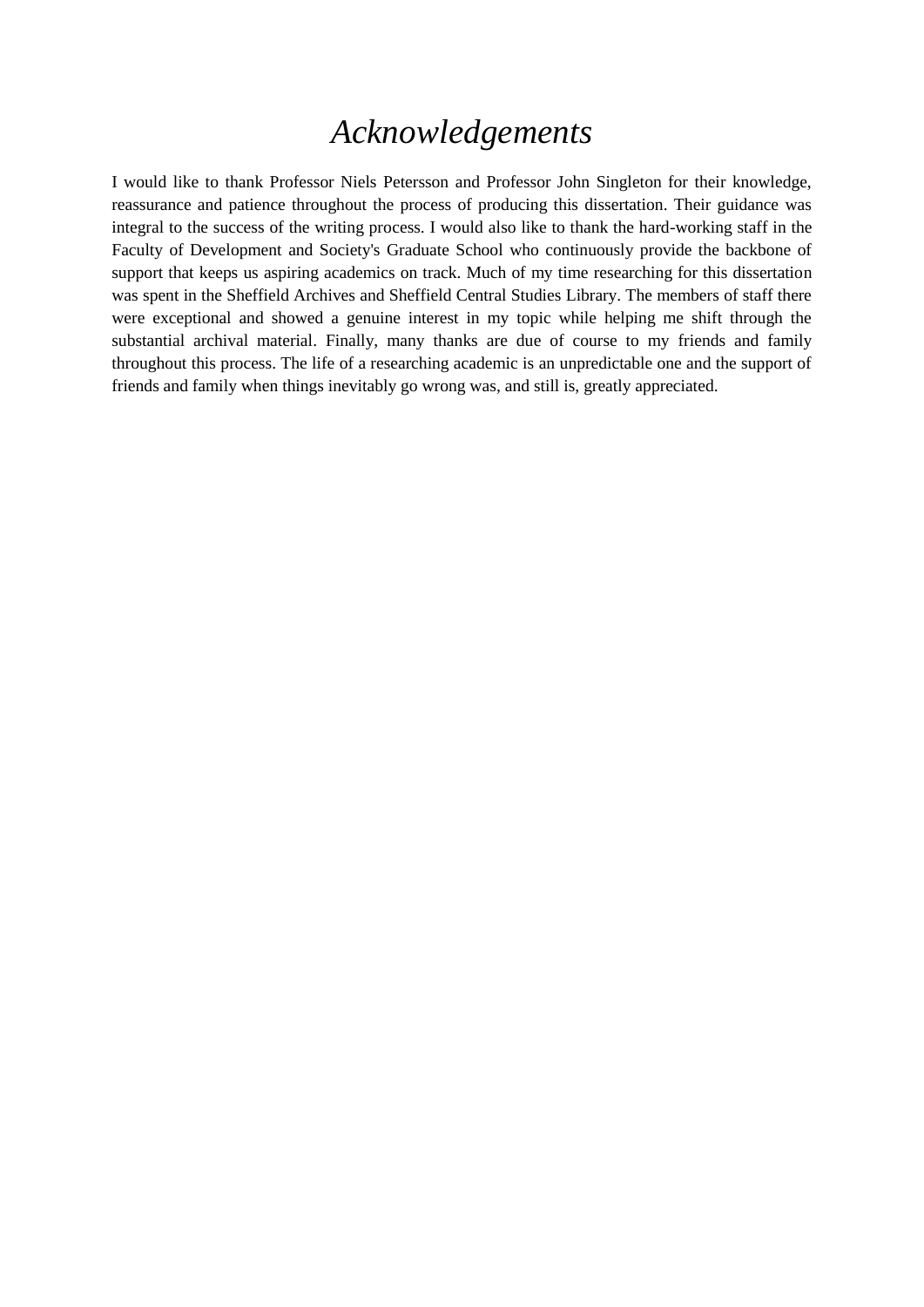## Contents

| Local Government Finance Reform and Sheffield City Council, June 1979 to May 1985  50 |  |
|---------------------------------------------------------------------------------------|--|
|                                                                                       |  |
|                                                                                       |  |
|                                                                                       |  |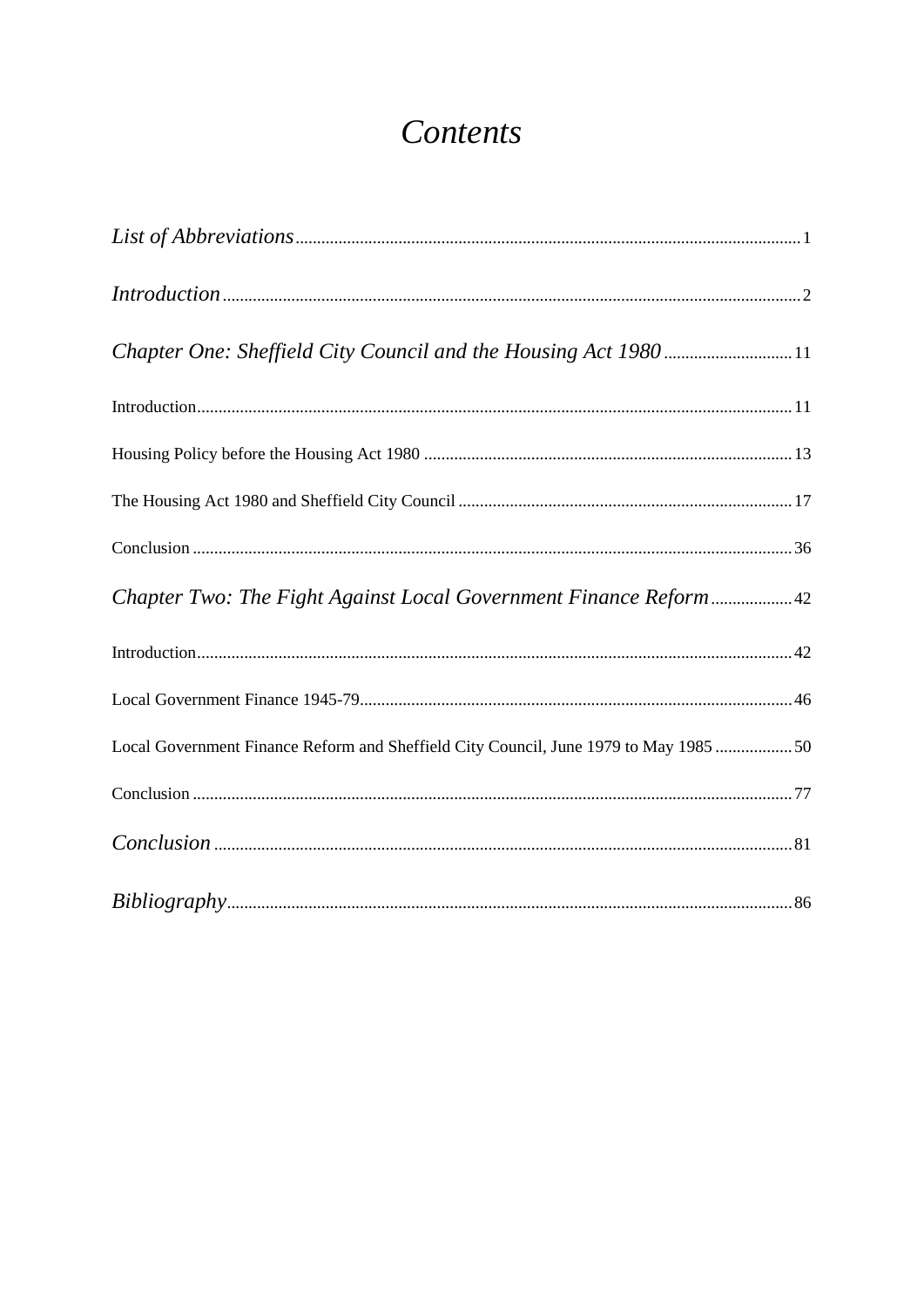## *List of Abbreviations*

**DoE** - Department of the Environment

**GLC** - Greater London Council

**HIP** - Housing Investment Programme

**RSG** - Rate Support Grant

**SA** - Sheffield Archives

**SCSL** - Sheffield Central Studies Library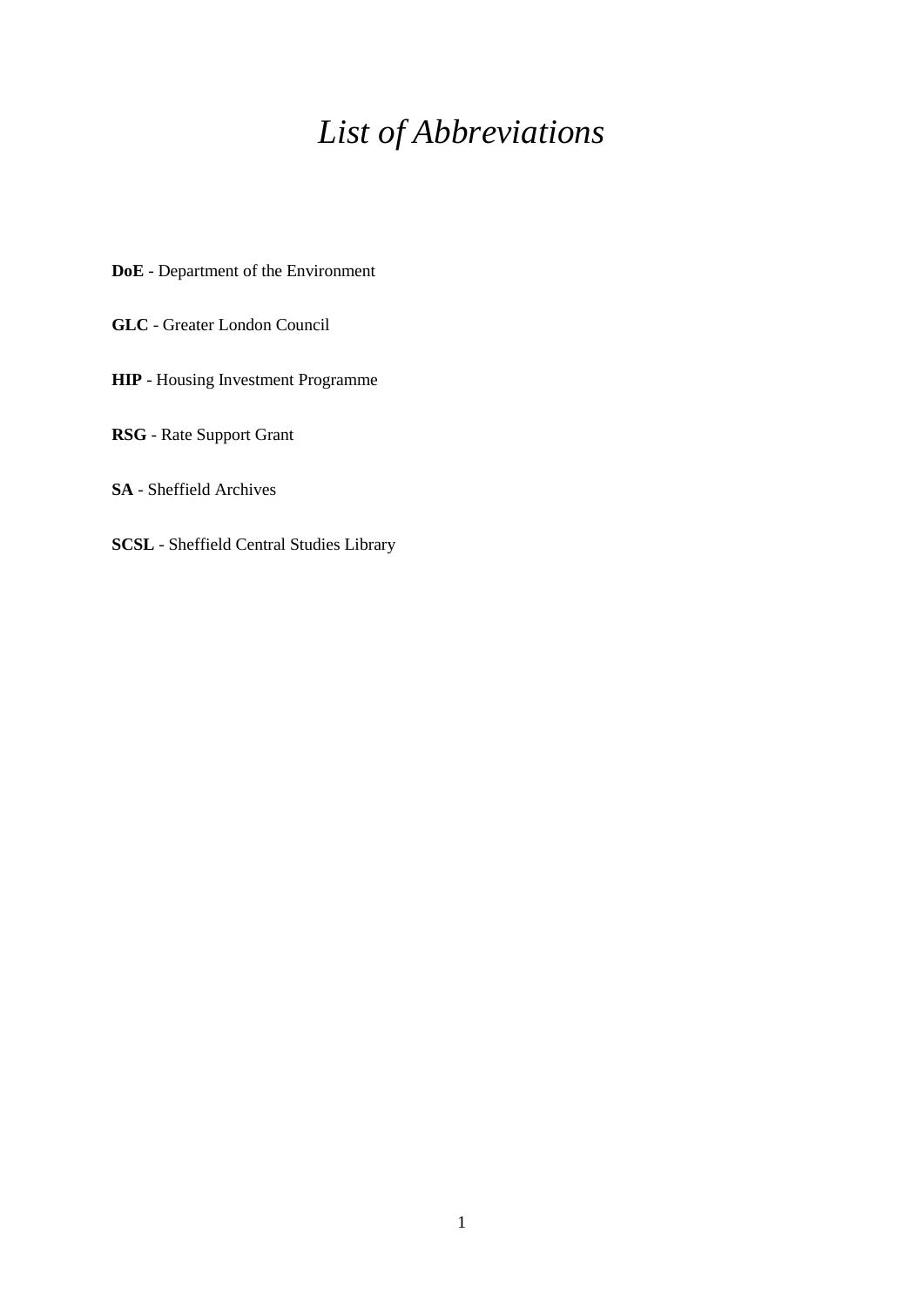#### *Introduction*

On the 28<sup>th</sup> April 1983 Margaret Thatcher came to Sheffield to deliver a speech as part of the annual Cutler's Feast. She was greeted by 2,000 demonstrators, some of whom threw flour and eggs at her as she arrived. The chaos that ensued outside Cutler's Hall caused a police horse 'to lose its footing and smash into the back window of her official car.<sup>1</sup> The Iron Lady was clearly an unpopular figure in the Steel City. In December 1984 Oliver Letwin, a member of Thatcher's Policy Unit, spoke to the Prime Minister regarding his concerns surrounding Sheffield City Council's potential action in the midst of the rate-capping revolt. He stated that 'the machinery employed by the Marxists in Sheffield is extremely impressive' and that the Council 'has been turned into a political juggernaut with a momentum of its own.<sup>12</sup> These are just two examples of the well-known animosity that was present between Margaret Thatcher and her government on one side and the people of Sheffield with their Labour-controlled Council on the other.

The 1980s was a divisive period both politically and in British society more generally. It saw the break away from the post-war consensus and the move towards what is now regarded as the post-Thatcherite consensus. Pre-Thatcherite Britain was increasingly seen as the "sick man of Europe" as it was crippled by industrial action and poor economic performance in the late 1960s and 1970s. For Thatcher the country required a drastic cure to its worsening ailments. The unprecedented change that she oversaw as Prime Minister was divisive at the time and her legacy still divides many communities across the country to this day. This period also saw some of the most bitter in-fighting take place within the Labour Party. Labour became increasingly unelectable as the Left of the Party and the more 'moderate' wing publicly traded blows against one another. Local government took on a significant role for the Labour Party. Struggling to galvanise mass support at the national level, Labourcontrolled local authorities became strongholds for the Labour Party. Councils like Sheffield, with

<sup>&</sup>lt;sup>1</sup> M. Lynch, 'Angry Mob Greeted Former PM in Sheffield', *The Star*, 9<sup>th</sup> April 2013 [Online], Available at: http://www.thestar.co.uk/news/angry-mob-greeted-former-pm-in-sheffield-1-5564790 [Accessed: 21/08/2017]. <sup>2</sup> Record of conversation between Oliver Letwin and Margaret Thatcher,  $20^{th}$  December 1984, pp. 1-2, Available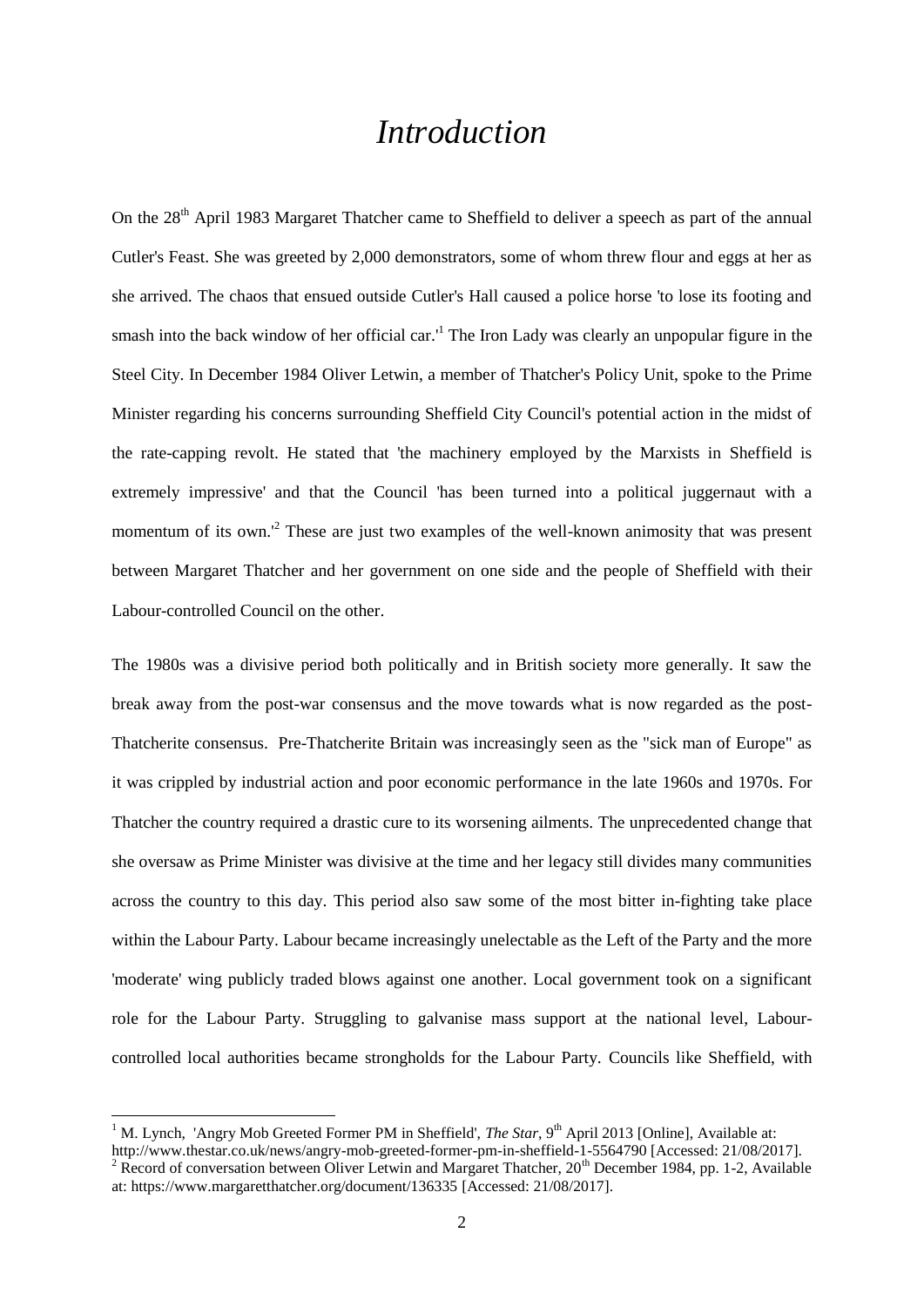strong local mandates, were key to the Labour Party's fight against Thatcherism and to the very survival of the Party itself during this tumultuous time.<sup>3</sup>

The relationship between Sheffield City Council and central government between 1979 and 1985 was one of unrelenting hostility. There was without a doubt an ongoing conflict between Thatcher and the Council throughout these years. David Blunkett, Leader of the Council from 1980 to 1987, gained national prominence because of this conflict. The approach that he and the Labour Group formulated to try and challenge central government policy established Sheffield nationally as a leading local authority in the anti-Thatcher movement.

This dissertation investigates this central-local government conflict through the extensive use of archival material available at the Sheffield Archives and Central Studies Library. By using this newly available archival material to explore the day-to-day decision making of Sheffield City Council and its various committees and sub-committees it will be shown how the Council fought against certain aspects of Thatcher's agenda. What this investigation will highlight is that centralism is dominant in the central-local government relationship. Due to the lack of political power that local government has in the central-local government relationship it will be argued that Sheffield City Council's only tactics in its fight against Thatcherism were obstruction and 'propaganda'. The term 'propaganda' is problematic. It is something that is open to interpretation. Its use in this thesis is in relation to the anti-Government material that was produced by the Council to stir up local opposition in Sheffield to the Thatcher Government. While this material is seen as 'propaganda' in this thesis it is merely the point of view of the author rather than a categorical definition of what is was.

The Council could obstruct or attempt to bypass the implementation of key pieces of legislation while producing anti-Government 'propaganda' in an attempt to rally both local and national support for their actions. This approach is classed as 'theatrics' because of the lack of power these actions had in challenging central government. On the surface these theatrics gave the impression that the Council was mounting a significant challenge to Thatcher however the Council's actions did very little to

 3 For more information see J. Curran, *Culture Wars* (Edinburgh, 2005), G. Eley, *Forging Democracy* (Oxford, 2002) and R. Vinen, *Thatcher's Britain: the Politics and Social Upheaval of the Thatcher Era* (London, 2009).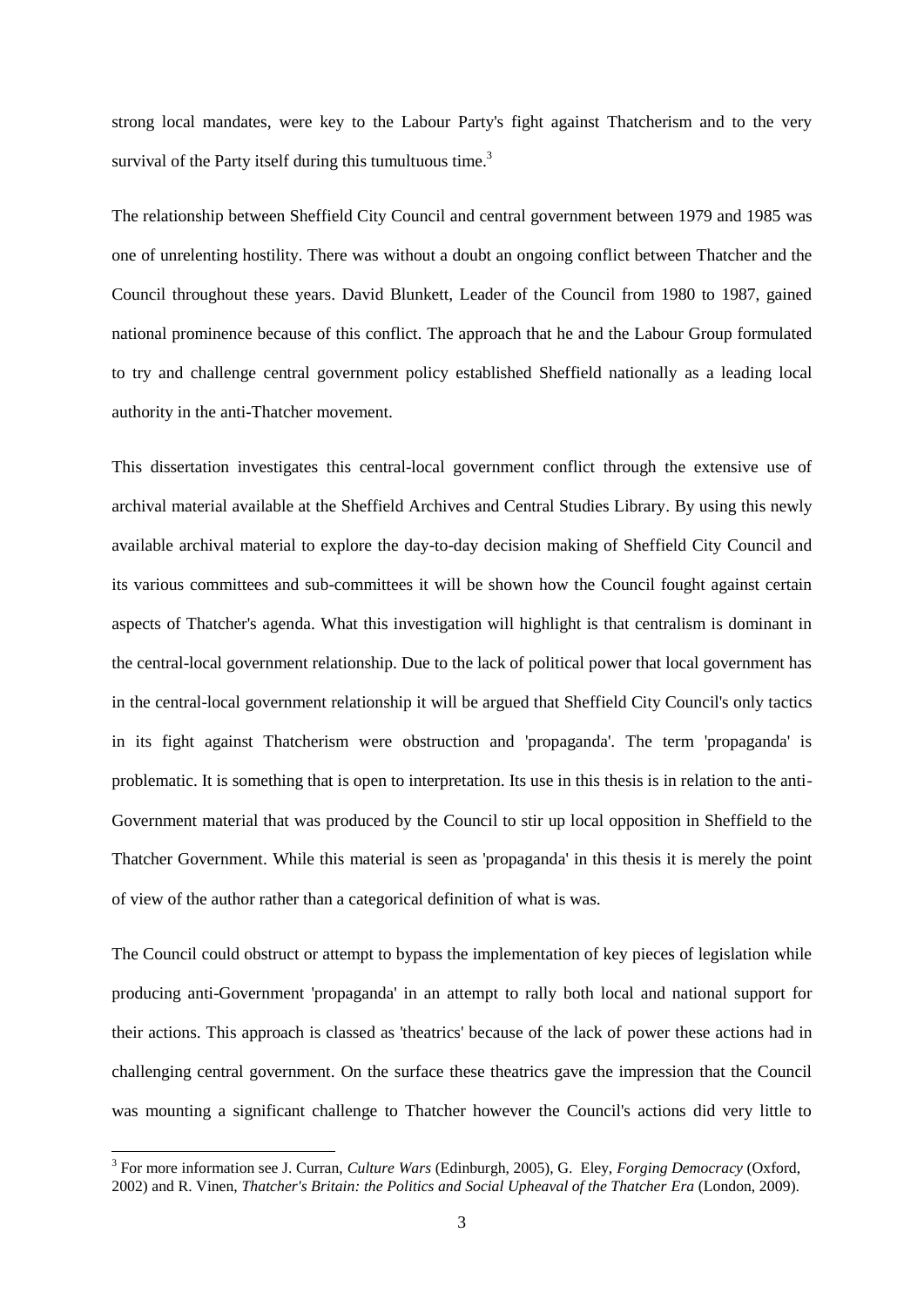change the direction of her agenda. What is surprising is that despite the conflict throwing up some contentious issues there is a clear lack of detailed contemporary literature on the central-local government relationship in Sheffield. This dissertation aims to help bridge this gap in the historiography.

There is a wealth of literature which looks at central-local government relations on a national scale during the Thatcher era.<sup>4</sup> These works are useful for providing the reader with an understanding of the general themes within the central-local government relationship and its history. Take for example *Local Government and Thatcherism* by Hugh Butcher, Ian Law, Robert Leach and Maurice Mullard. Their book provides a useful account of the history of local government, how it has developed and grown, up to 1979. It also discusses the differences between Municipal Toryism and Thatcherism, the relationship between local finance and public expenditure, Thatcherism and race, decentralisation, local economic development, public services and Thatcherism, and decentralisation. All of these issues are anchored to the wider conflict that took place between the Thatcher-led Conservative governments and local authorities. Martin Loughlin's *Legality and Locality* reviews central-local government relations during the same period but approaches it from a legal standpoint by investigating the role of law in the relationship instead of the much-analysed political and economic factors. Despite the many different approaches that are adopted what unites the literature is the general agreement on the adverse impact that Thatcher had on local government. The literature also discusses the methods that the opposing left-wing local authorities adopted to challenge Thatcherism. For example, *Legality and Locality* discusses rate-making in Liverpool in 1983-84. Through the use of legal loopholes Liverpool managed to put pressure on the Government and force it into adopting a 'conciliatory approach' towards the Council's fixing of the budget and rate for 1984-85. It was hailed by the Council as a 'great victory'.<sup>5</sup> It is this key theme in the historiography of how certain local authorities fought against Thatcherism that provides the basis for this dissertation.

<sup>4</sup> See T. Travers, *The Politics of Local Government Finance* (London, 1986), S. Lansley et al., *Councils in Conflict* (Basingstoke, 1989), H. Butcher et al., *Local Government and Thatcherism* (London, 1990), G. Stoker, *The Politics of Local Government* (Basingstoke, 1991), M. Loughlin, *Legality and Locality* (New York, 1996), and J. A. Chandler, *Explaining Local Government* (Manchester, 2007).

<sup>5</sup> Loughlin, *Legality and Locality*, pp. 185-7.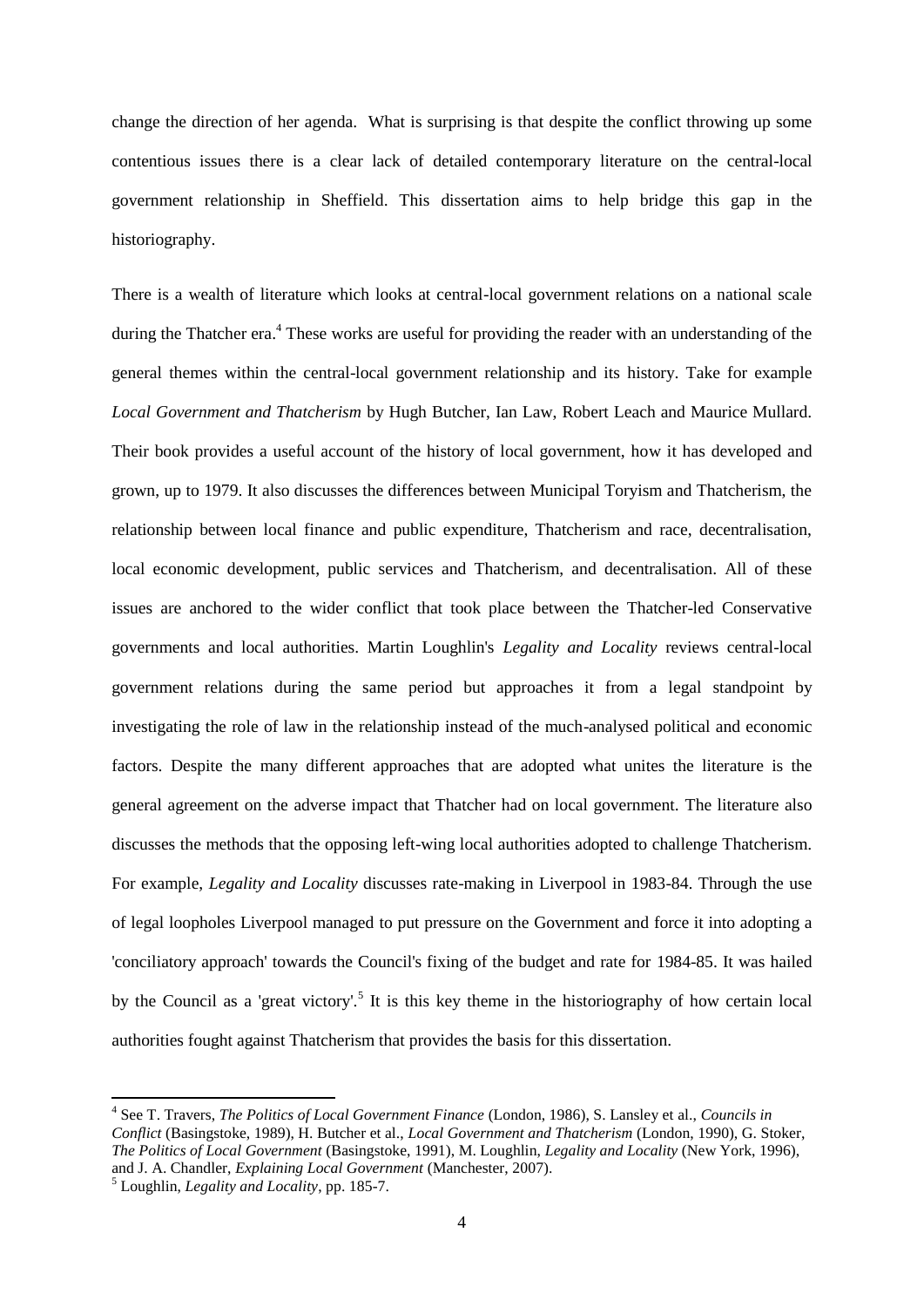What is missing from these works is any detailed account of what happened in Sheffield. This is not to say that Sheffield is completely ignored. As mentioned earlier Sheffield City Council took a leading role in the anti-Thatcher opposition from 1979 to 1985. The standing of the Council at the national level is not overlooked and the actions taken in Sheffield are frequently referred to in an attempt to give examples of the hostility between central and local government at the time. However, there is a clear lack of detailed investigations into how these actions were formulated and then implemented at the local level. This is not to say that no literature on central-local government relations in Sheffield exists. Martin Boddy and Colin Fudge's *Local Socialism?*, published in 1985, examines at the challenges faced by local authorities like Sheffield and the approaches they took to try and tackle them.<sup>6</sup> A clear attempt is made to outline some of the economic and social initiatives that councils like Sheffield adopted in the fight against local government reform. They argue that there was a move away from class politics to identity politics within some of the Labour-controlled councils. However, *Local Socialism?* is based on research conducted at the height of the central-local government conflict and there is the need now to build on the findings made by Boddy and Fudge through the use of archival sources. David Blunkett and Keith Jackson's *Democracy in Crisis*, published in 1987, likewise is an extremely useful source in the investigation of central-local government relations in Sheffield, as it is written by two individuals involved in the conflict, however the story that they tell needs to be revaluated now that further archival material is available.<sup>7</sup>

A few contemporary studies of central-local government relations in Sheffield are available. *Sheffield Troublemakers* by David Price explores Blunkett's role in the Council's defence against the attacks coming from central government.<sup>8</sup> It evaluates the transformation of the political approach of the Council from the 1970s to the mid-1980s by discussing community politics, employment and the conflict over rate capping, among other issues. Yet this investigation is limited to a single chapter that is part of a wider work on radicalism in Sheffield from the late-eighteenth century to the end of the twentieth century. Where this dissertation aims to build on Price's work is through the extensive use

<sup>6</sup> M. Boddy & C. Fudge, *Local Socialism?* (Basingstoke, 1985).

<sup>7</sup> D. Blunkett & K. Jackson, *Democracy in Crisis* (London, 1987).

<sup>8</sup> D. Price, *Sheffield Troublemakers* (Stroud, 2012).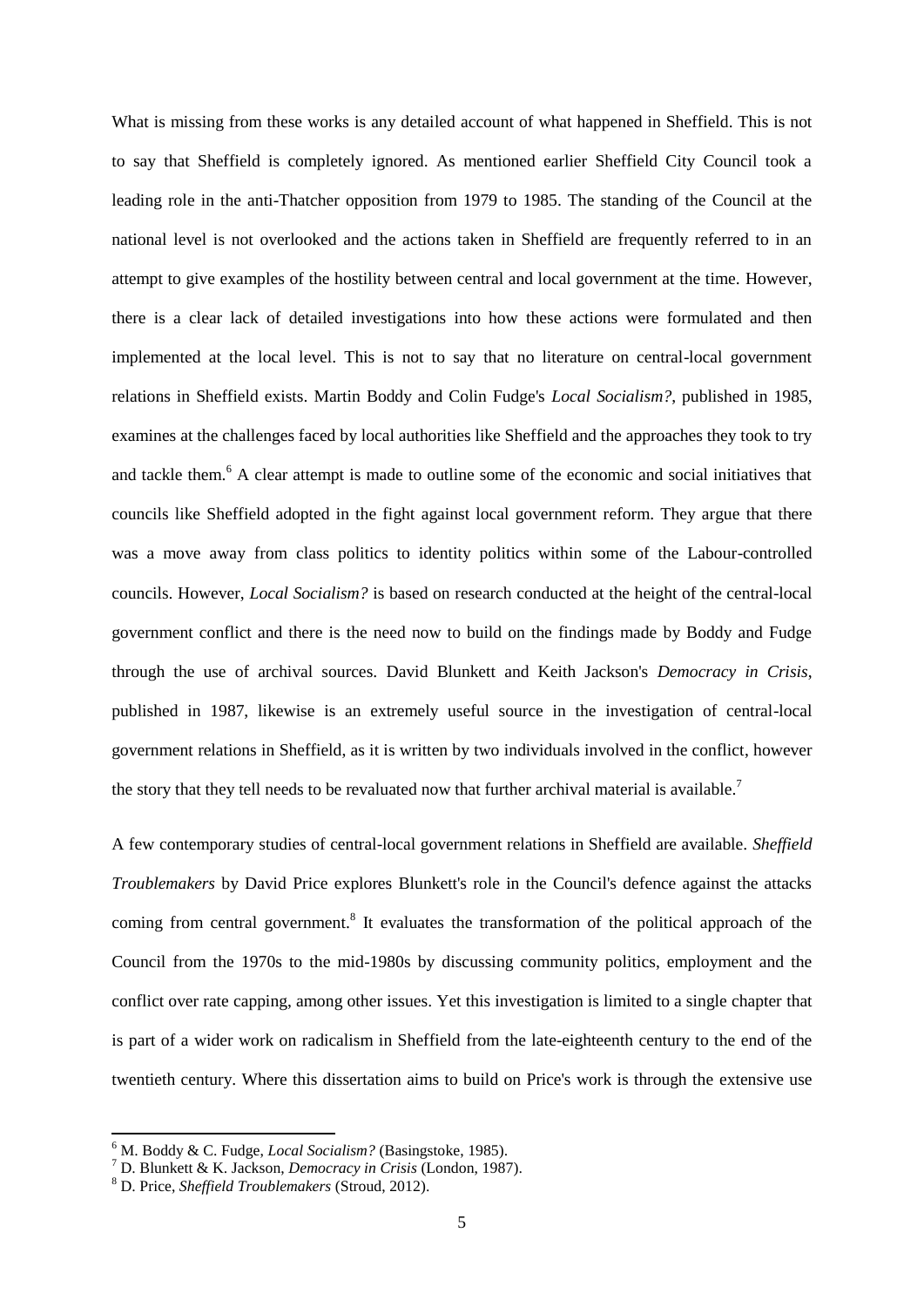of archival sources to provide a more detailed account on Sheffield City Council's fight against Thatcherism. Price's work provides a good general overview of what happened during this period. The aim of this dissertation is to fill in some of gaps that may be present by providing extra detail that the archival material may provide.

The most relevant piece of contemporary literature on central-local government relations in Sheffield comes from Daisy Payling. Her 2014 article builds on Stuart Hall's notion of left-wing renewal and the idea of local socialism that had been discussed by Boddy and Fudge.<sup>9</sup> It is an attempt to bridge a gap in the literature which has tended to focus more on the Greater London Council. Through the use of specific archival material, largely the minutes of the Council's Policy Committee, Payling analyses the Council's views on peace, race and gender. Payling concludes that in the attempt to combat Thatcherism the Council built 'a new constituency, but one that used class as a uniting force.<sup>10</sup> What is interesting about this conclusion is that it runs against a common theme in the historiography that Labour-controlled local authorities moved from class politics to identity politics in the fight against Thatcherism. Payling argues that in fact Sheffield connected the two by linking, for example, peace and coal mining. $11$ 

The aim of this dissertation is to build on the work done by Price and Payling by exploring the central-local government conflict in Sheffield through the decision-making process of the Council and its various committees and sub-committees. By looking at the day-to-day business of the Council, through archival material available in the Sheffield Archives and Sheffield Central Studies Library, this research will highlight further how the Council opposed Thatcher's local government reforms. This is a Council-centric investigation so the role of local political movements, the focus of Payling's work, is not a major factor in this. This research also contributes to the historiography on the role of local government and local democracy in a centralised state, incorporating the work of George Jones and John Stewart.

<sup>&</sup>lt;sup>9</sup> See D. Payling, "'Socialist Republic of South Yorkshire": Grassroots Activism and left-Wing Solidarity in 1980s Sheffield', *Twentieth Century British History*, vol. 25, no. 4 (2014).

<sup>&</sup>lt;sup>10</sup> Ibid., p. 627.

 $11$  Ibid., p. 627.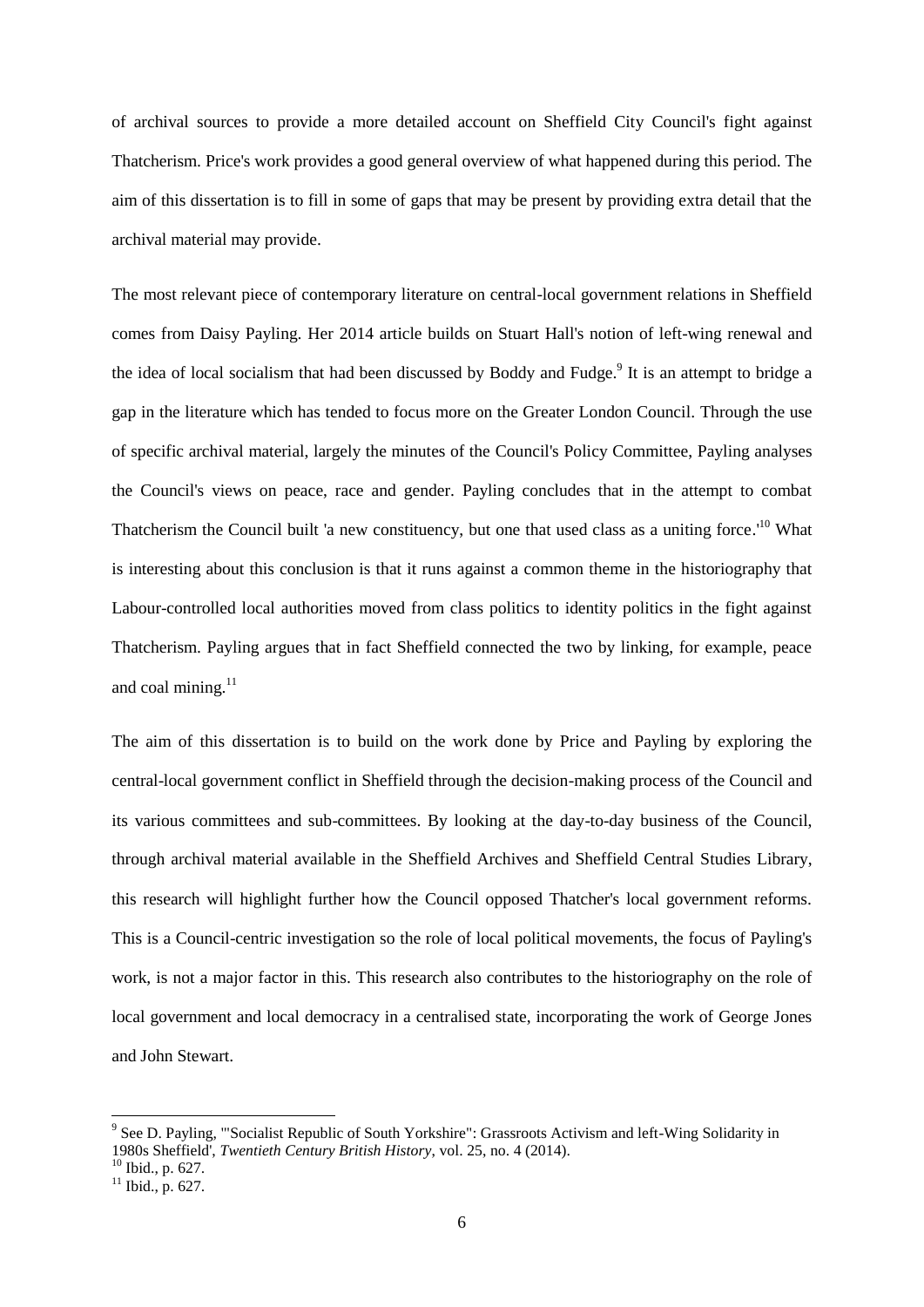Jones and Stewart in a 2012 article have argued for an increased role for local government in acknowledging and responding to local needs: 'Our approach to local government builds on its elected authority. It sees local authorities as local government with a responsibility for the well-being of the local area and communities and citizens beyond the provision of services.<sup>12</sup> They originally argued their position in *The Case for Local Government*.<sup>13</sup> They built on this view in a 2012 article<sup>14</sup> in which they also summarised the key points in *The Case for Local Government*. Some of these were as follows: 'diffusion of power in a society that cannot afford concentrating power in one central location'; 'diversity of response that cannot afford the centralist risk of single solutions which may go wrong'; and 'localness of knowledge and response in a society that cannot afford the remoteness, rigidities and limitations of centralised bureaucracy'.<sup>15</sup>

The overarching theme of the article is that centralism is dominant in the central-local government relationship. It is this view from Jones and Stewart which provides the basis for this thesis. The domination of centralism in the central-local government relationship is something that was ushered in during the Thatcher era and despite efforts under New Labour to tackle this it remains a significant issue in the relationship. Jones and Stewart argue that the 2010-15 Coalition Government's *Localism Act 2011* is a prime example of centralist control over local government despite the name of the Act suggesting an increase in localism: 'The Act is based on the assumption that empowering communities and local government requires central-government prescription in orders and regulations - because it distrusts local government.<sup>16</sup> The key foundation of this dissertation is their view that 'genuine localism will be achieved only if there is a fundamental change in central-local relations brought about by change in the workings of central government and recognition of the constitutional position of local government.<sup>17</sup> There is the need for a change in the opinion of central government towards local government because central government cannot readily recognise what is the best course of action for addressing local issues due to the fact that it is not in day-to-day contact with local

<sup>12</sup> G. Jones & J. Stewart, 'Local Government: the Past, the Present and the Future', *Public Policy and Administration*, vol. 27, no. 4 (2012), p. 347.

<sup>13</sup> G. Jones & J. Stewart, *The Case for Local Government* (London, 1985).

<sup>&</sup>lt;sup>14</sup> Jones & Stewart, 'Local Government: the Past, the Present and the Future'.

<sup>&</sup>lt;sup>15</sup> Ibid., pp. 348-9.

<sup>16</sup> Ibid., p. 356.

 $17$  Ibid., p. 355.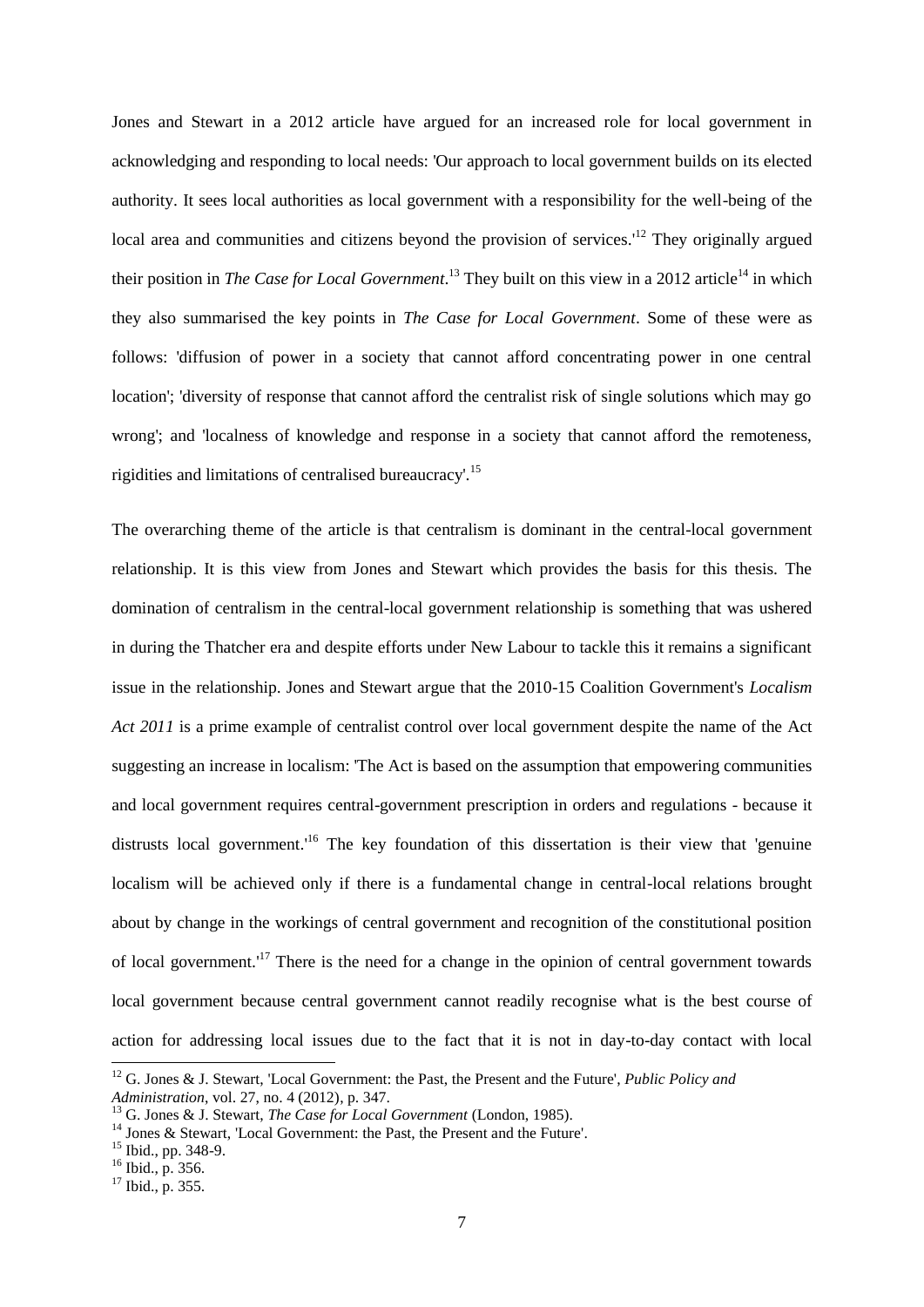circumstances.<sup>18</sup> Strong local government is essential. Britain is diverse, both socially and economically. What is the norm in Sheffield is different to that in Liverpool and what is the norm in Liverpool will be different to that in Birmingham. The point being made here, perhaps in a somewhat oversimplified way, is that different areas of the country have different needs. A centralised government based in Whitehall cannot be expected to accurately assess and address the needs of different areas of the country. Local government is better placed for dealing with local needs. Local representatives, accountable to their local electorate, have a better understanding of what needs to be done in their area. Turning local government into simply the administrators of the will of central government is damaging to society.

While Jones and Stewart prescribe a remedy for the problem of centralism in the central-local government relationship this dissertation does not claim to do the same. Instead this investigation, building on their work, provides a detailed example of what can happen in a conflict between central and local government when the idea of centralism is dominant. Despite Thatcher being a limited government advocate she oversaw an increasing centralisation of power in Britain. This research will highlight both the tensions between central and local government during this centralisation of power and the limitations of local authorities like Sheffield to act in what they saw as the best interests of their voters. This is done through two separate but related investigations which look at housing policy and local government finance. The investigations link back to the ideas of Jones and Stewart.

The first chapter of this dissertation investigates the central-local government battle in Sheffield surrounding the *Housing Act 1980*, primarily the conflict around the implementation of the Right to Buy, from November 1979 to May 1981. This is the first example of the implementation of centralism in the central-local government relationship. A three-phase perspective put forward in an article by Barrie Houlihan from 1987 is used to set out the Council's defence against the Act. Houlihan constructed this perspective by looking at the opposition to the Right to Buy from Newcastle-under-Lyme and Stoke on Trent, two Labour-controlled local authorities at the time of implementing the *Housing Act 1980*. The three phases of this perspective are as follows: 'non-cooperation, obstruction

 $18$  Ibid., p. 366.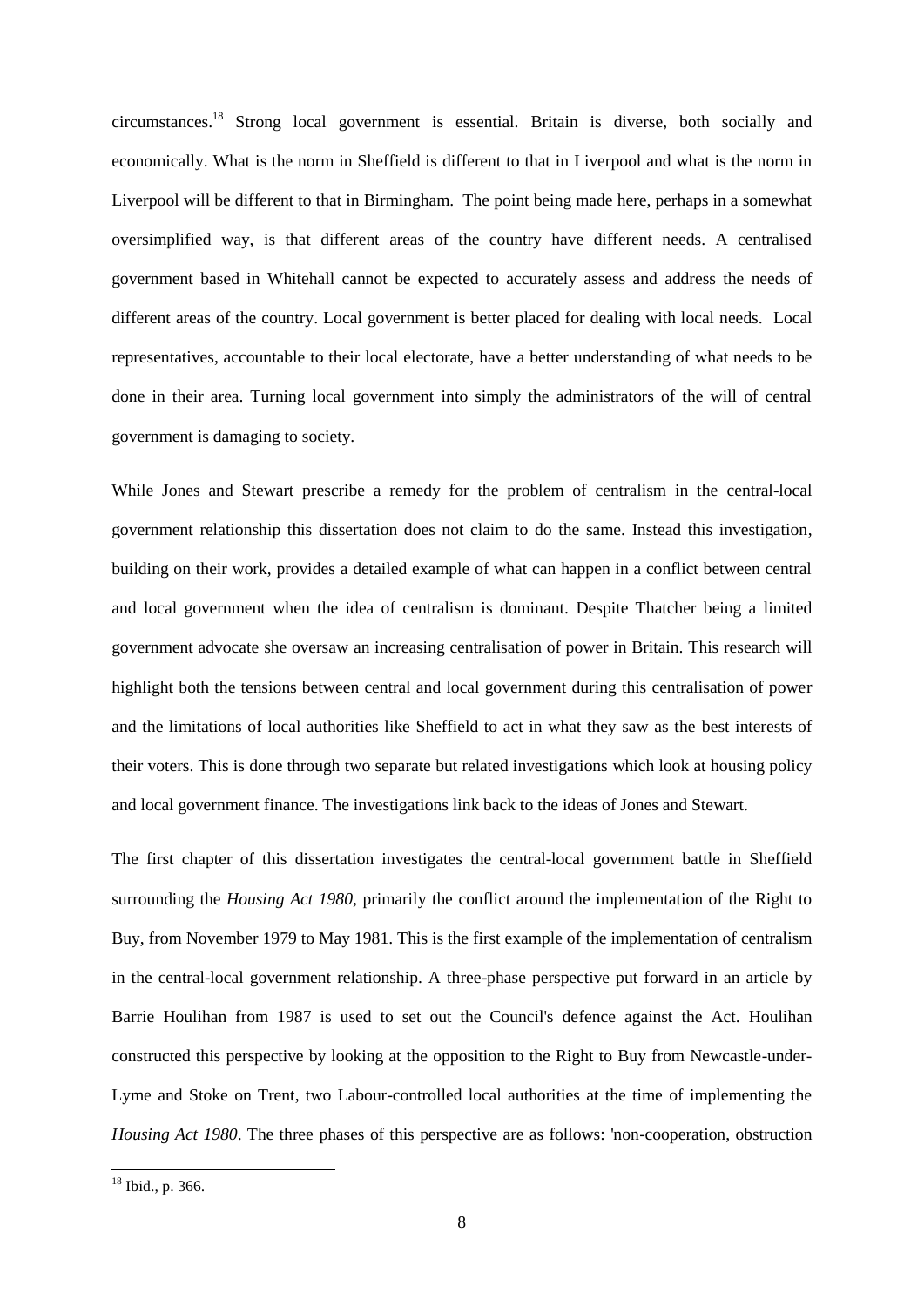and finally compliance.<sup>19</sup> For this investigation the first phase of 'non-cooperation' spans from the  $7<sup>th</sup>$ November 1979 to the  $8<sup>th</sup>$  August 1980. 'Obstruction' follows on from this until the  $12<sup>th</sup>$  May 1981. The final phase, 'compliance', then occurs once the Council buckles under the pressure from central government and moves ahead reluctantly with pushing through Right to Buy sales. It will be shown that the Council's defence in this chapter was based around two methods: obstruction and 'propaganda'. Due to the centralisation of power in the central-local government relationship the Council were unable to directly challenge the *Housing Act 1980* and so could only obstruct it at the administrative level and attack it with Council-produced 'propaganda'.

The Council's approach to challenging central government, obstruction and 'propaganda', is seen again in the second chapter. The chapter analyses the much broader central-local government conflict over local government finance between June 1979 and May 1985. What is important in understanding this conflict is Blunkett's role, as both Leader of the Council and Chairman of the Policy Committee, in formulating the defence against local government finance reform. The timeline of the chapter is structured around three key pieces of legislation in Thatcher's fight to reduce local government expenditure: the *Local Government, Planning and Land Act 1980*, the *Local Government Finance Act 1982* and the *Rates Act 1984*. June 1979 to July 1982 sees the drawing of the battles lines over local government finance. There were some early skirmishes between the Thatcher Government and Sheffield City Council before and after the passing of the *Local Government, Planning and Land Act 1980* and the war of words began to heat up. The second phase of the conflict, July 1982 to June 1984, saw the escalation of the conflict with the passing of the *Local Government Finance Act 1982*. It was here that the Council's use of 'propaganda' to mount a challenge against central government actions increased. June 1984 to May 1985 resulted in the defeat of the Council in the face of rate capping. The *Rates Act 1984*, giving central government to power to prescribe a legal rate, proved to be the final hammer blow to the resolve of the Council. When the Council were presented with the option of venturing into illegality they decided not to, much like in chapter one. However, on this occasion the outcome was not an organised retreat in the face of government pressure but a the result of a split

<sup>&</sup>lt;sup>19</sup> B. Houlihan, 'Policy Implementation and Central-Local Government Relations in England: The Examples of the Sale of Council Houses and Area Improvement', *Housing Studies*, vol. 2, no. 2 (1987), p. 105.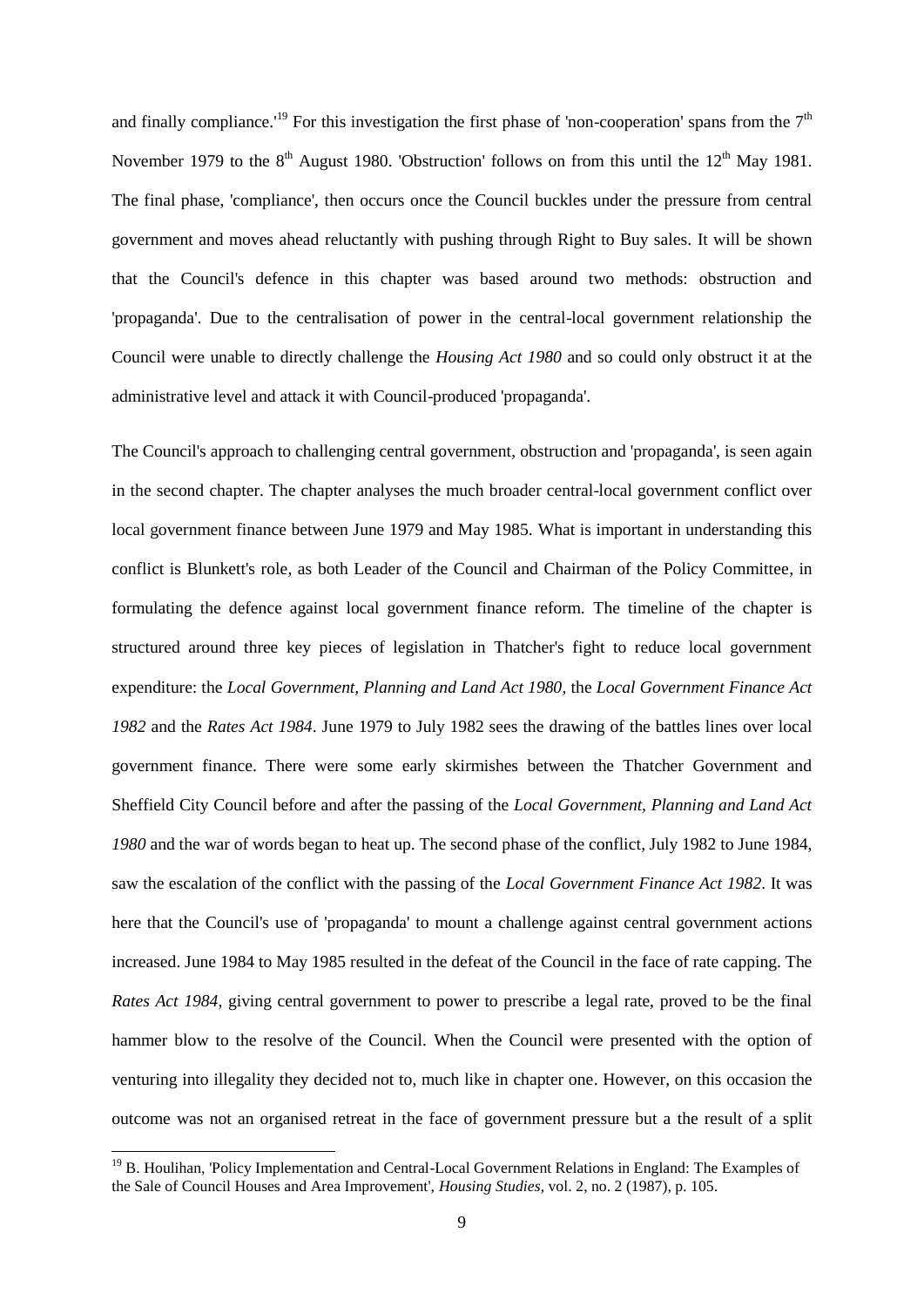within the Labour Group itself. The Group were split between those who were willing to venture into illegality and refuse to set a rate and those who wanted to admit defeat and agree to set the legal prescribed rate.

The two chapters are linked through the futility of the Council's defence against Thatcher's policies for housing and local government finance. Due to the dominance of centralism in the central-local government relationship, as argued by Jones and Stewart, there was very little chance of the Council ever mounting a practical political challenge. The message from central government was clear: local authorities would follow laws passed in Parliament. It will be seen that Sheffield City Council's only options were obstruction and 'propaganda'. The Council could obstruct the changes being made to housing and local government finance while at the same time drastically increasing the amount of Council-produced 'propaganda' attacking central government policy. This 'propaganda' would give the impression that the Council were successful in thwarting central government policy when in fact they were simply obstructing its implementation in the hope that a Labour government would soon be elected. It will be shown that the Council on the surface appeared to be an opponent to Thatcher with equal power when in fact they were simply stalling the inevitable in the hope of soon being saved by a newly elected Labour government.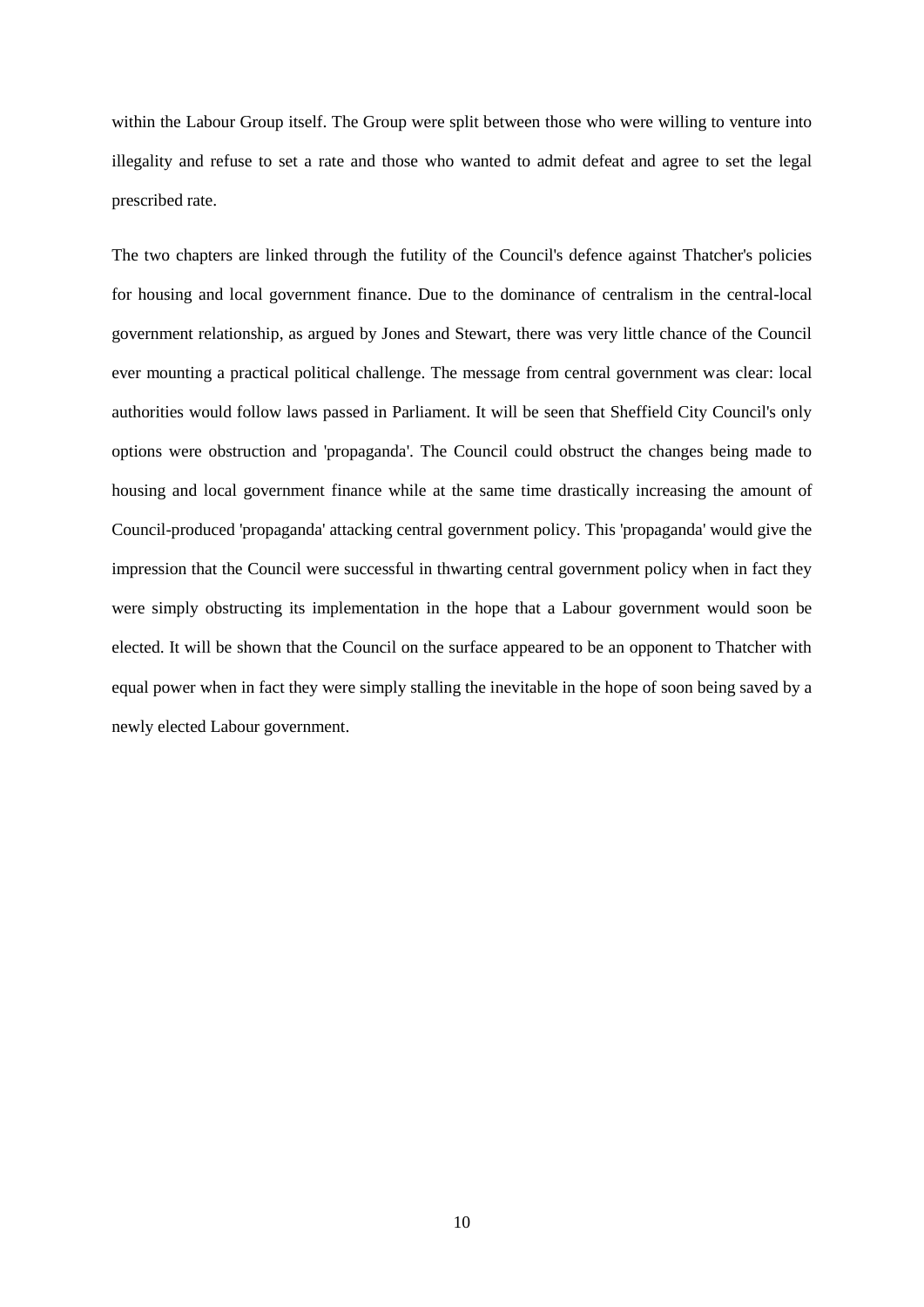#### *Chapter One:*

#### *Sheffield City Council and the Housing Act 1980*

#### *Introduction*

1

The *Housing Act 1980* and the resulting central-local government conflict around the sale of council dwellings in Sheffield is one of the first examples of overt tension between Sheffield City Council and the Thatcher Government. The Act, given the Royal Assent on the  $8<sup>th</sup>$  August and coming into force early the following month, introduced the Right to Buy for council tenants. This was the first concrete challenge from central government to the powerful position over housing that local authorities presided over. Council tenants who had lived in their homes for at least three years were entitled to purchase their dwelling from the council for a 33 per cent discount on the market value of a house; a 44 per cent discount was in place for flats. This discount rose by 1 per cent for every extra year of secure tenancy up to a maximum of 50 per cent. Sheltered housing and dwellings designed or adapted specifically for pensioners and the physically disabled were exempt. It also gave tenants the right to a 100 per cent council mortgage and the right to defer completion of the sale for up to two years from the date on which a claim to exercise the Right to Buy was made. If a tenant was to sell the home that they had purchased from the council under the Act, within five years of the initial sale, the capital gain was shared between the individual and the local authority.<sup>1</sup>

Section 23 of the Act gave the Secretary of State for the Environment the power to intervene in the sale of council dwellings if it was felt that the tenant's Right to Buy was being frustrated or blocked:

Where it appears to the Secretary of State that tenants generally, or a tenant or tenants of a particular landlord, or tenants of a description of landlords have or may have

<sup>&</sup>lt;sup>1</sup> Department of the Environment, *Housing Act 1980*, chp. 51, Available at: http://www.legislation.gov.uk/ukpga/1980/51 [Accessed: 09/01/2017].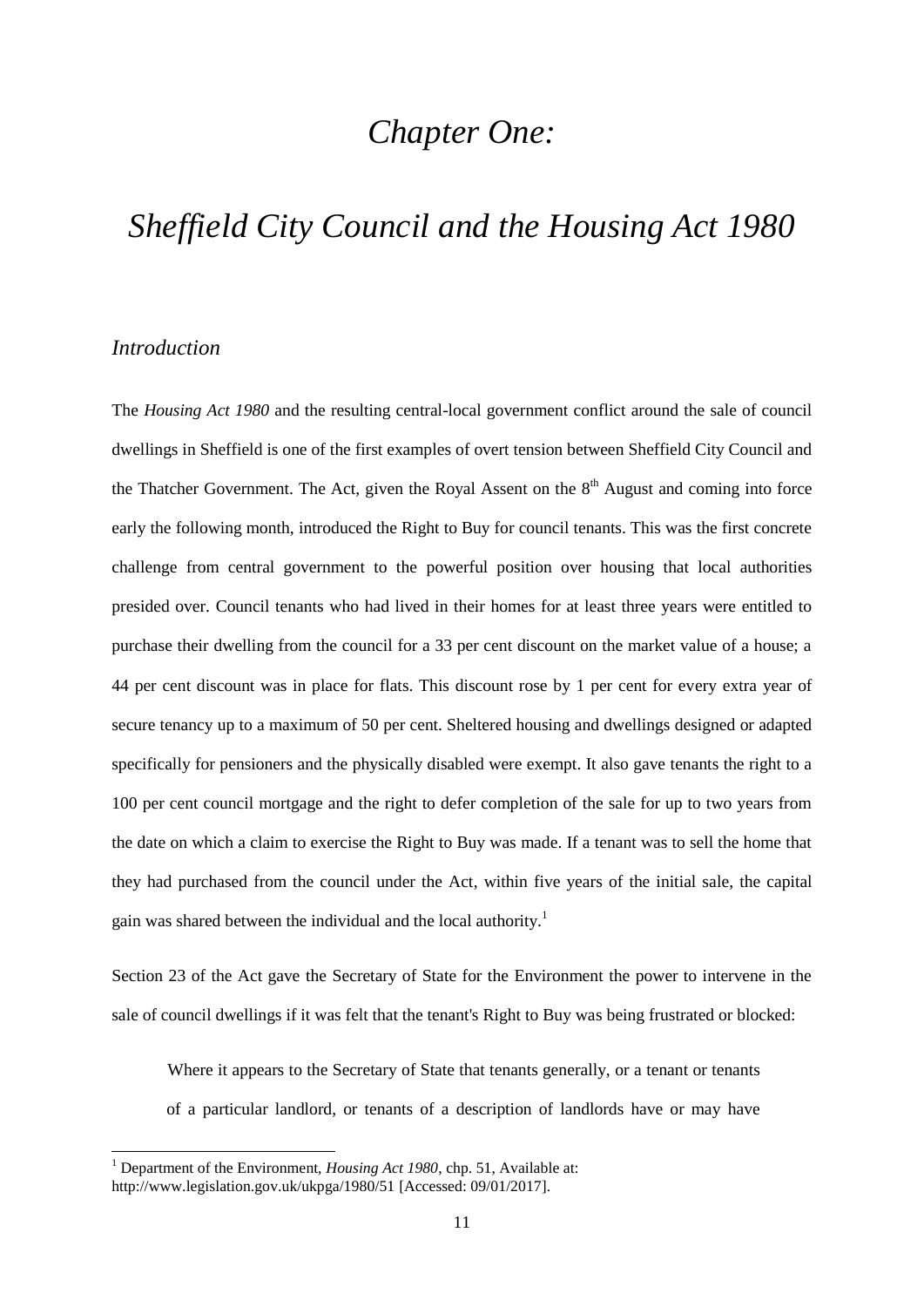difficulty in exercising the right to buy effectively and expeditiously, he may, after giving the landlord or landlords notice in writing of his intention to do so and while the notice is in force, use his powers under the following provisions of this section; and any such notice shall be deemed to be given 72 hours after it has been sent.<sup>2</sup>

It was Section 23 that would be the catalyst for much of the central-local government conflict concerning the provisions of the *Housing Act 1980*. For the first time the Secretary of State had the power to overrule local authorities when it came to the sale of council houses, including the ability to cut out the local authority completely and force through any ongoing sales. The Act also changed the way that local authority housing programmes were funded by central government. The Act stated that from 1981-82 certain existing subsidies and contributions from central government were to be replaced with a housing subsidy. This would ultimately see the level of central government funding for local authority housing decline across England and Wales throughout the 1980s.<sup>3</sup>

This investigation into the central-local government conflict over housing in Sheffield is based upon a three-phase perspective outlined in the work of Barrie Houlihan discussed in the introduction to this dissertation. <sup>4</sup> Houlihan's work examined the Right to Buy in Newcastle-under-Lyme and Stoke-on-Trent, two Labour-controlled local authorities in 1980. The three phases of this perspective are as follows: 'non-cooperation, obstruction and finally compliance.<sup>5</sup> For the purpose of this investigation the phase of 'non-cooperation' runs from the  $7<sup>th</sup>$  November 1979, when the Council's Housing Committee first considered the Housing Bill, to the  $8<sup>th</sup>$  August 1980. The second phase, 'obstruction', then takes place until the 12th May 1981. This then ushered in the final phase of 'compliance' from the 12th May which saw the Council's staunch opposition to the Right to Buy capitulate when faced with the threat of intervention under Section 23. The three-phase approach that is used in this investigation

<sup>2</sup> Department of the Environment, *Housing Act 1980*, Section 23 (1), p. 21, Available at:

http://www.legislation.gov.uk/ukpga/1980/51/pdfs/ukpga\_19800051\_en.pdf [Accessed: 09/01/2017].

<sup>3</sup> For a full explanation of the key provisions of the *Housing Act 1980* see P. Liell, *Council Houses and the Housing Act 1980* (London, 1981).

<sup>4</sup> B. Houlihan, 'Policy Implementation and Central-Local Government Relations in England: The Examples of the Sale of Council Houses and Area Improvement', *Housing Studies*, vol. 2, no. 2 (1987), p. 105.  $<sup>5</sup>$  Ibid., p. 105.</sup>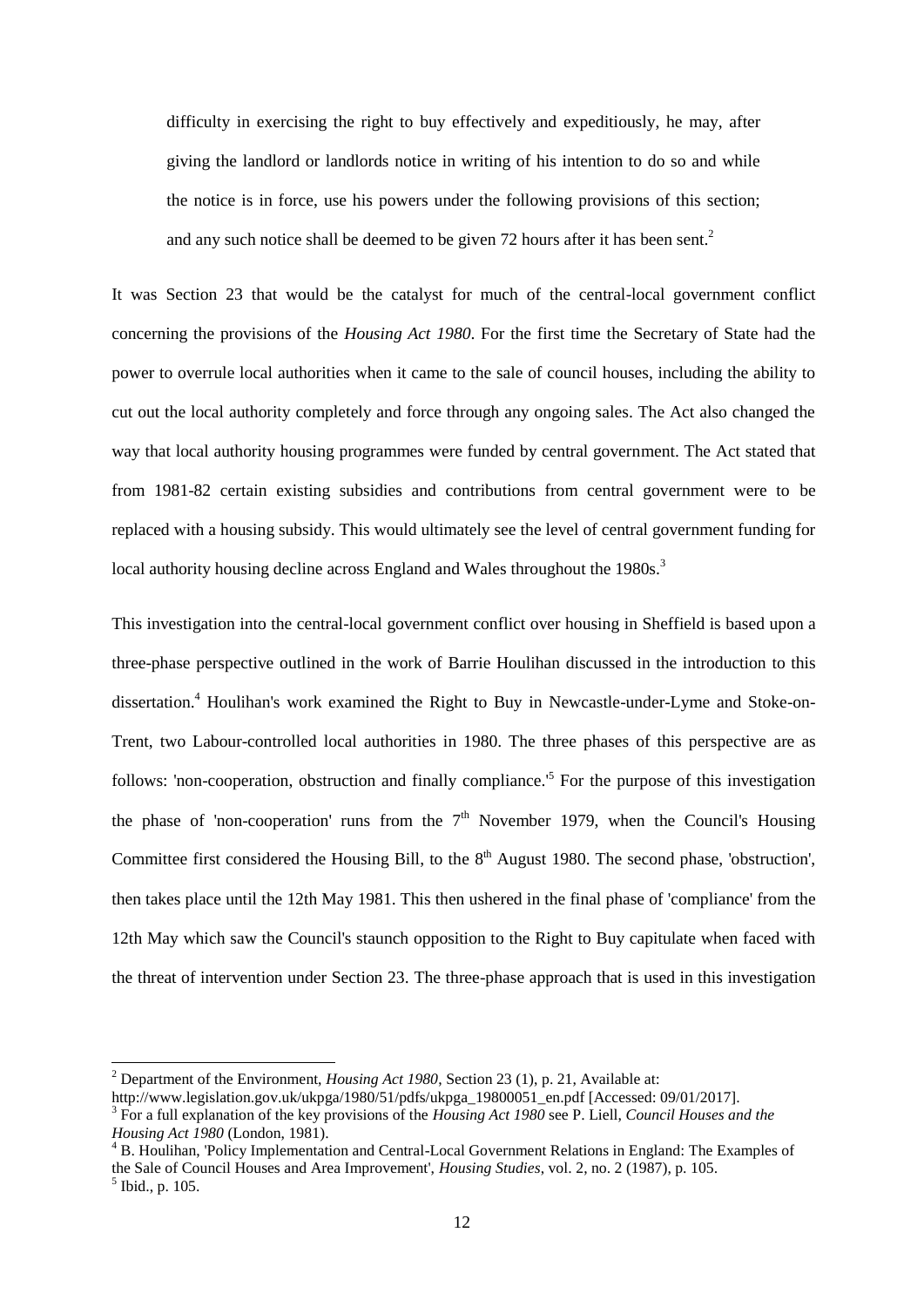differs from Houlihan's as the three phases - 'non-cooperation', 'obstruction' and 'compliance' - have been made fit the timeline of the conflict in Sheffield.

#### *Housing Policy before the Housing Act 1980*

The sale of council houses was not a revolutionary idea on housing policy when the Thatcher Government came to power in May 1979. It was, in fact, an idea 'as old as council housing itself.'<sup>6</sup> Individual local authorities always had the ability to sell council houses to sitting tenants, but before the *Housing Act 1980* there was nothing like Section 23 on the statute book giving central government the power to force through council house sales. It was not a legal right for a tenant to be able to buy their local authority dwelling, something which the 1980 Act would change. (There were, as a result, very few incidents of central-local government conflict around the sale of council dwellings from 1919, when Exchequer subsidy for council housing was introduced, to 1979.) There were low figures for sales of council dwellings during this period compared to those after 1979. What central government could do was influence public opinion towards council house sales.

From 1945-79 the Labour Party did not press the idea of selling local authority housing but neither did they rescind the ability of councils to sell their housing stock. The Callaghan Administration in 1977 flirted with the idea of introducing some form of a Right to Buy when its housing study found that owning a home was for most people a 'basic and natural desire'.<sup>7</sup> Significant figures within the Labour Party, such as Harold Wilson's press secretary Joe Haines and Jim Callaghan's economic advisor Gavyn Davis, wondered whether renting from a local authority was a satisfying way for people to live, and whether council housing itself would remain affordable for central government.<sup>8</sup> Although coming close to doing so, Labour decided against adopting a drastic sale of council dwellings because it was not seen as a top priority for the electorate. Their 1979 general election manifesto stressed the continuation of local authorities playing a key role in meeting housing needs. While Labour was not opposed to the sale of council houses at a fair price and at no damage to a local authority's ability to

<sup>6</sup> A. Beckett, *Promised You a Miracle* (London, 2016), p. 219.

 $<sup>7</sup>$  Ibid., p. 221.</sup>

<sup>8</sup> Ibid., p. 220.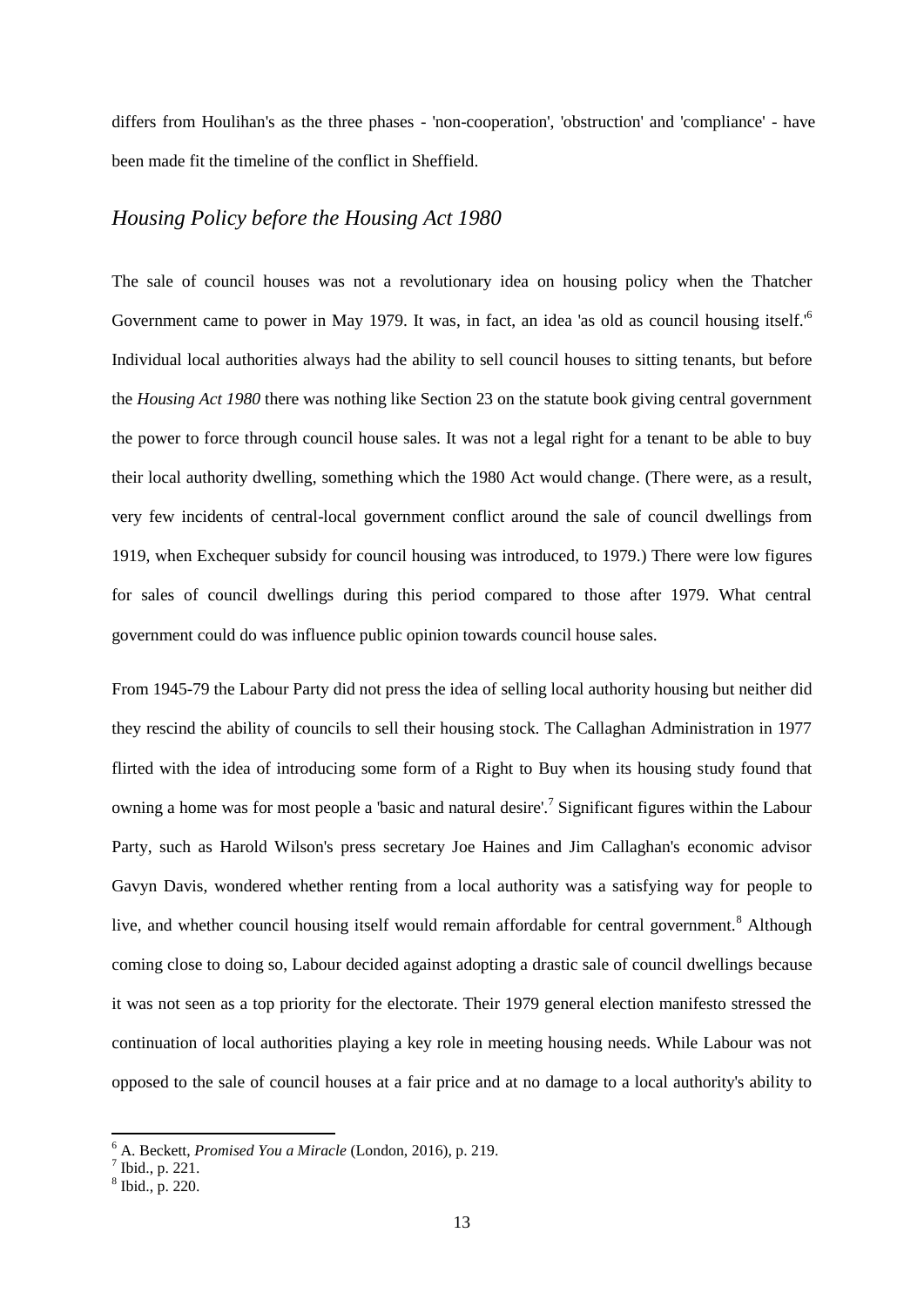meet housing needs, they continued to oppose the sale of council houses in areas of serious housing need. However, they did commit to some of the other policies that would later become part of the *Housing Act 1980*: security of tenure; the right to a written tenancy; and the right to improve the home. With hindsight this was a missed opportunity by Labour because the Tories were to place council home sales as a central part of their 1979 election campaign.

Pressure to increase the number of council dwellings that were sold had come from the Conservatives. From the 1950s they were the main force that changed the status quo around housing policy in Britain. In 1952 Churchill's Government, with Harold Macmillan as the Minister of Housing and Local Government, set up 'a clear framework for sales<sup>'9</sup> and they reiterated their desire to see a much wider expansion of the distribution of property. However, they did not actively encourage local authorities to sell, and sales year on year were lower than expected.<sup>10</sup> In 1960 2,889 local authority dwellings were sold, 3,590 in 1965 and 6,816 in 1970.<sup>11</sup> This move to increase the sale of council dwellings was because 'the Conservatives considered that the extraordinary shortages [in housing] occasioned by war had been remedied'.<sup>12</sup> In 1951 they had increased subsidies for housing to incentivise investment by the construction industry, 'but once the target of 300,000 houses had been reached in 1955 the subsidies were reduced, and by the end of 1956 they had been removed on all general needs housing other than one-bedroom flats for the elderly.'<sup>13</sup> Arguments were made that the role of the local authority was solely to undertake slum clearance while general housing need would be met by private enterprise.<sup>14</sup>

It was to await the Heath Administration before the idea of forcing local authorities to sell their housing stock became part of the political norm. Restrictions on the sale of council houses, put in place by Labour in 1968, were scrapped in 1970. These restrictions had been put in place after the more radical left wing of the Labour Party had 'put [Anthony] Greenwood, the Minister for Housing and Local Government, under pressure to restrict the sale of council houses by Conservative (and

<sup>9</sup> C. Jones, & A. Murie, *The Right to Buy* (Oxford, 2006), p. 21.

<sup>10</sup> Ibid., p. 21.

 $11$  Ibid., p. 23.

<sup>12</sup> D. Mullins, & A. Murie, *Housing Policy in the UK* (Basinstoke, 2006), p. 30.

 $13$  Ibid., p. 30.

<sup>14</sup> Jones, & Murie, *The Right to Buy*, p. 13.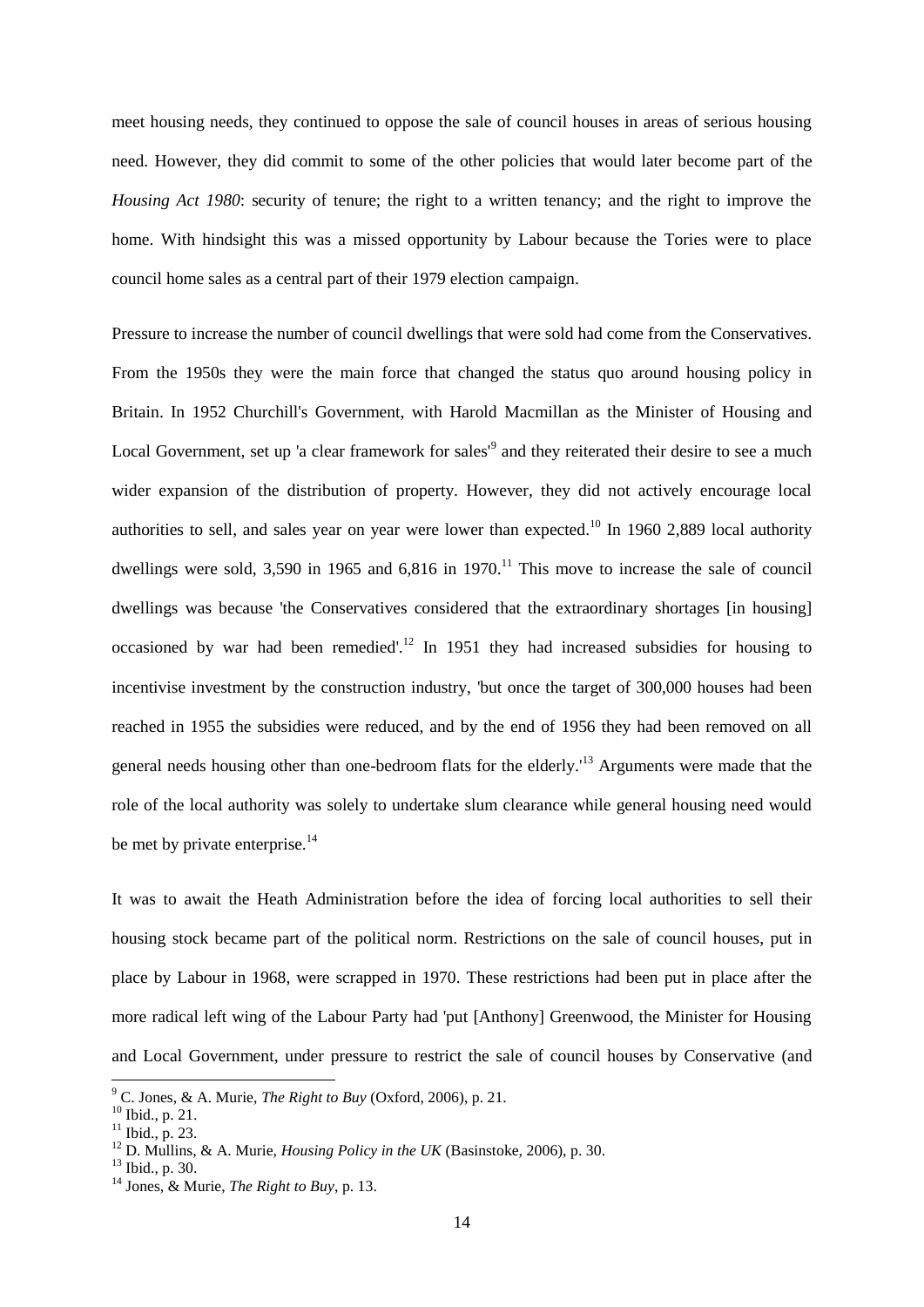many Labour) local authorities.<sup>15</sup> After lifting the restrictions there were 17,214 sales in 1971, a peak of 45,878 in 1972 and 34,334 in 1973 as local authorities, mainly Conservative-controlled, went on a selling spree, facilitated by a positive economic situation.<sup>16</sup> Disappointment then set in within the Conservative Party hierarchy as sales nosedived to 4,657, 2,723 and 6,090 for 1974, 1975 and 1976 respectively.<sup>17</sup> This enormous drop in sales, according to Forrest and Murie, 'inevitably aroused comment within the Conservative Party<sup>18</sup> and when in opposition between 1974 and 1979 they became 'more vociferous and determined exponents of a Right to Buy for council tenants.'<sup>19</sup> The number of households renting from a local authority was steadily increasing, reaching 32.1 per cent in 1978, however owner-occupation was also increasing, surpassing 50 per cent in 1971 and reaching 54 per cent in 1978.<sup>20</sup>

Increasing home ownership by introducing a Right to Buy was integral to Thatcher's traditional Conservative ideals. By moving council tenants from public to private sector housing it would help to create a society of individual home owners, more responsible for themselves and less dependent on the state, while reducing the power that local authorities had over housing. It was a move from collectivism towards individualism. It also fitted into Thatcher's economic goal of drastically reducing public expenditure in an effort to resurrect the stagnant British economy and tackle inflation. Council housing would get 'caught in a pincer movement between an ideological commitment to individualism and the public expenditure imperatives of monetarism'.<sup>21</sup> The connection between the Right to Buy and Thatcher's monetarist beliefs is slightly skewed considering that sales of council houses would sometimes be below market values. It was fair to say that the policy was an attempt to win over working class voters that potentially would vote Conservative. The Home Ownership and Construction Industry Policy Group, set up by the Conservatives on the  $9<sup>th</sup>$  June 1975, published a report the following month advising them to keep increased home ownership and council house sales

<sup>&</sup>lt;sup>15</sup> Houlihan, 'Policy Implementation and Central-Local Government Relations in England: The Examples of the Sale of Council Houses and Area Improvement', p. 103.

<sup>16</sup> Ibid., p. 23.

<sup>17</sup> Ibid., p. 23.

<sup>18</sup> R. Forrest, & A. Murie, *An Unreasonable Act?* (Bristol, 1985), p. 15.

<sup>19</sup> Ibid., p. 17.

<sup>20</sup> Sheffield Archives (SA), MPB/3/64, Nationwide Building Society, *Trends in the United Kingdom Housing Stock* (London, 1979), p. 6.

 $^{21}$  Ibid., p. 11.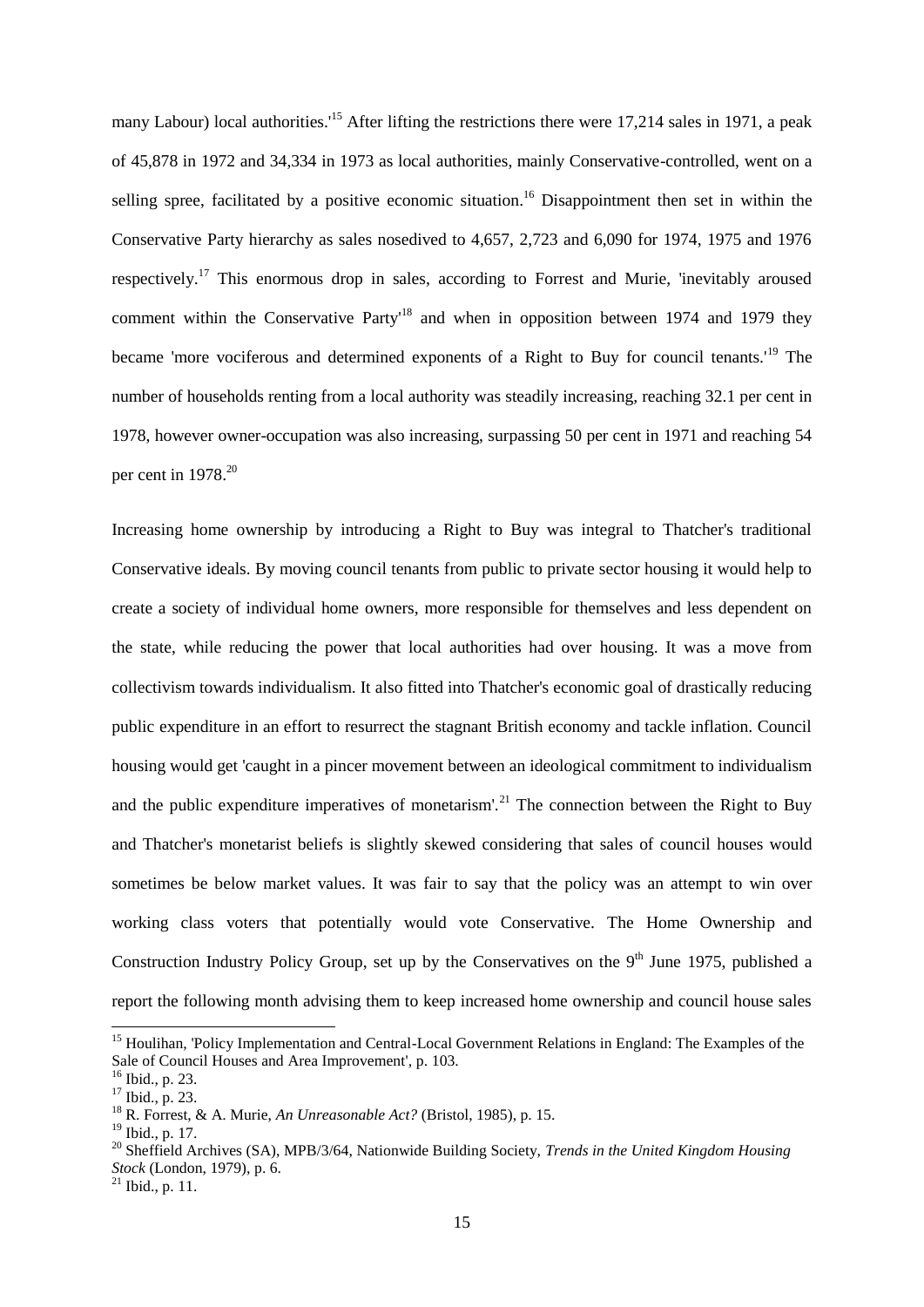as key party policy. This was, according to the report, what most families wanted and would break 'the growing monopoly of council housing in many parts of the country'.<sup>22</sup>

In 1979, the Conservative manifesto dedicated one and a half pages to housing, more than to education, social security, health and welfare or the elderly and disabled. The traditional conservative ideas around private property and housing were present: 'A Property-Owning Democracy'; the desire for 'more people to have the security and satisfaction of owning property'; and the promise to 'give council and new town tenants the legal right to buy their homes'.<sup>2324</sup> The handsome majority that the electorate gave them in May seemed to suggest to Thatcher that housing was a key issue for the British people. She proudly stated on the  $15<sup>th</sup>$  May that 'thousands of people in council houses and new towns came out to support us for the first time because they wanted a chance to buy their own homes.<sup>'25</sup> After dedicating so much space in their manifesto to housing and their desire to increase owner-occupier numbers the election victory left the Conservatives emboldened to act on the promises they had made. The *Housing Act 1980* was the end product of these promises.

Between 1945 and 1979 Sheffield City Council gained both national and international acclaim for its housing policies. As the country steadily recovered from the effects of the Second World War and the resources became more and more available for local authorities to increase the number of council houses, Sheffield seized the opportunity to do so. Houses under management by Sheffield City Council rose from 40,000 in 1951 to 75,000 in 1973. The Council were active in both slum clearance and house building.<sup>26</sup> This impressive house building scheme undertaken by the Council was made to work with Conservative governments as well as Labour governments. It was, according to David Price, 'largely a Conservative Government that paid for Labour's iconic Park Hill Flats, built around

 $^{25}$  HC Deb,  $15^{th}$  May 1979, vol. 967, col. 80.

<sup>22</sup> Home Ownership and Construction Industry Policy Group, *Interim Report of the Home Ownership and Construction Industry Policy Group* (London, 1975), p. i, Available at: http://www.margaretthatcher.org/document/110109 [Accessed: 12/01/2017].

<sup>23</sup> Conservative Party, *Conservative Party General Election Manifesto* (1979), Available at:

http://www.margaretthatcher.org/document/110858 [Accessed: 05/01/2017].

 $24$  For more information on the Conservative idea of a property-owning democracy see M. Francis, 'A Crusade to Enfranchise the Many', *Twentieth Century British History*, vol. 23, no. 2 (2012), pp. 275-97.

<sup>26</sup> W. Hampton, 'Optimism and Growth 1951-1973', in C. Binfield et al. (ed.), *The History of the City of Sheffield 1843-1993, Volume I: Politics* (Sheffield, 1993), p. 132.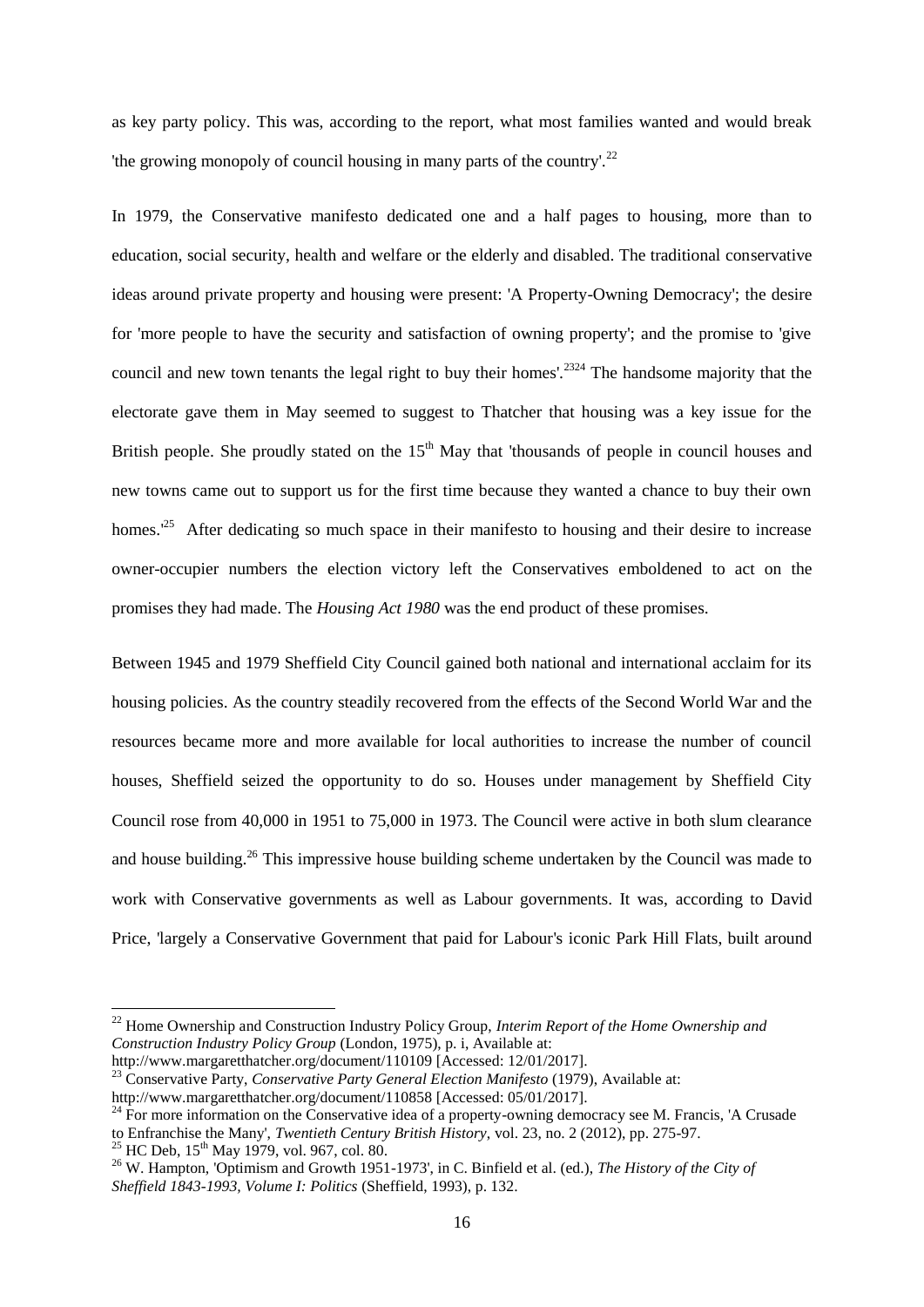1960, when Roy Hattersley was chairman of housing.<sup> $27$ </sup> Complexes like the Park Hill Flats, the 'streets in the sky', were what would attract international attention to both the city and its architect J. Lewis Wolmersley, who had been appointed by the Council in 1953.<sup>28</sup> The Callaghan Administration oversaw sizeable cuts to local authority spending as the economy struggled to recover from the 1973- 75 recession. This presented a challenge to the reputation of Sheffield as 'a city intent on providing good local services<sup>'29</sup> including housing. Despite this challenge, the total number of households renting from the Council had risen to  $93,290^{30}$  by April 1979. Although there were elements of conflict surrounding the reduction in central government funding for housing these were dealt with amicably. They were minor blips in the relationship Sheffield City Council had with central government.

#### *The Housing Act 1980 and Sheffield City Council*

On the  $17<sup>th</sup>$  May 1979, Michael Heseltine, now the Secretary of State for the Environment, made a speech to the House of Commons announcing his plans for a Housing Bill which would be introduced to Parliament before the end of the year. Sheffield City Council's Housing Committee was chaired by two Labour councillors Dr Peter Jones until May 1980 and then Clive Betts. The Committee first considered the Housing Bill at a special meeting held on the  $7<sup>th</sup>$  November 1979. It was here that the phase of 'non-cooperation' began. Referring to consultation papers provided by the Government the Committee discussed the Right to Buy and the new housing subsidy system, among other elements of the Bill. In terms of the Right to Buy the Committee stated that 'this Council has long supported owner-occupation as a form of tenure [...] However, the Council also recognises that for many families renting is preferable, or indeed the only option open to them.<sup>'31</sup> They deplored the proposals from the Government to compel local authorities to sell council dwellings.<sup>32</sup> The mentioning of tenants whose only option was to rent from the Council can be viewed as a weak excuse for their

<sup>27</sup> D. Price, *Sheffield Troublemakers* (Stroud, 2012), p. 149.

 $28$  W. Hampton, 'Optimism and Growth 1951-1973', p. 132.

<sup>29</sup> P. Seyd, 'The Political Management of Decline', in C. Binfield, et al. (ed.), *The History of the City of Sheffield 1843-1993, Volume I: Politics*, p. 162.

<sup>30</sup> South Yorkshire County Council, *South Yorkshire Statistics - 1980* (Barnsley, 1980), p. 72.

 $31$  SA, CA-HOU/2/17, Meeting of the Housing Committee,  $7<sup>th</sup>$  November 1979, p. 137.

 $32$  Ibid., p. 137.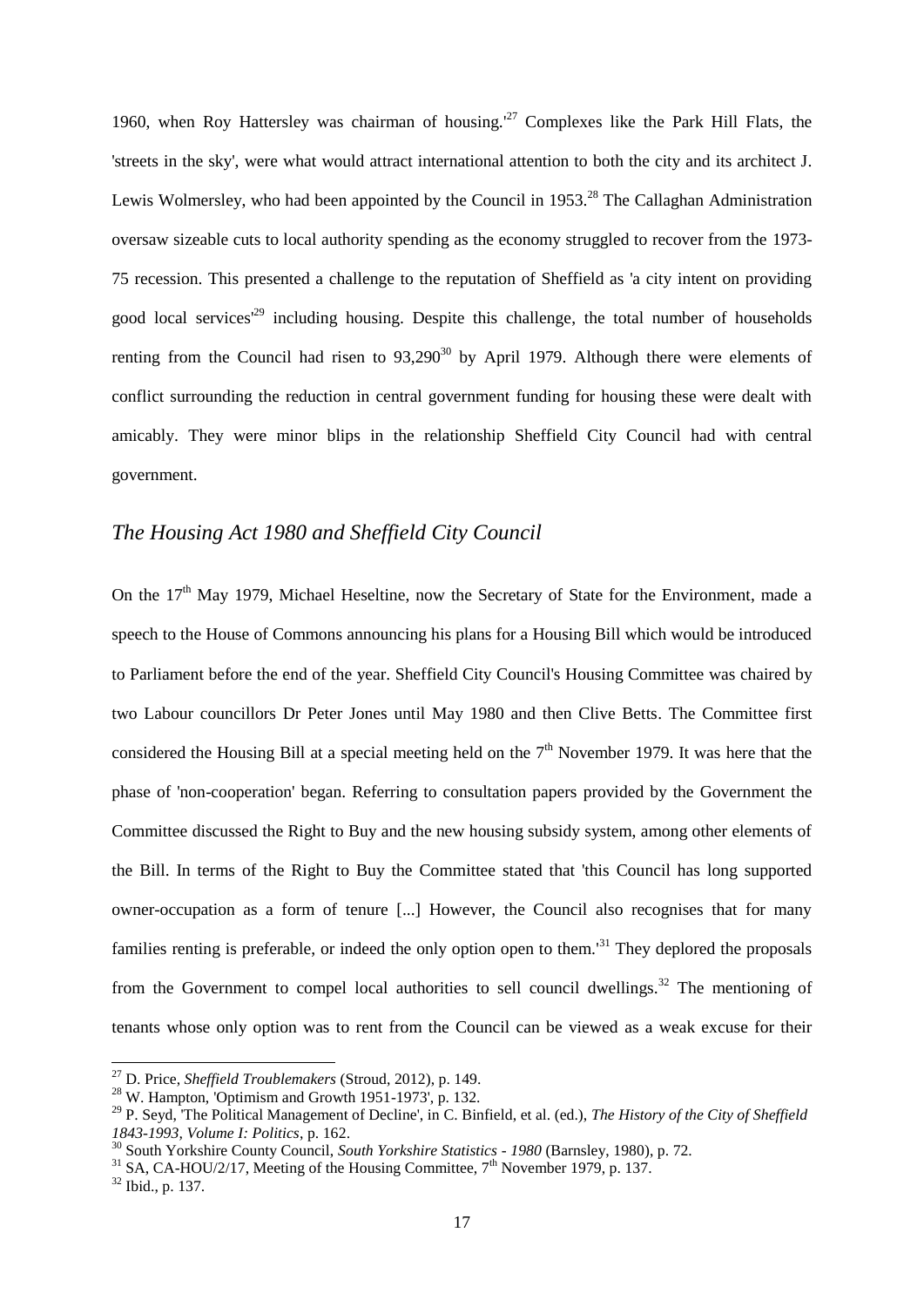opposition to the sale of council houses because those tenants may not have even been able to exercise the Right to Buy because of their financial situation. However, the Council saw the Right to Buy as a policy that would diminish the housing stock available for housing those people. Previously, tenants who wanted to own their property would have moved out of their Council-owned property, freeing it up for the rehousing of another individual or family. The Right to Buy would alter this trend by taking the property out of the Council's control altogether if the occupier was to exercise the Right to Buy. The new housing subsidy system, while in principle similar to that proposed by the previous Government, was seen by the Committee to 'lead to a gradual diminution of local authority control in contrast to the Government's stated aims of increasing local democracy.<sup>33</sup> It seems that the powerful position of Labour at the local level in Sheffield equated with local democracy. A threat to the Council's power was thus a threat to local democracy. An amendment was put forward by two Conservative members of the Housing Committee, Graham Cheetham and Christine Smith, towards the end of the meeting: 'That this Council welcomes the principle contained within the Tenants' Charter and the separate Consultation Paper on the Right to Buy Council Dwellings'<sup>34</sup>. This was rejected by five votes to eleven.

The Tories introduced the Bill to Parliament on the 19<sup>th</sup> December, before the Christmas recess, and it received its second reading on the 15<sup>th</sup> January 1981. In hindsight, considering the conflict that would emerge between the Thatcher Government and local authorities (including Sheffield) concerning Section 23 of the Act, it received little scrutiny from MPs in comparison to other aspects of the Bill: 'The relative lack of attention and controversy surrounding it [Section 23] during the legislative process [was] surprising.'<sup>35</sup> More focus was placed on the general concept of selling council dwellings rather than the power that Section 23 gave the Secretary of State to force through these sales. It was a missed opportunity for the opposition to present an attractive argument against the Housing Bill. Frederick Mulley, Labour MP for Sheffield Park, made the position of Sheffield City Council clear to Parliament, echoing what had been said by the Housing Committee in November 1979:

<sup>&</sup>lt;sup>33</sup> Ibid., p. 139.

 $34$  Ibid., p. 140.

<sup>35</sup> Forrest, & Murie, *An Unreasonable Act?*, p. 29.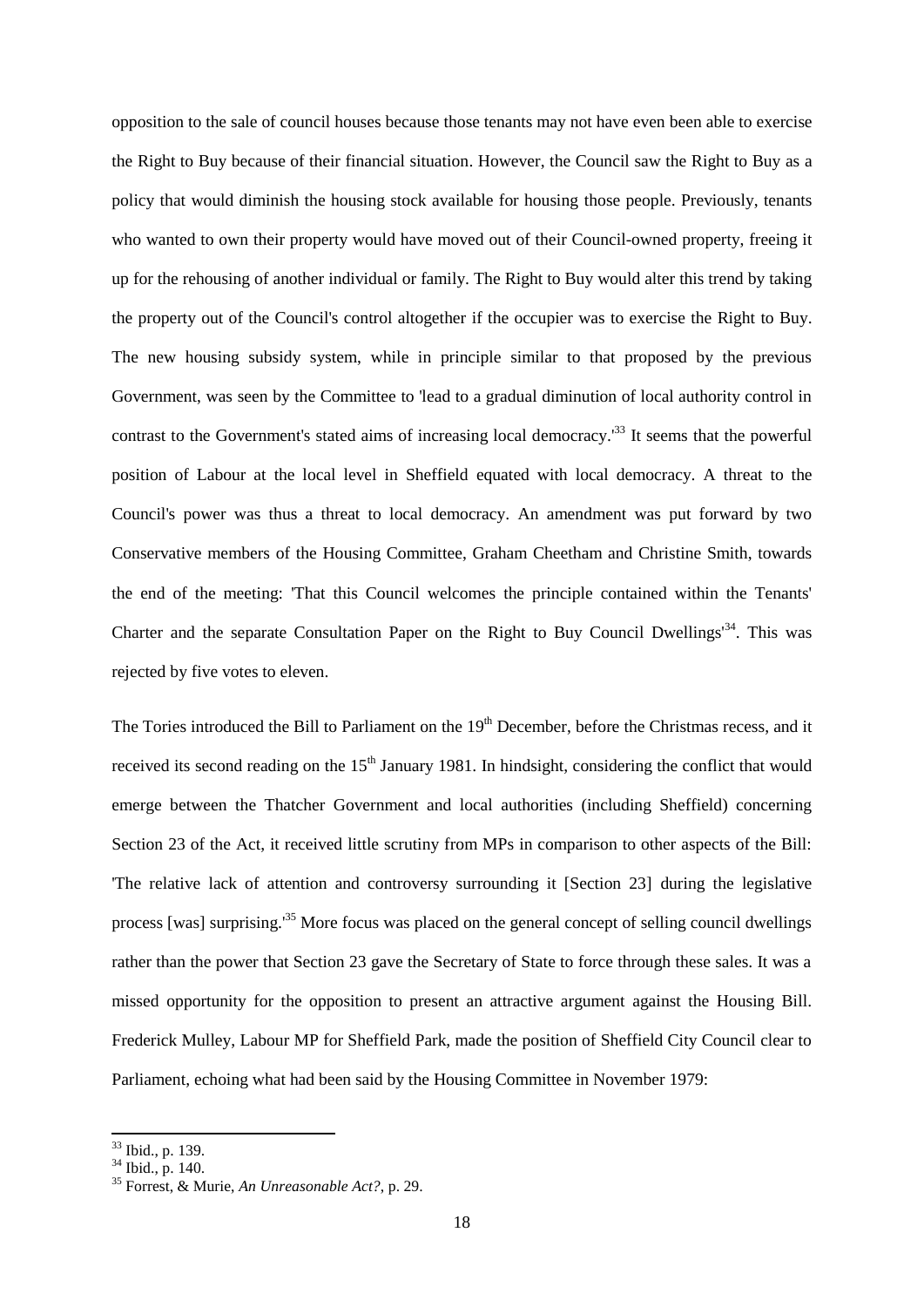The Sheffield City Council is totally opposed to the mandatory right to purchase council dwellings, but it has no objection to home ownership. For a number of years the Council has used its resources to build houses for sale. It has been successful in providing houses for direct sale. However, that is different from selling rented accommodation which belongs to the city.<sup>36</sup>

It is worth mentioning that the scheme of building houses for sale, which Mulley referenced appeared to be merely hollow rhetoric. Of the 5,850 dwellings completed by Sheffield City Council from 1976- 79 only 112 were built for sale.<sup>37</sup>

Clive Betts argued against the sale of dwellings owned by the Council in *Sheffield Forward*. The January 1980 issue included a special briefing by Betts in which he laid down the Council's opposition to Right to Buy. The first argument was that the sale of Council houses 'places the interests of a minority of individuals above those of the community as a whole with disastrous results for many of the less well-off in society.' It was also seen that the Council would fall victim to further financial loss on top of the cuts already proposed by the Government if the Right to Buy was implemented: 'The financial loss to the public sector as a whole will be even greater.' Revenue from rents would be reduced as the number of rent payers decreased and sales of dwellings below the market value would add further insult to injury. Finally, Betts argued that the sale of Council houses would erode local democracy and raise the question of 'how far central government has the right to enforce not merely the principle of council house sales but also the detailed way in which they should be enacted.'<sup>38</sup> The message was already being publicised to the people of Sheffield that the Council was staunchly opposed to the *Housing Act 1980* and the Right to Buy.

On the 5<sup>th</sup> March, 1980, the Housing Committee discussed details from the Department of the Environment (DoE) concerning the Council's Housing Investment Programme (HIP) allocation for the 1980-81 financial year. £21.185 million had been set aside for Sheffield City Council by central government to go towards slum clearance, new building, municipalisation and energy conservation

 $36$  HC Deb,  $15<sup>th</sup>$  January 1980, vol. 976, col. 1483.

<sup>&</sup>lt;sup>37</sup> Department of the Environment, *Housing Statistics* (London, various issues).

<sup>38</sup> SA, MPB/3/64, *Sheffield Forward*, January 1980, p. 4.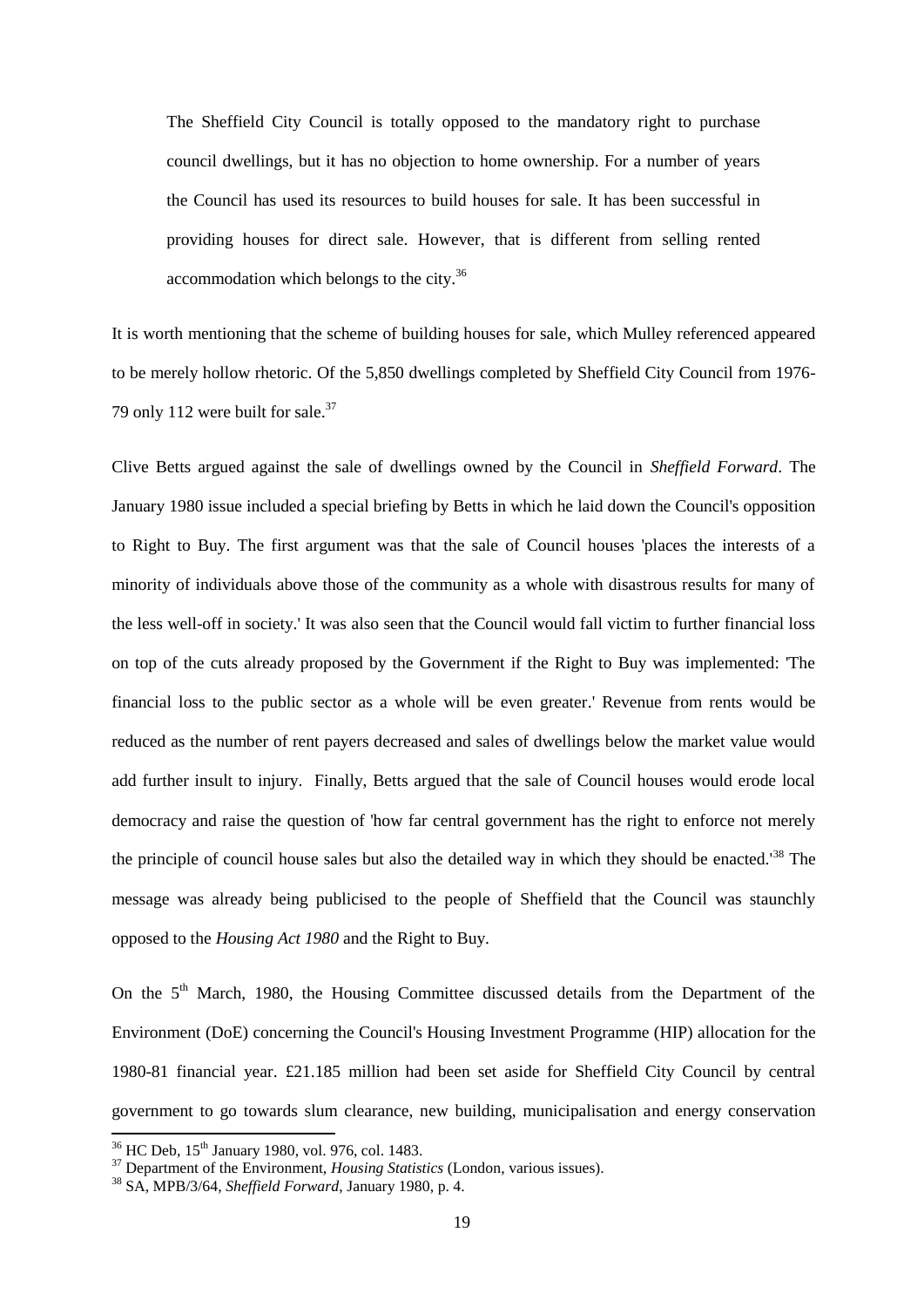schemes, to name but a few. This was down from £27.549 million for 1979-80, while the estimated HIP spending for that year was £24.549 million.<sup>39</sup> It was forecast that almost the total of the HIP allocation for 1980-81 would be swallowed up by prior commitments for the year, drastically cutting the number of planned new builds from 893 to 100.

It is clear to see that the DoE, set on making cuts to public expenditure where possible, was trying to reduce Sheffield City Council's spending on housing. The situation shows a Conservative Government department forcing its monetarist economic policy onto a Labour-held local authority, regardless of how it would cripple the Council's plans to increase the number of Council dwellings and to modernise the current housing stock. The Council had asked for £44 million<sup>40</sup> for the 1980-81 HIP allocation, which to fiscal conservatives like Heseltine and Thatcher would have raised a few eyebrows. The DoE may have wanted to send a message to this unruly Labour-held local authority to show that the days of high spending schemes were over and the new rules of Thatcherism's frugal economics had to be abided by. The Housing Committee decided to approve a revised programme for 1980-81, drawn up by the Chief Executive and the Director of Housing in the wake of the actual HIP allocation from central government, and agreed that further correspondence with the DoE was necessary to try to increase the allocation so that the full housing needs of Sheffield could be met.<sup>41</sup> The DoE would submit a reply to the Committee in May explaining that 'it would not be possible to increase the Council's allocation as the available resources for housing had been wholly distributed.<sup>42</sup>

The 1980-81 HIP allocation came up as a Notice of Motion at a meeting of the full Council on the 5th March. It was moved and then seconded by Dr Peter Jones and Clive Betts respectively that 'this Council condemns H.M. Government's Housing Investment Programme' because it 'falls short of its needs and will adversely affect the interests of owner occupiers and tenants alike'.<sup>43</sup> Furthermore, 'the Council demands that the Government rethink its policy and provide the Council with an allocation

<sup>&</sup>lt;sup>39</sup> SA, CA-HOU/2/18, Joint Report of the Chief Executive and the Director of Housing to the Housing Committee, 5<sup>th</sup> March 1980, Table 1.

 $^{40}$  HC Deb, 21<sup>st</sup> May 1980, vol. 985, col. 680.

 $^{41}$  SA, CA-HOU/2/18, Meeting of the Housing Committee,  $5^{\text{th}}$  March 1980, p. 2.

<sup>&</sup>lt;sup>42</sup> SA, CA HOU/2/18, Meeting of the Housing Committee,  $19<sup>th</sup>$  May 1980, p. 2.

<sup>43</sup> Ibid., p. 946.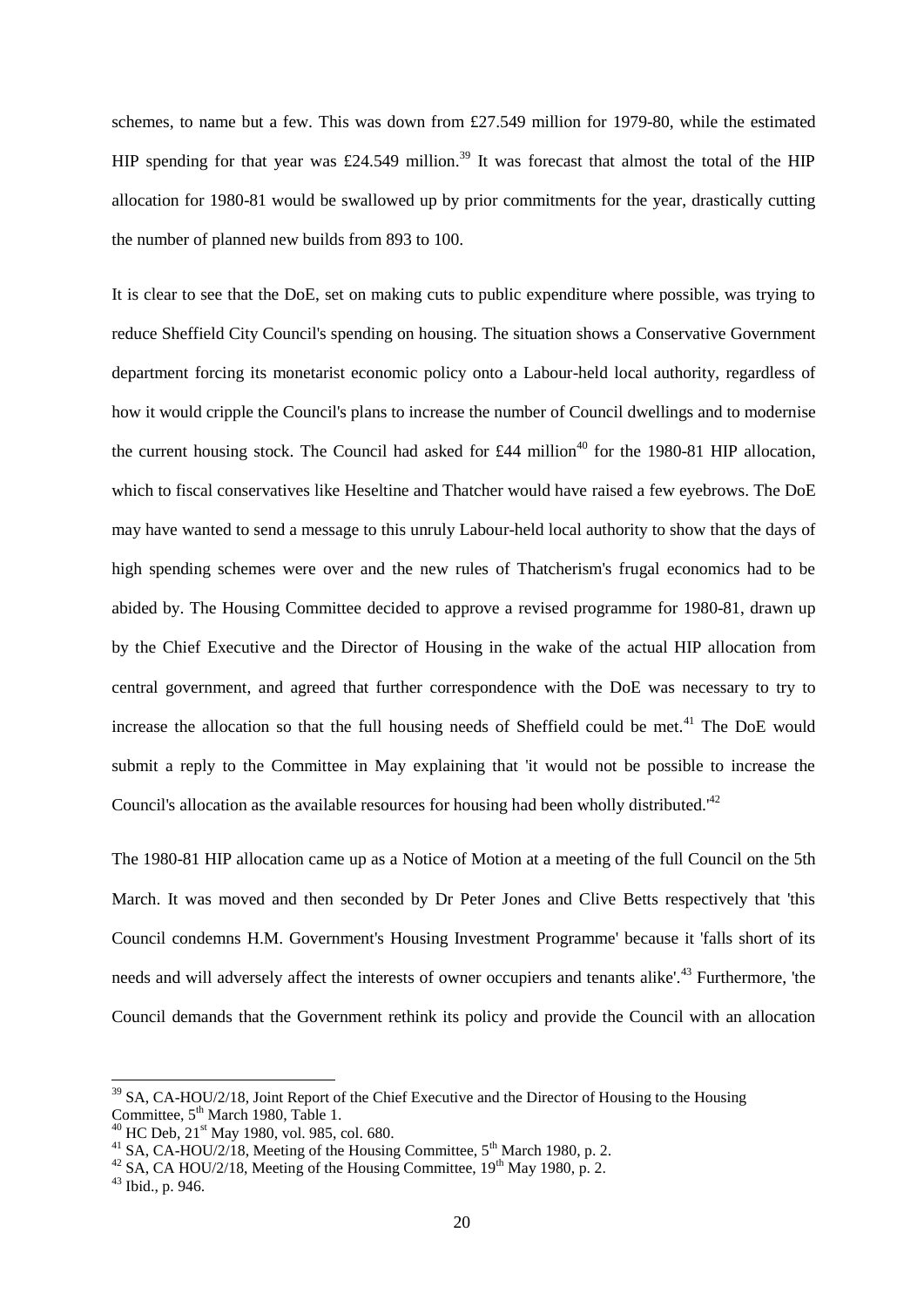which will enable the Council to preserve and improve its housing standards.<sup>44</sup> Graham Cheetham and fellow Conservative councillor Cliff Godber tried to amend the motion to modify this position. Rather than condemning the HIP allocation they moved that in light of the report by the Chief Executive and the Director of Housing 'the Housing Committee be instructed to draw up as realistic and balanced a programme as possible within the limits laid down'.<sup>45</sup> This amended motion was rejected and the original motion was put to the vote and carried 58 votes to 18 with 1 abstention. Cheetham was not as supportive of the cut to the HIP allocation as the minutes for the  $5<sup>th</sup>$  March suggest. An article in *The Star* from the 27<sup>th</sup> February, entitled 'Cuts Protest from a Tory to a Tory!', highlighted Cheetham's reservations about the HIP allocation. According to Cheetham he had sent a letter to Heseltine outlining his concerns about 'the effects of the "sizeable cutback" facing Sheffield', and he claimed that 'there was a danger that the council, as a housing authority, would not be able to fulfil its obligations "across the board" in the public and private sectors.' However, he also said that the Council 'should draw up a balanced and realistic programme' according to the HIP allocation they would be given. Cheetham believed that 'if Labour would agree to sell Council houses, this could raise about  $\mathcal{L}2$ million to help ease the housing department's financial problems.<sup>46</sup>

The Housing Committee received a petition later in March, submitted by the Head of Administration and Legal Department, which contained 185 signatures protesting against the central government cuts to Sheffield City Council's housing expenditure. The Committee decided on the  $24<sup>th</sup>$  March that the petition should be sent to the Secretary of State for the Environment for his consideration, along with statements detailing the Council's stance against the decision to cut the HIP allocation for 1980-81.<sup>47</sup> Furthermore, a letter was sent from the Director of Housing, Harry Skidmore, to the Secretary of State for the Environment on the  $25<sup>th</sup>$  March detailing the 'serious consequences<sup> $48$ </sup> that the HIP allocation cut would have for both employment and the housing situation in Sheffield. The petition was discussed in the House of Commons on the 21<sup>st</sup> May. Frank Hooley, MP for Sheffield Heeley, told the House that

<sup>&</sup>lt;sup>44</sup> Ibid., p. 946.

<sup>45</sup> Ibid., p. 947.

<sup>46</sup> Sheffield Central Studies Library (SCSL), 'Cuts Protest from a Tory to a Tory!', *Sheffield Star*, 27th February 1980, p. 4 [Microfiche].

 $^{47}$  SA, CA-HOU/2/18, Meeting of the Housing Committee,  $24^{\text{th}}$  March 1980, p. 52.

<sup>&</sup>lt;sup>48</sup> SA, MPB/3/54, Letter to Secretary of State for the Environment from Harry Skidmore, 25<sup>th</sup> March 1980, p. 2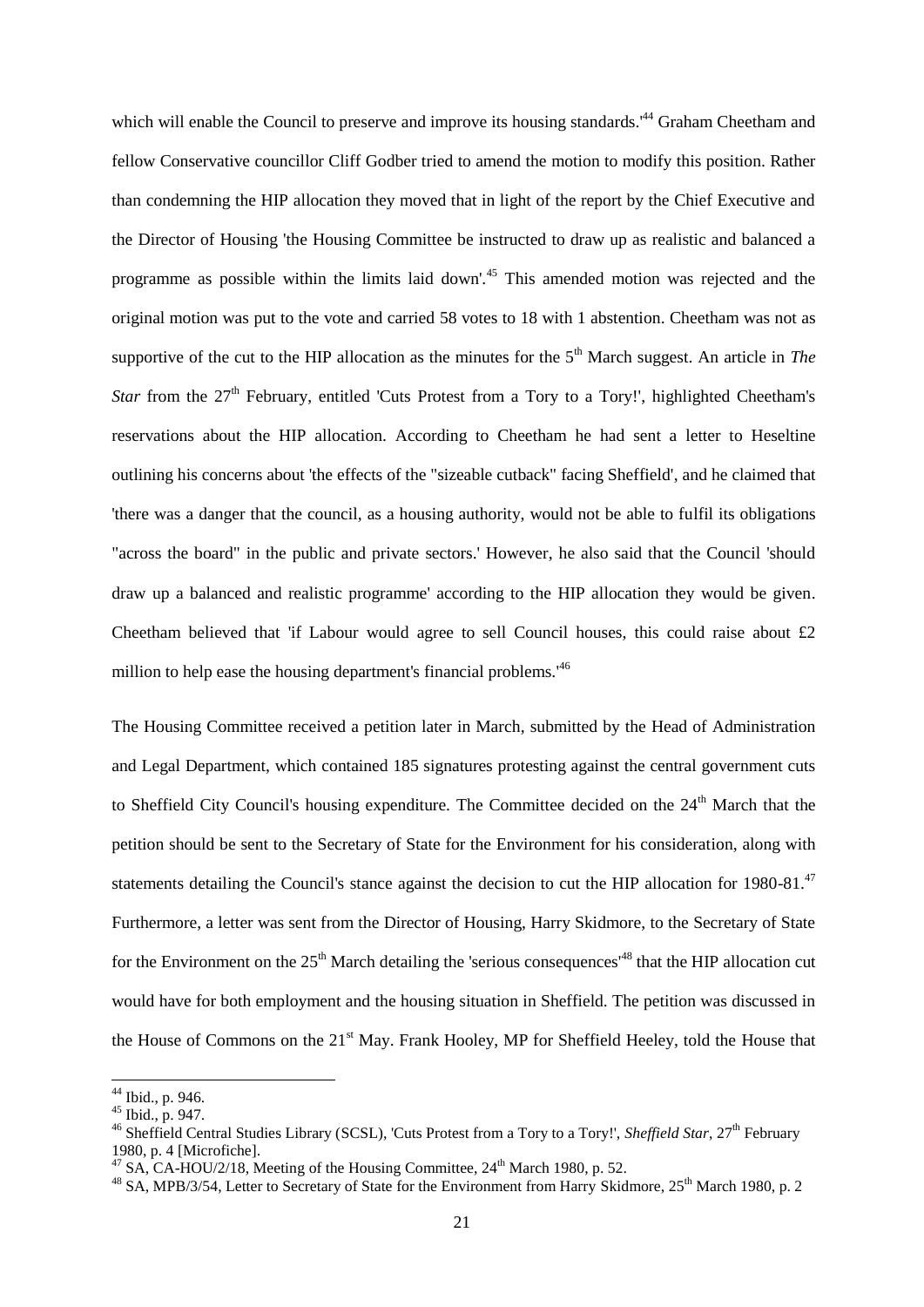the cut to the HIP allocation would disrupt housebuilding for the elderly, resulting in more pressure on 'geriatric' services and the 'geriatric' wards of hospitals. At the same time it would reduce employment in the housebuilding sector, reduce the level of modernisation of the current stock, affect improvements to the private sector, reduce mortgages and loans for improvements, and cut back the Council's schemes for energy saving.<sup>49</sup> Hooley was clear that the HIP allocation was too small:

The allocation for Sheffield in 1980-81 is £21,185,000. Last year, the city spent £24.5 million. Allowing for inflation, that is equivalent in 1980 to about £28 million. In real terms, there has been a cut of 25 per cent in the HIP. As Sheffield is a dynamic and go-ahead housing authority, it asked for £44 million. It has, therefore, suffered a cut of 50 per cent. If the figure of £24.5 million is adjusted for a rate of inflation of about 21 per cent - it may be higher than that later in the year - it represents a cut of 25 per cent. That is serious. $50$ 

Under-Secretary of State for the Environment, Geoffrey Finsberg, made it clear that there was no sympathy from the DoE for Sheffield City Council:

I say to the hon. Member and to the House that it really is time that Sheffield began to face up to the realities of the situation and took an objective look at its programme and policies, bearing in mind the wide variety of options which are open to the council [...]. It really is time that Sheffield stopped living in a political dream world of its own and began to live in the real world. That then would be, perhaps, more in keeping with the interests of its ratepayers, its tenants, those on its waiting list and the nation. That is what Sheffield could do to help itself, and I am sure that as a very faithful representative of his constituents and their interests the hon. Gentleman will convey those points to Sheffield. I hope that it will learn from them.<sup>51</sup>

 $^{49}$  HC Deb,  $21^{\text{st}}$  May 1980, vol. 985, cols. 681-84.

 $50$  Ibid., col. 680.

 $51$  HC Deb,  $21$ <sup>st</sup> May 1980, vol. 985, col. 688.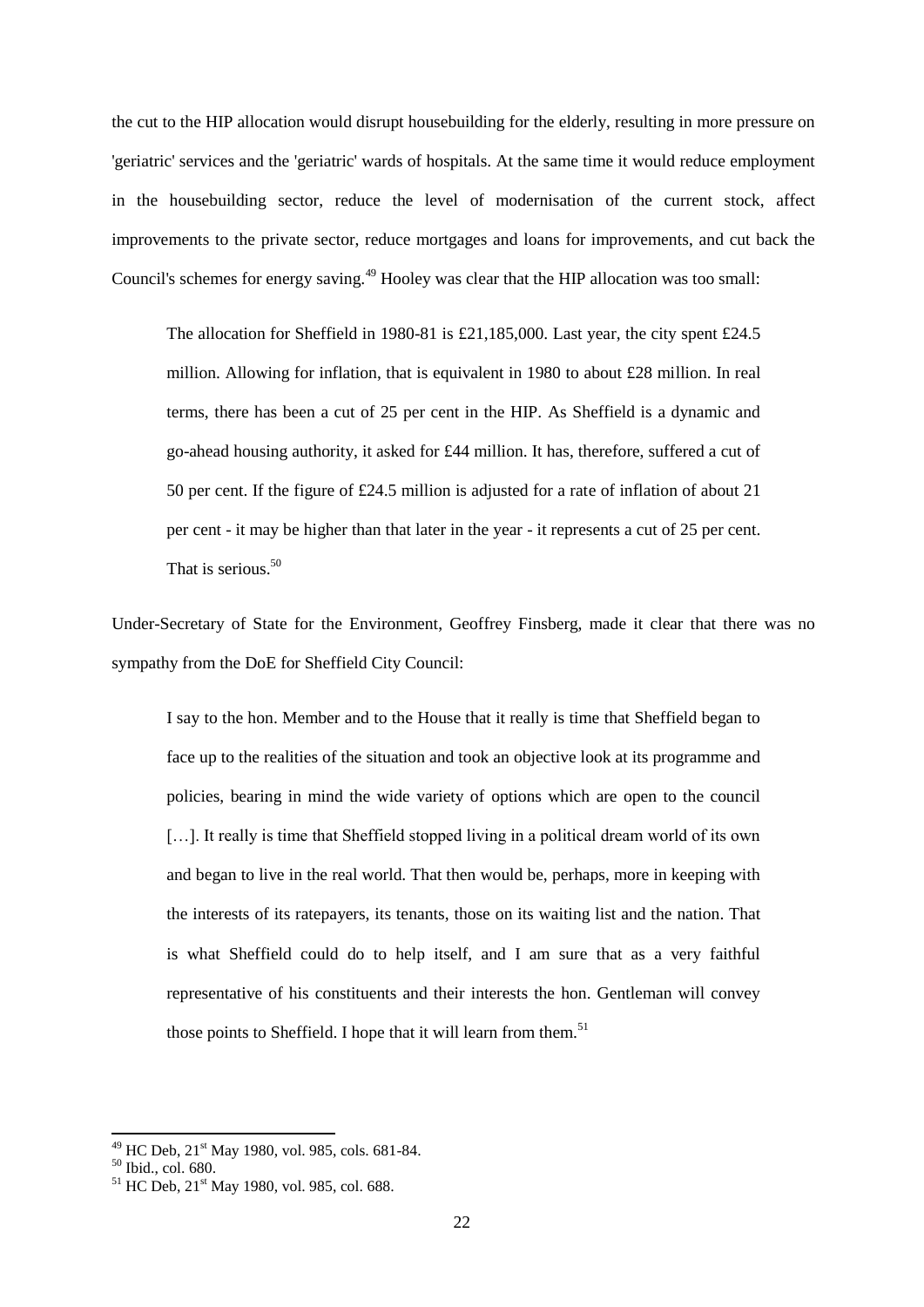Towards the end of May the Housing Bill was about to enter the House of Lords for debate. It was becoming increasingly clear at this point that the mandatory sale of council dwellings would sooner or later be put on the statute book. In response to this 104 tenants of council dwellings at Loxley and Stannington submitted a petition to the Council 'requesting that they be given the opportunity to purchase their dwellings.<sup>52</sup> On the 19<sup>th</sup> May it was decided that the request of the petitioners should be blocked because the sale of council dwellings was not Council policy and they did not want to reduce the housing stock in areas where there was a shortage of council housing; Loxley and Stannington were areas deemed to have an acute shortage of such housing.<sup>53</sup> Cheetham and Smith tried to amend the decision of the Housing Committee. Their amendment put forward that the petitioners would be informed that a scheme for the sale of council dwellings was being prepared by the Council in line with what was set out in the Housing Bill. Once again this attempt by Conservative councillors to realign the Council's thinking with that of central government was defeated. The response from the Council to the petitioners was a clear example of 'non-cooperation'; they were unwilling to even consider putting in place a scheme for the sale of Council dwellings. *The Star* reported that Labour councillor Joe Thomas had replied to the petition by saying that 'buying a Council house would be "one of the most anti-social acts" a tenant could be involved in.' This was because those people from Loxley and Stannington who were wanting to buy their dwellings from the Council had once been on the waiting list themselves, and the selling of 'Council houses would hit those who were on the list now and those who were waiting to move out of high rise flats.'<sup>54</sup>

Due to the cut in central government money for local authority housing the Chief Executive and the Director of Housing deemed it necessary to increase the rents of Council dwellings by an average of £1.98 per week (32 per cent), except on short-life properties declared for demolition and those let as students' accommodation. The Housing Committee decided that the rent increases would be brought into effect on the 11th August with the first payment due on the  $18<sup>th</sup>$ . Authority was also given for a letter, already submitted by the Chairman of the Committee, to be sent to tenants explaining the

 $52$  SA, CA-HOU/18, Meeting of the Housing Committee,  $19<sup>th</sup>$  May 1980, p. 1.

 $53$  Ibid., p. 1.

<sup>&</sup>lt;sup>54</sup> SCSL, 'Anti-Social Tenants Who Want to Buy', *Sheffield Star*, 21<sup>st</sup> May 1980, p. 9 [Microfiche].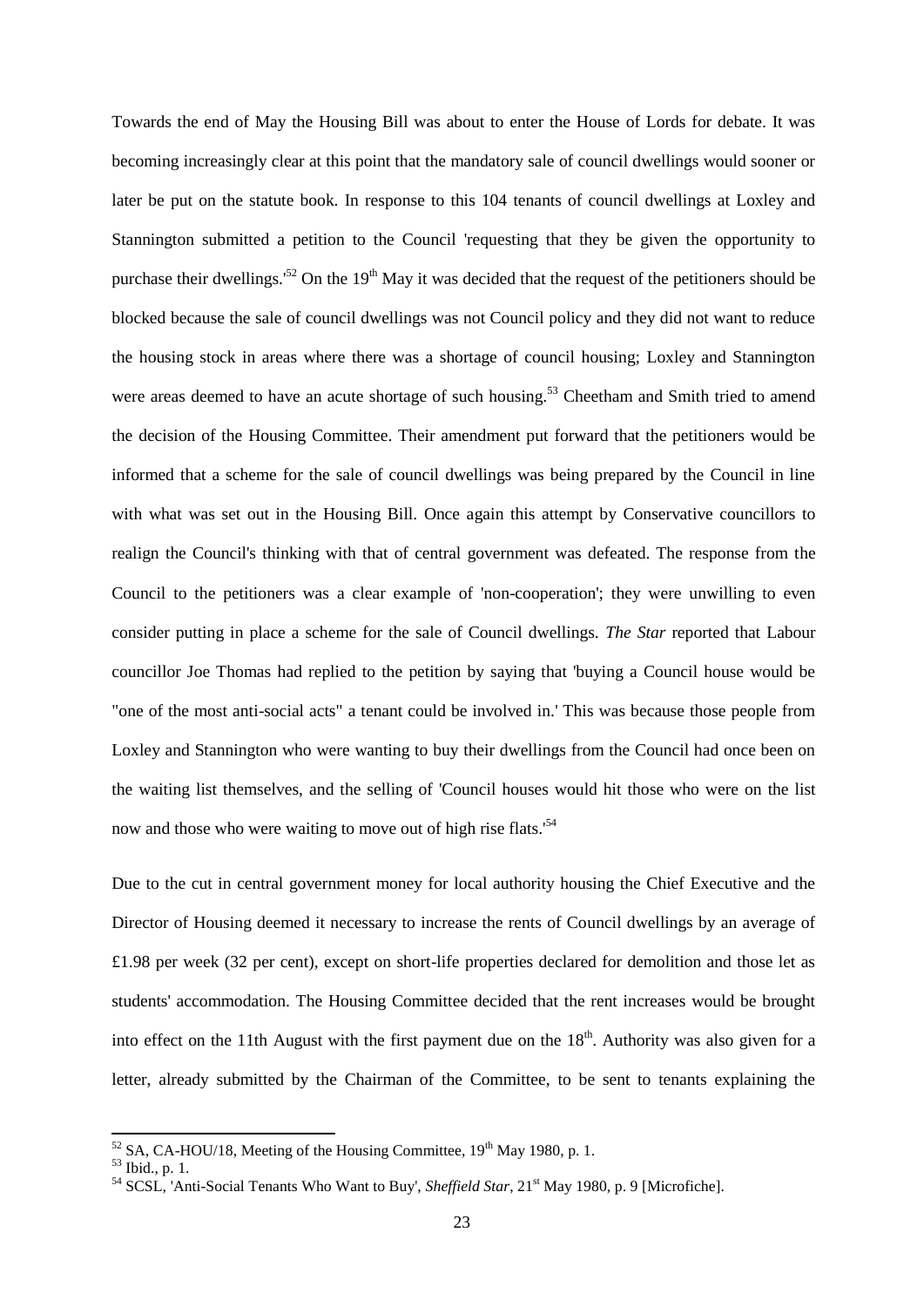reasons for the rent increases.<sup>55</sup> The letter did not hold back in its attack on the Thatcher Government's housing policy: 'It is a very large increase and I regret that the Council was unable to keep it below this figure. However, I would point out that Government policies are largely responsible for it.'<sup>56</sup> It was, according to the letter, because of the high level of interest rates which was adding  $\pounds$ 1,298,000 to the housing bill, the high level of inflation at around 20 per cent which the Council also had to take into account, and because the Government had cut money for housing in Sheffield. These issues were 'completely beyond the control of the Council and [...] a result of Government policy.<sup>'57</sup> The average rent increase for Council houses each year since November 1975 had been between 7 and 15 per cent so this increase of 32 per cent would have been a shock to Council tenants as it exceeded the rate of inflation.<sup>58</sup> The letter from Clive Betts to tenants was an attempt to absolve the Council from any responsibility when it came to problems with the housing situation in Sheffield. Any criticism that the Council would become vulnerable to when it came to housing could be passed on to the Thatcher Government, specifically Heseltine and the DoE. The blanket excuse from the Council of central government policy strangling their housing programme diverted attention away from the actual planning and implementation of the programme by the Council. It was a clear attempt to stoke up more fervent opposition to the Thatcher Government among the people of the Sheffield.

After the *Housing Act 1980* had become law on the 8<sup>th</sup> August the full Council discussed the sale of Council houses at a meeting on the  $3<sup>rd</sup>$  September. It came up as a Notice of Motion, moved by Cheetham and Smith, to set out the response of the Council to the Act. The two Conservative councillors moved that the Council should recognise 'its duty to comply with the provisions of the Housing Act 1980 concerning the sale of Council houses, which provisions come into force on 3<sup>rd</sup> October, 1980'.<sup>59</sup> Along with this they moved that the Housing Committee should set up an appropriate procedure for processing Right to Buy applications from Council tenants, with the response to these applications being given within the statutory period. Finally, where the Right to Buy

<sup>&</sup>lt;sup>55</sup> SA, CA-HOU/2/18, Meeting of the Housing Committee,  $23<sup>rd</sup>$  June 1980, p. 3.

 $56$  SA, MPB/3/54, Letter to Council Tenants, 13th June 1980, Appendix 6.

<sup>57</sup> Ibid.

 $58$  SCSL, 352.042 SO, Meeting of the City Council,  $3<sup>rd</sup>$  December 1980, p. 5.

 $59$  SA, CA-MIN/118, Council Summons,  $3<sup>rd</sup>$  September 1980, p. 325.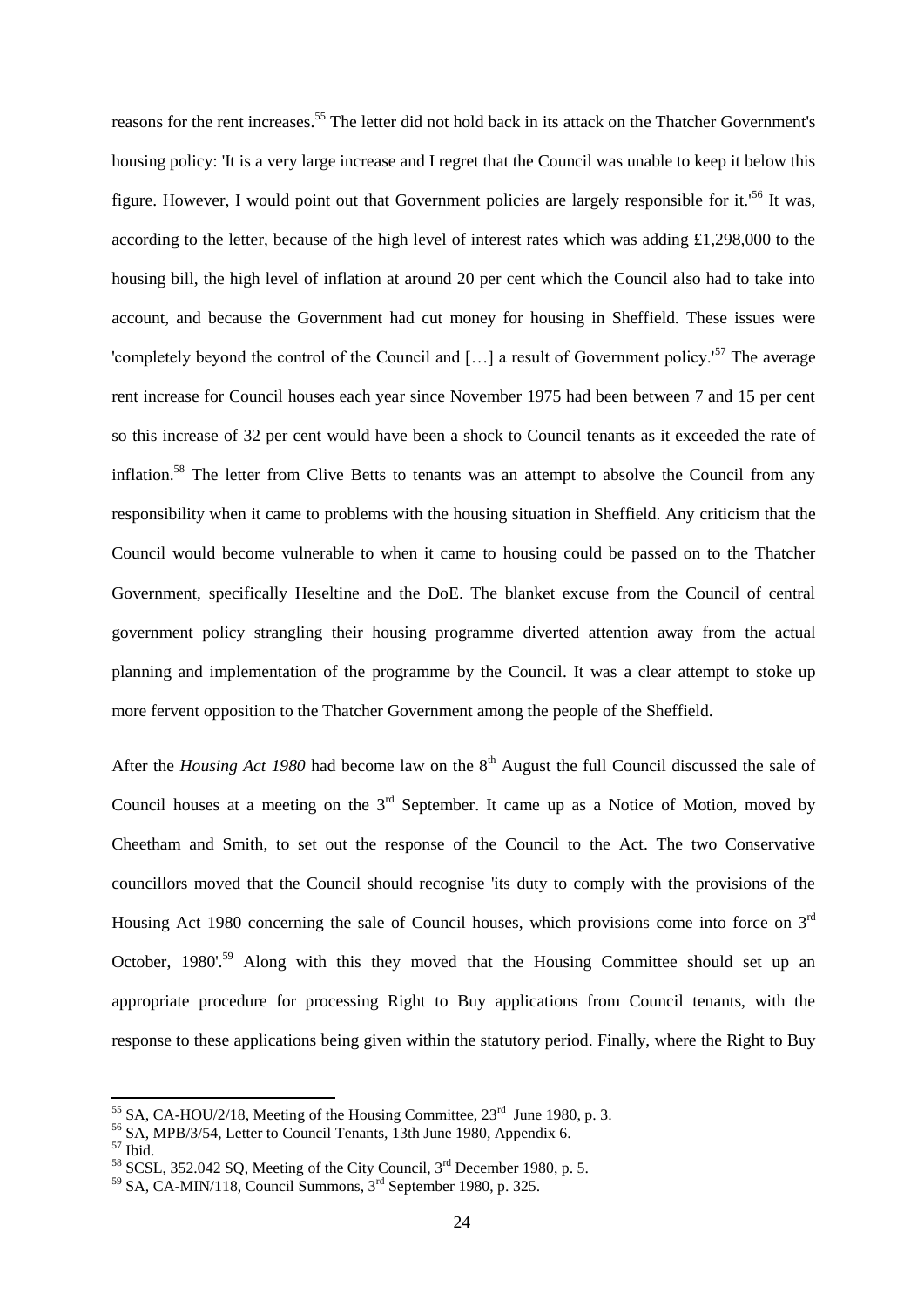has been established the sale of the property should be completed with the minimum of delay.<sup>60</sup> It was then moved by Betts as an amendment, seconded by Labour councillor Howard Knight, that the Council 're-affirms its belief that the sale of Council houses is not in the public interest' and 'deplores the wilful refusal of the Government to listen to warnings of the Opposition parties, some Conservative Councils and voluntary bodies concerned with […] the crisis in housing that this will bring about'.<sup>61</sup> A crucial part of the amendment was with regards to publicity. The amendment stated that the Council 'requests the appropriate Chairmen and officers of this Council to take whatever steps necessary to inform the citizens of Sheffield of the Council's policies'.<sup>62</sup> The repercussions of this part of the amendment would later play a significant role in creating greater conflict, not just with the Thatcher Government but between the different political parties on the Council. The amendment was passed 50 votes to 18 with 2 abstaining.

Now that the Right to Buy was written into law the Council's opposition to it moved from 'noncooperation' to 'obstruction'. They could no longer outright refuse to adhere to the Right to Buy because of Section 23 of the Act. An outright refusal to implement the Right to Buy would prompt the Secretary of State to intervene. However, they could adopt methods to undermine it. The meeting of the Housing Committee on the  $20<sup>th</sup>$  October was a significant moment in the 'obstruction' phase and the development of the Council's opposition to the *Housing Act 1980*. By this point the Act had come into effect and council house tenants across the country were issuing their Right to Buy claims to their respective local authorities. At the meeting the Committee established what was to be a key method in obstructing the sale of council dwellings in Sheffield. It was to do with the staffing implications that came with Part I of the Act, namely the Right to Buy. It was decided that 'a report outlining the staffing implications and associated costs of Part I of the Housing Act 1980<sup>63</sup> be prepared for the Staffing Sub-Committee and that 'consideration of the question of the responsibility for dealing with [...] applications to buy Council houses and flats, be deferred pending the consideration [...] of the

 $60$  Ibid., p. 325.

 $^{61}$  Ibid., p. 325.

 $62$  Ibid., p. 325.

 $^{63}$  SA, CA-HOU/2/18, Meeting of the Housing Committee,  $20^{th}$  December 1980, p. 3.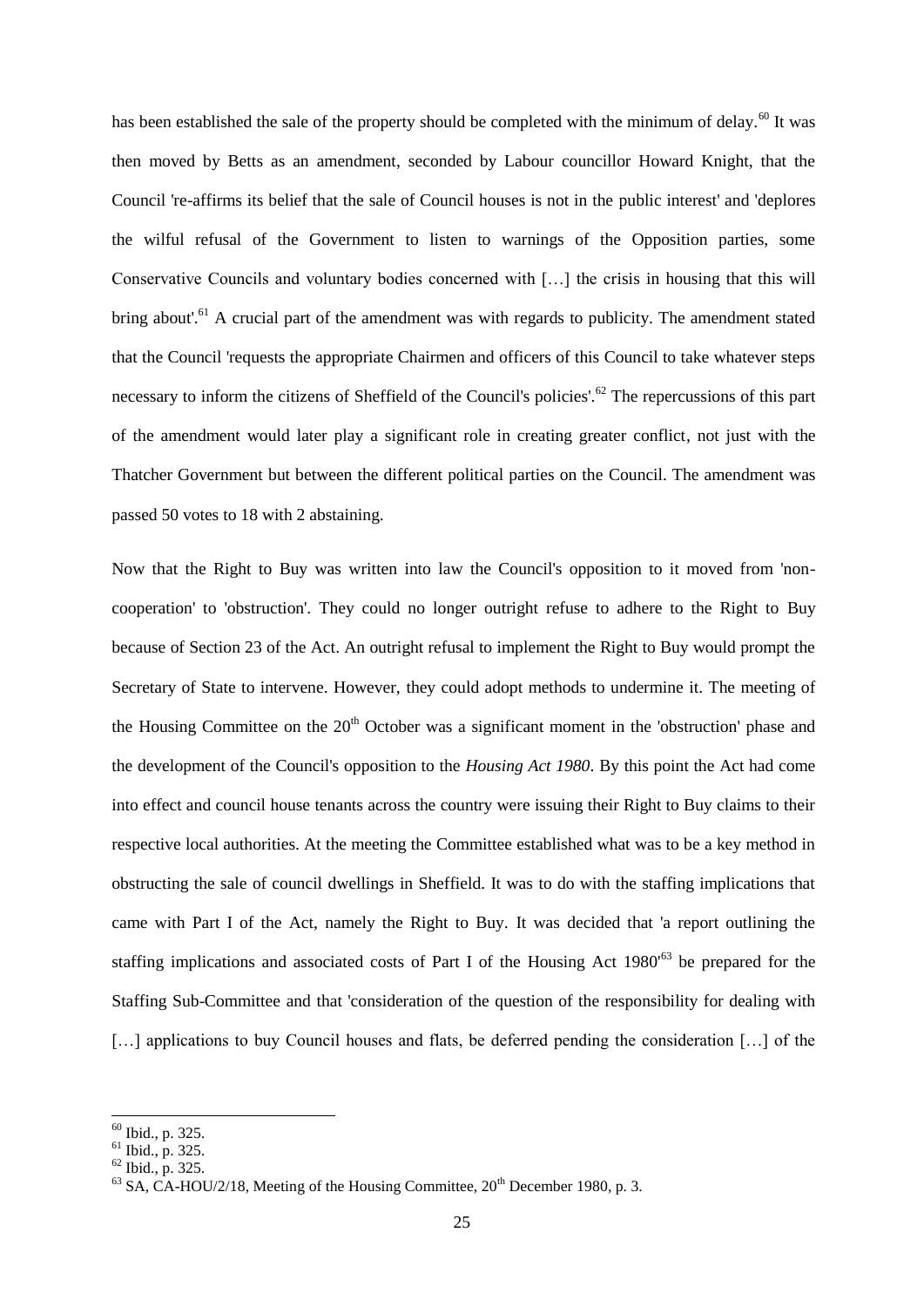report on staffing implications.<sup>64</sup> On the surface this seemed like a routine decision to take. A new piece of legislation required the creation of new roles within the Council that needed to be filled. The staffing implications concerned, among other things, the creation of a valuation panel that would undertake the valuations of Council dwellings where a tenant had exercised the Right to Buy. This report would be delayed time and time again. Any questions raised at meetings of the Council around the sale of council dwellings, in this case the lack of such sales, would for the rest of 1980 and into 1981 be met by the same response: '[This Council] awaits the report requested on the staffing implications of Part I of the *Housing Act 1980* as is the normal procedure in determining resources to be utilised in the undertaking of new areas of work.<sup>165</sup> The delaying of Right to Buy applications was a covert tactic adopted by several local authorities, both Labour and Conservative, who were opposed to the sale of council dwellings.<sup>66</sup> It had the desired effect in the short-term for those on Sheffield City Council who opposed the Right to Buy. For 1980-81 3,646 Right to Buy claims were received, 2,465 were accepted but no sales occurred.<sup>67</sup> Ultimately the Council were exploiting a loophole in the Act. The legislation put in place a time limit for a local authority to reply to a Right to Buy claim but failed to provide a similar time limit for the completion of a sale, nor did it outline a particular quota for the number of sales that should occur. The behaviour of the Council would soon attract the attention of Heseltine and the DoE.

Before the resolution had been passed Cheetham and Smith put forward an amendment. It highlighted the actions of Betts with regards to the *Housing Act 1980* following the meeting of the Council on the 3<sup>rd</sup> September. The two Conservative councillors put forward that the Committee deprecated the following actions taken by the Chairman:

Authorising advertisements to be placed in the press opposing the sale of Council houses; authorising the printing of leaflets opposing the sale of Council houses for issue to all tenants; giving instructions to members of the staff not to issue right to

 $64$  Ibid., p. 6.

 $^{65}$  SA, CA-MIN/118, Council Summons,  $4^{\text{th}}$  February 1981, p. 827.

<sup>66</sup> G. Stoker, *The Politics of Local Government* (Basingstoke, 1991), p. 210.

<sup>67</sup> Department of the Environment, *Housing Statistics* (London, November 1981), p. 114.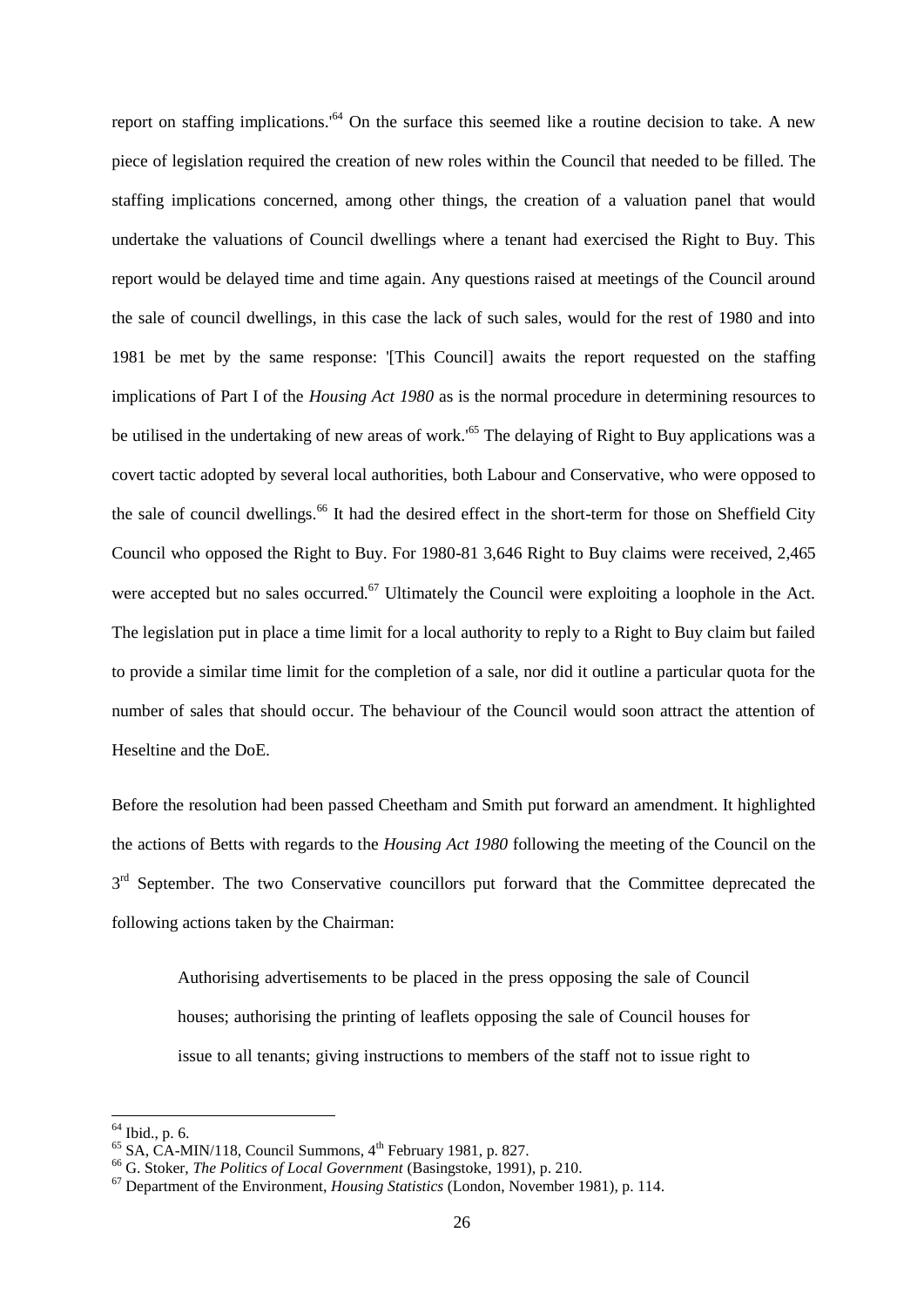buy application forms; issuing a letter to all tenants who have lodged right to buy application forms inferring that they are anti-social; and entering into negotiations with members of the staff regarding the implementation of the Act without reference to the Staffing Sub-Committee.<sup>68</sup>

As well as deprecating these actions, they put forward that the Committee 'welcomes the right to buy provisions […] and instructs the officers of the Council to take all necessary steps to ensure that the full provisions of this part of the Act are implemented effectively and expeditiously.<sup>169</sup> The use of the words 'effectively' and 'expeditiously' is noteworthy as it was essentially a direct quote from Section 23 of the *Housing Act 1980*. This amendment put forward by Cheetham and Smith was rejected 13 votes to 5 with 1 abstention. Two Labour councillors, Helen Jackson and Janet Fiore, put forward an amendment which stated that at the end of the resolution the words 'on the understanding that no extra cost is incurred by the Council<sup>'70</sup> should be added. This attempt to censure the actions of Betts by two fellow Labour councillors was rejected 9 votes to 5 with 5 choosing to abstain.

There then followed the matter of the actual sale of Council houses. A resolution, passed by 13 votes to 7, stated that the Council 're-affirms its position on the sale of Council houses and criticises Part I of the *Housing Act 1980* as a fundamental attack on the freedom and democracy of local Councils'.<sup>71</sup> Furthermore, the Council 'calls upon Her Majesty's Opposition to declare that it will, as soon as it obtains power, give local authorities the right, where houses are sold against their wishes, to have the first option to buy back those houses at a price which gives no financial loss to the Authority and no financial gain to the householder for the discounts currently offered'.<sup>72</sup> Recognising the cuts by the DoE to housing expenditure, this idea that the Council would be losing further available funding through the Right to Buy was prominent throughout the resolution. For example, if a Council house purchaser could not keep up the mortgage repayments to the Council, they would take the normal steps to re-possess the home and potentially evict the inhabitants. The resolution also made it Council

 $^{68}$  SA, CA-HOU/2/18, Meeting of the Housing Committee,  $20^{th}$  December 1980, p. 4.

<sup>69</sup> Ibid., p. 4.

 $70$  Ibid., p. 4.

 $71$  Ibid., p. 5.

 $72$  Ibid., p. 5.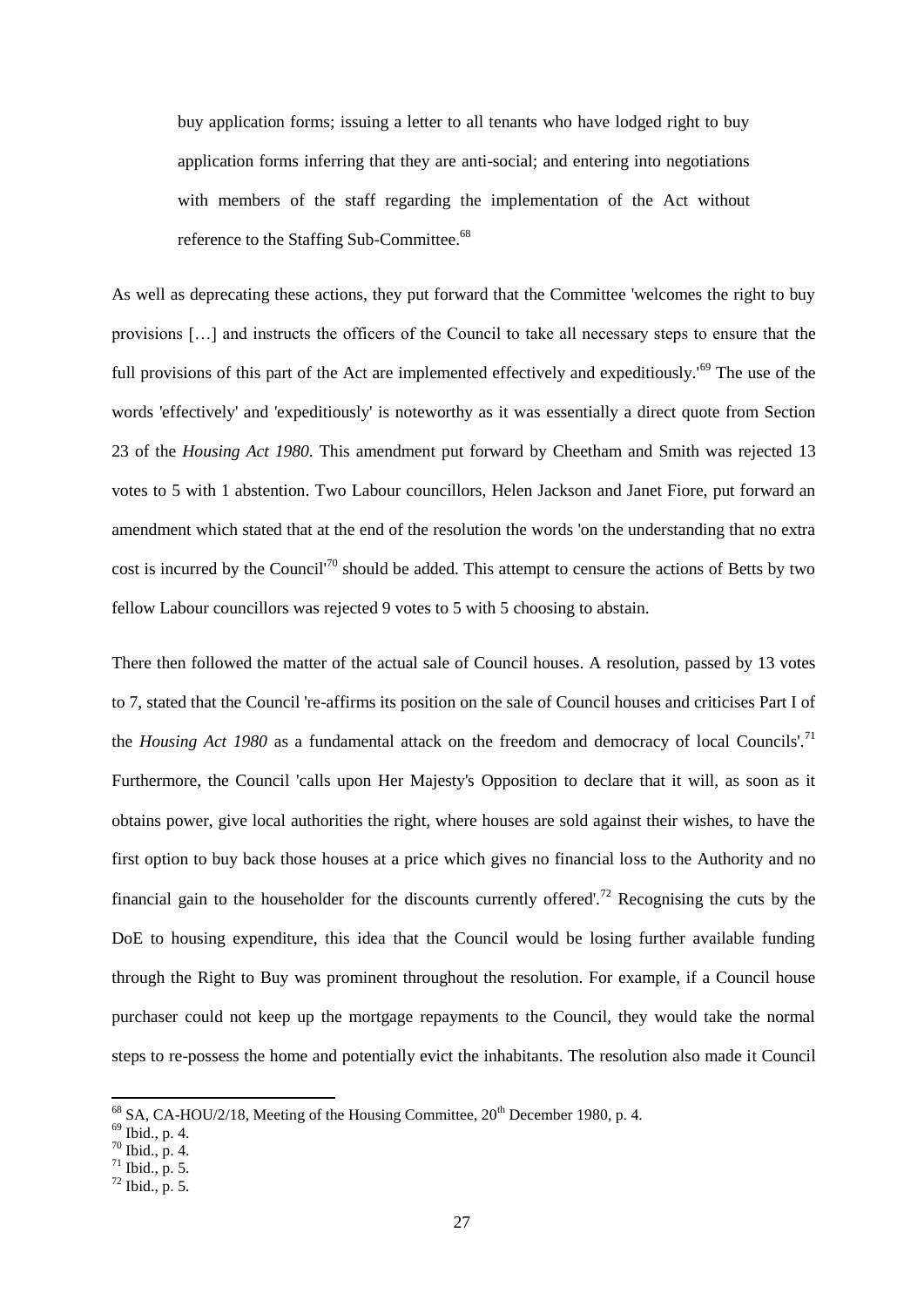policy that tenants wanting to make improvements to their home and those on the Council house waiting list or transfer list, would have to make it clear whether or not they would be likely to purchase the home from the Council.<sup>73</sup> What became increasingly clear from the resolution was the Council's attitude towards those who wanted to use the Right to Buy. They were regarded almost as second-class tenants. The desire of the tenant to exercise the Right to Buy was seen as a betrayal to the Council which, in its opinion, had provided the people of Sheffield with affordable, good quality housing for many years. The Council's focus was now solely placed on those tenants who would not exercise the Right to Buy. The slightest suggestion from a tenant that they wanted to buy would push them to the back of the queue in terms of the waiting list, repairs, home improvements and insulation grants.

There was a degree of irony within the resolution. So much of the resolution set out the Council's opinion that the Right to Buy should not leave the Council subject to any further losses in housing expenditure on top of the cuts already made by Heseltine and the DoE. However, when it came to the matter of publicity the Council were happy to spend whatever was necessary, and dedicate as much Council staff time as necessary, to produce 'propaganda' opposing the *Housing Act 1980*:

[This Council] instructs the respective Chairmen and officers of the Housing and Policy Committees to give publicity to the contents of this resolution to all applicants seeking to purchase Council houses, to draw to their attention any other implications and to take those steps necessary to protect the interests of all Council tenants and the wider community, as well as the position of the Council workforce, in pursuance of a policy to ensure that all the implications of activating Part I of the Housing Act are explored with individual tenants.<sup>74</sup>

The 'propaganda' campaign mounted against the *Housing Act 1980* and the Right to Buy was a clear example of the political theatre that the Council were engaged in. Left without any political avenue through which to alter, or completely transform central government housing policy, the Council only

 $73$  Ibid., p. 5.

 $^{74}$  Ibid., p. 5.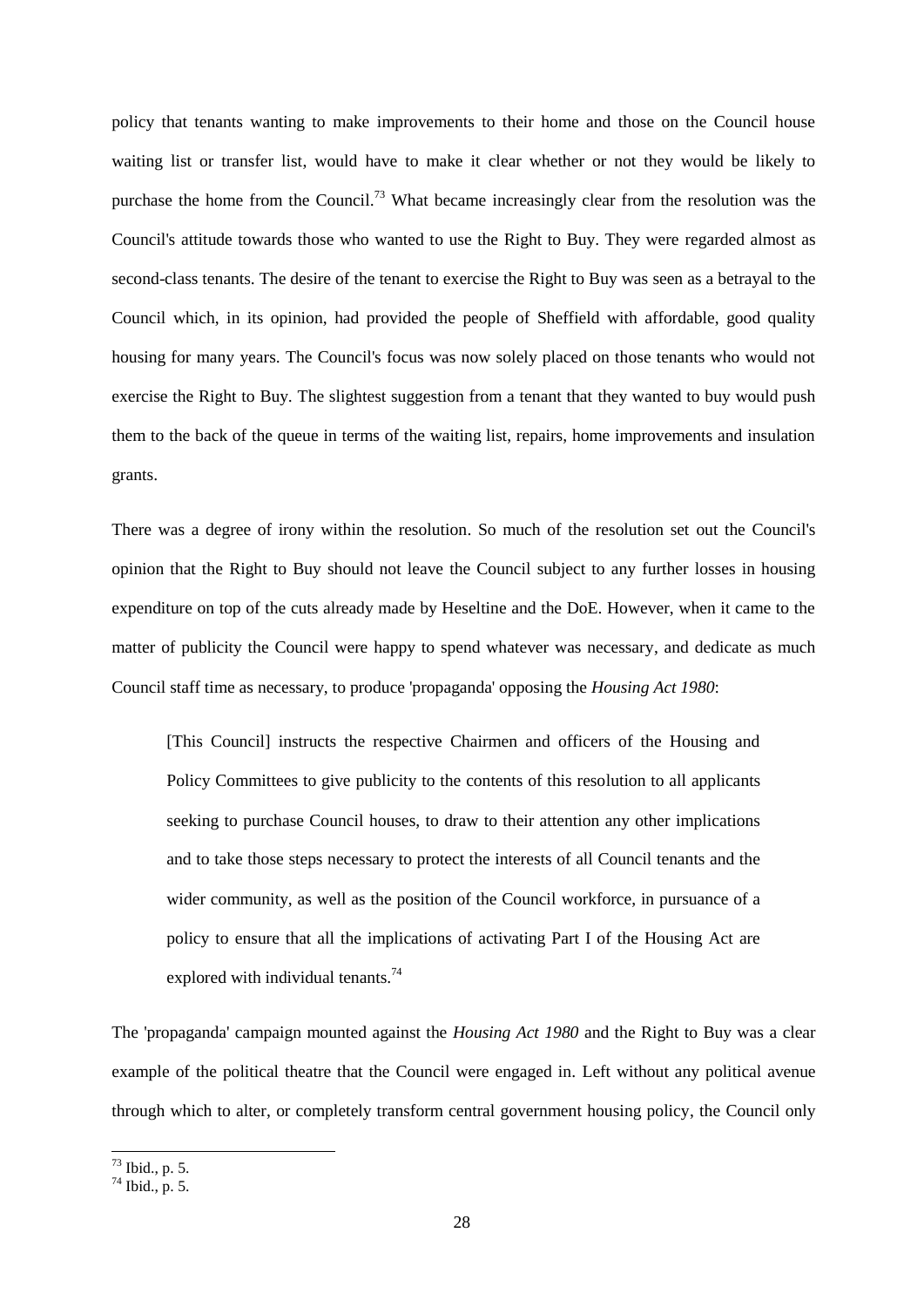had two ways in which they could try and challenge the Act. The first, as seen earlier in this chapter, was to stall the implementation of the Right to Buy, but this would be a short-term solution at best. The second was the production of 'propaganda' which directly challenged the Government and its housing policy. This 'propaganda' was nothing more than political theatre. Despite the production and dissemination of anti-Right to Buy 'propaganda', explaining the disadvantages of the Right to Buy and how it should be fought against, there was nothing the Council could do to halt the implementation of it for the foreseeable future. It was hoped that the people of Sheffield would be sympathetic to the arguments being put forward in this Council-produced 'propaganda' and would view the Council as a powerful figure in this conflict. An impression would be given that the Council would not give up without a fight. It was assumed that the people of Sheffield would not see the theatrics for what they really were.

The cost of this publicity campaign was brought up at a Housing Committee meeting the following month. A report by the Director of Housing outlining the cost of the publicity campaign undertaken following the meeting of the Council on the  $3<sup>rd</sup>$  September was submitted to the Housing Committee for its meeting on the  $24<sup>th</sup>$  November. The total spend was £7,800: £3,570 on four insertions in the 'Telegraph, Star and Star Weekly'; £1,730 on the printing and distributing of leaflets, posters and letters; £500 on the production of designs, finished artwork and photography; and £2,000 on obtaining legal advice.<sup>75</sup> The report requested the Housing Committee to approve the incurring of this expenditure, authorise payment, and seek approval of the Budget Sub-Committee for a supplementary vote of £7,800 to cover the costs.<sup>76</sup> The Committee agreed to ask 'the Policy Committee for a supplementary vote of £5,800 on Revenue Account in respect of the expenditure now reported.<sup>'77</sup> However, before the resolution was passed Cheetham and Smith put forward an amendment, rejected 16 votes to 3, which stated 'that the Housing Committee deprecates the action of the Chairman in authorising the detailed expenditure now reported which was wasteful of resources, unnecessary and

 $<sup>75</sup>$  SA, CA-HOU/2/19, Report of the Director of Housing to the Chairmen and Members of the Housing</sup> Committee,  $24<sup>th</sup>$  November 1980.

 $76$  Ibid.

<sup>&</sup>lt;sup>77</sup> SA, CA-HOU/2/19, Meeting of the Housing Committee,  $24<sup>th</sup>$  November 1980, p. 3.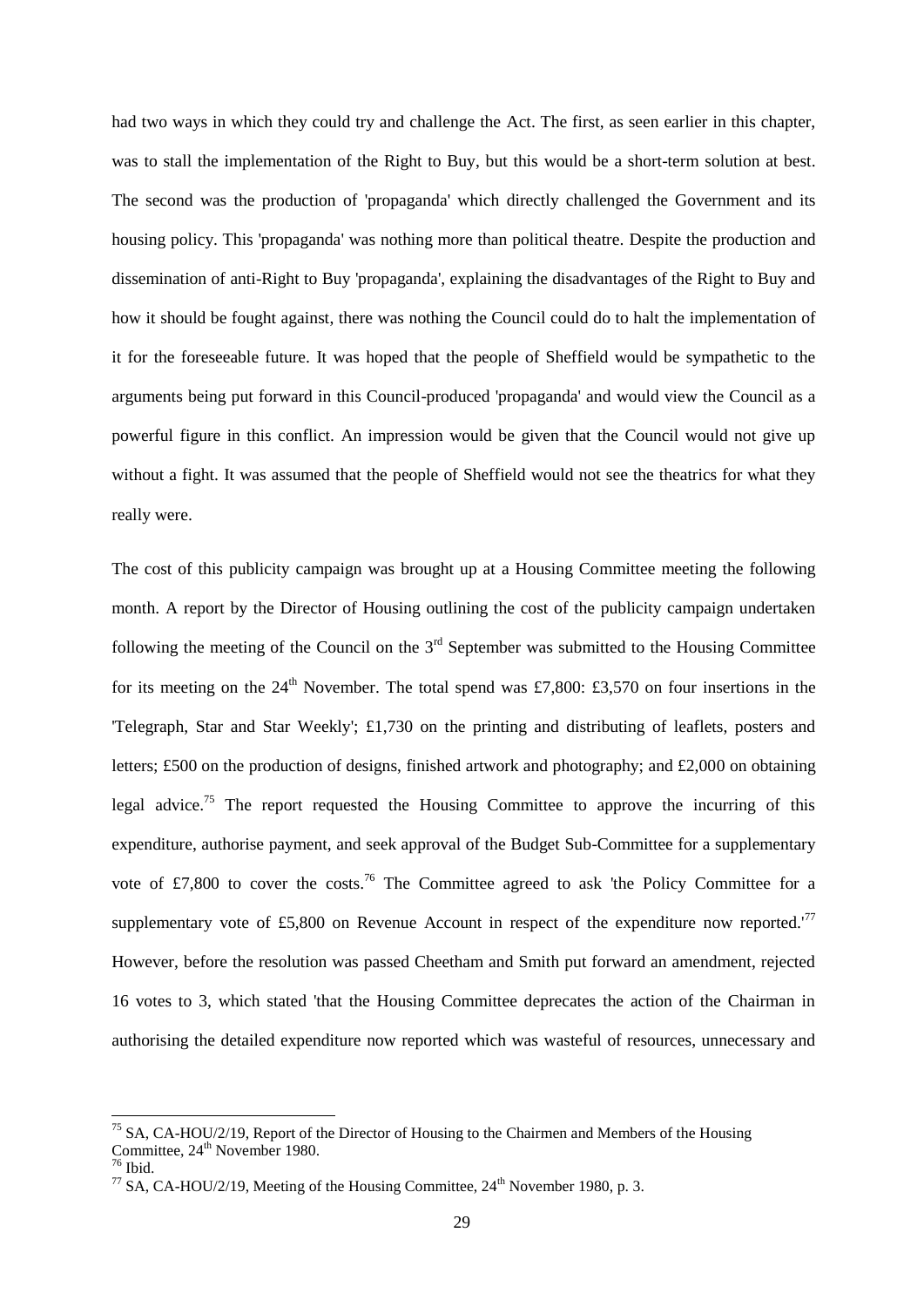ineffective.<sup>78</sup> Publicity campaigns surrounding the Right to Buy were not just undertaken by local authorities like Sheffield. Central government played an active role in advertising the rights that the *Housing Act 1980* had introduced:

In the financial year 1980-81 £530,000 was spent on advertisements on television and in national newspapers telling public sector tenants of their rights under Part 1 of the *Housing Act 1980* (including the Tenant's Charter and the Right to Buy). A further £125,000 was spent later in the same financial year on newspaper advertisements to remind tenants of the need to serve Right to Buy claim forms by  $5<sup>th</sup>$  April in order to qualify for an  $8<sup>th</sup>$  August valuation. In the financial year 1981-82, £239,000 was spent on publicising the Right to Buy. Information given in response to a parliamentary answer in May 1985 showed that the £2.3 million spent on publicity to promote council house sales was the largest campaign since 1979.<sup>79</sup>

On the 3<sup>rd</sup> December the issue of Council house rent increases again emerged in Sheffield. The DoE had suggested to Sheffield City Council that rents should rise by a sum in excess of £3 per week on average from the 1<sup>st</sup> April 1981 so that housing subsidies could be withdrawn in line with this. As mentioned earlier, it was only back in August that rents had gone up buy £1.98 per week. This further rent increase so soon after a previous increase was, in the Council's view, evidence that the Thatcher Government was trying to price tenants out of local authority housing, pushing them to exercise their Right to Buy. It was a very shrewd move; housing subsidy could be reduced as rents went up and central government housing expenditure as a whole could be reduced as more and more tenants exercised their Right to Buy, increasing owner-occupation. The meeting of the Council that took place on the 3<sup>rd</sup> December brought this suggested rent increase up as a Notice of Motion. Betts, supported by Labour councillor David Skinner, put forward a motion that the suggested rent increase, and the amount cut from housing subsidy, would result in 'discriminating against one section of the community, [and would] contrast starkly with the suggested 6 per cent pay limit for public sector

 $78$  Ibid., p. 3.

<sup>79</sup> Forrest, & Murie, *An Unreasonable Act?*, p. 30.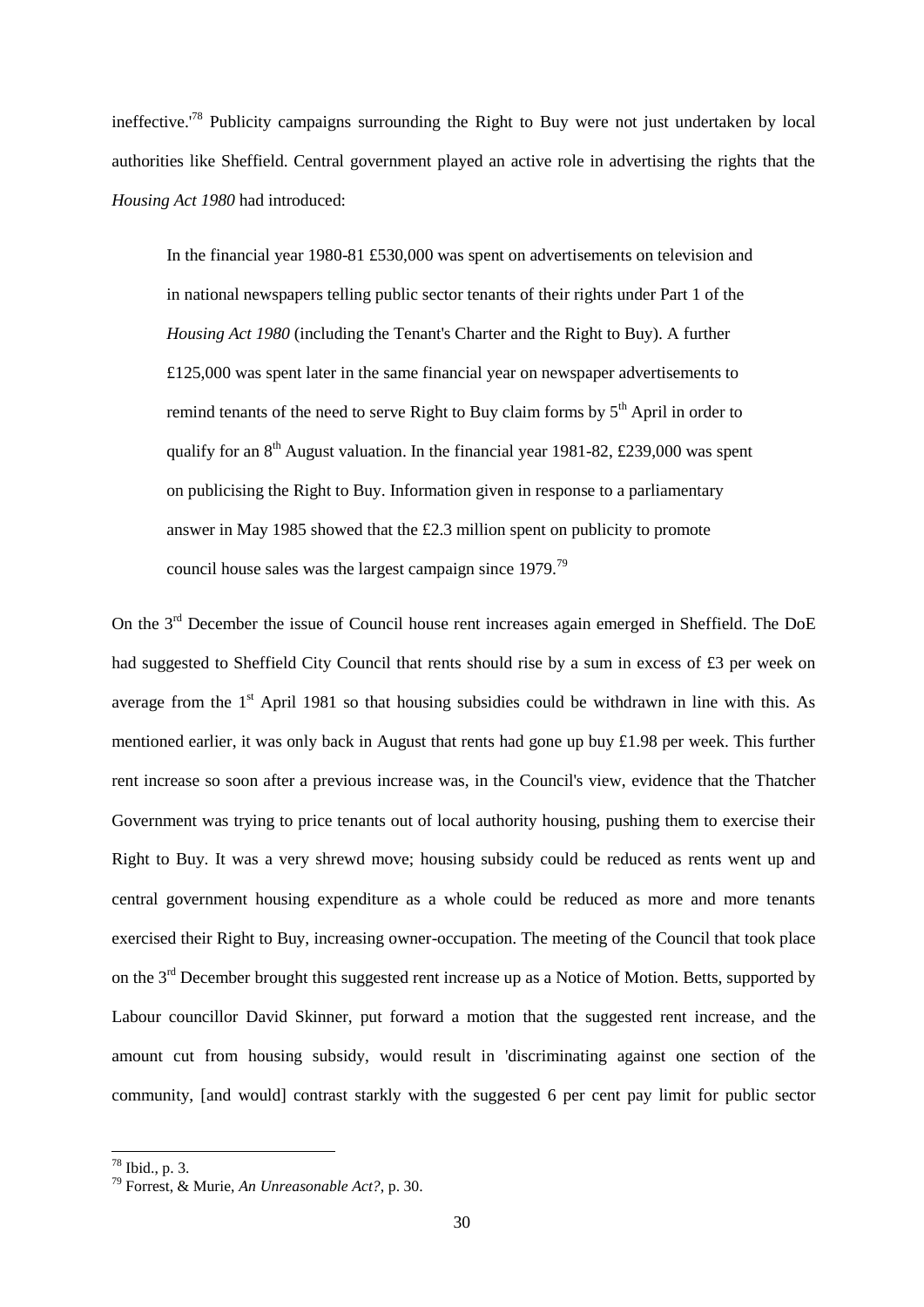workers and directly contribute to increasing the rate of inflation'.<sup>80</sup> Cheetham and Smith tried to amend the motion. They put forward that both the Council rent and Council rate increases should be in line with the 'falling rate of inflation' and 'the reduced levels of wage settlement already accepted by many private sector employees and now being proposed for public sector employees'.<sup>81</sup> The amendment also stated that the Council believe that there was a need to 'balance equitably the interests of both rent payers and rate payers and the respective burdens carried by those groups' and that the Council 'suggests that local authorities should be asked to ensure that the percentage level of Council house rent increase should not be less than the percentage level of rate increase declared for the local authority area'.<sup>82</sup> This move to make sure that Sheffield City Council considered the needs of all of its rate payers rather than focusing of those of its tenants was rejected 55 votes to 16 with 1 abstention. The original motion was passed 54 votes to 17 with 1 abstention.<sup>83</sup>

At the next meeting of the Council on the  $7<sup>th</sup>$  January 1981 Cheetham put some questions to Betts concerning the Right to Buy in Sheffield. He was asked how many RTB 1 forms (the form outlining the tenant's wish to buy) had been received, to which his answer was 2,831. For the RTB 2 forms (the response to the tenant's wish to buy) Betts stated that 2,442 had been issued to tenants with 2,363 acknowledging the Right to Buy. It was clear that some of the Council tenants of Sheffield were exercising their Right to Buy. The most significant answer to Cheetham's questions concerned the number of valuations that had been carried out in connection with Council house sales. The answer was none.<sup>84</sup> This was because the Council was still waiting on the report, mentioned at the meeting of the Housing Committee on the 20<sup>th</sup> October 1980, outlining the staffing implications of the *Housing Act 1980*. Although at the meetings of the Council on the  $7<sup>th</sup>$  January and the  $4<sup>th</sup>$  February attempts were made to alter the position of the Council these were unsuccessful, and the report on the staffing implications of the Act remained the main method of obstructing the Right to Buy in Sheffield.

 $80$  SCSL, 352.042 SQ, Council Summons,  $7<sup>th</sup>$  January 1981, p. 639.

<sup>81</sup> Ibid., p. 639.

 $82$  Ibid., p. 639.

<sup>83</sup> SCSL, 352.042 SQ, Council Summons,  $7^{th}$  January 1981, p. 639.

<sup>&</sup>lt;sup>84</sup> SCSL, Meeting of the City Council, 7<sup>th</sup> January 1981, p. 2.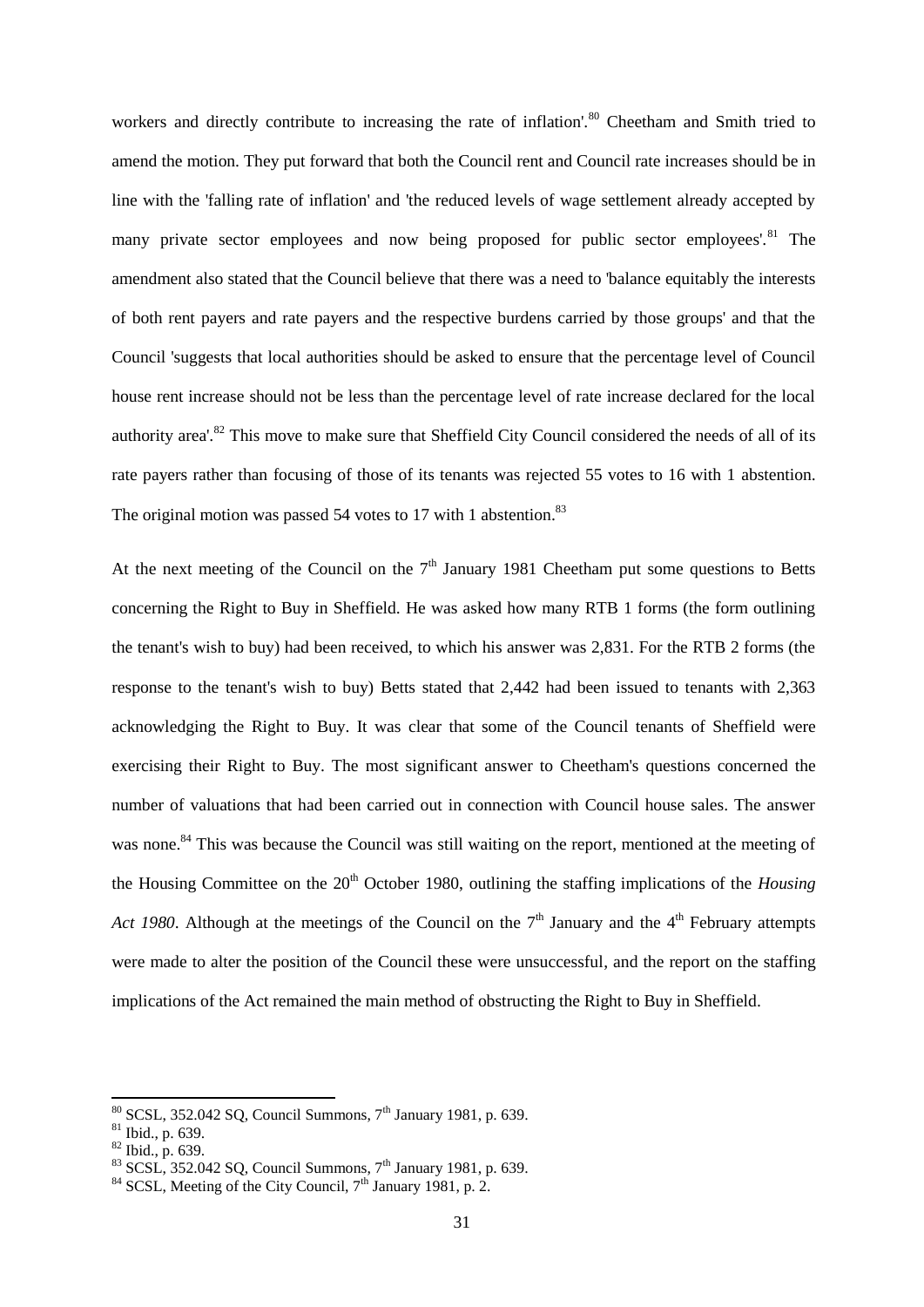The obstruction of Right to Buy applications by Sheffield City Council caught the attention of Heseltine and the DoE. On the 4<sup>th</sup> March John Stanley from the DoE outlined how many letters of complaint the Department had received from tenants about delays in Right to Buy applications:

The Department has received approximately 2,000 letters from tenants complaining about delay in a small minority of local authorities. Each of these individual complaints is being pursued by the Department with the authority concerned. In addition, the Department has now taken up formally with the following 16 authorities their rate of progress in implementing the right to buy. The authorities are Bolsover, Bristol, Doncaster, Great Yarmouth, Hull, Leeds, Manchester, Sheffield, Stoke-on-Trent, Sunderland, Wolverhampton and the London boroughs of Barking and Dagenham, Camden, Greenwich, Lambeth and Newham.<sup>85</sup>

This was the first of a number of speeches made by Stanley concerning the Right to Buy and Section 23. On the 1<sup>st</sup> April Conservative MP David Knox asked Stanley whether the Secretary of State would consider amending the *Housing Act 1980* to specify a maximum length of time between which a Right to Buy application was made and the sale completed. Stanley replied that this had been considered by the DoE, but it was decided that it would not be in the best interests of local authority tenants. Instead, it was seen to be 'preferable to rest ultimately on the Secretary of State's powers to intervene'.<sup>86</sup> When asked whether he was concerned about the length of time certain local authorities were taking to complete sales, Stanley made the position of the DoE clear:

I assure my hon. Friend that we share his concern about the rate of progress of certain authorities. I am glad to repeat what I said last Saturday to those authorities which are delaying and spinning out the sale of council houses. I said that if they will not sell, we will and that we would start the process soon.<sup>87</sup>

<sup>85</sup> HC Deb, 4 th March 1981, vol. 1000, col. 268.

<sup>&</sup>lt;sup>86</sup> HC Deb, 1<sup>st</sup> April 1981, vol. 2, cols. 272-3.

 $87$  Ibid., col. 273.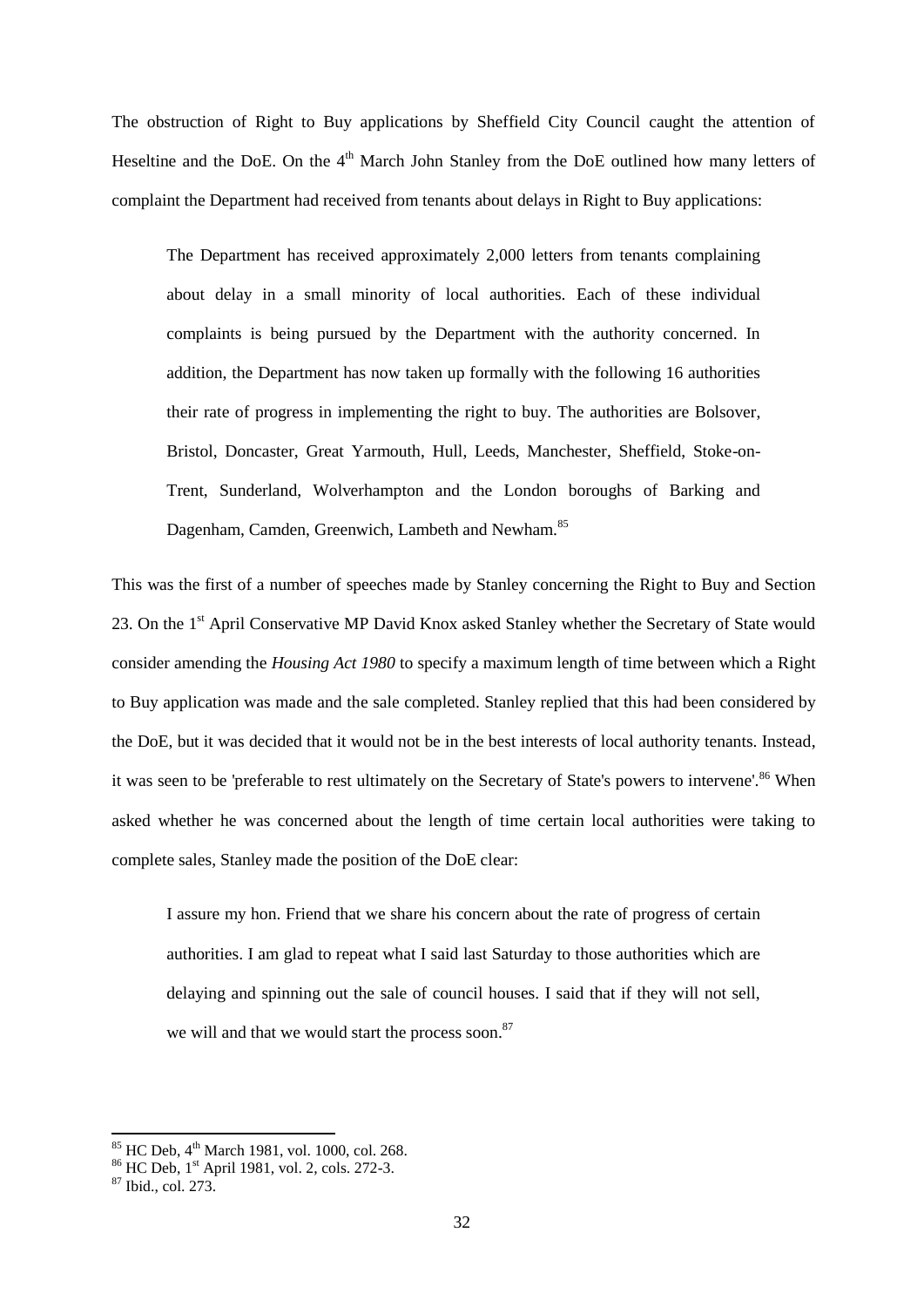On the 15<sup>th</sup> April Stanley announced that seven local authorities would be receiving letters informing them that the Secretary of State was contemplating intervention under Section 23. These seven authorities had already had correspondence with the DoE regarding their Right to Buy progress which, according to Stanley, had revealed that the progress was 'so unsatisfactory that intervention under Section 23 would be justified.<sup>88</sup> Sheffield was one of the seven. They were given 28 days to show that satisfactory progress had been made in terms of valuations and sales. If by the 13th May the information submitted did not satisfy the Secretary of State then intervention under Section 23 would occur. The information requested concerned the following: the number of RTB 1 forms received; the number of RTB 2 forms issued by the Council; the number of cases where instructions had been given to undertake valuations; the number of valuations completed; the number of notices under Section 10 that had been issued by the Council; the number of sales completed; the date by which all Section 10 offer notices will have been submitted to those with Right to Buy claims that have been accepted by the Council; and the date by which all sales of accepted Right to Buy claims will have been completed.<sup>89</sup> It was no surprise that Sheffield was one of the first local authorities to be subjected to this sort of scrutiny. The *Morning Telegraph* had reported as early as the 3<sup>rd</sup> October 1980 that Sheffield was already under close observation by the DoE and that a deadline for the first lot of sales had been selected:

It is understood the date has been fixed for early next year and a civil servant in the Department of the Environment has already been earmarked for the job of selling off Sheffield's municipal housing stock if the City Council refuses to allow sales to go ahead.<sup>90</sup>

The Chief Executive of Sheffield City Council submitted the requested information to the DoE on the 12th May, reporting that 3,914 Right to Buy applications had been received and 3,784 RTB 2 forms had been issued (3,668 accepting the Right to Buy and 116 denying it). In all cases the response from the Council had been within the 28 day limit outlined in the Act: 612 valuations had commenced and

<sup>&</sup>lt;sup>88</sup> HC Deb, 15<sup>th</sup> April 1981, vol. 3, col. 336.

 $89$  SA, MPB/3/55, Threat to Intervene Letter from the DoE,  $15<sup>th</sup>$  April 1981.

<sup>&</sup>lt;sup>90</sup> SCSL, 'Deadline in Council Home Sales', *Morning Telegraph*, 3<sup>rd</sup> October 1980, p. 5 [Microfiche].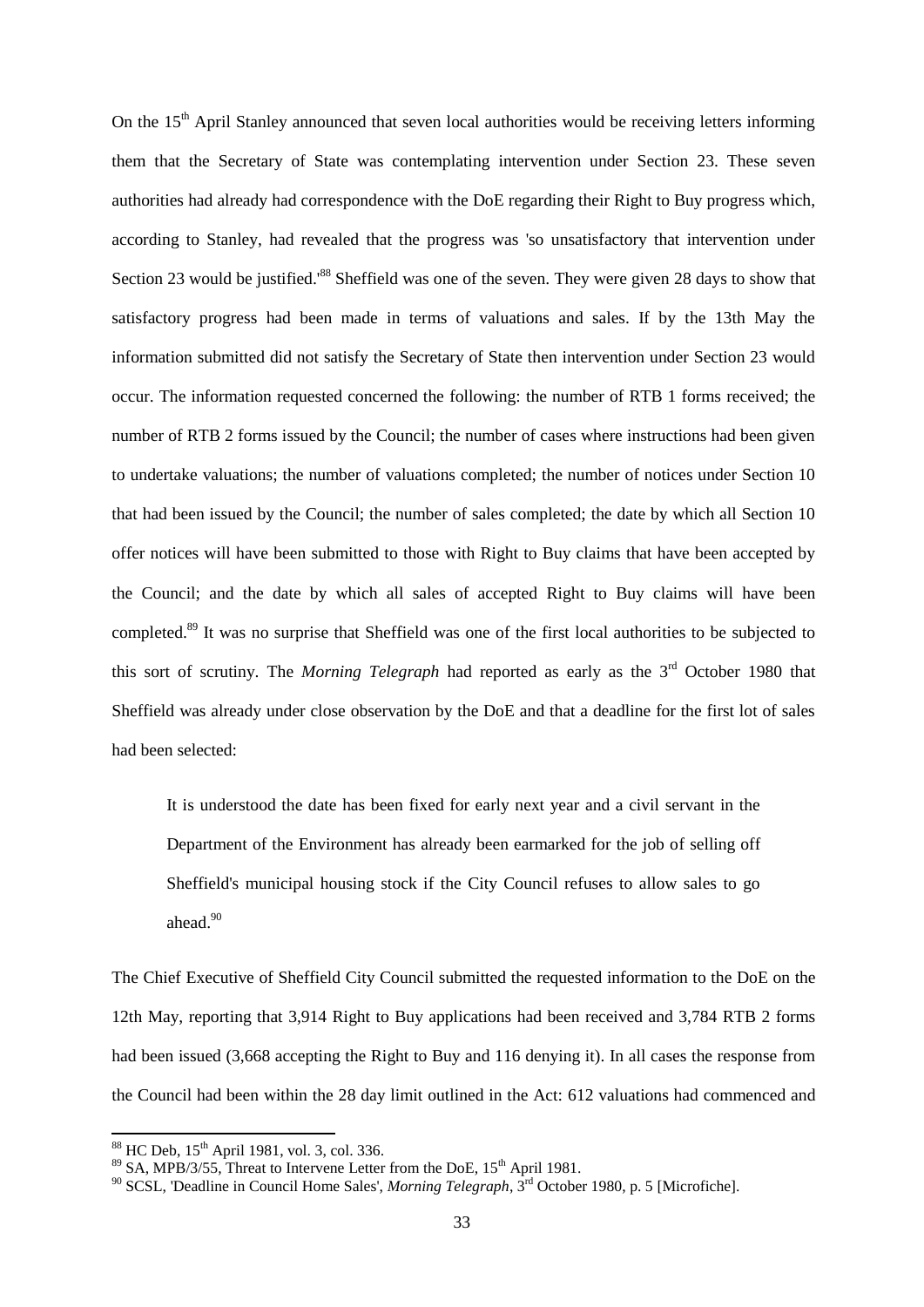278 had been completed. The total value of the 278 completed valuations was in excess of £3 million. In addition, 145 Section 10 notices, informing the applicant of the value of their dwelling, had been issued. The Council had still not registered any sales of Council dwellings and could not give an exact date for the submission of Section 10 notices and for the completion of all outstanding Right to Buy sales. The Chief Executive claimed that 'all possible steps have been taken to expedite the necessary procedures.'<sup>91</sup>

The staffing implications involved with the Act which had been the Council's main method of obstructing the Right to Buy was finally addressed on the 10<sup>th</sup> April. It was decided that two posts of 'Housing Information Assistant', each with a salary between £6057-£6651, would be appointed to advise tenants wishing to buy their Council dwellings of the responsibilities of home ownership, such as the likely cost of mortgage repayments and the cost of property insurance. On the 28<sup>th</sup> April the Policy Committee had approved the action taken by Betts in nominating six members of the Housing Committee to form a Valuation Panel which was formally approved at a special meeting of Committee on the  $6<sup>th</sup>$  May. The Council's ability to fight against the Right to Buy was deteriorating. It is at this point when 'obstruction' gave way to 'compliance'.

On the same day that the Chief Executive had submitted the requested information to the DoE, Betts had sent a letter to Gerald Kaufman, the Shadow Environment Secretary, enclosing the correspondence that had taken place between the Council and the DoE. His letter outlined three arguments against intervention under Section 23. Firstly, it was argued that by the 13th May the Council had performed as much work on implementing the Right to Buy as many other local authorities that had not been referenced by John Stanley on the 15<sup>th</sup> April. West Derbyshire, a Conservative-controlled local authority, had also registered no sales by this point, and Betts saw this as party political bias because they had not received threats of intervention under Section 23. The second argument referred to the 28 day limit that the Council was given to improve the situation concerning the Right to Buy. The Council did not see how it was possible to do anymore to satisfy the Secretary of State in such a short space of time. The Council had, in their opinion, adopted a much

 $91$  SA, MPB/3/55, Letter from the Chief Executive to the DoE, 12th May 1981.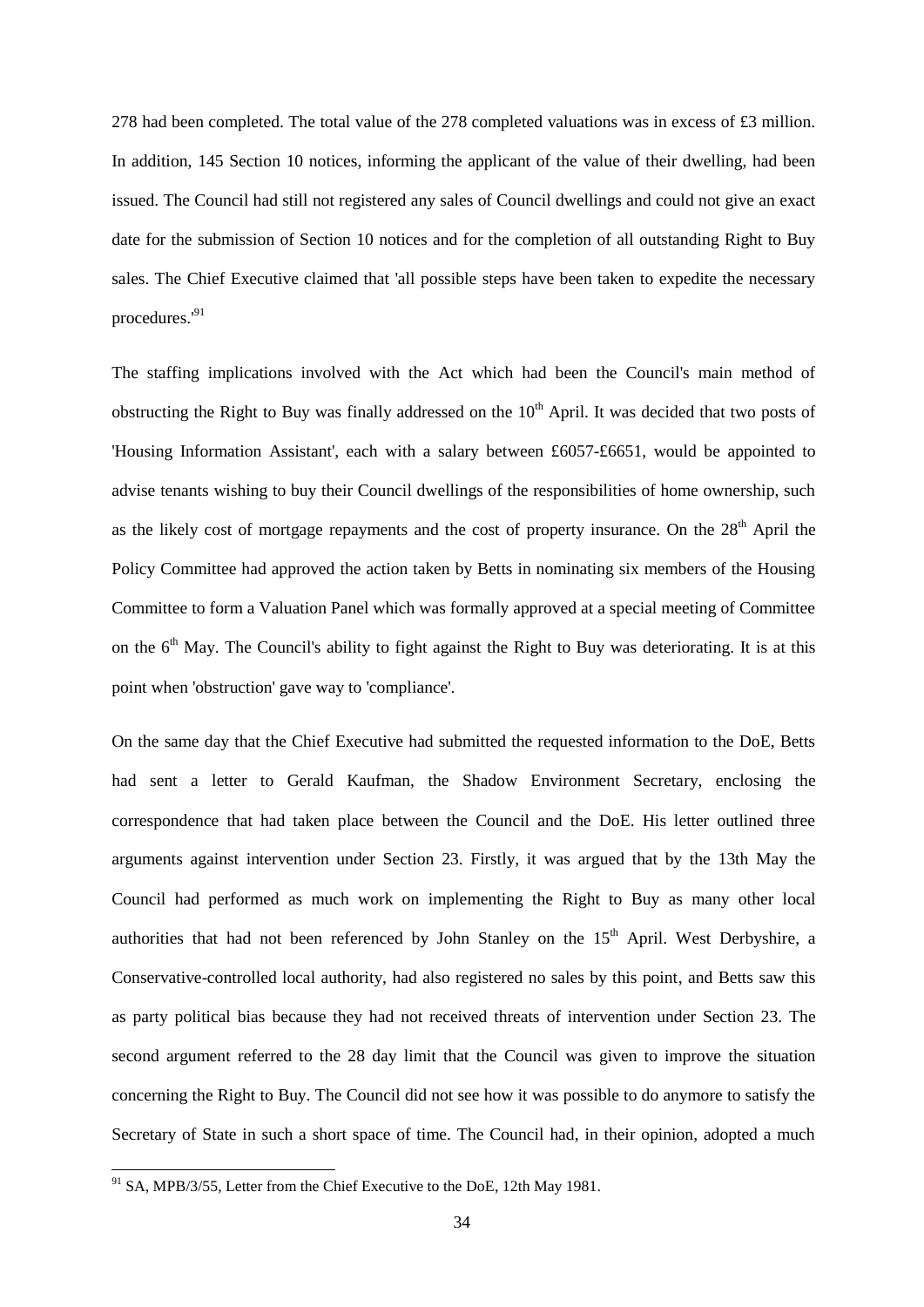more pragmatic approach to the sale of Council dwellings compared to what had occurred up until May 1981. A valuation panel had been established and valuations were now taking place, the staffing implications of the Act had been rectified, and Section 10 notices were now being issued to tenants wishing to exercise the Right to Buy. Although the Council was not happy that these changes had taken place progress had been made. Betts made it clear that if the Secretary of State did decide to intervene he would have to explain 'why the progress made during the 28 days is not sufficient and what progress would have been sufficient.<sup>'92</sup> Finally, in terms of the pace of the progress being made, Betts argued that any further pressure on Council staff to achieve satisfactory progress may have created 'a general industrial dispute'<sup>93</sup> which would have hindered their progress. Betts had feared that an overworked Council workforce would have been prone to going on strike.

The progress was deemed satisfactory by the DoE and the threat of intervention under Section 23 was subsequently withdrawn. By the 18<sup>th</sup> June Sheffield City Council had capital receipts from the sales of their dwellings of around £51,000. This was a small amount compared to Doncaster and Leeds, with totals of £319,000 and £411,000 respectively, but was larger than Rotherham's total of £12,000; Barnsley had still failed to register a single sale.<sup>94</sup> Heseltine's threat of intervention against local authorities like Sheffield raised questions around the purpose of Section 23. As mentioned earlier, West Derbyshire had registered no sales but was not threatened with the use of Section 23. Gerald Kaufman, on behalf of the Council, had raised this issue with John Stanley on the 15<sup>th</sup> April. He had claimed that Sheffield had been included on 'his [Heseltine's] list of scapegoats<sup>195</sup>, while Conservativecontrolled local authorities like the Greater London Council (GLC), Westminster and the City of London, who had lower numbers of acceptances than some of the seven Stanley had singled out, had not had any action threatened against them. Section 23 was a legislative tool to pressurise local authorities, largely Labour-controlled, which were seen as a thorn in the side of the Thatcher Government. More than anything it sent a powerful message to local authorities who were not implementing the Right to Buy in a manner that central government agreed with. Section 23 'provided

 $92$  SA, MPB/3/55, Letter from Clive Betts to Gerald Kaufman, 12th May 1981, p. 2.

<sup>93</sup> Ibid., p. 2.

<sup>&</sup>lt;sup>94</sup> MPB/3/55, Capital Receipts from Sales of Dwellings 1980-81, 18<sup>th</sup> June 1981, p. 2.

 $95 \text{ HC}$  Deb,  $15^{\text{th}}$  April 1981, vol. 3, col. 336.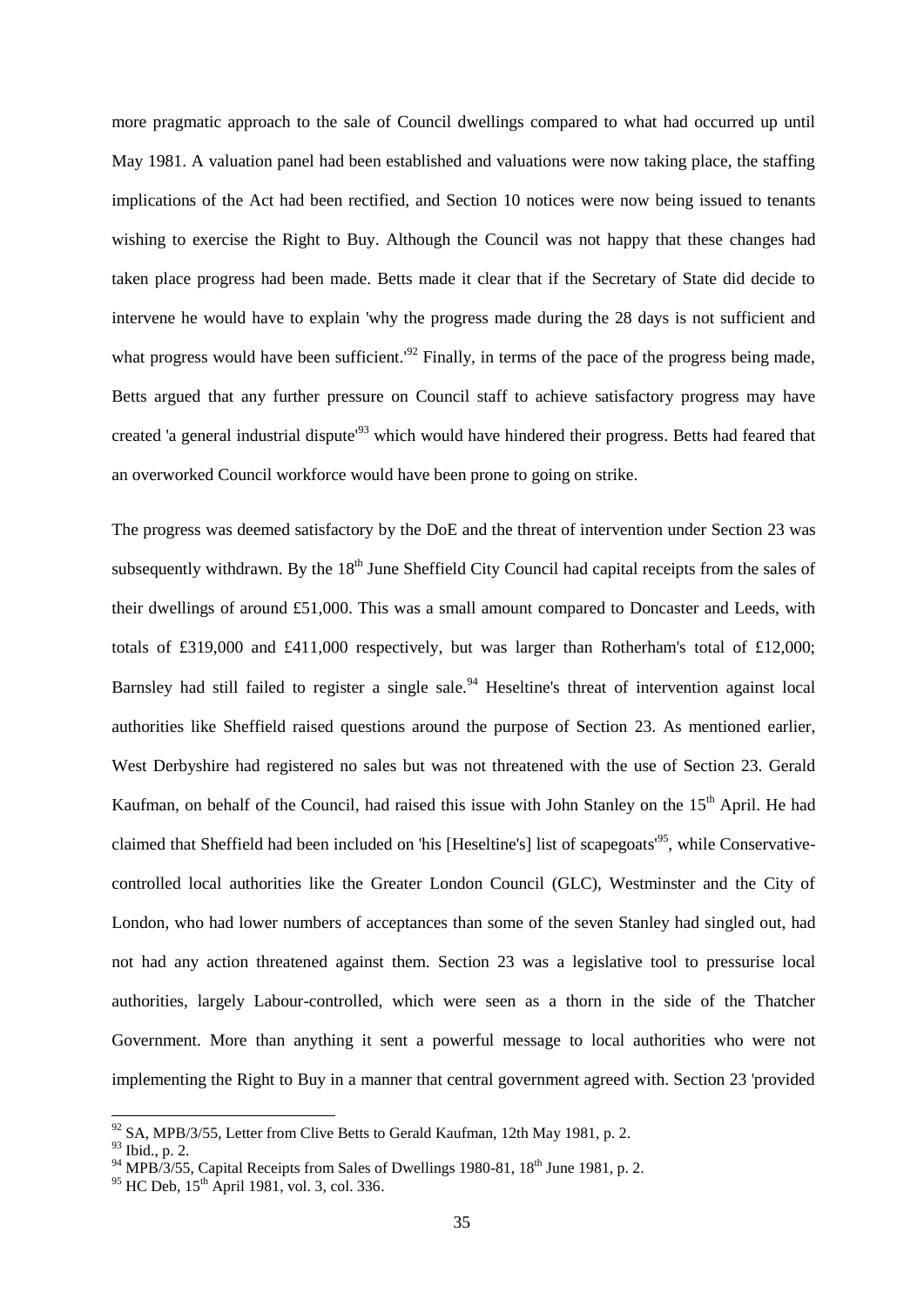the basis for an unprecedented monitoring, scrutiny and intervention over how local authorities, which [were] not refusing to implement the Right to Buy, [organised] that implementation.<sup>196</sup> The problem was that 'the Government did not define in the Act or in any Circular precise interpretations or standards for implementation.<sup>197</sup> The Thatcher Government would simply ignore the opposition from local authorities towards the Right to Buy regardless of their concerns, even if they were rational concerns: 'The fact that Section 23 was in the legislation was an expression of determination that the Right to Buy should work.'<sup>98</sup>

#### *Conclusion*

From the very beginning, the Council had put up a defiant front against the *Housing Act 1980* and the Right to Buy. When the Housing Committee first discussed the Bill on the  $7<sup>th</sup>$  November 1979 they deplored the Right to Buy proposals and saw the new housing subsidy system as an attack on local democracy. As the Bill made its way through Parliament the Council's total opposition to the mandatory right to purchase local authority dwellings was made clear to the House of Commons. The Council would also clash with the Government when it came to its HIP allocation for 1980-81 which was significantly lower than the previous year. These early exchanges established Sheffield as a firm opponent to the Government's housing policy and together made up the phase of 'non-cooperation' that took place until the  $8<sup>th</sup>$  August 1980. The Council then moved onto 'obstruction' once the Act became law. Leading figures like Betts knew that the Council could not hold out against the implementation of the Right to Buy forever, so they made concerted efforts to stall the process. The meeting of the Housing Committee on the  $20<sup>th</sup>$  October 1980 saw the formulation of the key method in hampering the Right to Buy process. By waiting for a report by the Staffing Sub-Committee on the staffing implications of the Act the Council bought itself some time, and was until May 1981 effective in limiting the amount of Right to Buy sales that took place.

<sup>96</sup> Forrest, & Murie, *An Unreasonable Act?*, p. 37.

<sup>97</sup> A. Kay, C. Legg & J. Foot, *The 1980 Tenants' Rights in Practice* (London, 1988) p. vii.

<sup>98</sup> Forrest, & Murie, *An Unreasonable Act?*, p. 37.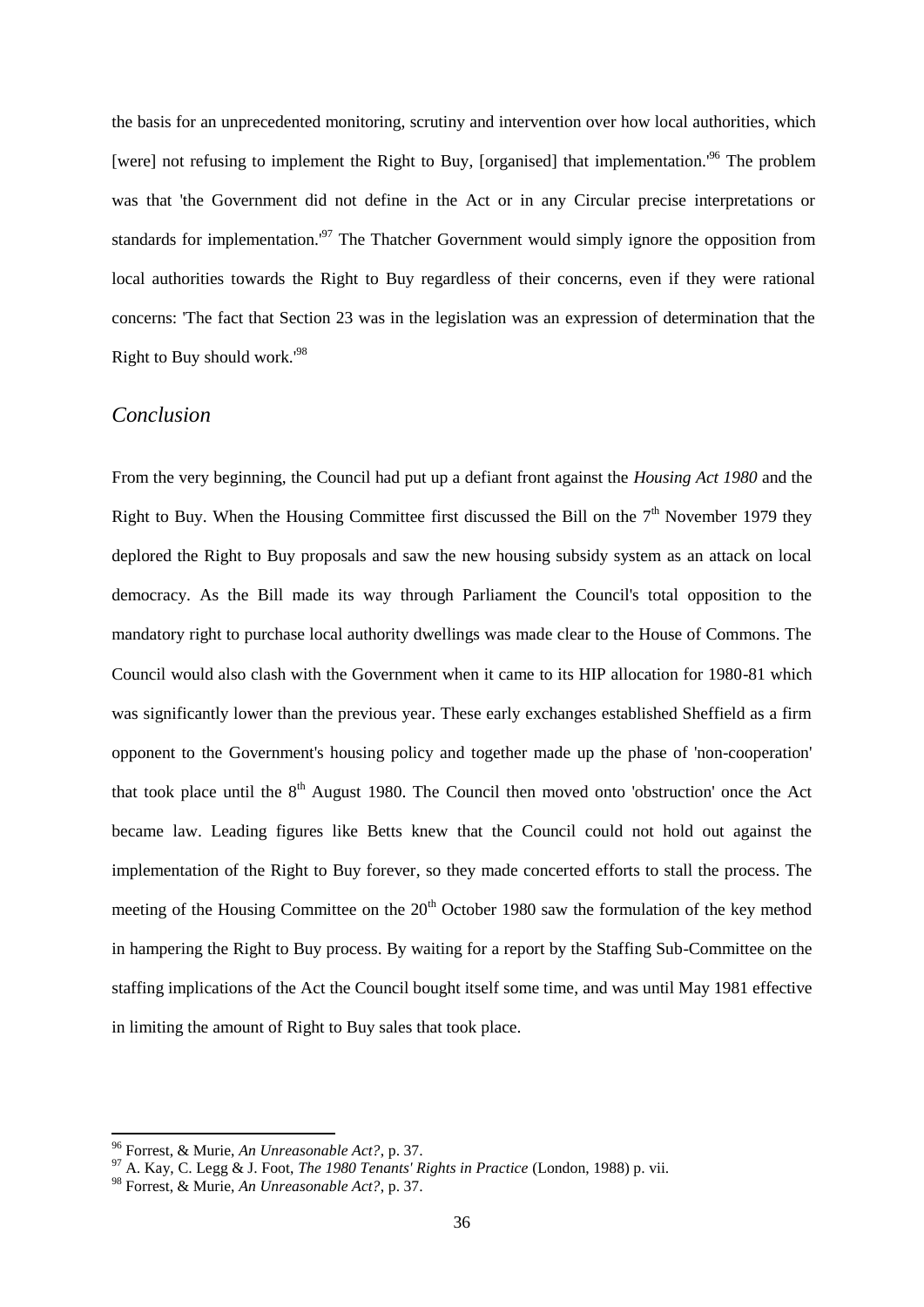The other approach that the Council adopted during this 'obstruction' phase was the use of anti-Government 'propaganda' to attack the *Housing Act 1980*, especially the Right to Buy. This 'propaganda' created the impression that the Council would not allow the implementation of the Right to Buy to go ahead without strong resistance at the local level. The fact that the Council were also creating uncertainty for those wishing to exercise the Right to Buy reinforced this impression. Although the Council was obstructing the implementation of the Right to Buy it can hardly be described as strong resistance. On the surface, the Council appeared to be a powerful force in the conflict, however this was all part of the political theatre that they were engaged in. It was an attempt to present the illusion that moves were being taken that could actually pose real challenges to the Government. Betts knew that with the Right to Buy guaranteed by law there was nothing they could do at the local level to disrupt its implementation forever. Therefore, when the threat of intervention under Section 23 was made in May 1981 the Council capitulated. Perhaps the Council retreated in such a way so as to fight another day.

May 1981 was the point at which the conflict around housing between the Thatcher Government and Sheffield City Council reached its peak. For a time 'non-cooperation' and 'obstruction' worked. As mentioned earlier, the Council was until May 1981 successful in stalling the sale of Council dwellings. It is harder to gauge the success of the publicity campaign that the Council orchestrated, but it nevertheless established Sheffield as a vocal opponent to the Right to Buy, regardless of whether or not the 'propaganda' deterred any tenants from wanting to purchase their homes. This investigation into how Sheffield fought against the Thatcher Government has shown how, in hindsight, the conflict as an unwinnable one for the Council. Although they were successful in stalling the Right to Buy the Council failed in its fight against the cuts to the HIP allocation and the increase in rents. Despite cries of protest from the Council and some Sheffield MPs concerning the HIP allocation, central government policy was followed. The same happened with rents. The attempts by the Council to stir up local discontent towards the Thatcher Government when it came to rent increases did nothing to stop them from rising. Obstructing the sale of Council dwellings was one of the few weapons the Council had left at its disposal and it was a weak one at that. May 1981 saw the move from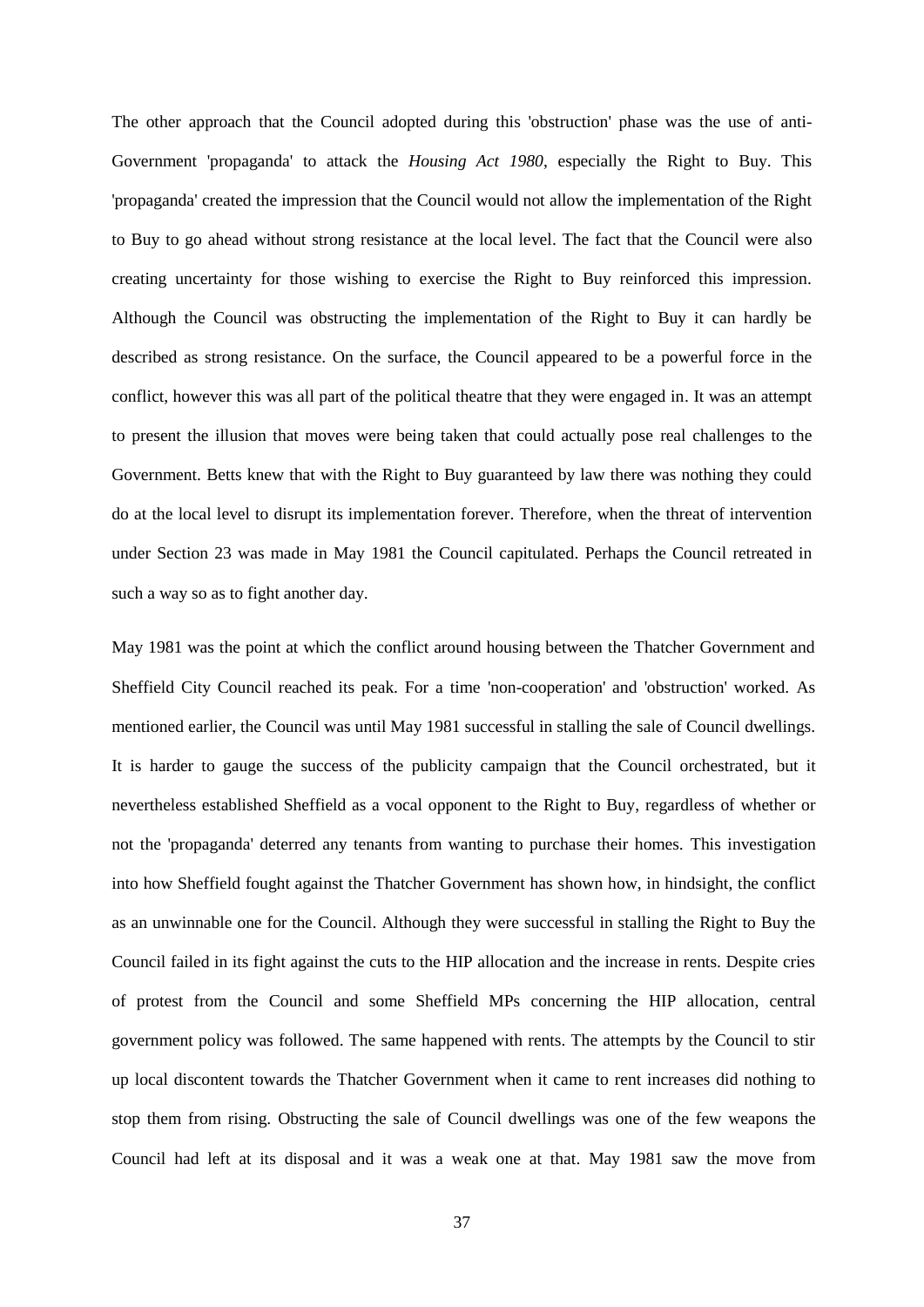'obstruction' to 'compliance' in the face of intervention through Section 23 and was a major blow to Sheffield's opposition to the *Housing Act 1980*. Caving under the pressure of intervention under Section 23 was the only realistic option left. If the Council had held out Heseltine would have simply used his powers to appoint a civil servant from the DoE to make sure that the Right to Buy was implemented. Those within the Council who were responsible for stalling the sale of Council dwellings may have found themselves subject to legal action. If Betts had held out he still would not have stopped the Right to Buy but would have also had the possibility of surcharge and disqualification looming over him.

It is clear in hindsight that the Council were delaying the inevitable; however the Labour councillors leading the fight against the *Housing Act 1980* did not have the benefit of hindsight. To them the fight made sense because they believed that there was a chance that Labour could win a snap general election and reverse the changes that were being made. The resolution passed on the  $20<sup>th</sup>$  December 1980, calling on the Opposition to declare that it would allow local authorities to buy back Right to Buy dwellings, demonstrates this. Despite their opposition the HIP allocation would rise and fall throughout the 1980s but the general trend was that of a decrease. At 1989-90 prices the allocation for 1980-81 was £36.016 million, dropping down to £24.8 million for 1989-90.<sup>99</sup> This changed the focus of the Council when it came to housing. Housebuilding by the Council decreased rapidly. 1,277 completions had occurred in 1980. In 1985 this had dropped down to 255 and in 1989 only 45 completions had occurred.<sup>100</sup> The focus was instead placed on the modernisation of the current stock and on slum clearance. For 1977-78 the renovation of the Council stock used 10.5 per cent of the capital programme but for 1988-89 this had risen to 84.8 per cent.<sup>101</sup> Housebuilding was increasingly provided through different avenues. For example, in October 1986 the Council entered into a partnership with the United Kingdom Housing Trust (UKHT) to build 4,000 homes on land owned by the Council.<sup>102</sup>

<sup>99</sup> T. Crook, et al., *Housing Finance in Sheffield* (York, 1990), p. 117.

 $100$  Ibid., p. 112.

 $101$  Ibid., p. 115.

<sup>102</sup> Ibid., p. 115.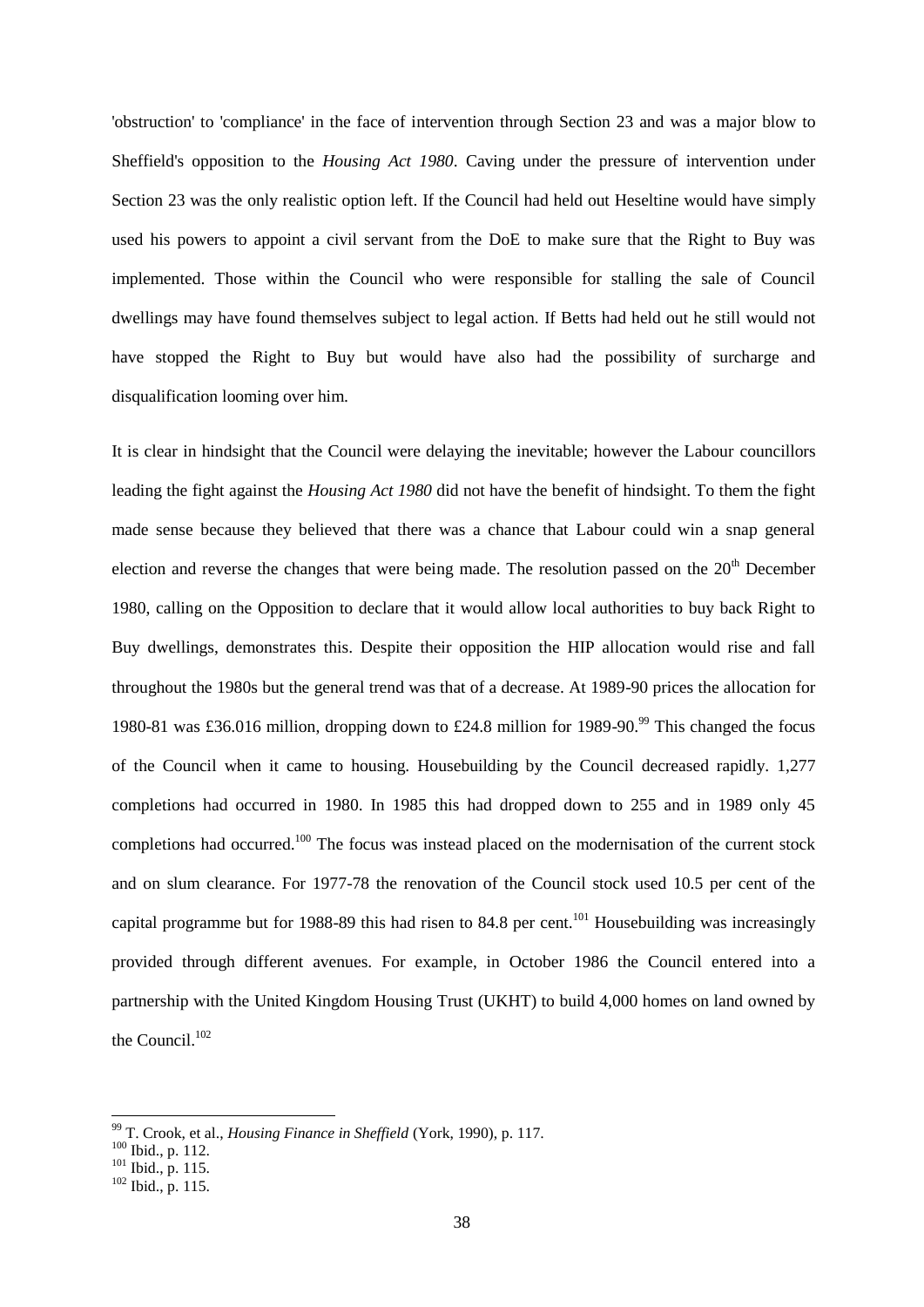Rents would continue to increase in Sheffield throughout the 1980s, as they did across England and Wales. The average rent per year in Sheffield for 1982-83 was £478, lower than the average for England and Wales at £702. The average rent for Sheffield reached £800 in 1985-86 and would continue to increase to £926 by 1988-89. The average across England and Wales was £810 and £974 for 1985-86 and 1988-89 respectively.<sup>103</sup> The increase in rents was needed to offset the reduction in central government subsidies for local authority housing. The Thatcher Government was determined to reduce the cost of local authority housing so the reduction of housing subsidy was a logical move for them. This could have made the Right to Buy more appealing to Council tenants as rents continued to increase.

Between April 1981 and December 1989 Sheffield City Council registered 13,696 Right to Buy sales, 14.4 per cent of the 95,293 Council dwellings on the  $1<sup>st</sup>$  April 1981.<sup>104</sup> This was lower than the national average, and in some ways can be seen as a minor "victory" for the Council. The lower take up of the Right to Buy in Sheffield was hardly surprising given the economic circumstances. In the South-west region between 1979-80 and 1985-86 622,052 Right to Buy sales were completed, whereas in Yorkshire and Humbershire, hit hard by central government economic policy, only 64,517 were completed in the same period.<sup>105</sup> Those dwellings that were purchased in Sheffield through the Right to Buy were part of the more desirable stock of housing (three-bedroom, semi-detached houses in suburban locations) which was also the trend throughout England and Wales. By February 1984 3,508 Right to Buy sales had been completed with only 21 of these beings flats.<sup>106</sup> This had an effect on the type of stock available to those needing to rent from the Council. Fewer new tenants were housed and there was an increase in the waiting time for a Council dwelling.<sup>107</sup>

Whether the lower Right to Buy sales figures throughout the 1980s show a "victory" for the Council is dubious. The 14.4% sales rate was not necessarily due to Council policy but more likely was the result

 $103$  Ibid., p. 40.

<sup>104</sup> T. Crook et al., *Housing Finance in Sheffield*, p. 117.

<sup>&</sup>lt;sup>105</sup> Jones & Murie, *The Right to Buy*, p. 59. Research has been conducted by Benjamin Hennig and Danny Dorling into wealth by region in England between 1980 and 2010, 'Poverty and Wealth 1980-2010', Available at: http://www.londonmapper.org.uk/analysis/poverty-and-wealth-1980-2010/ [Accessed: 17/08/2017].

<sup>&</sup>lt;sup>106</sup> SCSL, 352.042 SQ, Meeting of the City Council, 7<sup>th</sup> March 1984, Copies of Questions and Answers Thereto, p. 3.

<sup>107</sup> T. Crook et al., *Housing Finance in* Sheffield, p. 145.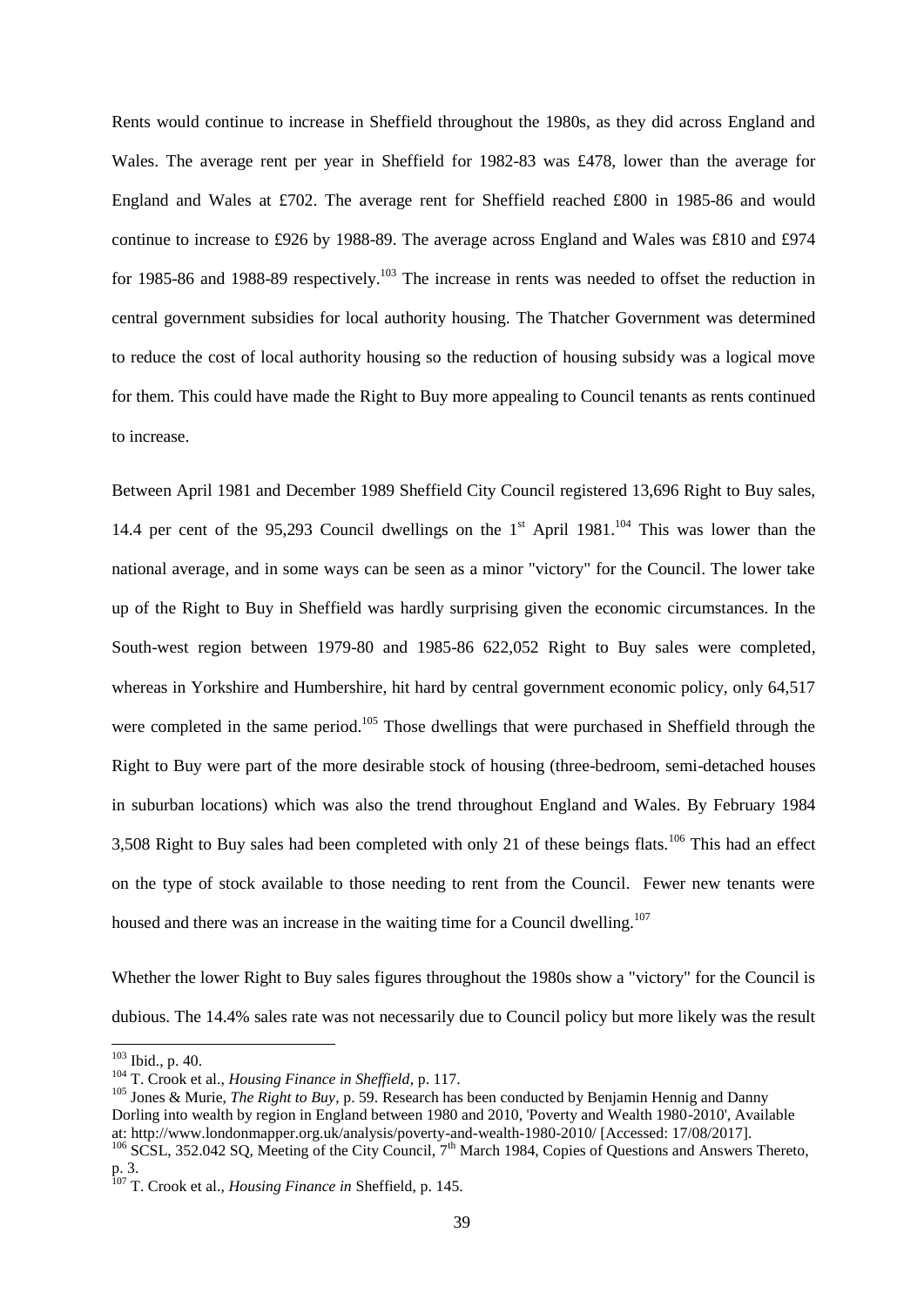of the dire economic situation in Sheffield. As mentioned earlier, Section 23 was in the legislation to show that the Right to Buy would work regardless of the opposition to it. The Council were in a better position than central government to gauge the housing situation in Sheffield. The Council's opposition was on the one hand fuelled by the stark ideological differences between them and the Thatcher Government. However, it was also fuelled by the perceived threat that was posed to the people of Sheffield when it came to housing. Privately it may have possibly been fuelled by the perceived threat to the influence the Council had over its people through the provision of housing. The Right to buy was exercised by those in a better financial situation and when it was exercised it saw the more desirable stock taken out of public control. An increasing number of Council tenants were left with lower quality housing, in receipt of housing benefit to cover the rent, with no realistic means of exercising the Right to Buy. This was by no means a "victory" for the Council. Despite this the Thatcher Government was insistent that the Right to Buy was good for local authority tenants and they would use Section 23 if necessary to prove it. All the councils opposed to the Right to Buy capitulated in the face of intervention under Section 23.

The conflict between the Thatcher Government and Sheffield City Council around housing fits into the general theme of a power struggle between two opposing political ideologies. Labour had been dominant in Sheffield since the 1930s. The assets that they had built up in that time in terms of housing were considerable. The Council's housing initiatives had used up a vast amount of time, manpower and money, and had gained both national and international acclaim. The fact that the Government was encroaching on this automatically put leading Labour figures in Sheffield on the defensive. The housing stock was also a political asset to help maintain the support of the Council's base, the working class of Sheffield. The patronage which came with housing, as seen with the treatment of Right to Buy tenants as second-class tenants, was a powerful tool for keeping voters on the side of the Council. The Thatcher Government posed a threat to all of this. It was already becoming clear in the 1970s that owning a home was for most people a 'basic and natural desire'. The Council did not see it this way, rather they had invested in the social infrastructure, providing for people of Sheffield for decades, and it was this that had helped solidify their political dominance of the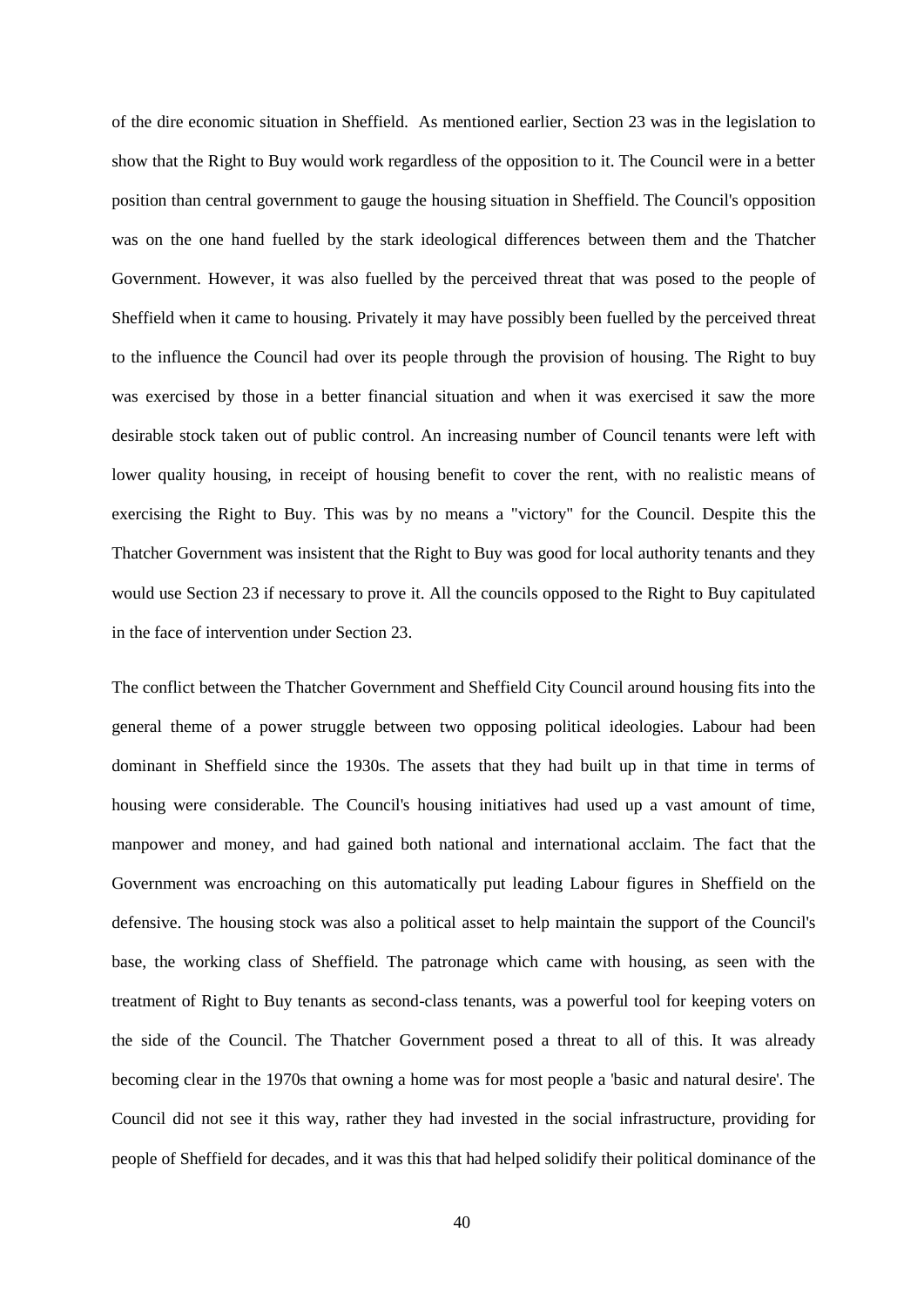city. The Right to Buy exposed the cracks in this belief. The take up of the Right to Buy in Sheffield, although lower than the average across England and Wales, showed that there was an appetite for home-ownership. Giving people the Right to Buy was a way for the Thatcher Government to win over the more affluent and aspirational working-class Labour voters in Sheffield. The Right to Buy split the working class in Sheffield and those who exercised it were seen by the Council as traitors, the 'basket of deplorables'<sup>108</sup> of the 1980s, hence their treatment of any ex-tenants or those still in the process of purchasing their Council-owned property. These ex-tenants had bought Council dwellings at well below market value 'which had been created by the investment of tenants, ratepayers and taxpayers in collective housing over the years'.<sup>109</sup>

<sup>108</sup> K. Reilly, 'Read Hillary Clinton's "Basket of Deplorables" Remarks About Donald Trump Supporters', *Time*, 10<sup>th</sup> September 2016 [Online], Available at: http://time.com/4486502/hillary-clinton-basket-of-deplorablestranscript/ [Accessed: 17/08/2017].

<sup>109</sup> D. Blunkett & K. Jackson, *Democracy in Crisis* (London, 1987), p. 153.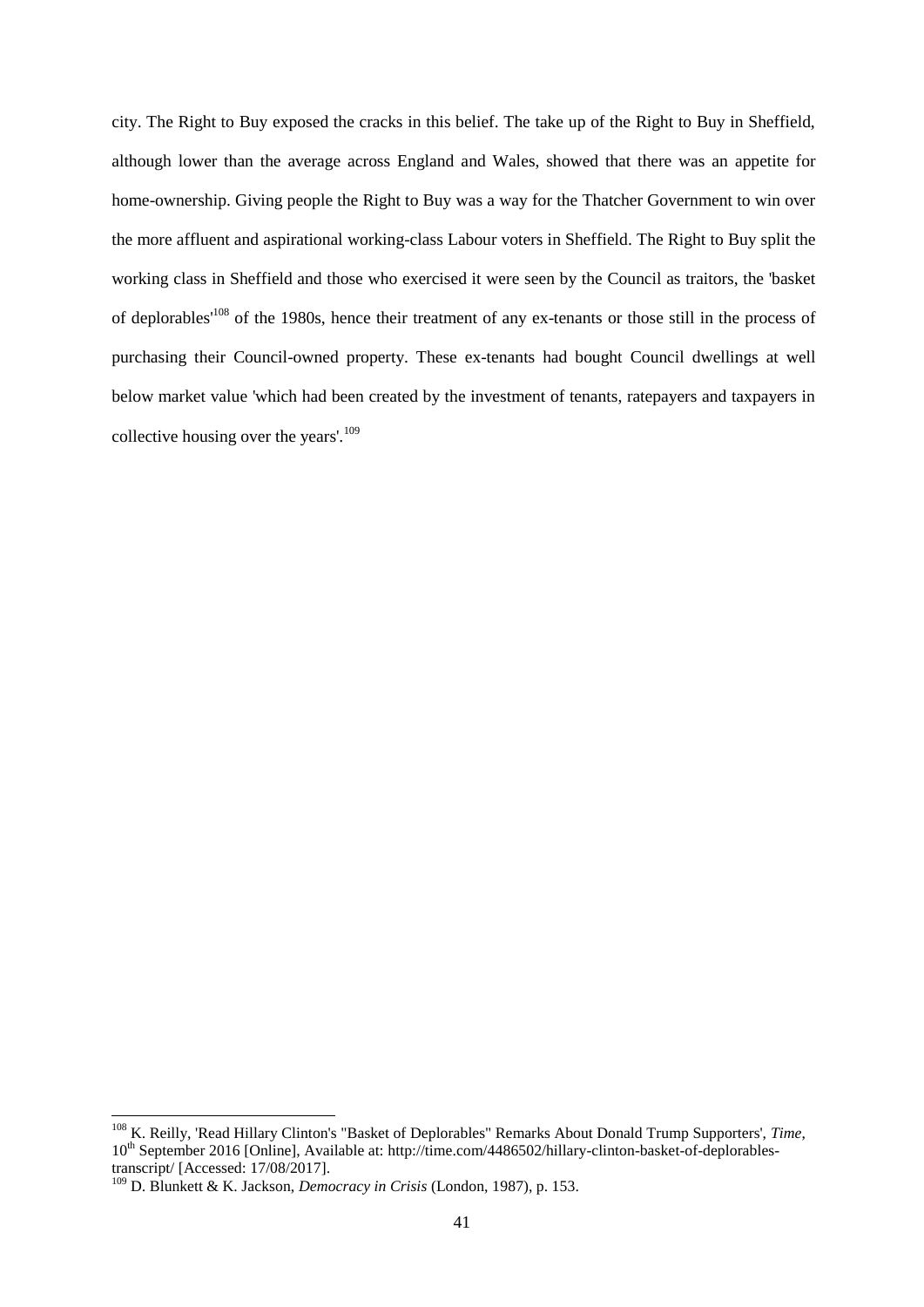### *Chapter Two:*

# *The Fight Against Local Government Finance*

### *Reform*

#### *Introduction*

-

A battle between Sheffield City Council and the Thatcher Government over local government finance reform took place alongside the conflict over local authority housing, continuing long after that conflict had begun to subside. The fight over local government finance reform between Sheffield City Council and the Thatcher Government is the focus of this chapter. There were three pieces of legislation that the Government pushed through Parliament which formed the backbone of centrallocal government conflict: the *Local Government, Planning and Land Act 1980*, the *Local Government Finance Act 1982* and the *Rates Act 1984*. It is worth briefly outlining each piece of legislation because their implementation and the conflict that followed provide the framework for this chapter. The financial relationship between central and local government lies at the heart of this chapter hence only the key parts of each piece of legislation which had an effect on this relationship will be highlighted.

The *Local Government, Planning and Land Act 1980* was one of Heseltine's first legislative attempts at curbing local authority spending. The title of the Act suggests, as stated by Charles Arnold-Baker, that although 'it may have an underlying political purpose, it is not, in a drafting sense, an organic whole.<sup> $1$ </sup> The complicated nature of the Act meant that the first Bill was abandoned by the Government towards the end of 1979 and a second heavily amended Bill began its journey through Parliament on the 24<sup>th</sup> January 1980. The cumbersome Act 'was the product of naive enthusiasm of an ambitious but

<sup>&</sup>lt;sup>1</sup> C. Arnold-Baker, *Local Government, Planning and Land Act 1980* (London, 1981), p. iii.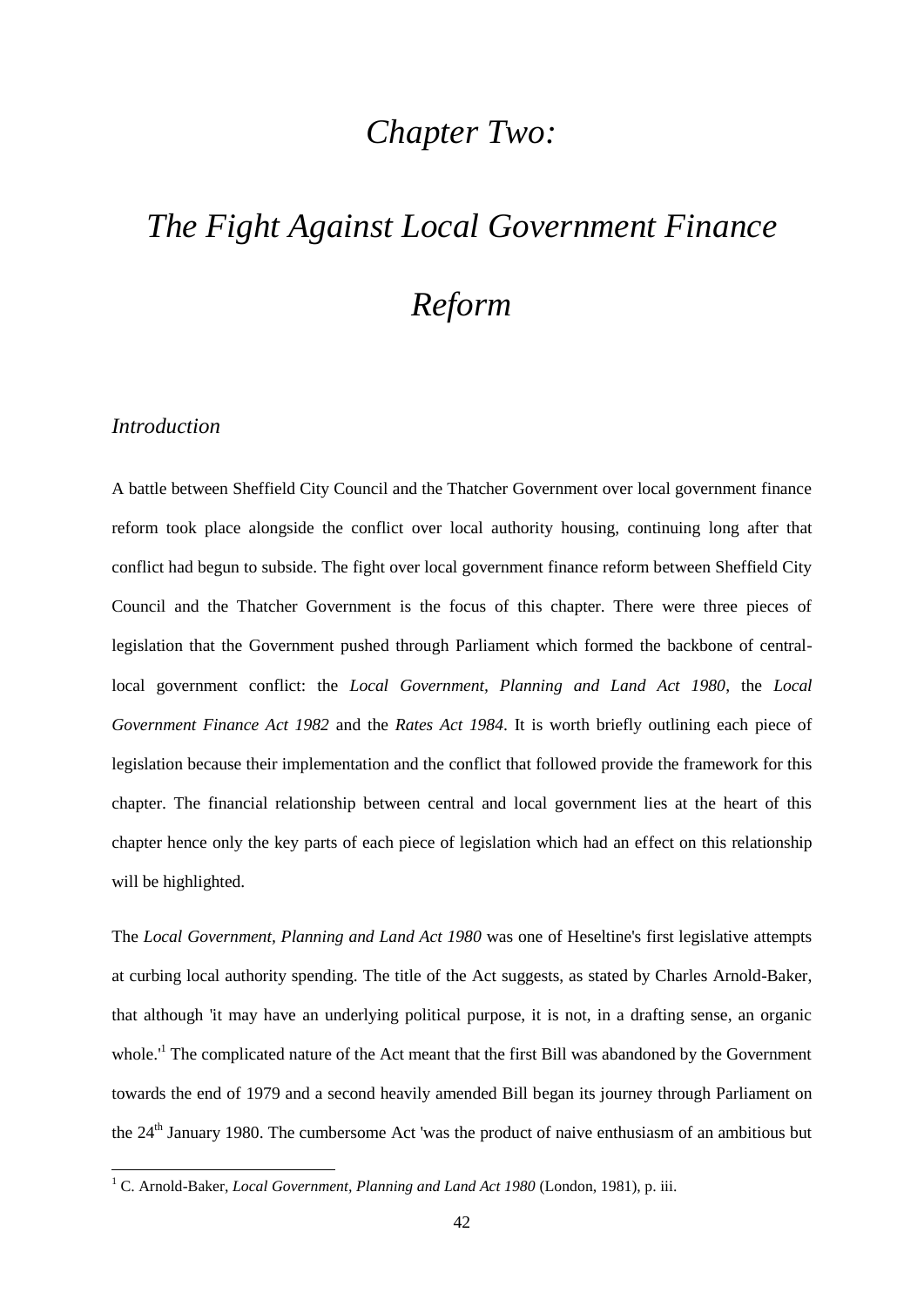inexperienced Secretary of State.'<sup>2</sup> Given Royal Assent on the 13th November 1980 it changed local government finance by combining the needs and resources elements of the Rate Support Grant (RSG) into a system of block grants. The Act introduced a system to penalise local authorities by reducing grant for those who overspent above a threshold calculated by central government. The DoE now also had the power to set limits on capital spending rather than just borrowing.

The *Local Government Finance Act 1982* was an attempt to shore up the shortcomings of the 1980 Act. The Act, given Royal Assent on the 13th July 1982, legalised the further system of targets and penalties introduced by Heseltine and the DoE in 1981-82. The ability of local authorities to raise supplementary rates was abolished with the passing of the Act. The original Bill had suggested that a local referendum should be held if a local authority wanted to raise a supplementary rate but opposition from Conservative back-bench Members of Parliament and others saw the Bill dropped.<sup>3</sup> It seems that Heseltine viewed abolishing the right to raise a supplementary rate as a way of making the whole legislative process smoother. Finally, the Act saw the creation of the Audit Commission who would 'oversee the auditing of local authority finances and encourage "value for money" from local spending.<sup>4</sup> The Commission was self-funded, and independent of central government, which meant that it was not established to be a mouthpiece of the DoE. The creation of the Audit Commission was seen by the Thatcher Government as justified, given the continuing high levels of local government spending. However, critics have argued that because the main priority of the Audit Commission was to find avenues through which local authorities could become more efficient, its reports appeared to portray the achievements and performance of local authorities in a disproportionately negative light.<sup>5</sup> The fact that the abolition of the Commission in March 2015 'was not regarded as contentious<sup>16</sup> shows that as the years went by it had lost favour with central government. A new local audit framework came into effect from the  $1<sup>st</sup>$  April 2015.

<sup>2</sup> J. A. Chandler, *Local Government Under the Thatcher Governments* (Sheffield, 1988), p. 4.

<sup>3</sup> G. Stoker, *The Politics of Local Government* (Basingstoke, 1991), p. 165.

<sup>4</sup> Ibid., p. 165.

<sup>5</sup> M. Radford, 'Auditing for Change: Local Government and the Audit Commission', *The Modern Law Review*, vol. 54, no. 6, (1991), p. 931.

 $6$  K. Tonkiss & C. Skelcher, 'Abolishing the Audit Commission: Framing, Discourse Coalitions and Administrative Reform', *Local Government Studies*, vol. 41, no. 6 (2015), p. 862.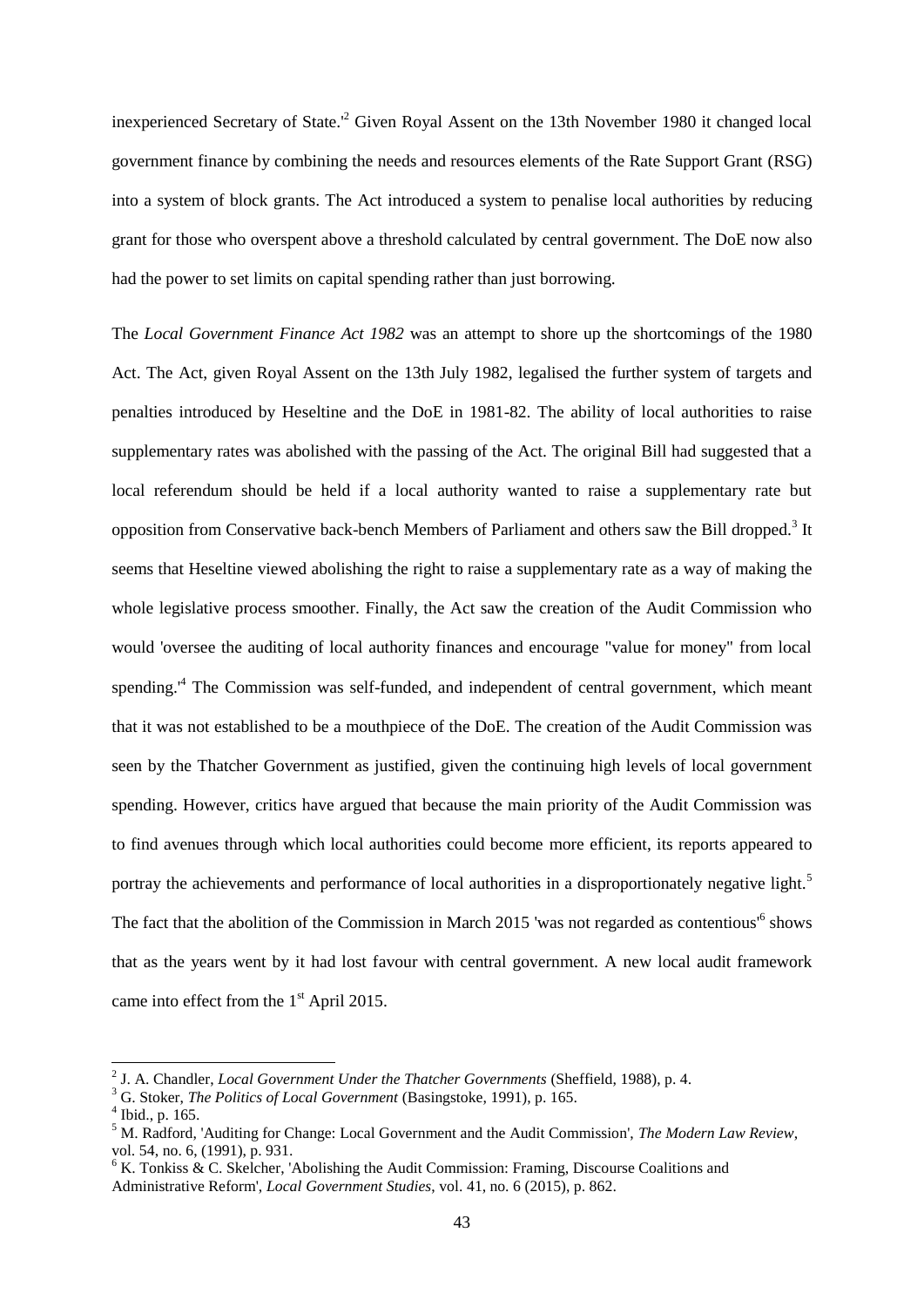Although these two pieces of legislation had made sizeable changes to local government finance they did not fulfil everything that the Thatcher Government had set out to do. Despite dogged attempts from the Government, local authority expenditure was not coming down at a satisfactory pace. This was mainly because high spending councils were raising the rates to bridge the spending gap caused by the reduction of central government funding. The *Rates Act 1984* was introduced to address this. It was given Royal Assent on the  $26<sup>th</sup>$  June 1984 and allowed the Government to set limits on the increases to the rates that local authorities could levy. The Act was greeted with uproar from high spending, largely Labour, local authorities. Even a few senior figures in the Conservative Party during the drafting phase of the Bill saw rate capping as a potentially 'unconstitutional constraint on what was an ancient privilege of local government.<sup>'7</sup>

This chapter will explore in detail the approach Sheffield City Council adopted to fight against the cuts to local government finance. Stewart Lansley, Sue Goss and Christian Wolmer comment on the collapse of the Left within local authorities in opposing the Thatcher Government and local government finance reform in *Councils in Conflict*. For them the collapse of the Left was due to a lack of unity between the local authorities that were opposed to the changes being implemented. Councils like Ted Knight's Lambeth and 'Militant Liverpool' were in favour of flatly opposing the changes made to local government finance and testing the resolve of the Government in ensuring that these changes were fully implemented. They were even willing to venture into illegality and risk personal surcharge and disqualification from public office. However, Lansley et al. argue that Blunkett's approach was softer and more pragmatic. Blunkett was not in favour of illegality and instead wanted to play by the rules (to a certain degree) despite his strong left-wing credentials. Although the blame for the collapse of the Left's opposition is not placed solely at Blunkett's door, Lansley et al. use this example to illustrate how splits like these were crucial in their defeat.<sup>8</sup> It is unclear whether unity on an agenda would have been successful in reversing the trend within local government finance. Obviously the local authorities did not have the power to enact changes to laws passed in Parliament

 7 J. A. Chandler, *Explaining Local Government* (Manchester, 2007), p. 251.

<sup>8</sup> S. Lansley et al., *Councils in Conflict* (Basingstoke, 1989), chs. 2 & 3.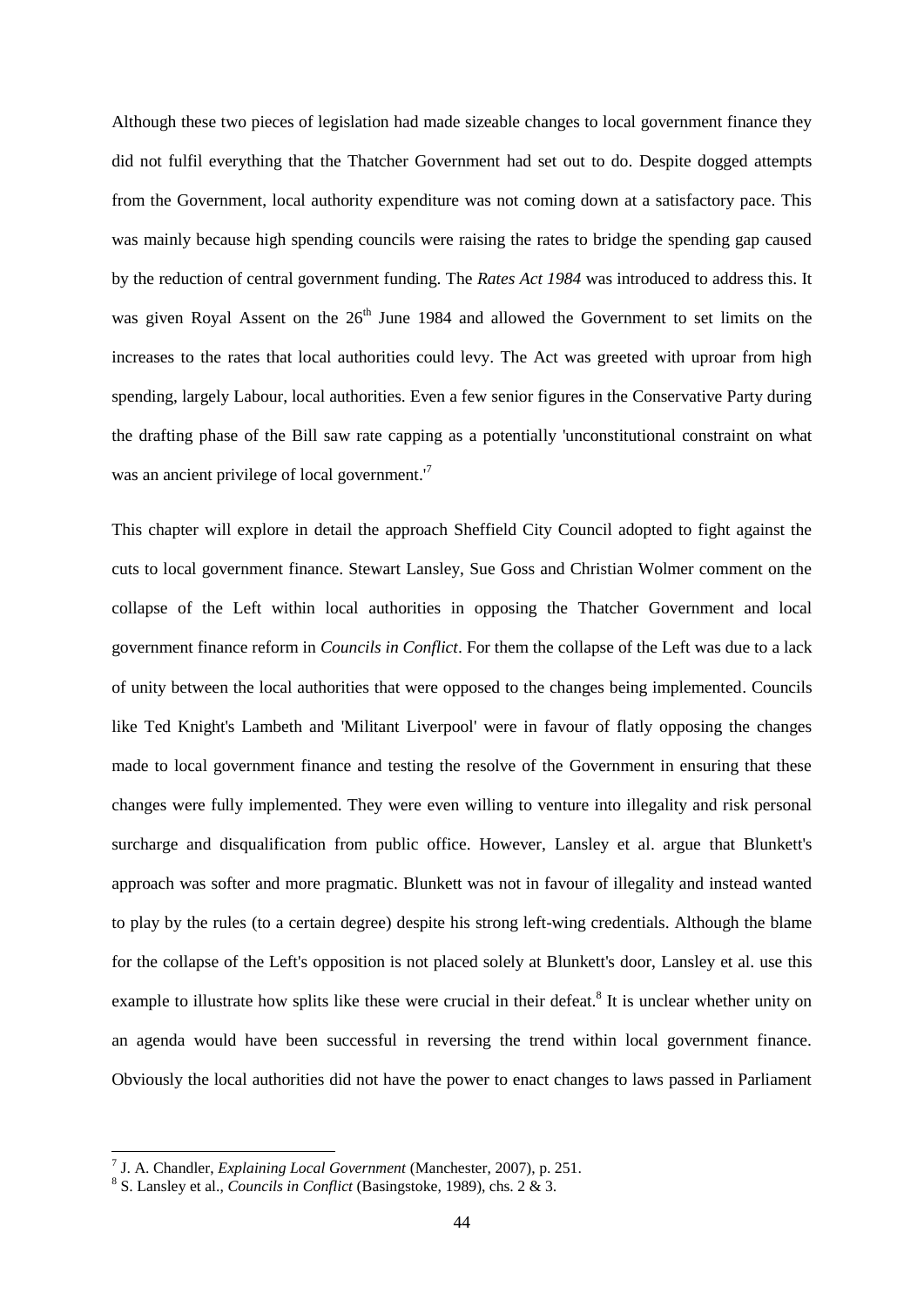but perhaps a more united local authority opposition with a clear agenda would have been able to place more effective pressure on the Government.

While using the *Councils in Conflict* argument as a theme for this chapter, the findings provide greater insight through the use of archival sources, into how exactly Blunkett's approach was formulated and then implemented. What has been interesting in conducting the research is that while the sources used prove Lansley et al. to be correct they have also shown that Blunkett's approach had a lot in common with Hilary Clinton's claim to having 'both a public and a private position', which came out during the 2016 US presidential election.<sup>9</sup> Blunkett was against the cuts that were being made to local government finance, that much is clear, but his opposition appears to have two different sides. On the one hand, the Council were very vocal in their opposition to the cuts and their determination to defend local services in Sheffield to meet the needs of its people. A lot of Council money was poured into the production of 'propaganda' to help communicate this message. On the other hand, however, Blunkett was instrumental in ensuring that the Council and its various committees made savings to improve efficiency. Furthermore, despite the theatrics of the Council meetings during the final months of the battle over rate capping, Blunkett was actually in favour of setting a rate and drawing up a deficit budget when faced with the prospect of being rate capped. This view would have seen the Council set a rate in line with the maximum prescribed rate under the *Rates Act 1984* but also set out a budget planning to spend more than the Council's income could provide for. The challenge for Blunkett was trying to balance being a national figurehead for the anti-Thatcher movement while keeping the dayto-day workings of a local authority, under increasing central government scrutiny, in order.

The analysis of the conflict has been divided into three sections. The first section analyses the conflict between June 1979 and July 1982. This initial part can be seen as the drawing of the battle lines. It became clear to the Council how the Government would attack them financially and as a response Blunkett and the Council began to formulate how they would defend their position in Sheffield. It is

<sup>9</sup> B. Wolfgang, 'Clinton Says She Has "Both a Public and a Private Position" on Wall Street: WikiLeaks Release', *The Washington Times*, 8<sup>th</sup> October 2016 [Online], Available at:

http://www.washingtontimes.com/news/2016/oct/8/hillary-clinton-says-she-has-both-public-and-priva/ [Accessed: 20/07/2017].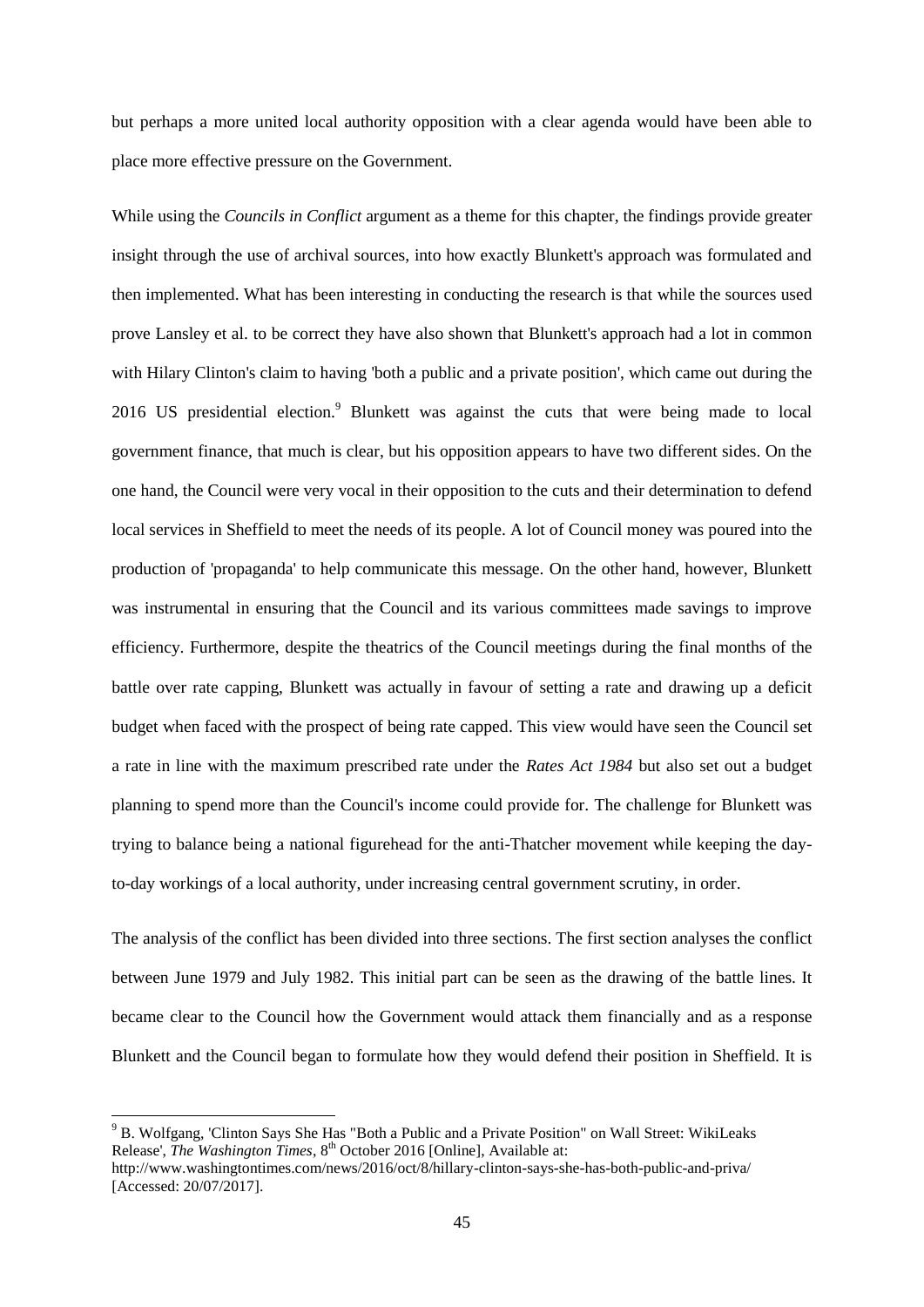not all out war at this point but the tensions are certainly heightened. The second section of the conflict, July 1982 to June 1984, sees the Council fight back. There is a clear change in the approach of the Council in tackling central government policy as more emphasis is placed on the increased production of 'propaganda' and a move towards challenging the Government through the judicial process is taken. Although Blunkett keeps the need to make savings as a significant priority it is a much more hostile Council that emerges during this period. Finally, June 1984 to May 1985 sees the rapid retreat of the Council. The Council continues to fight against the possibility of rate capping well into 1985 and the Labour Group remains united in this fight. However, the risk of venturing into illegality by not setting a legal rate rapidly sees division emerge within the Labour Group at the meeting of the Council on the  $7<sup>th</sup>$  May. There are no signs of this division in the months preceding the meeting. The  $7<sup>th</sup>$  May was the point at which many within the Labour Group saw that the war was lost and that the only course of action left was for the Council to surrender.

### *Local Government Finance 1945-79*

1

The end of the Second World War saw the beginning of an expansion of local government that would continue largely unchallenged into the 1970s. The ideals of the post-war consensus, with its build-up of the welfare state and an increasing reliance on both central and local government as a provider of services, facilitated this growth. This transformation occurred under the watch of both Labour and Conservative governments. A young Margaret Thatcher wrote in October 1949 that 'local government has been one of the most valuable features of our national life: it has enabled town and country to be administered by men on the spot, in daily contact with local conditions.<sup>'10</sup> Even the Heath Government, with its initial commitment to frugal government spending, published a White Paper in 1971 calling for a reorganisation of local government so that it could 'take action without being subjected to excessive regulation by central government through financial or other controls.<sup>11</sup>

<sup>&</sup>lt;sup>10</sup> M. Thatcher, 'Local Government', *Conservative Oxford* (Oxford, 1949), n.p., Available at: http://www.margaretthatcher.org/document/100843 [Accessed: 06/07/2017].

 $11$  HMSO, 'Local Government in England - Government Proposals for Reorganisation' (London, 1971), n.p., quoted in D. Blunket & K. Jackson, *Democracy in Crisis* (London, 1987), p. 143.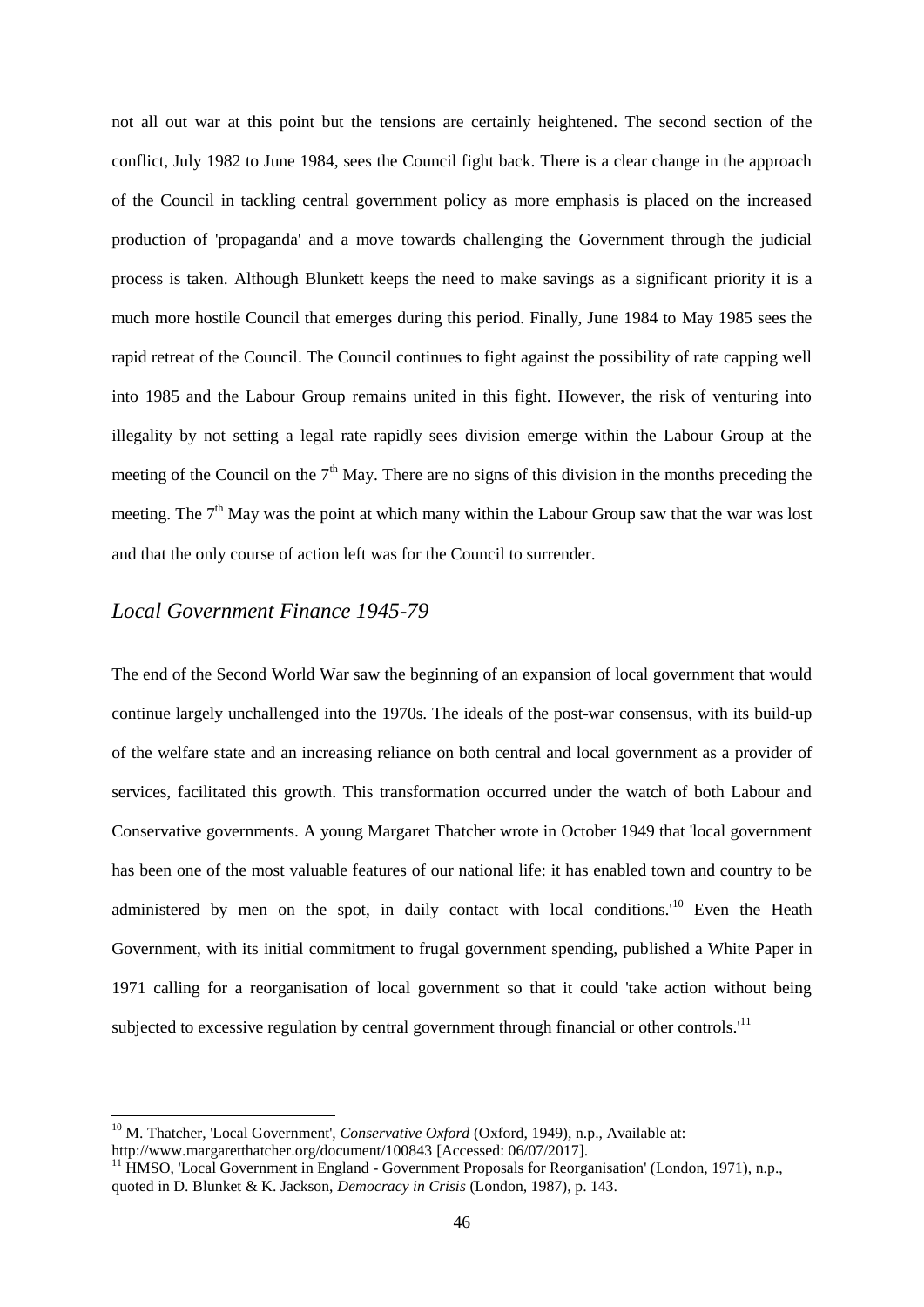It was this unprecedented growth in local government, as argued by Gerry Stoker, which formed the origins of the struggle over local authority expenditure that took place during the Thatcher era.<sup>12</sup> Local authority expenditure as a share of gross national product rose from 9.8 per cent in 1951 to 18.6 per cent in 1975.<sup>13</sup> The share of central government grants to local authority income for current expenditure was 35 per cent in 1954 whereas by 1975 it had increased to 45 per cent, while during the same period the contribution of the rates was declining.<sup>14</sup> Central and local government developed a close relationship using local authority associations to discuss legislative changes and even minor alterations to the day-to-day activities of local government.<sup>15</sup> This relationship was described in 1986 by Roderick Rhodes as a 'corporate relationship'.<sup>16</sup> It is worth noting that although local government spending was increasing this was taking place during a time of increasing central government spending overall. Research by the Institute for Fiscal Studies shows that government spending as a percentage of gross national product increased from 39.5 per cent to 48.6 per cent between 1951 and 1975.<sup>17</sup>

This seemingly blissful period in central-local government relations was not without its difficulties. The powers of local authorities were changed by the Attlee Government in 1945 and the reorganisation that took place under the *Local Government Act 1972* (the result of a Royal Commission set up by the Wilson Government) showed that central government was not completely opposed to meddling in the workings of local government. However, the real change to this relationship took place during the Wilson and Callaghan Administrations. A DoE Circular in December 1974 stated that central government should play a role in offering guidance to local authorities in how savings and overall efficiency could be achieved. The financial relationship between central and local government was beginning to change, with the role of central government as a provider of large sums of money now taking on the additional responsibility as an advisor into

<sup>12</sup> Stoker, *The Politics of Local Government*, p. 161.

<sup>13</sup> Blunkett & Jackson, *Democracy in Crisis*, p. 146.

<sup>14</sup> Stoker, *The Politics of Local Government*, p. 161.

<sup>15</sup> Chandler, *Local Government Under the Thatcher Governments*, p. 3.

<sup>16</sup> R. A. W. Rhodes, *The National World of Local Government* (London, 1986), cited in Chandler, *Local Government Under the Thatcher Governments*, p. 3.

<sup>17</sup> T. Clark & A. Dilnot, 'Long-Term Trends in British Taxation and Spending', *The Institute for Fiscal Studies*, Briefing Note No. 25 (2002), p. 2.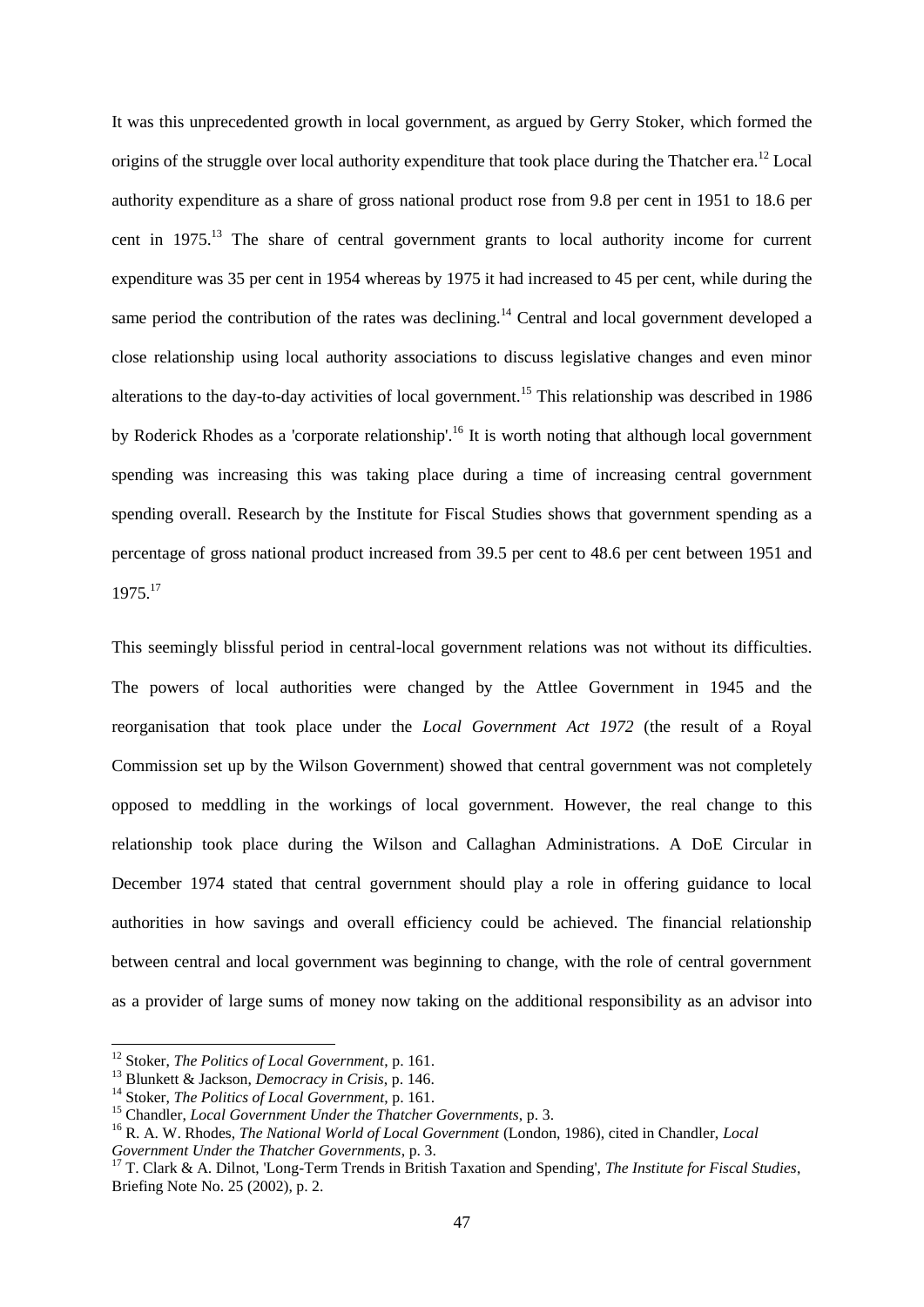how that money should be spent. In 1975 Denis Healey announced the creation of the Consultative Council for Local Government Finance, which would act as a channel of communication between central government, local authorities and all of the local government representative bodies.<sup>18</sup>

Using this 'strategy of incorporation'<sup>19</sup>, RSG as a share of local government expenditure fell from 66.5 per cent in 1975-76 to 61 per cent in 1978-79.<sup>20</sup> Sheffield City Council's share of expenditure met by RSG fell from 59.9 per cent in 1975-76 to 56.7 per cent in 1978-79, while the contribution from the rates increased from 40.1 per cent to 43.3 per cent during the same period.<sup>21</sup> The need to reduce local government expenditure was heightened following the IMF Crisis of 1976. October of that year saw Anthony Crosland announce to local authorities that 'the party's over' during a meeting at the Manchester Free Trade Hall.<sup>22</sup> This process was fairly smooth as an increasing number of local authorities came under Conservative control - a reflection of the unpopularity of the Labour government - who were committed to controlling public spending; the remaining Labour-controlled local authorities would largely toe the line due to party loyalty.<sup>23</sup>

A conversation about rate reform was also ongoing during the mid-1970s. A Labour departmental enquiry, set up in 1974 under the chairmanship of Sir Frank Layfield, reported in May 1976 that the rates should be in place for industrial premises and a local income tax for households.<sup>24</sup> However, the report also stated that the rates were a cheap and efficient form of local tax.<sup>25</sup> Essentially the main thrust of the argument contained in the report was 'that a choice had to be made between a system of local government finance based on local responsibility, and hence local accountability, for local government expenditure, and one based on central responsibility.<sup> $26$ </sup> Much like with the nonimplementation of the Right to Buy, the Callaghan Administration did not act upon the recommendations made in the Layfield Report. Sheffield City Council were in favour of the

<sup>18</sup> Blunkett & Jackson, *Democracy in Crisis*, p. 147.

<sup>19</sup> M. Loughlin, *Legality and Locality* (New York, 1996), p. 86.

<sup>20</sup> G. Jones & J. Stewart, 'Central-Local Relations Since the Layfield Report', in *Local Government Studies*, vol. 28, no. 3 (2002), p. 10.

<sup>21</sup> Blunkett & Jackson, *Democracy in Crisis*, p. 149.

<sup>22</sup> Ibid., p. 149.

<sup>&</sup>lt;sup>23</sup> Jones & Stewart, 'Central-Local Relations Since the Layfield Report', pp. 10-11.

<sup>24</sup> Chandler, *Local Government Under the Thatcher Governments*, p. 7.

<sup>25</sup> H. Butcher et al., *Local Government and Thatcherism* (London, 1990), p. 69.

<sup>&</sup>lt;sup>26</sup> Jones & Stewart, 'Central-Local Relations Since the Layfield Report', p. 7.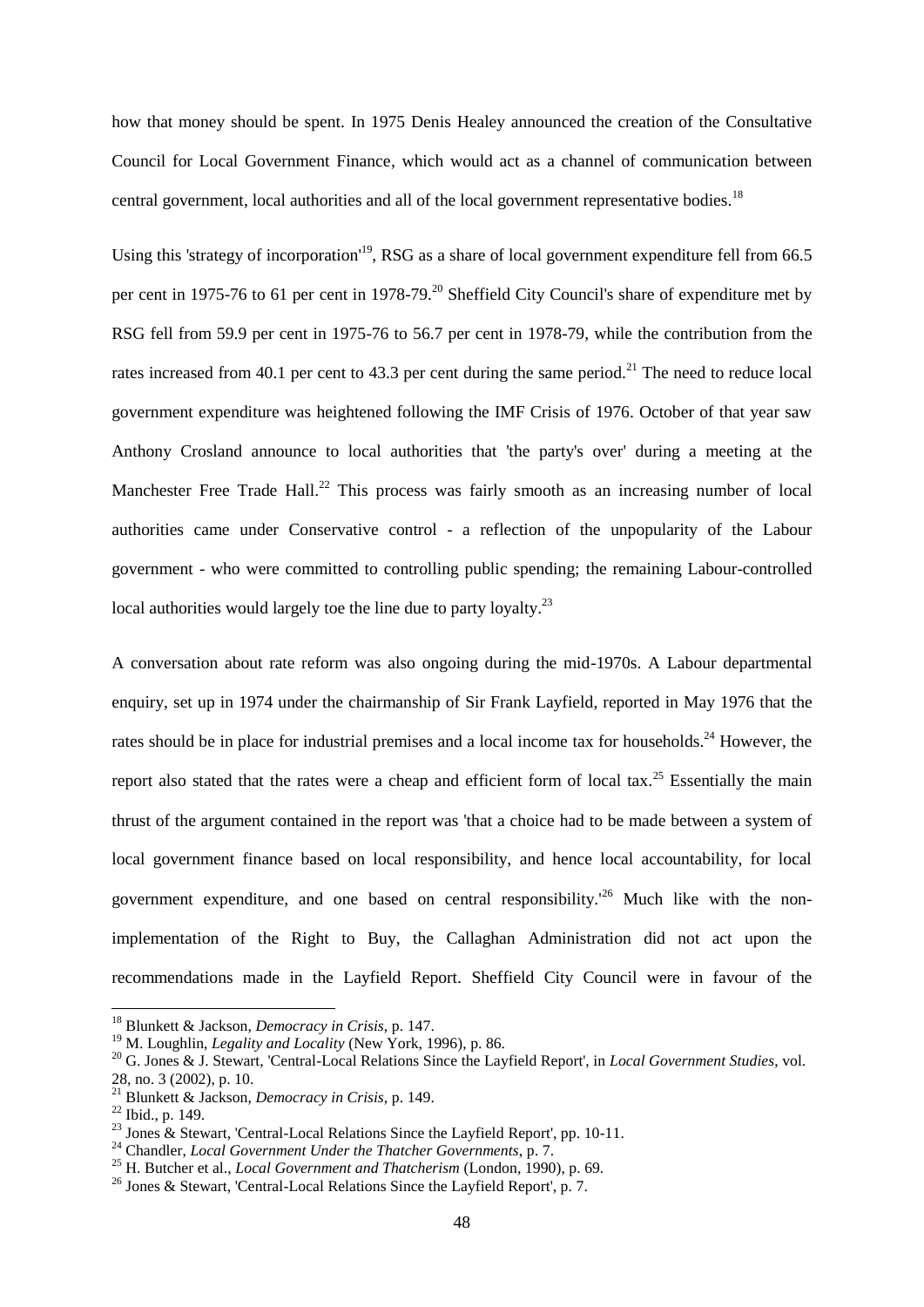recommendations surrounding reform of the rates.<sup>27</sup> Historians and political scientists can only speculate on whether events might have unfolded in a different, more harmonious manner, throughout the Thatcher era if the changes had been made.

While in opposition Thatcher's Conservative Party was not committed to waging a war over finance against local government, and there was nothing in their 1979 general election manifesto that appeared to foreshadow the conflict soon to follow. Labour had been reasonably successful in reducing the amount of money central government was giving to local authorities. It was not the Thatcher Government's aims for financial reform that would be the catalyst for the conflict to come. Instead it was the uncompromising approach that it adopted to achieve them that would provoke local authorities like Sheffield, Lambeth and Liverpool. Labour's period of consultation, the corporate relationship and friendly cooperation would be replaced by increasing hostility, mistrust and a desire to emasculate local government, especially those local authorities under the control of the Labour Party. Of course this view does not take away from the fact that Callaghan's Labour Party and Thatcher's Conservative Party were situated on very different ends of the political spectrum. The fact that a Labour government was being replaced by a Conservative one under Thatcher guaranteed the shaking up of the status quo and the creation of a degree of conflict between central government and local authorities, chiefly those which were Labour-controlled.

<sup>&</sup>lt;sup>27</sup> SCSL, 352.042 SQ, Meeting of the City Council,  $6<sup>th</sup>$  May 1981, p. 1143.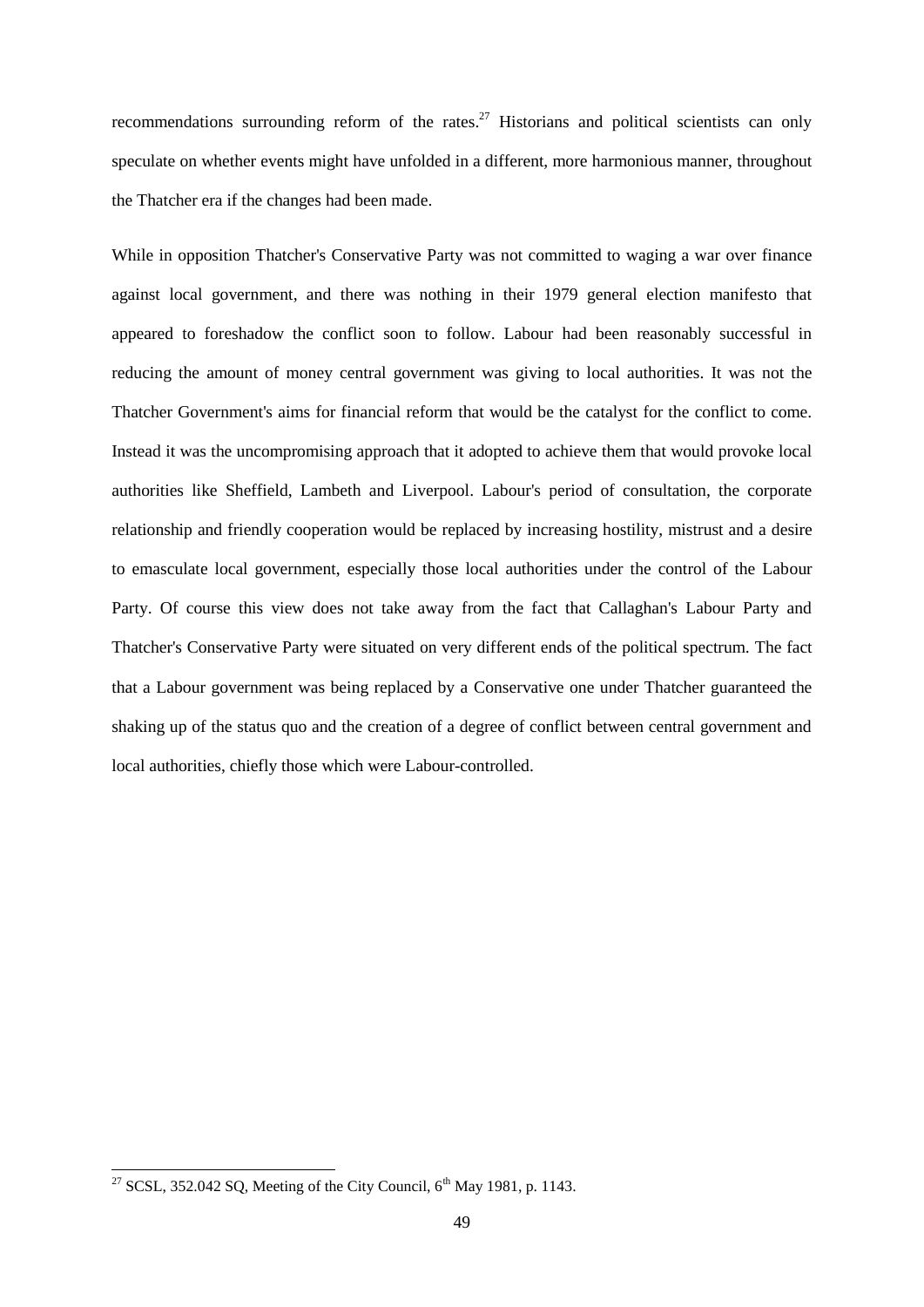## *Local Government Finance Reform and Sheffield City Council, June 1979 to May 1985*

June 1979 to July 1982: The battle lines are drawn

On the 12th June 1979 the Chancellor of the Exchequer, Geoffrey Howe, set the tone for what was in store for local government in the coming years. Turning to public expenditure during his budget announcement he stated that 'the need for substantial economies applies equally to local expenditure, where the Government's contribution is made through the Rate Support Grant.' A reduction of £300 million for England and Wales and £35 million for Scotland was what the Government intended, set against the total of RSG expenditure of around £9 billion. This reduction was largely influenced by the idea of 'how much in present circumstances it is reasonable for the taxpayer to contribute.'<sup>28</sup> This view signified a crucial change in policy. It was now being suggested that the main priority for the management of local services should be on how much local taxpayers were willing to pay for them. Crosland had announced the end of the party; Howe was announcing the beginning of the hangover.

In Sheffield, the Policy Committee's Budget Sub-Committee considered Howe's statement on the 19<sup>th</sup> June. A report compiled by the City Treasury outlined the implications for local government as a whole and the unique implications for Sheffield. A reduction of 3 per cent in the current expenditure of local authorities was being asked for by central government, 'broadly equivalent to the cut in Rate Support Grant.' Due to planned overspending for the financial year 1979-80 it was estimated by the City Treasurer that for Sheffield 'no additional needs grant will be received […] and there will be a "clawback" of resources grant amounting to £1.3 million.<sup>129</sup> The attack on the ability of the city to finance local services was underway. It is worth noting that the Council were carrying forward a surplus in the General Rate Fund of just over £20 million from 1978-79.<sup>30</sup> Asking for savings when carrying forward a sizeable surplus from the following year was not what the Council found

<sup>&</sup>lt;sup>28</sup> HC Deb,  $12^{th}$  June 1979, vol. 968, col. 246.

<sup>&</sup>lt;sup>29</sup> SA, CA-POL/12, Chancellor of the Exchequer's Statement -  $12^{th}$  June 1979, 14<sup>th</sup> June 1979, p. 1.

 $30$  SA, CA-POL/12, Meeting of the Budget Sub-Committee,  $19<sup>th</sup>$  June 1979, p. 60.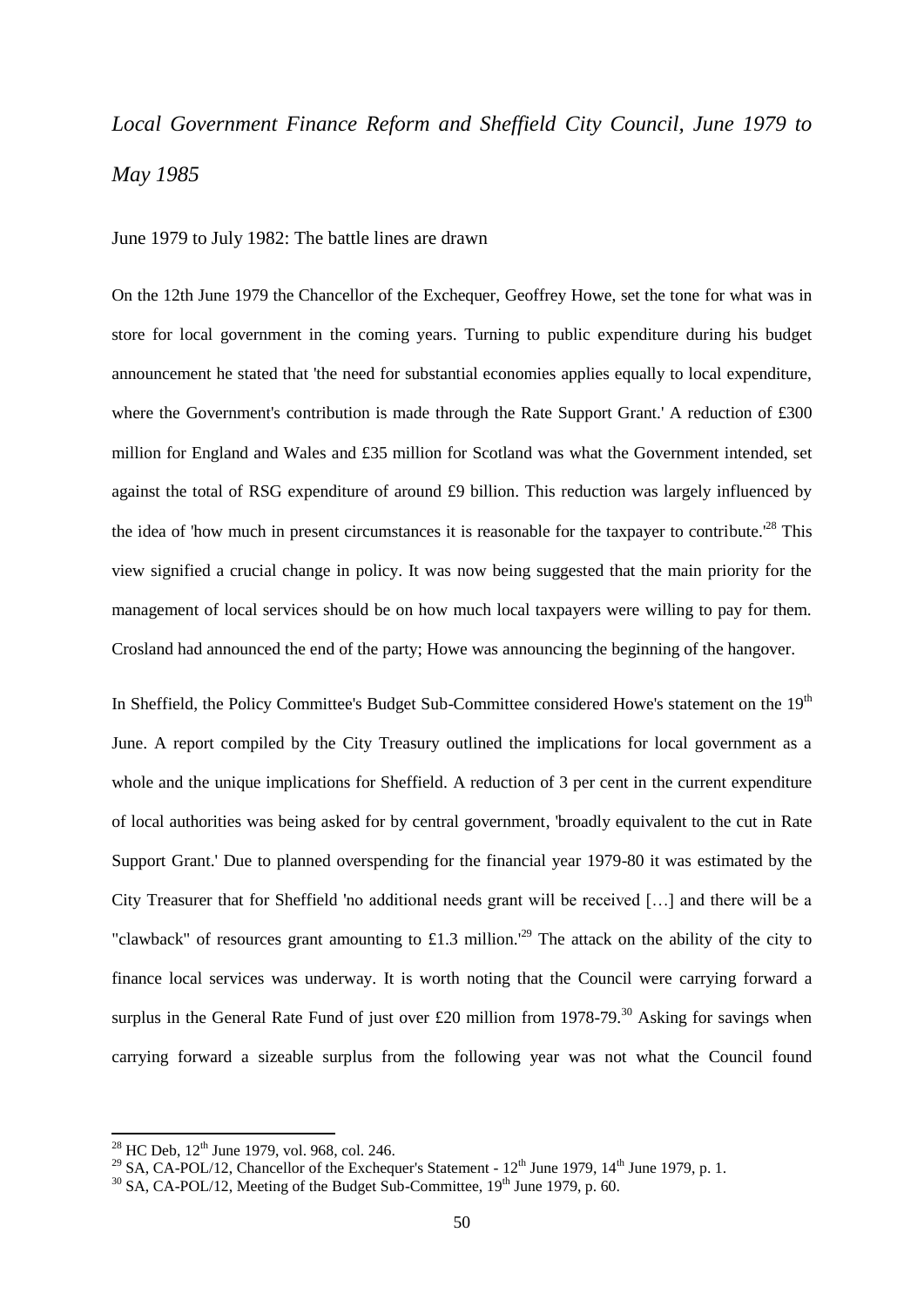offensive, rather it was the fact that central government was attempting to dictate how they managed their finances overall.

The Policy Committee received a Joint Circular providing further information on the Government's intentions for RSG and local authority current expenditure for 1979-80. At a meeting of the Committee on the 4<sup>th</sup> July they formulated the Council's approach to local government finance reform. The approach would remain largely unchanged throughout the conflict that is the subject of this chapter. It was decided that the Council would 'do its utmost to defend the fabric of local authority services in Sheffield against the Conservative Government's vicious spending cuts'. Furthermore, the Council would 'take the lead in organising local authority opposition to these unrealistic and divisive policies of the Government.' What is interesting about the response, especially as it is a common theme in Sheffield's fight against the Thatcher Government, was that the Committee endorsed the decision of the Chairman 'in instituting a further intensive review of Council spending'.<sup>31</sup> Despite the tough rhetoric, establishing the Council as a vocal opponent to the local government cuts and suggesting that it would use any option available to stop them from taking place, they still decided to review spending in the hope of making savings. This was interpreted as a move by the Council to demonstrate that savings could not be made. By conducting an intensive review of Council spending they could turn around and argue that there were no avenues available through which to make savings without crippling Council services. However, it would become clear later that this was not the case, as savings would in fact be made. This is one of the first examples of the Council refusing to take a definitive stand against central government policy. It gave the impression of saying one thing and doing the opposite. The problem with day-to-day politics is that it cannot work solely on ideological grounds; pragmatism is required for the system to function.

At the meeting of the Council of the same day two Conservative councillors, David Heslop and Pat Santhouse, tried to amend the minutes of the Policy Committee. Their amendment stated that the Council 'appreciates that savings must be made in public expenditure and requests the Chief Officers to take positive action […] on ways of achieving departmental savings'. Additionally, the Council

 $31$  SA, CA-POL/12, Meeting of the Policy Committee,  $4<sup>th</sup>$  July 1979, pp. 66-7.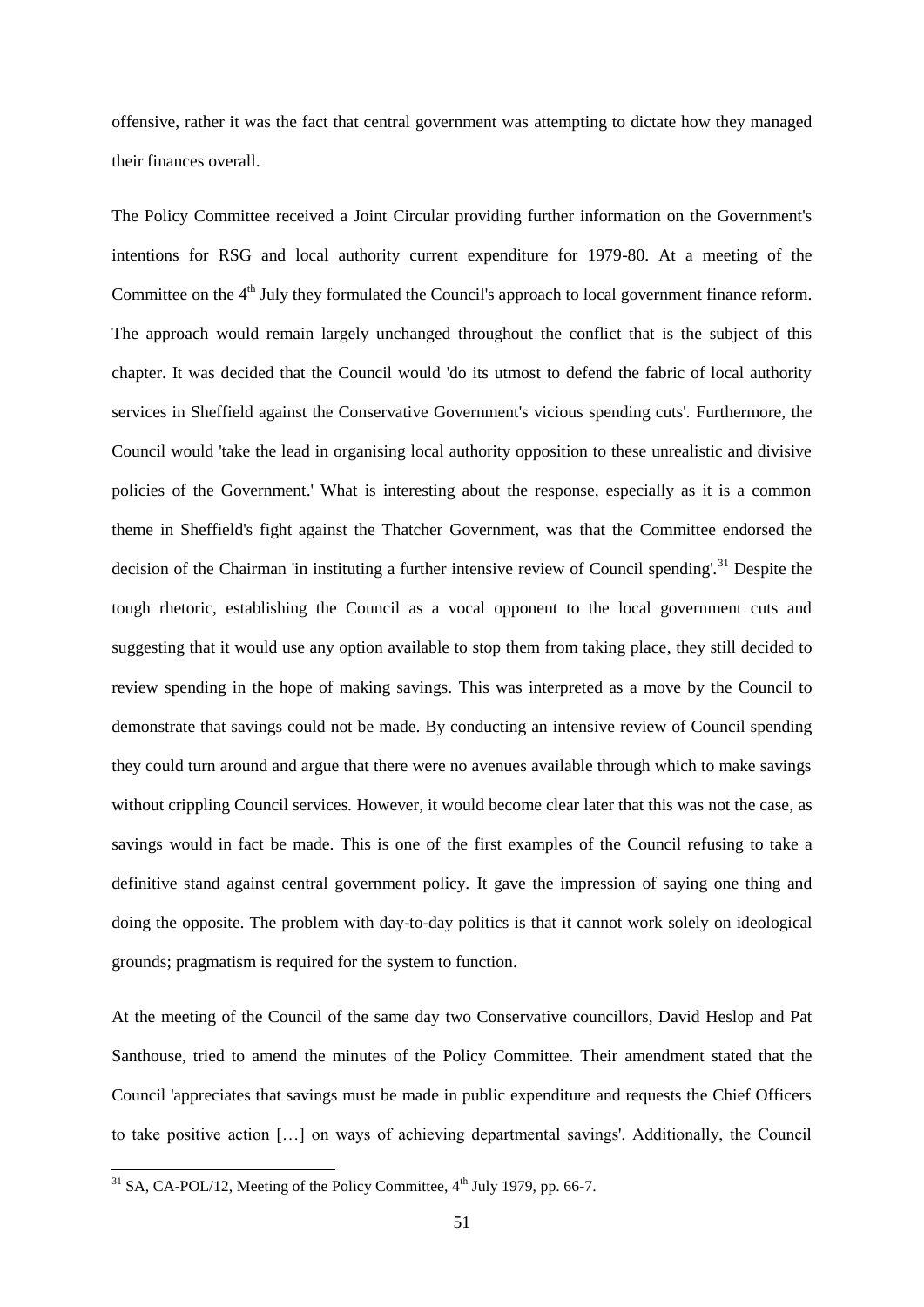'regrets the recent statements grossly misrepresenting and distorting the size and extent of the alleged Government cutbacks.<sup>32</sup> This amendment was rejected 58 votes to 17 with 1 abstaining. David Chadwick and Geoffrey Griffiths, two Liberal councillors, tried to amend the minutes by adding to the original statement that the Council should 'write to the Sheffield Members of Parliament informing them of the City Council's concern at the reduction of the Rate Support Grant'.<sup>33</sup> This amendment was also rejected. It is possible that this amendment was rejected because the Labour Group did not want to appear as if they were not taking the lead on formulating the Council's opposition. It is, however, more likely that this amendment was rejected because the Labour Group did not want to draw the attention of Parliament as an unwavering opposition force against the local government cuts when they were in fact in the process of making savings in line with what central government desired.

In November 1979 Heseltine made a statement in the House of Commons in regard to the RSG settlement for 1980-81 and laid the initial guidelines for the new grant arrangements that would be introduced in the Local Government, Planning and Land Bill. The £300 million reduction previously announced had been increased to £310 million, and a major factor in this decision was 'the need to secure [...] improvements in efficiency and productivity'. The thought process had again been influenced by how much the taxpayer should contribute given the current economic situation.<sup>34</sup> In terms of the new grant arrangements Heseltine argued that it was 'clearly wrong that the Government's contribution through the Rate Support Grant to local authority expenditure can take no account of whether that expenditure is reasonable or not.<sup>35</sup> Heseltine continued, saying that 'such is the perversity of the present resources element arrangement that high spending authorities get the same level of support on all additions to expenditure, at the expense of other authorities.<sup>36</sup>

After a tumultuous time with the original Bill, a second Bill was introduced to Parliament on the  $24<sup>th</sup>$ January 1980 and had its second reading on the 5<sup>th</sup> February. The Policy Committee had already had several discussions about the original Bill. They had given authority for the Chairman and the Chief

 $32$  SCSL, 352.042 SQ, Meeting of the City Council,  $4<sup>th</sup>$  July 1979, p. 199.

<sup>33</sup> Ibid., pp. 199-200.

 $34$  HC Deb,  $16^{th}$  November 1979, vol. 973, col. 854.

<sup>&</sup>lt;sup>35</sup> Ibid., col. 855.

 $36$  Ibid., cols. 855-6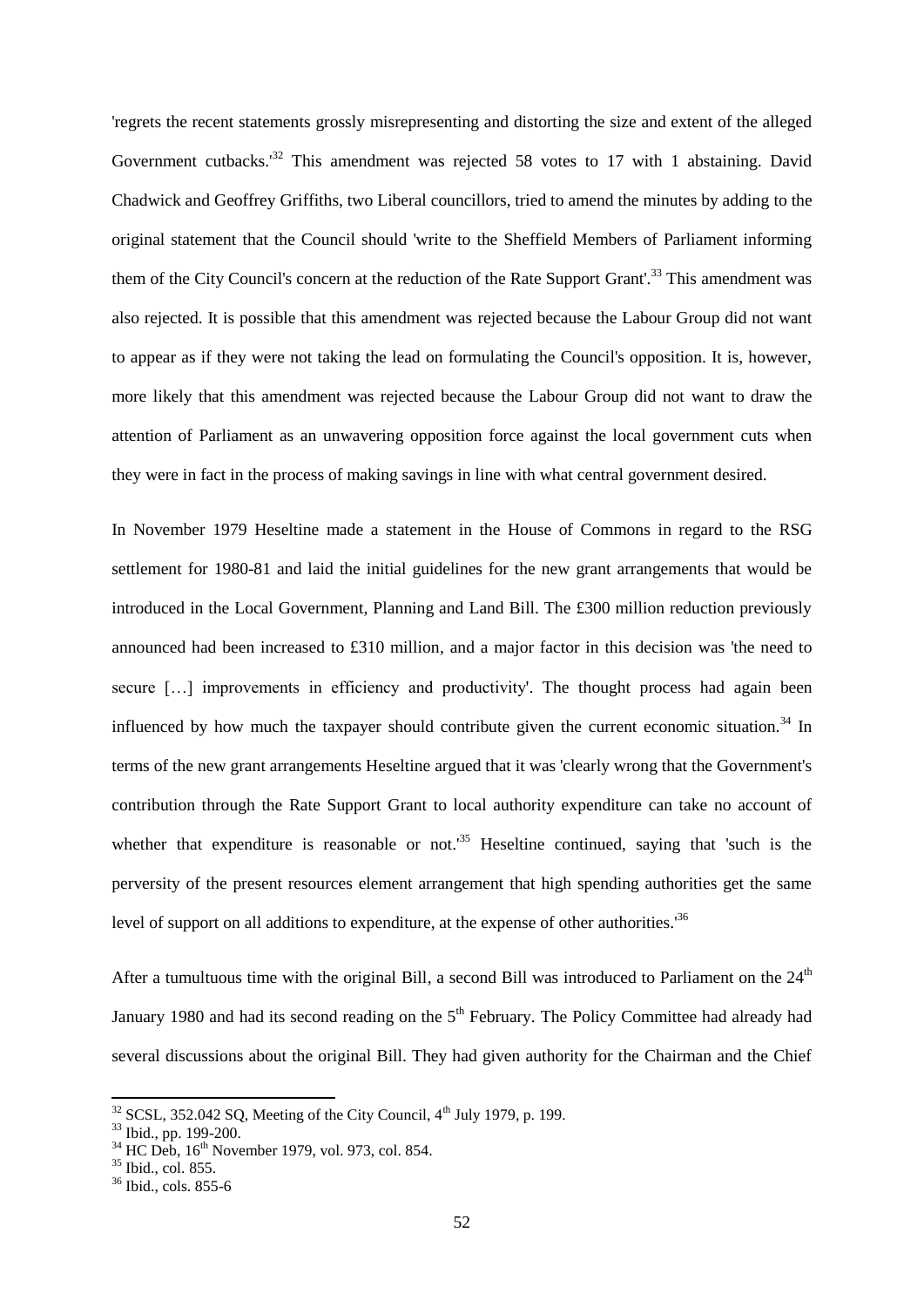Executive to ensure that the views of the Council were heard in Parliament and had urged the Government to 'allow a reasonable period for full consultation with local authorities following the publishing of the Bill'.<sup>37</sup> In addition, the Committee had decided that the Council should request the Sheffield Members of Parliament 'to give their full support to the united opposition of the local authorities' associations to the Government's proposals for the introduction of a block grant'.<sup>38</sup> The Council were strongly opposed to the Bill because, as pointed out by Butcher et al., it created a shift which saw the needs element of the RSG become part of a package to be decided at the centre.<sup>39</sup> This part of the Bill was just one example among many others of the increasing centralisation of local government finance that occurred during the Thatcher era. It is ironic that Thatcher, as a minimal government advocate, would preside over a drastic centralisation of decision making when it came to local government finance.

The Local Government, Planning and Land (No. 2) Bill was of course part of the Conservative desire to reduce public expenditure. This desire was becoming clearer to observers as time went by. A statement by Howe on the  $26<sup>th</sup>$  March 1980 outlined, among other things, the publication of the new White Paper (Cmnd. 7841) - 'The Government's Expenditure Plans 1980-81 to 1983-84' - which was summarised in a report by the City Treasurer on the  $9<sup>th</sup>$  April. Outside of housing, local authority current expenditure would fall by 3.6 per cent in 1980-81, by about 2 per cent in 1981-82, and in 1982-83 and 1983-84 by a further 1 per cent. In terms of capital expenditure, again outside of housing, it would decrease by 3.3 per cent in 1980-81, by about 5 per cent in 1981-82, 6 per cent in 1982-83 and 3 per cent in 1983-84. According to the City Treasurer this meant that the Council's latest approved capital expenditure of £9.2 million, outside of housing, for 1979-80 would decrease to £7.7 million by 1983-84 'on the assumptions made in the White Paper'.<sup>40</sup>

The war of words would continue to escalate. On the  $18<sup>th</sup>$  September 1980 Heseltine announced that the DoE had analysed 444 of the 457 local authority budgets and these were £350 million (2.6 per

 $37$  SA, CA-POL/12, Meeting of the Policy Committee,  $28<sup>th</sup>$  December 1979, p. 202.

 $38$  SA, CA-POL/12, Meeting of the Policy Committee,  $29<sup>th</sup>$  January 1980, p. 226.

<sup>39</sup> Butcher et al., *Local Government and Thatcherism*, p. 69.

<sup>&</sup>lt;sup>40</sup> SA, CA-POL/12, Chancellor of the Exchequer's Statement -  $26<sup>th</sup>$  March 1980, 9<sup>th</sup> April 1980, p. 3.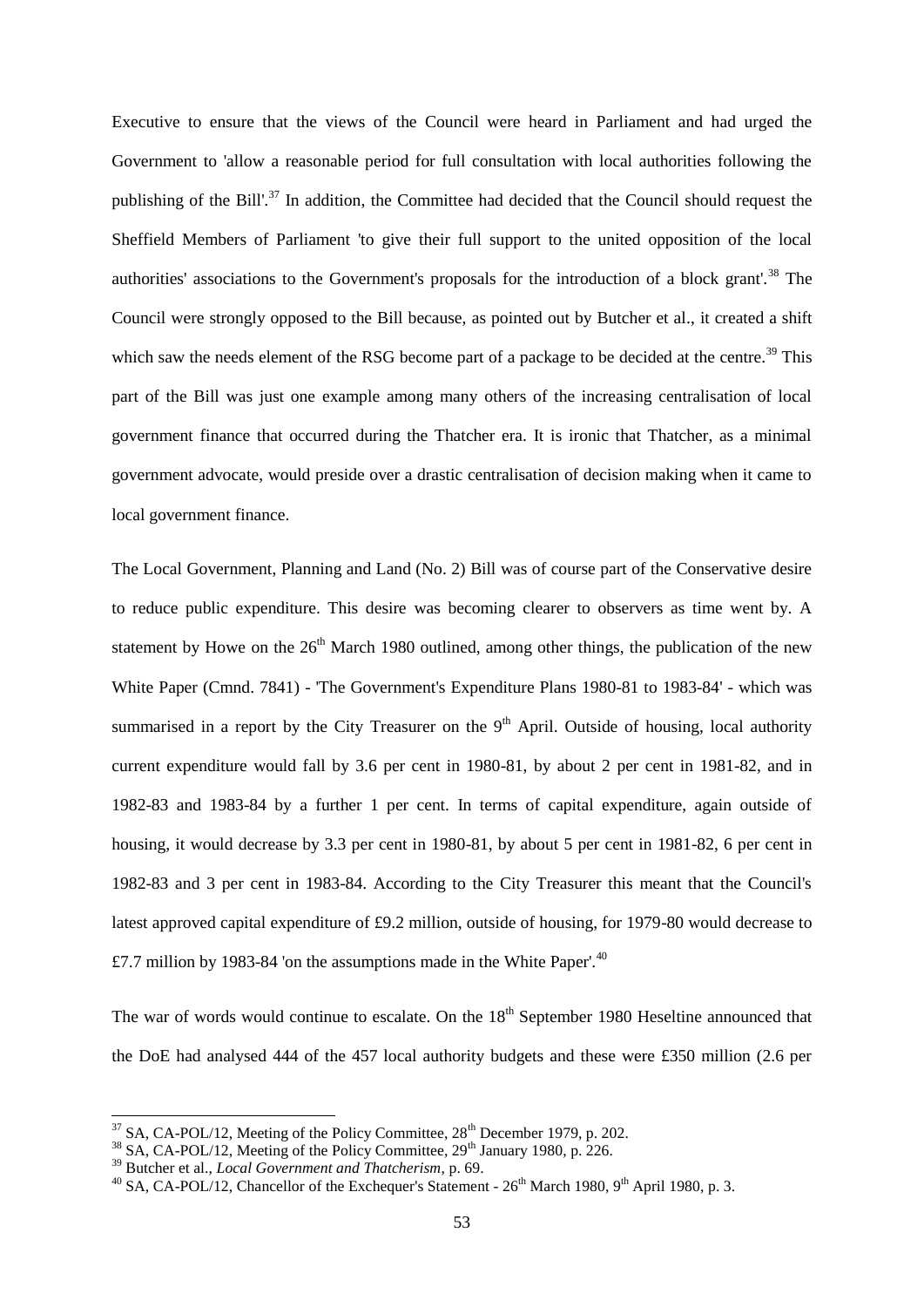cent) above the target set for  $1980-81<sup>41</sup>$  As a response to this planned overspending Heseltine proposed to withhold £200 million of RSG when he made the first Increase Order for 1980-81 in November. Sheffield's revised budget was 1.9 per cent above their individual target, resulting in a planned grant reduction of £1.02 million.<sup>42</sup> Lambeth was to be subject to a £2.1 million reduction while Camden had a staggering  $£5.22$  million reduction held over it.<sup>43</sup> The Policy Committee considered Heseltine's statement on the  $23<sup>rd</sup>$  September. It was decided, 15 votes to 2 with 1 abstaining, that the City Council would call upon the Association of Metropolitan Authorities 'to raise in the strongest possible terms' the following issues with the DoE: 'the unfair and premature clawback of grant under the Rate Support Grant Increase Order on all local authorities'; 'the arbitrary and malicious selection of individual authorities subject to special penalties'; 'the constitutional and legal implications of such penalties'; and 'the threat to the democratic freedom of locally elected representatives to respond to the needs and wishes of their community and the possible consequences for the political and social framework of this country.' Furthermore, authority was given for the Chief Executive and the City Treasurer to start a dialogue with the DoE to raise 'the injustice of the unfair treatment of Sheffield'.<sup>44</sup>

The 'clawback' proposal by Heseltine would be enacted if the Local Government, Planning and Land (No. 2) Bill became law. With the chances of this happening becoming increasingly likely the opposing local authorities needed a plan of action. The London Borough of Camden had sent a letter to Sheffield City Council 'on the possibility of certain local authorities taking steps to test the legality of the proposed action by the Secretary of State for the Environment'. On the 21<sup>st</sup> October the Policy Committee gave authority to the Chairman to inform Camden that the Council 'would be prepared to support such steps by the local authorities concerned.<sup> $45$ </sup> What is significant is that negotiations between the Council and the DoE about the £1.02 million grant reduction, which had commenced following the decision of the Policy Committee on the  $23<sup>rd</sup>$  September, were still ongoing. The

<sup>&</sup>lt;sup>41</sup> SA, CA-POL/13, Local Authority Current Expenditure: 1980-81, 18<sup>th</sup> September 1980, p. 2.

 $^{42}$  Ibid., p. 7.

 $43$  Ibid., p. 7.

<sup>&</sup>lt;sup>44</sup> SA, CA-POL/13, Meeting of the Policy Committee,  $23<sup>rd</sup>$  September 1980, p. 94.

<sup>&</sup>lt;sup>45</sup> SA, CA-POL/13, Meeting of the Policy Committee,  $21<sup>st</sup>$  October 1980, p. 126.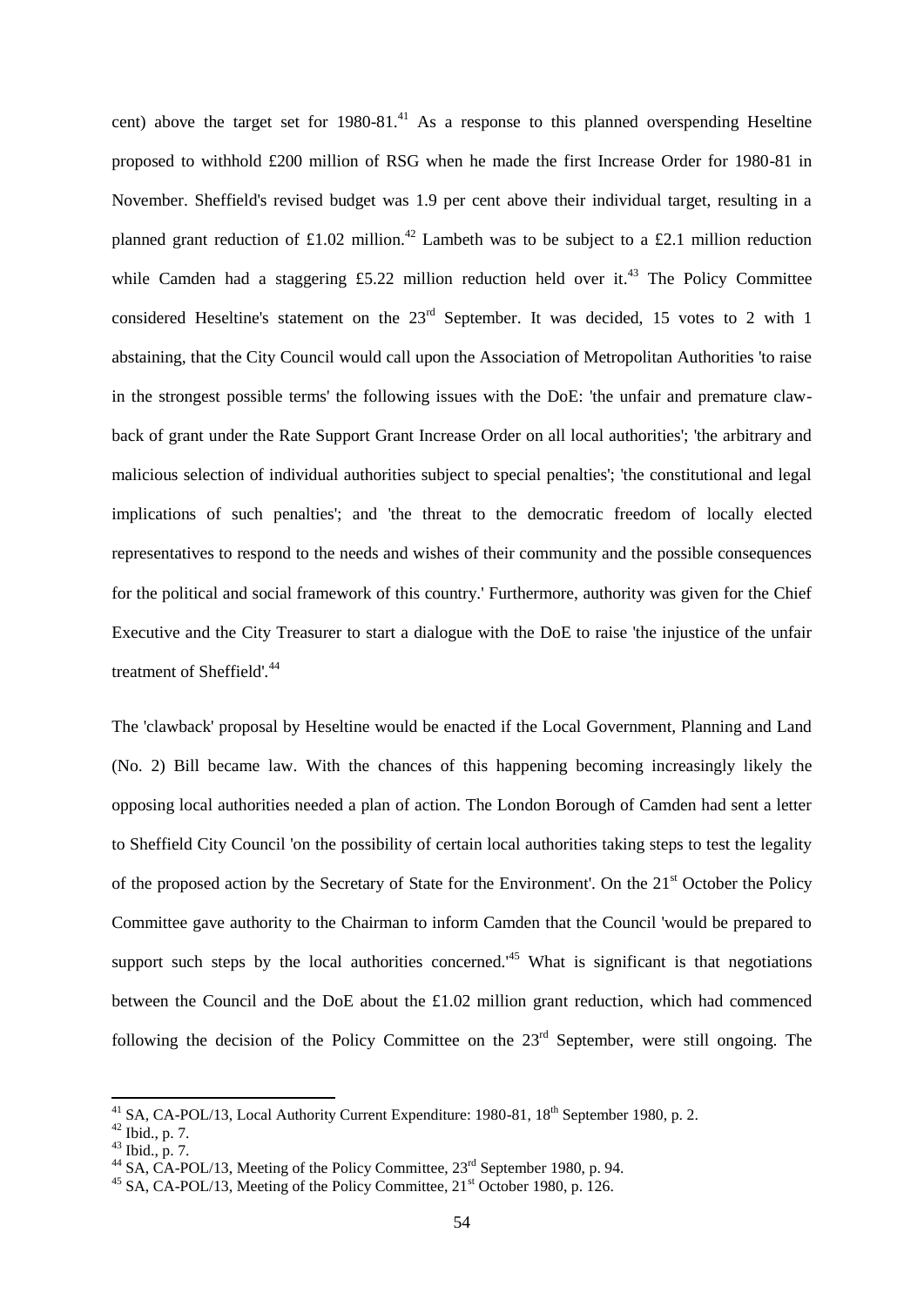Council's original arguments were rejected by the Department but at a meeting of the Budget Sub-Committee authority was given for the negotiations to continue.<sup>46</sup>

Even though the Council gave the impression that they were willing to test the legality of Heseltine's proposed withholding of RSG, an agreement was reached with the DoE. It was unlikely that is was the Government who buckled under the pressure. Despite the front that they had put up, appearing as an ally of Camden in testing the legality of Heseltine's actions, they appeared to be pushing for a deal. Following further negotiations it was decided that the Council would not suffer the £1.02 million reduction in grant because of savings that would be made in the current financial year. £1,037,000 was to be saved through the 'cancellation of contributions to the Council's Renewal and Repairs Fund in the current financial year', £700,000 was to be saved by giving full responsibility to South Yorkshire County Council for grants paid to pensioners formerly employed in services now undertaken by the County Council, and a further £200,000 saving was planned through an increase of £200,000 in 'the Markets Undertaking's contribution to the General Rate Fund during the current financial year'.<sup>47</sup> This was another example of a pragmatic approach being given priority over ideology. The Council wanted to hold on to any available central government funding and so a deal had to be made. However, the Council had been given a boost in its opposition to the Thatcher Government. They had received a petition containing 282 signatures of staff and students at Sheffield City Polytechnic which expressed 'support of the Council's opposition to the Government's proposed cuts in public expenditure.'<sup>48</sup>

This agreement may give the impression that tensions between the Thatcher Government and Sheffield City Council would be eased but this is far from the truth. In January 1981 Heseltine again changed the local authority expenditure target figure, this time putting it at 5.6 per cent below the actual out-turn for 1978-79. On the  $27<sup>th</sup>$  January the Policy Committee decided that Heseltine should 'be informed of the Council's grave concern at the constant changes by the Government of its formulae and agreed policies in respect of local government finance, which changes have aggravated

 $^{46}$  SA, CA-POL/13, Meeting of the Budget Sub-Committee,  $27<sup>th</sup>$  October 1980, p. 155.

 $^{47}$  SA, CA-POL/13, Meeting of the Budget Sub-Committee,  $18^{th}$  November 1980, p. 177.

 $48$  SCSL, 352.042 SQ, Meeting of the City Council,  $6<sup>th</sup>$  January 1981, p. 795.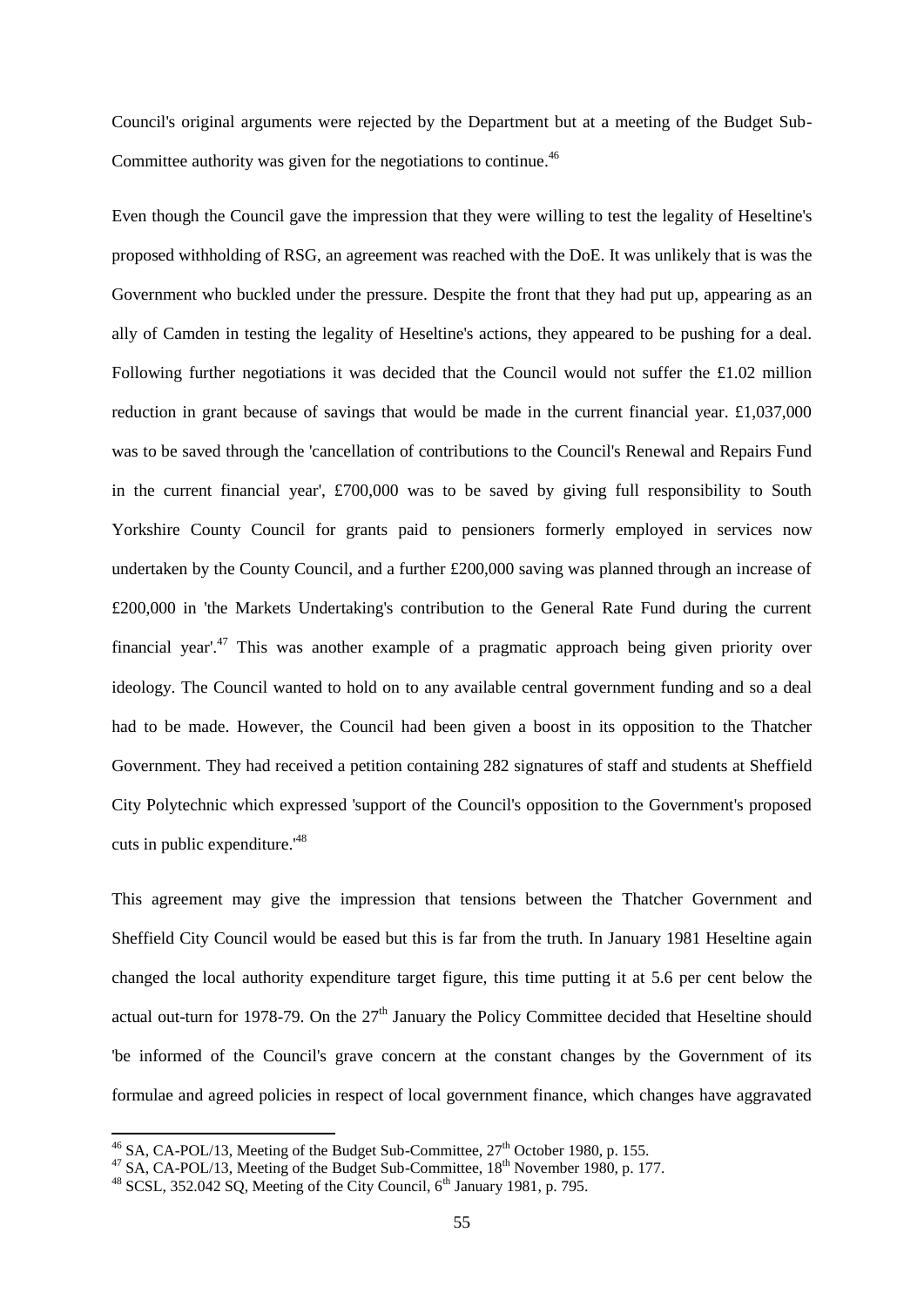the difficult problems facing local authorities.'<sup>49</sup> This target was significant as the *Local Government, Planning and Land Act 1980*, given Royal Assent on the 13th November 1980, meant that central government could now control both local authority current expenditure as well as capital expenditure.

On the  $14<sup>th</sup>$  April the effects of the Act in regards to current expenditure, capital expenditure and central government grant were reviewed by the Budget Sub-Committee. A report of the 8th April by the City Treasurer outlined the likely effects on the Council's finances. Block grant claims based on estimated expenditure for 1981-82 had been received by the DoE from the local authorities. The total of these claims exceeded the amount available by £300 million. This meant that in terms of 'clawback' Sheffield's share meant a £3.4 million reduction in grant.<sup>50</sup> The £200 million reduction in RSG proposed by Heseltine on the 18<sup>th</sup> September 1980 had been made legal with the passing of the Act and was now known as 'holdback'. This was the method that was now to be used for controlling local authority current expenditure. Indications at the time suggested that local authority current expenditure for 1981-82 would exceed Government guidelines by up to £1.2 billion.<sup>51</sup> Sheffield's current expenditure in the 1981-82 budget amounted to £155.146 million which exceeded their target (5.6 per cent below actual out-turn for 1978-79) by 10.6 per cent. Sheffield would, according to the City Treasurer, 'suffer a significant penalty if the Secretary of State decides to holdback block grant', and 'the total loss of grant in 1981-82 could be well in excess of the provision of £3 million'.<sup>52</sup> In a statement to the Consultative Council on Local Government Finance on the  $2<sup>nd</sup>$  June, Heseltine again called for 'all local authorities in England [...] to review and revise their budgets for 1981-82, with a view to bringing the total of local authority expenditure into line with the Government's expenditure plans.'<sup>53</sup> More than a third of local authorities had ensured that they had revised their budgets to fit within Government targets and Heseltine hoped that many more would 'now put themselves in the

<sup>&</sup>lt;sup>49</sup> SA, CA-POL/13, Meeting of the Policy Committee,  $27<sup>th</sup>$  January 1981, p. 221.

 $50$  SA, CA-POL/13, Block Grant,  $8<sup>th</sup>$  April 1981, p. 2.

<sup>51</sup> Ibid., p. 2.

 $52$  Ibid., p. 3

 $^{53}$  SA,  $\overrightarrow{CA}$ -POL/14, Statement by the Secretary of State for the Environment to the Consultative Council on Local Government Finance, 2<sup>nd</sup> June 1981, p. 2.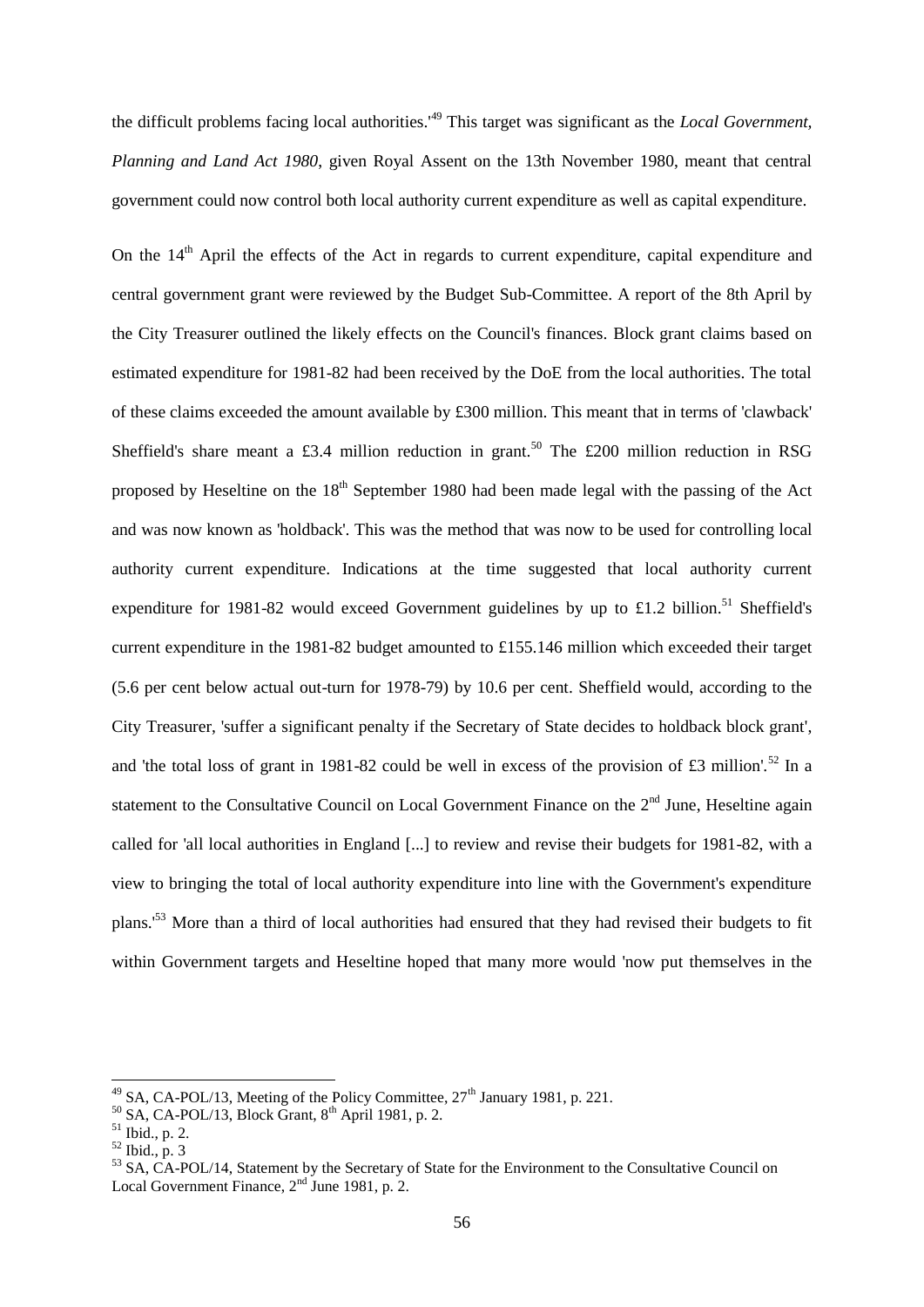same position.<sup>54</sup> The Policy Committee deplored this 'further unwarranted attack by the Conservative Government on this Council and other democratically elected authorities'.<sup>55</sup>

Heseltine's statement appears to have fallen on deaf ears. For example, a report by the City Treasurer dated the  $17<sup>th</sup>$  September stated that although 'over half of local authorities have reduced their expenditure plans in line with the Government's request in June', the remainder had in fact increased their expenditure plans. This meant that local authority expenditure would still exceed the Government's target by 5.3 per cent. Heseltine therefore proposed to ask Parliament to reduce the block grant by £310 million, £140 million less than what had been announced in June but still a sizable amount.<sup>56</sup> At this point Sheffield was 10.6 per cent above target and so they decided to revise their planned current expenditure for the year. Despite this review of their current expenditure plans the Council were still 10.1 per cent above the Government's target. The Council therefore tried to send a message to Heseltine and the DoE, to suggest that they were willing to make savings, but that the size of Government enforced cuts were not feasible without seriously damaging the provision of Council services. Its total planned expenditure of £198.131 million was 27.2 per cent above Grant Related Expenditure. The total block grant entitlement loss, if Heseltine's proposal was approved, would amount to £5.7 million.<sup>57</sup> Although the Council had agreed on the  $14<sup>th</sup>$  July to reduce current expenditure by £790,400 these savings were clearly not enough.<sup>58</sup>

The Council's warning that cuts would lead to deteriorating services had some effect. The following month the Budget Sub-Committee pushed for further savings. At a meeting on the  $12<sup>th</sup>$  October it was decided that the Council should 'continue its present exercise of reviewing the spending committees' revenue budgets and the use of resources to eliminate any possibility of waste or under-utilisation of resources'. What made this different from previous commitments to making savings was that the emphasis was placed on Council manpower. While they were still committed to maintaining the current level of Council employment, 'the full co-operation of all concerned in avoiding the selfish

<sup>54</sup> Ibid., p. 4.

<sup>&</sup>lt;sup>55</sup> SA, CA-POL/14, Meeting of the Policy Committee,  $23<sup>rd</sup>$  June 1981, p. 9.

 $56$  SA, CA-POL/14, Rate Support Grant - Latest Developments,  $17<sup>th</sup>$  September 1981, p. 1.

 $57$  Ibid., p. 2.

<sup>&</sup>lt;sup>58</sup> SA, CA-POL/14, Meeting of the Budget Sub-Committee,  $14<sup>th</sup>$  July 1981, p. 62.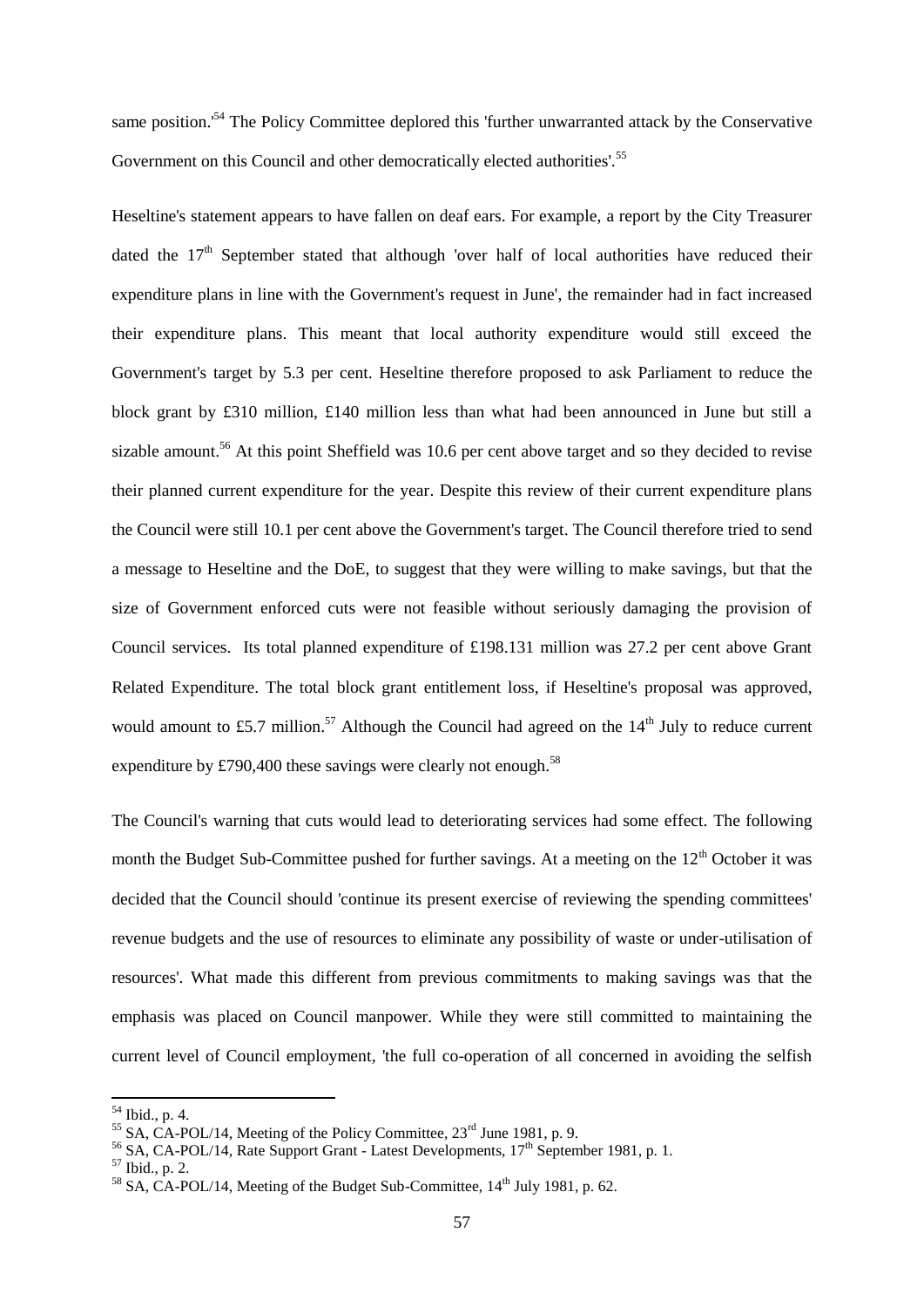protection of narrow interests rather than the best use of resources' was requested. Furthermore, the Chief Personnel Officer was instructed to engage in talks with the trade unions for the introduction of an early retirement scheme for Council staff. On top of this any vacancies would not be filled 'without the respective Chairmen of the spending committees concerned examining the priority of such vacancies'.<sup>59</sup> This appears to be a contradictory move for a Council that in public was staunchly opposed to central government cuts and committed to preserving Council employment. Blunkett argued that it was essential that the Council made it 'absolutely clear that we are not renaging [*sic*] on our current policy of maintaining jobs and services'.<sup>60</sup>

In an attempt to further drive down local authority expenditure, the Thatcher Government pushed ahead with the Local Government Finance Bill, introduced into Parliament on the  $6<sup>th</sup>$  November 1981. Much like the Local Government, Planning and Land Bill it had a tumultuous time in Parliament. A second Bill was introduced shortly after with the most significant alteration being the banning of supplementary rates. The original Bill had proposed that supplementary rates could be raised but only through referenda. Supplementary rates had been raised by some local authorities to offset the losses in central government funding. Whilst the Council congratulated those who opposed the first Local Government Finance Bill it recognised that there was 'still continued encroachment on already shrinking freedoms for local communities to determine the level and scope of their own services'. Furthermore, the position of the Council was that it 'expresses grave concern at the centralist and autocratic nature of further restrictions and the threat which withdrawal of grant would pose part-way through a financial year'. In terms of the banning of supplementary rates, whilst the Council had 'never had recourse to a supplementary rate' it did recognise the 'right of Authorities (including those of different political persuasions) to exercise the right in the best interests of their electors'.<sup>61</sup> It is safe to say that this stand had little effect on the determination of the Thatcher Government to control local authority expenditure.

 $^{59}$  SA, CA-POL/14, Meeting of the Budget Sub-Committee,  $12^{th}$  October 1981, pp. 163-4.

 $^{60}$  SA, MPB/3/65, Options for Action,  $6^{\text{th}}$  October 1981, p. 3.

 $61$  SA, CA-POL/14, Meeting of the Budget Sub-Committee,  $22<sup>nd</sup>$  December 1981, p. 247.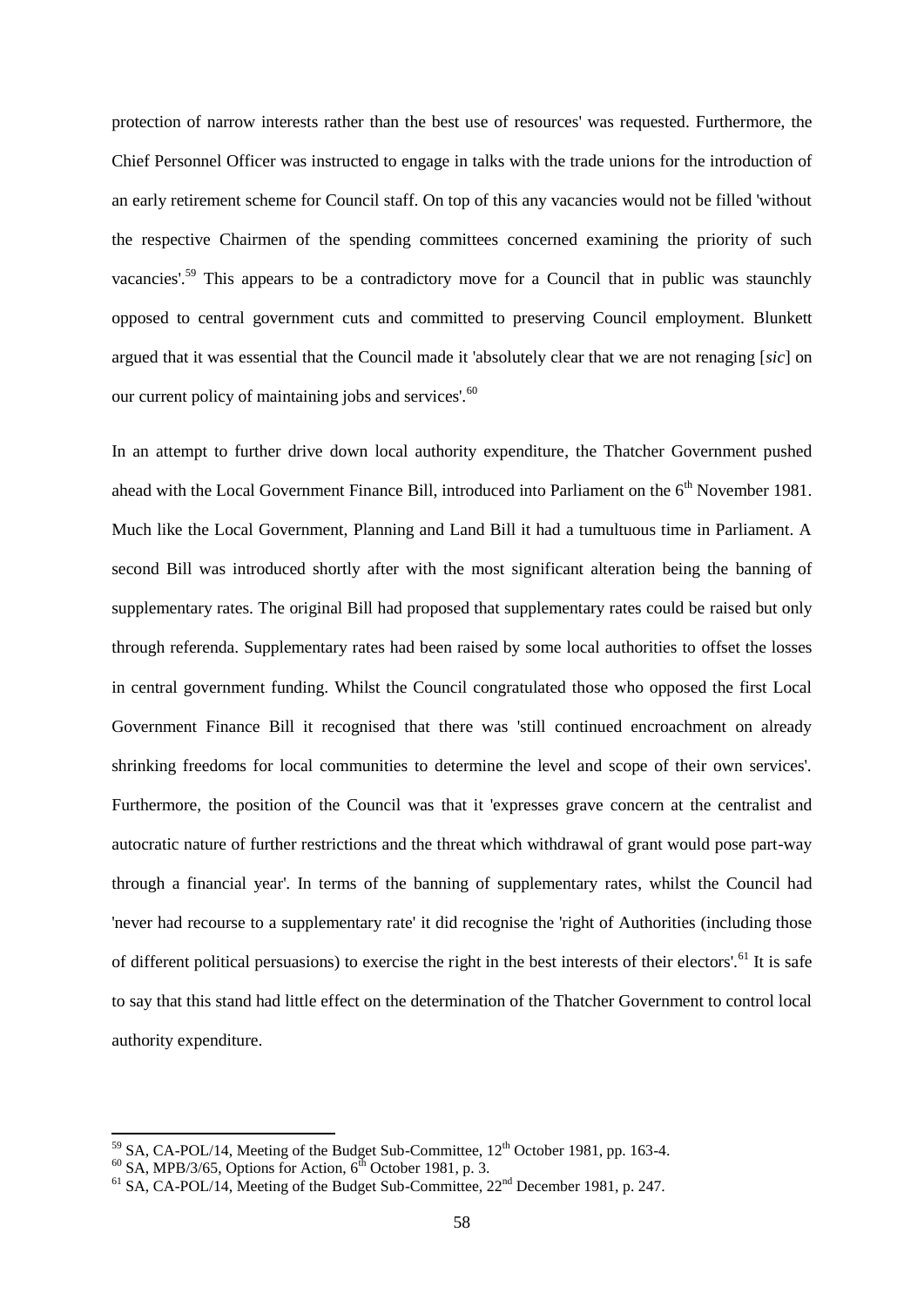#### July 1982 to June 1984: Sheffield fights back

The *Local Government Finance Act 1982* was given Royal Assent on the 13<sup>th</sup> July and it appeared that it was business as usual in the central-local government conflict over local authority expenditure. The City Treasurer, outlining the provisions of the Act, acknowledged that it 'continues the drift of control away from local authorities towards central government.<sup>'62</sup> On the  $27<sup>th</sup>$  July Heseltine made a statement to the Consultative Council on Local Government Finance on local government expenditure and exchequer grant. He announced that total grant would be cut by £201 million in 1981-82, and £312 million in 1982-83, because some local authorities were still refusing to comply with the Government's guidance on expenditure. The DoE would also 'penalise more severely than during the current financial year'.<sup>63</sup>

Surprisingly, an apparent break in the trend of the central-local government conflict shown in this chapter did occur. At a meeting of the Budget Sub-Committee on the  $14<sup>th</sup>$  December 1982 it was announced that the DoE had approved an additional capital expenditure allocation of  $\text{\pounds}200,000$ .<sup>64</sup> In October the Council had received a letter from the DoE, sent round to the Chief Executives of local authorities in England, 'concerning a likely substantial underspending on capital during the current financial year and inviting local authorities to submit applications […] for additional capital expenditure'.<sup>65</sup> The Council were eager to take this opportunity. This was an example of pragmatism from the Thatcher Government; a sign that if Government guidelines were followed it would be have recognised. However, evidence from the Sheffield Archives provides a different interpretation. Thatcher had recently met the Group of Eight, the body representing all sides and parts of the construction industry. The meeting saw the Group voice their disappointment at the continuing decrease in local authority and nationalised industry capital investment which was falling below the Government's public expenditure provision.<sup>66</sup> This move by the Thatcher Government was in order to

 $62$  SA, CA-POL/14, Local Government Finance Act 1982,  $14<sup>th</sup>$  September 1982, p. 4.

 $^{63}$  SA, CA-POL/14, Meeting of the Budget Sub-Committee,  $30^{th}$  July 1982, p. 477.

 $^{64}$  SA, CA-POL/15, Meeting of the Budget Sub-Committee,  $14^{th}$  December 1982, p. 85.

 $65$  SA, CA-POL/15, Meeting of the Policy Committee,  $3<sup>rd</sup>$  November 1982, p. 23.

<sup>&</sup>lt;sup>66</sup> PREM19/1357, Draft Letter from the Prime Minister to the Leaders of the Local Authority Associations, 20<sup>th</sup> October 1982, p. 78, Available at: http://09b37156ee7ea2a93a5e-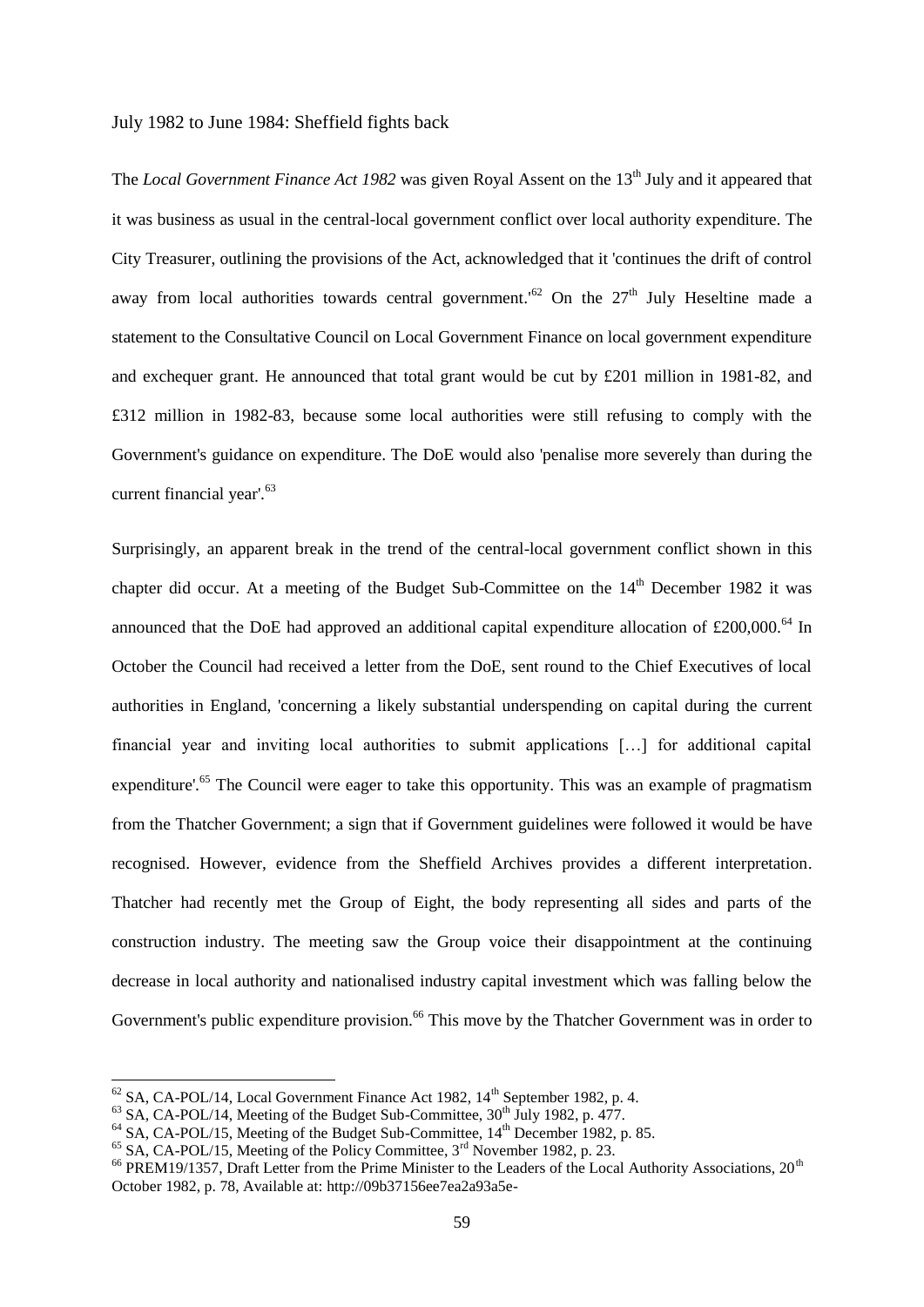satisfy the demands of the construction industry rather than to offer an olive branch to hostile local authorities. It was decided by the Policy Committee that a further bid of £500,000 be submitted to the  $DoE<sup>67</sup>$ 

The Council then went on the attack. On the  $16<sup>th</sup>$  December Heseltine announced to Parliament the DoE's proposals for changes to the 1982-83 RSG and the 1983-84 RSG settlement. Despite warnings 'about the holdback scheme before they [local authorities] drew up their budgets' this was ignored and so holdback for 1982-83 would amount to £308 million. In terms of the RSG settlement for 1983-84 those local authorities who underspent would see their individual expenditure targets increase slightly beyond 4 per cent over actual spending for the current financial year, however, those who overspent, like Sheffield, would see their target set at a 1 per cent reduction from their budget for the current financial year.<sup>68</sup> In response to this the Budget Sub-Committee condemned Heseltine's actions and asked the Head of Administration and Legal Department 'to investigate and report back on the possibility of the Council's instituting legal proceedings against the Secretary of State'.<sup>69</sup> It was reported back to the Committee on the  $15<sup>th</sup>$  February 1983 that after conducting an investigation the Head of Administration and Legal Department had been 'advised that there were no grounds for challenging the actions taken by the Secretary of State so far on this matter.'<sup>70</sup>

The Conservative victory in the June 1983 general election paved the way for a more concerted effort in tackling defiant local authorities. Patrick Jenkin, a zealous Thatcherite, was appointed Secretary of State for the Environment, replacing Tom King (King had replaced Heseltine in January 1983 after he had been moved to Ministry of Defence). The outlook was bleak for the opposing local authorities. The Chairman of the Policy Committee's Policy Review Sub-Committee commented on the proposals of the new Government, outlined in their manifesto, 'to introduce further measures to control centrally local government spending levels and the ability of local authorities to raise and spend money in line with local decisions on the level and quality of services to be provided.' This was largely in reference

<sup>6</sup>db7349bced3b64202e14ff100a12173.r35.cf1.rackcdn.com/PREM19/1984/PREM19-1357.pdf [Accessed: 31/07/2017].

 $^{67}$  SA, CA-POL/14, Meeting of the Policy Committee, 21<sup>st</sup> December 1982, p. 67.

 $68$  HC Deb,  $16<sup>th</sup>$  December 1982, vol. 34, col. 488.

 $^{69}$  SA, CA-POL/15, Meeting of the Budget Sub-Committee,  $22<sup>nd</sup>$  December 1982, p. 97.

 $^{70}$  SA, CA-POL/15, Meeting of the Budget Sub-Committee,  $15^{th}$  February 1983, p. 158.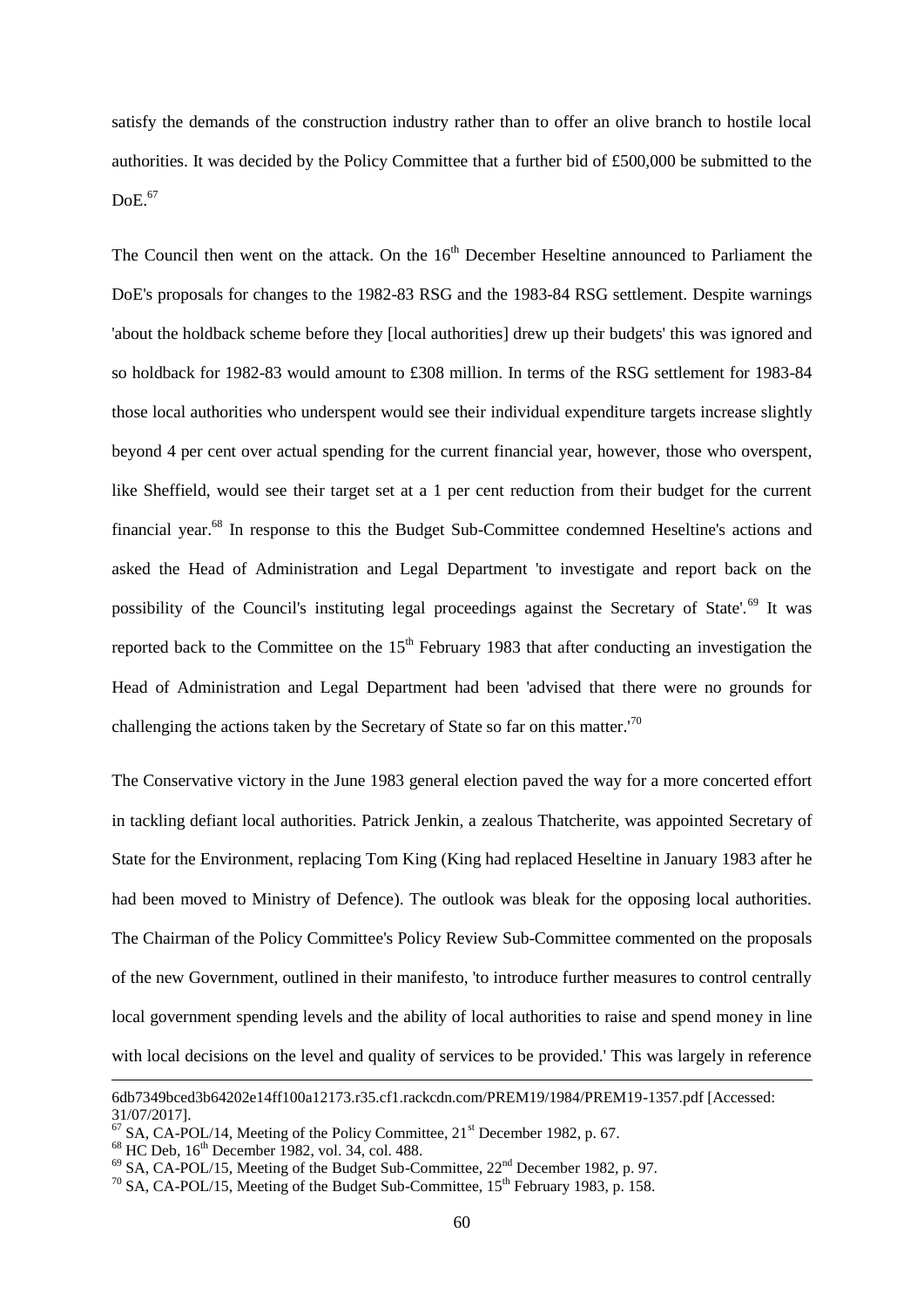to the pledge in the manifesto to 'legislate to curb excessive and irresponsible rate increases by highspending councils, and to provide a general scheme for limitation of rate increases for all local authorities to be used if necessary.'<sup>71</sup> This pledge would later become the *Rates Act 1984* which will be discussed in more detail later in this chapter. The City Treasurer commented that 'the Government clearly feels that it had not yet gone far enough in its endeavours to control local government spending'.<sup>72</sup> The Policy review Sub-Committee took the following action:

That (a) the Chief Publicity Officer be authorised (i) to provide information which will (A) assist the case for retaining local government autonomy and against restrictions on the operation or existence of local democracy and (B) promote public enterprise and services and oppose their removal from the democratic control of accountable local representatives and (ii) to take any other action which may be necessary in lobbying for the afore-mentioned [*sic*] aims and which may be authorised by the Chairman of the Policy Committee or the Chairman of the Publicity and Mayoral Panel of the Municipal Enterprise and General Services Programme Committee.<sup>73</sup>

The focus was moving away from making savings and was being pushed towards the increased production of 'propaganda' to combat central government policy. Much like the conflict over the Right to Buy, it was the issue of the creation of 'propaganda' that saw the Council once again adopting a rather contradictory position. While the Council's central government funding was being cut, they still managed to find available funds to allocate to a programme of 'propaganda'. The Council believed that this position was justified because it contributed to its survival as a stalwart opponent to the Thatcher Government, something that they strongly believed the people of Sheffield both needed and wanted. It was hoped that this 'propaganda' would help galvanise the people of Sheffield into joining the national movement against the changes to local government finance. The Council's previous strong rhetoric had seen Blunkett emerge as a key figure within the movement. The Policy Review Sub-Committee

<sup>71</sup> Conservative Party, *Conservative Party General Election Manifesto* (1983), Available at: http://www.margaretthatcher.org/document/110859 [Accessed: 31/05/17]

 $\frac{72}{2}$  SA, CA-POL/16, Prospects for Local Government, no date, p. 4.

 $^{73}$  SA, CA-POL/16, Meeting of the Policy Review Sub-Committee,  $13<sup>th</sup>$  June 1983, p. 63.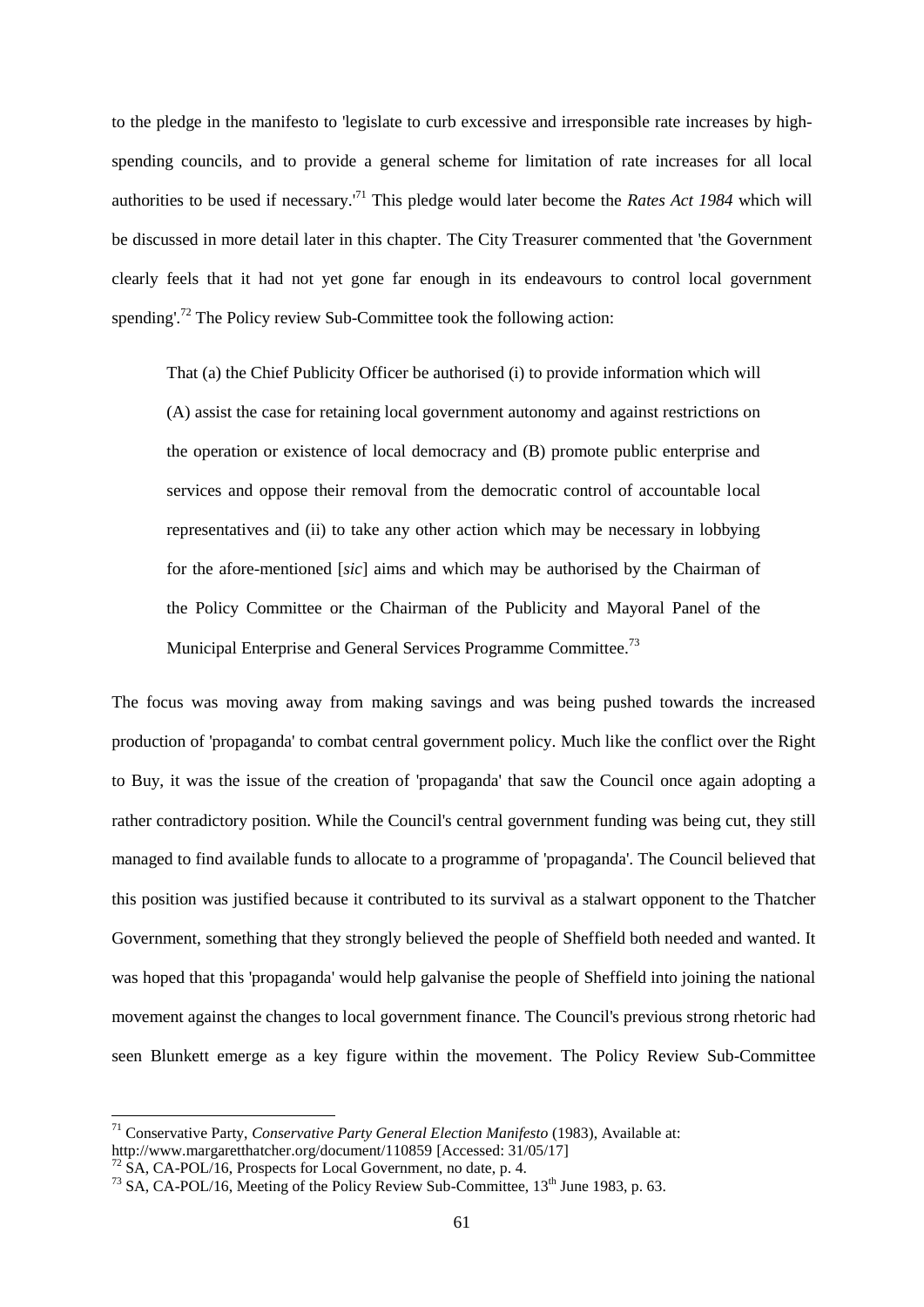recommended the creation of the Central Policy Unit which from the 1<sup>st</sup> July would play a pivotal role in producing anti-Government policy 'propaganda' and formulating the Council's approach to tackling rate capping under the *Rates Act 1984*. The Council were not unfamiliar with the dissemination of 'propaganda'. Council-created 'propaganda' had played a significant role in the fight against the *Housing Act 1980* and the Right to Buy, and they had already made significant contributions to publicity campaigns highlighting the injustice of central government cuts to local government. Blunkett would later set up a Local Government Campaign Working Party to assist in the campaign.<sup>74</sup>

The rate capping proposals were increasingly becoming the main focus of the Policy Committee. The Government White Paper (Cmnd. 9008) - 'Rates' - laying out the proposals for rate limitation was scrutinised at by the Budget Sub-Committee on the  $16<sup>th</sup>$  August. The response was, as to be expected, a negative one: 'the City Council is opposed to both the general and selective rate limitation schemes as proposed in the Government's White Paper on rate limitation and reform of the rating system'.<sup>75</sup> When the minutes came up for discussion at the meeting of the Council on the  $7<sup>th</sup>$  September, Heslop together with his Conservative colleague Irvine Patnick, tried to reverse the position of the Council in regard to the Government's proposals. They put forward an amendment that the Council instead 'welcomes the White Paper on rate limitation and the reform of the rating system' and 'recognises the burden on the ratepayers of Sheffield created by persistent Council overspending over the past few years.' They also proposed that the Council 'instructs all appropriate officers to investigate and report back on the action necessary to ensure that in future Council expenditure is kept within the limits laid by Central Government.'<sup>76</sup> This amendment was rejected.

Jenkin took the Council by surprise when during a statement made on the  $20<sup>th</sup>$  October 1983 he gave details of an adjusted grant penalty scheme that would be in operation for 1984-85. The implications of this new scheme for Sheffield meant that at the bottom end of the penalty scale each additional £1 spent in 1984-85 would cost the ratepayer £1.41 compared to £1.16 in 1983-84. At the top end of the scale, above target expenditure by 3 per cent or more, each additional £1 spent would be equivalent to

 $^{74}$  SA, CA-POL/16, Meeting of the Policy Review Sub-Committee, 26<sup>th</sup> September 1983, p. 145.

<sup>&</sup>lt;sup>75</sup> SA, CA-POL/16, Meeting of the Budget Sub-Committee,  $16<sup>th</sup>$  August 1983, p. 125.

 $^{76}$  SCSL, 352.042 SQ, Meeting of the City Council,  $7^{th}$  September 1983, p. 390.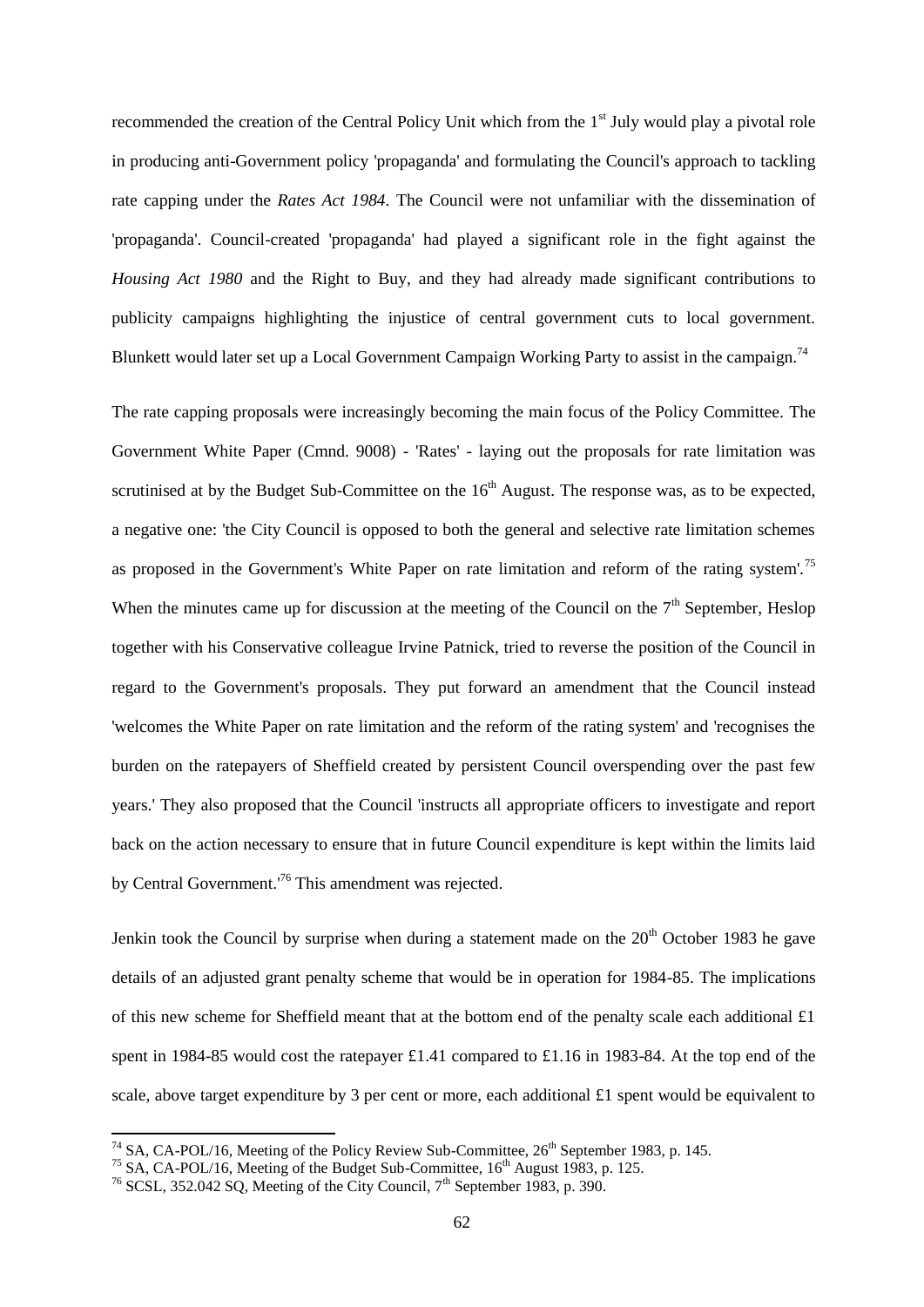a £3.19 cost to the ratepayer in 1984-85 compared to £2.20 in the current financial year.<sup>77</sup> The inability of central government, as of yet, to control rate increases meant that in the case of Sheffield and many other local authorities the reduction in grant through 'holdback' was being passed onto the ratepayer. At a special meeting of the Policy Committee on the  $31<sup>st</sup>$  October the Committee condemned the Government and Jenkin 'for the total lack of consultation with the local authority associations prior to the announcement'. They also deplored 'the severity of the penalties to be imposed on local authorities and the consequential increases in rates which they could trigger throughout the country'.<sup>78</sup>

Central government control over rate increases was not far away; with the Bill being published on the  $20<sup>th</sup>$  December it became a major item of business at the meeting of the Council on the 4<sup>th</sup> January 1984. A motion was put forward by Blunkett and fellow Labour Councillor Reverend Alan Billings, Chairman of the Budget Sub-Committee, stating that the Council 'unequivocally condemns the proposals set out in the Rates Bill'. They detested the idea that the Secretary of State would be given the power to determine rate levels thus giving central government the right to control 'the quality of services and budget of local authorities'. Some may argue that central government, as the provider of a large portion of local government expenditure, should have a say in local matters such as the rates. What outraged councillors like Blunkett was the fact that this move by the Government was a drastic unconstitutional change that threatened any independence of local authorities from central government. Local authorities are after all provided with their own individual mandates through democratic local elections. Blunkett and Billings saw the proposals in the Rates Bill as 'a dangerous, anti-democratic throwback to the  $19<sup>th</sup>$  Century'. Their motion emphasised the Council's belief that it was the right of those living in Sheffield to 'decide local needs and to raise income from local rates', and at the same time called on them to 'join with democrats throughout the country in a united campaign to preserve long-held freedoms and the right to disagree with Central Government'.<sup>79</sup> The motion was passed without a single amendment despite attempts from Heslop and Patnick, and then Chadwick and Griffiths. The Council would later produce a film, at a total cost of £16,800, on the

 $^{77}$  SA, CA-POL/16, Grant Penalties 1984-85, 24<sup>th</sup> October 1983, p. 2.

 $^{78}$  SA, CA-POL/16, Meeting of the Policy Committee, 31<sup>st</sup> October 1983, p. 203.

 $79$  SCSL, 352.042 SQ, Meeting of the City Council,  $4<sup>th</sup>$  January 1983, p. 865.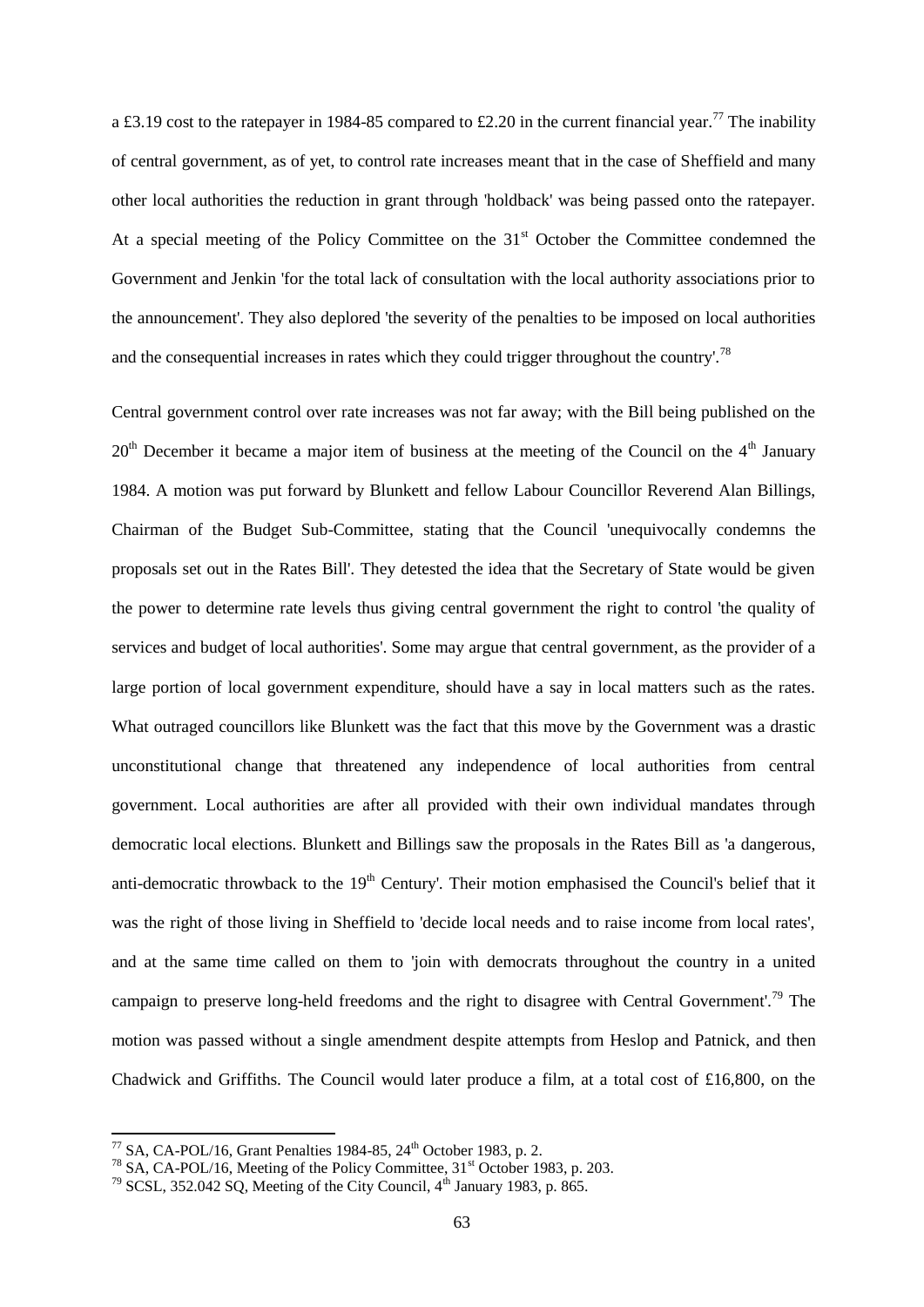likely effects of the rate capping legislation after authorisation from the Local Government Campaign Working Party.<sup>80</sup>

At the same meeting questions were put to Blunkett by Graham Cheetham, the Conservative councillor who had played a significant role in trying to align the Council's stance with that of the Thatcher Government in regard to housing policy. Cheetham asked Blunkett, as Chairman of the Policy Committee, what the Government's target for revenue expenditure for 1983-84 was, against which, full RSG would have been forthcoming; Blunkett's answer was £206 million. The Council's budgeted figure of revenue expenditure for 1983-84 was £220.3 million resulting in a grant loss of approximately  $\pounds$ 12.8 million.<sup>81</sup> This loss in grant was being offset by higher rates.

While the production of anti-Government 'propaganda' and the rate capping legislation dominated the focus of the Council the actions taken to save money, seen earlier in this chapter, were still taking place. On the 15<sup>th</sup> May 1984 the Budget Sub-Committee considered a report by the City Treasurer on the new approach to audit which had been implemented the previous month. An important aspect of the new audit process was to achieve 'economy, efficiency and effectiveness in the services provided by the Council.' Two exercises had been undertaken, the first to do with water and sewerage charges and the second to do with revised administrative procedures, which would achieve annual savings of £45,000 and £30,000 respectively. These were miniscule savings in comparison to the gap that needed to be closed. The Committee authorised the City Treasurer to go ahead and implement the latter exercise.<sup>82</sup>

#### June 1984 to May 1985: Division within the Labour Group

1

The Council continued to step up their 'propaganda'. At the meeting of the Policy Review Sub-Committee on the  $5<sup>th</sup>$  June the actions taken by the Local Government Campaign Working Party were confirmed. The Working Party had authorised Market Opinion Research International (MORI) to conduct an opinion survey in Sheffield on public attitudes to local and central government. The

 $80$  SA, CA-POL/17, Meeting of the Policy Review Sub-Committee,  $1<sup>st</sup>$  May 1984, p. 161.

<sup>81</sup> SCSL, 352.042 SQ, Meeting of the City Council, Copies of Questions and Answers Thereto, 4<sup>th</sup> January 1984, p. 1.

 $82$  SA, CA-POL/17, Meeting of the Budget Sub-Committee, 15<sup>th</sup> May 1984, p. 178.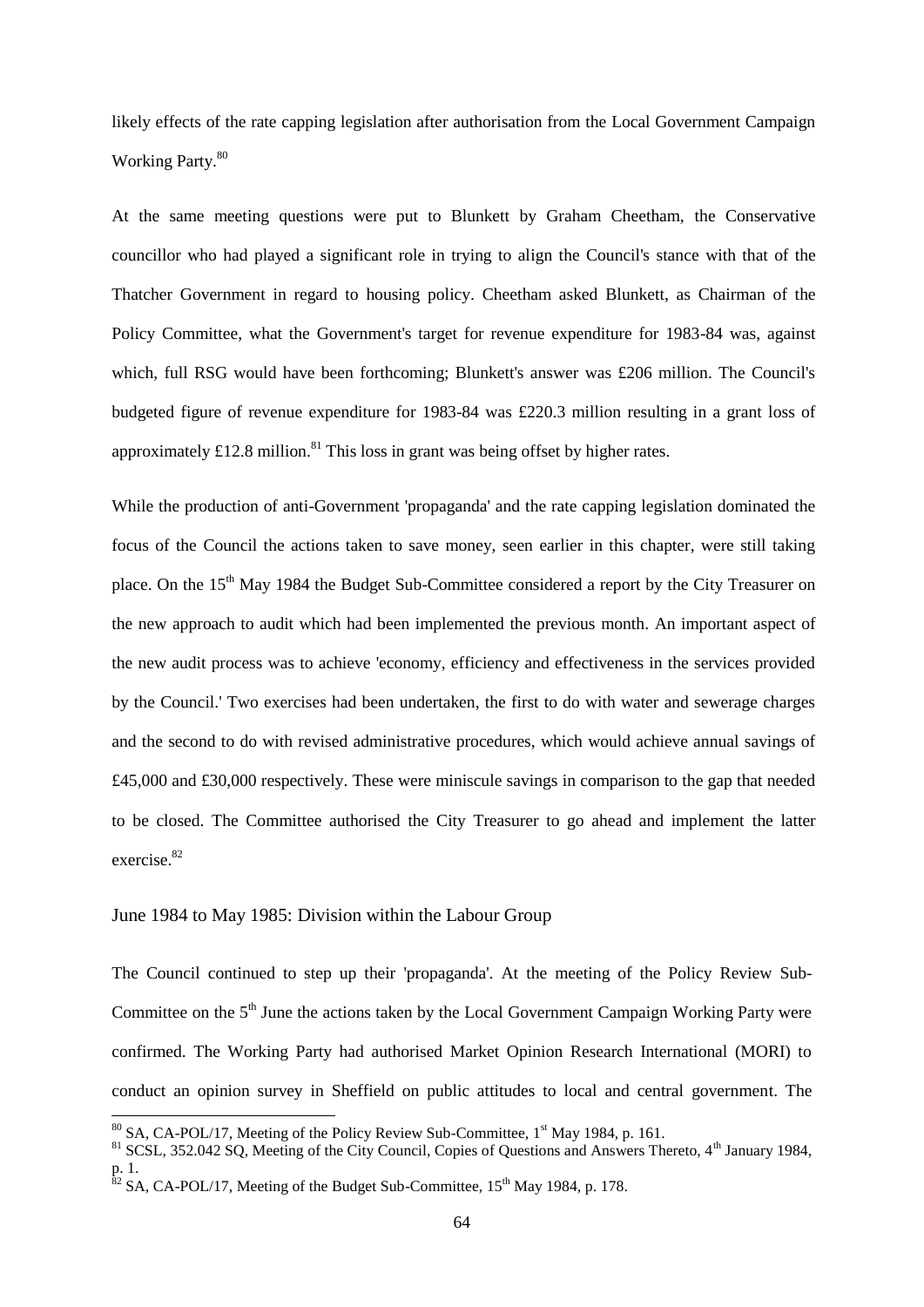Working Party were clearly confident that the survey would be damning of the Thatcher Government. They had also ordered the production of 1,000 copies of an information pack that would describe the rate capping legislation, no doubt in a negative light.<sup>83</sup> This was a rather small amount for a city with a population of over 500,000. However, on the  $19<sup>th</sup>$  June the Budget Sub-Committee approved an additional sum of £100,500 for 'the further development of the Council's campaign for the defence of local government during the remainder of the current financial year'. Part of this money would go towards making the 'existing temporary posts of Campaign Officer and Clerk/Typist' permanent positions, a clear example of the anti-Government 'propaganda' campaign becoming more of a fulltime occupation for the Council.<sup>84</sup>

A week later Royal Assent was given to the *Rates Act 1984* which ushered in the final phase of the central-local government conflict that is the focus of this chapter. Sheffield had been defiant when it came to the rates. In 1980 they put up the rates by 41 per cent and by 37 per cent in 1981 without facing an electoral backlash at the local level in 1982, 1983 or 1984.<sup>85</sup> These rate increases would have been partly influenced by the high levels of inflation during these years (18 per cent in 1980 and 12 per cent in 1981). The MORI poll that had been authorised by the Council in June 1984 had shown that 60 per cent of respondents blamed central government for the annual rate increases, rising up to 76 per cent of Labour voters.<sup>86</sup> Although the Labour Member of Parliament for Heeley, Bill Michie, would use the results of the poll to attack Jenkin in Parliament in July 1984 they showed that a significant minority did not blame central government. It is a suggestion that Sheffield was perhaps not as united as Blunkett thought.

The Council were not happy with increasing the rates year-on-year. In fact the Council were in favour of rate reform, something the Thatcher Government had promised to introduce since coming to power in May 1979. At a meeting of the Council on the  $6<sup>th</sup>$  May 1981 a motion had been passed calling for a new rating system that was 'more just and equitable', reversed 'the present trend towards centralisation

 $83$  SA, CA-POL/17, Meeting of the Policy Review Sub-Committee,  $5<sup>th</sup>$  June 1984, p. 187.

 $84$  SA, CA-POL/17, Meeting of the Budget Sub-Committee,  $19<sup>th</sup>$  June 1984, p. 205.

<sup>85</sup> Blunkett & Jackson, *Democracy in Crisis*, p. 154.

<sup>86</sup> Stoker, *The Politics of Local Government*, p. 167.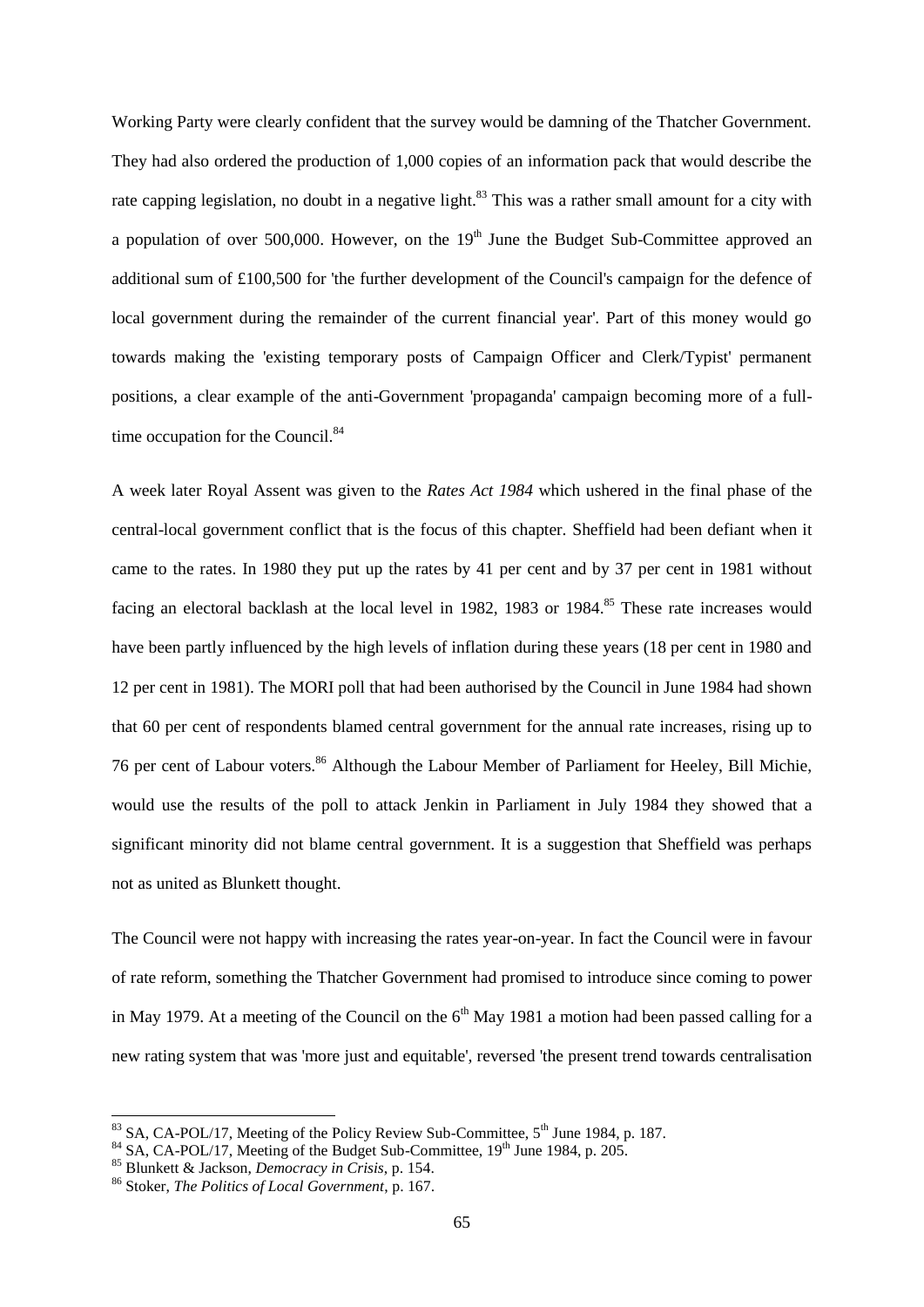of government by restoring to local authorities the freedom to meet local needs' and afforded 'greater protection to [the] manufacturing industry'.<sup>87</sup> The motion also mentioned the Council's regret over the 'non-implementation of the Layfield Committee's recommendation on basing the rating system on capital values'.<sup>88</sup> Had rating reform been implemented there might have been the possibility that the battle over rate capping might not have taken place.

On the 24<sup>th</sup> July Jenkin announced to the House of Commons the 18 local authorities which would be subject to rate limitation under the *Rates Act 1984*. The following local authorities were selected: Basildon, Brent, Camden, the GLC, Greenwich, Hackney, Haringey, the Inner London Education Authority (ILEA), Islington, Lambeth, Leicester, Lewisham, Merseyside, Portsmouth, Sheffield, Southwark, South Yorkshire, and Thamesdown. 16 of the selected authorities were Labour-controlled; Portsmouth was Conservative-controlled and Brent was ruled by a Conservative-Liberal coalition. The criteria for selection were local authorities 'spending more than  $\pounds 10$  million whose budgets for the current year are more than 4 per cent above their targets, and more than 20 per cent above their grantrelated expenditure assessment.<sup>89</sup> The selected local authorities could appeal against their target to the Secretary of State however they would refuse to use the appeal procedure 'as it gave enormous power to the Environment Secretary to examine budgets.<sup>'90</sup> The Labour Member of Parliament for Copeland, Dr. John Cunningham, responded to Jenkin's statement by asking if he was aware that what had been announced was 'an unprecedented and giant stride along the authoritarian path to central control and one that he will almost certainly live to regret?<sup>'91</sup>

Labour's Martin Flannery, Member of Parliament for Hillsborough, came to the defence of Sheffield City Council. Challenging Jenkin, he asked why the Secretary of State was 'pursuing such a wicked vendetta against the people of Sheffield when increases have been more than 2 per cent below the national average since 1978-79 and 8 per cent [...] since 1981-82'. Flannery wondered whether this vendetta was because 'the people of Sheffield have consistently increased their Labour vote

 $87$  SCSL, 352.042 SQ, Meeting of the City Council,  $6<sup>th</sup>$  May 1981, p. 1143.

<sup>88</sup> Ibid., p. 1143.

<sup>&</sup>lt;sup>89</sup> HC Deb, 24<sup>th</sup> July 1984, vol. 64, col. 828.

<sup>90</sup> Lansley et al., *Councils in Conflict*, p. 37.

<sup>91</sup> HC Deb,  $24^{th}$  July 1984, vol. 64, col. 830.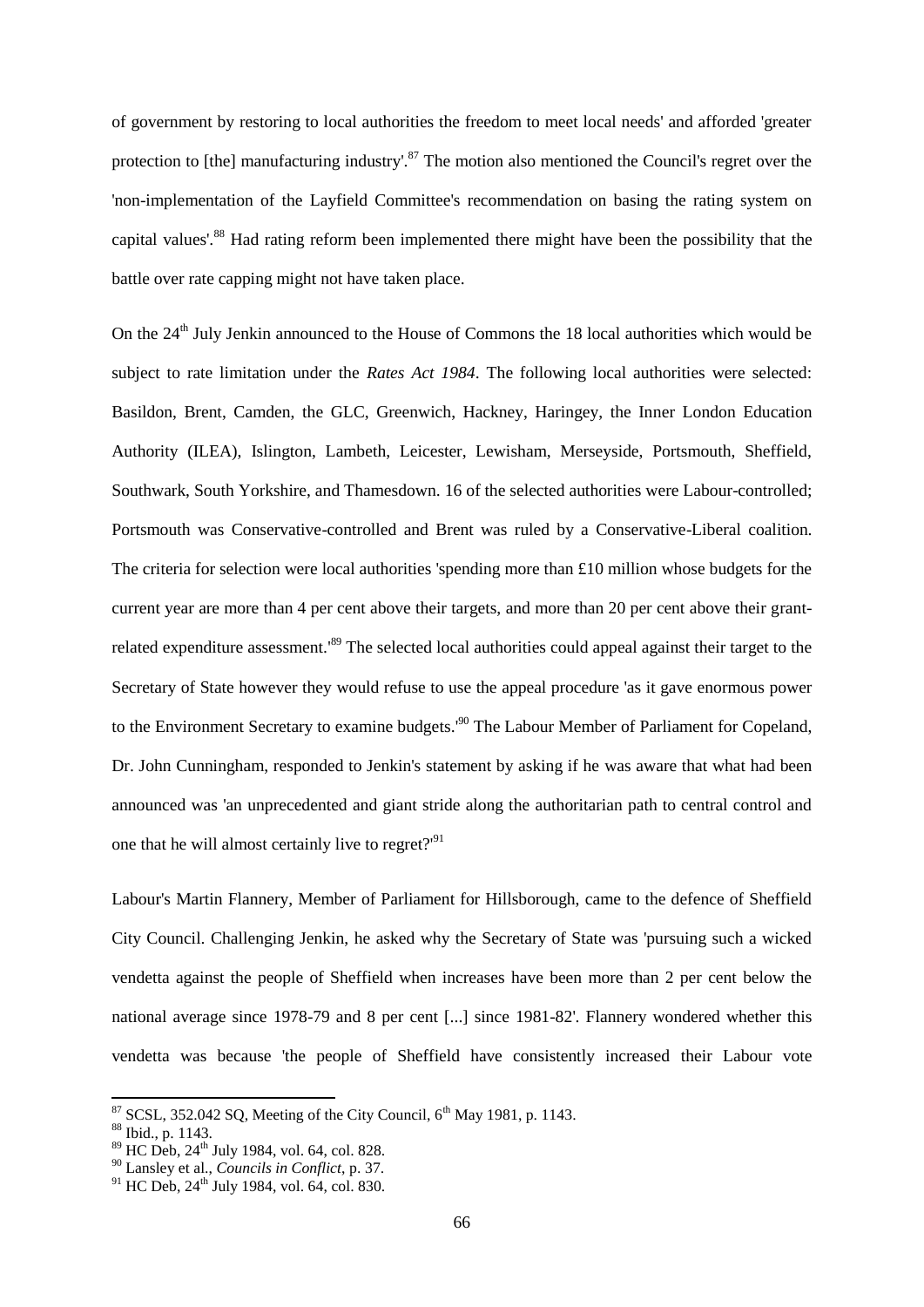throughout that period due to the good local government provided in that city'.<sup>92</sup> Fellow Labour Member of Parliament Patrick Duffy shared the sentiment: 'Where does the scope for improvement in Sheffield lie without crippling its services and creating job losses? Perhaps the right hon. Gentleman was venting his political spleen on what is, after all, a Labour citadel.<sup>'93</sup>

The tone of the response from the Policy Committee to the selective rate limitation was not surprising. Voted through unopposed by the Committee it put forward a scathing attack from the Council towards the Secretary of State's proposals. Deploring the proposals, they demanded that the Secretary of State withdraw the plans to limit the Council's spending and made it clear that they intended to prepare a budget that would 'enable necessary services and jobs to be maintained and provide additional expenditure for areas of increased need'. This statement reiterated the Council's view that spending should be dictated by policy aims rather than by a desire to keep the rates low. It was also made clear that the Council would refuse to enter into negotiations with Jenkin in relation to the 1985-86 budget and rate limitation because, as mentioned earlier, it would expose the Council's spending plans to Government scrutiny. As well as exposing the Council's spending plans it would flag up the creative accountancy techniques that the Council, like many other Labour-controlled local authorities, were engaged in. Nick Devas states that one of the methods used by these local authorities, which he refers to as 'creative accounting', would have been the 'sale-and-leaseback of municipal capital assets, in which assets are sold in order to release capital funds and then are leased back […] as a way of avoiding stringent controls on borrowing'.<sup>94</sup> The Council also committed to continuing the review of 'the effectiveness of its existing services with a view to making them more responsive and relevant to the needs of the people of Sheffield'. The use of 'more responsive and relevant' is somewhat ambiguous as to whether this statement translates into expanding Council services or making them more efficient. Furthermore, the Council would consider the 'introduction of some form of "community inquiry" into the services of the Council in order to determine clearly that the Council is not guilty of overspending'. This exercise was to prove that the Council were in fact 'failing to satisfy

 $92$  HC Deb,  $24<sup>th</sup>$  July 1984, vol. 64, col. 835.

<sup>93</sup> HC Deb, 24<sup>th</sup> July 1984, vol. 64, col. 837.

<sup>94</sup> N. Devas et al., *Financing Local Government* (London, 2008) p. 58.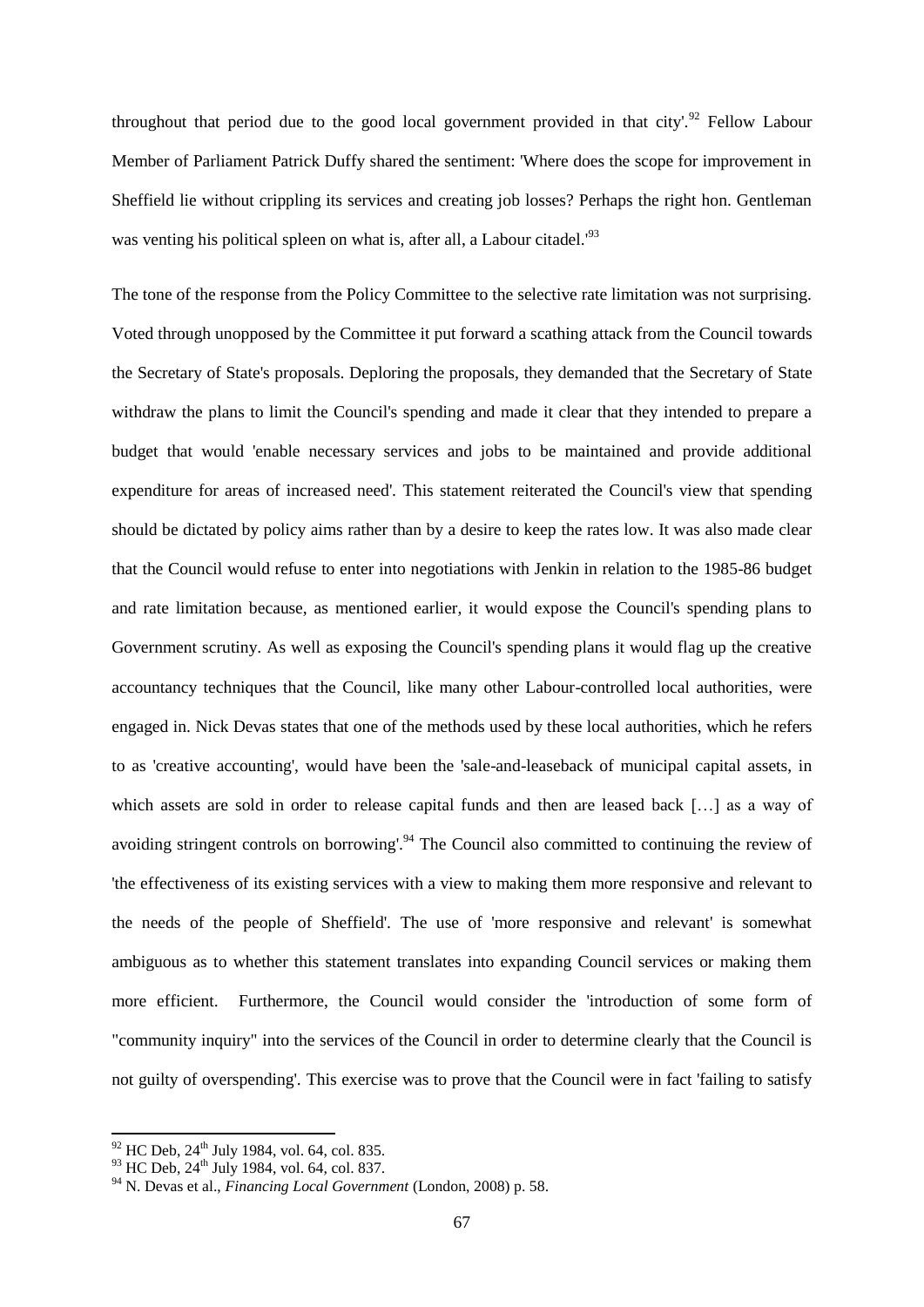the growing level of need'.<sup>95</sup> The 'propaganda' was further amped up. A further £73,000 was approved for 'various activities and work to publicise the Council's response'.<sup>96</sup>

It was not just Sheffield and their local authority allies that were critical of the Government's approach to local government. The Audit Commission, established with the passing of the *Local Government Finance Act 1982*, had produced a report reviewing the impact of the block grant system. The Commission were critical of the block grant system for several reasons: there were 'too many unnecessary uncertainties inherent in the system'; these uncertainties had resulted in local authorities building up reserves; 'serious distortions' were emerging due to inadequate information of local needs; targets had encouraged some local authorities to spend more which, given the Government's aims, seemed contradictory; central government involvement had not been reduced while 'managerial accountability [had] not been strengthened; the system was too complex; and the system provided 'few incentives for local authorities to improve their efficiency and effectiveness'.<sup>97</sup> The City Treasurer, who compiled the summary of the Commission's findings, stated that 'the Audit Commission has added its name to the long list of those who have criticised the grant system and the manner in which its workings have been distorted by the imposition of targets and penalties.<sup>198</sup> The Commission after all was independent and not a mouthpiece for central government. To further contextualise what had been happening to Sheffield financially over the past four years, it is worth nothing that since 1980-81 RSG as a percentage of Council income had fallen by 31 per cent while the rates and balances had increased by 53 per cent. Over the same period the Council had suffered £116 million in block grant losses.<sup>99</sup> On the 5<sup>th</sup> December the Policy Committee referred to the Commission's findings when it reiterated its call for the Government to drop the rate capping proposals, abandon the system of targets and penalties, and restore RSG to the 1978-79 level.<sup>100</sup>

<sup>&</sup>lt;sup>95</sup> SA, CA-POL/17, Meeting of the Policy Committee,  $27<sup>th</sup>$  July 1984, pp. 245-5.

<sup>&</sup>lt;sup>96</sup> SA, CA-POL/17, Meeting of the Budget Sub-Committee,  $31<sup>st</sup>$  August 1984, p. 314.

 $97$  SA, CA-POL/17, Summary of the Audit Commission's Report on the Impact on Local Government of the Block Grant System, 12th September 1984, p. 1.

<sup>98</sup> Ibid., p. 5.

 $^{99}$  Ibid., p. 2.

 $100$  SA, CA-POL/18, Meeting of the Policy Committee,  $5<sup>th</sup>$  December 1984, p. 52.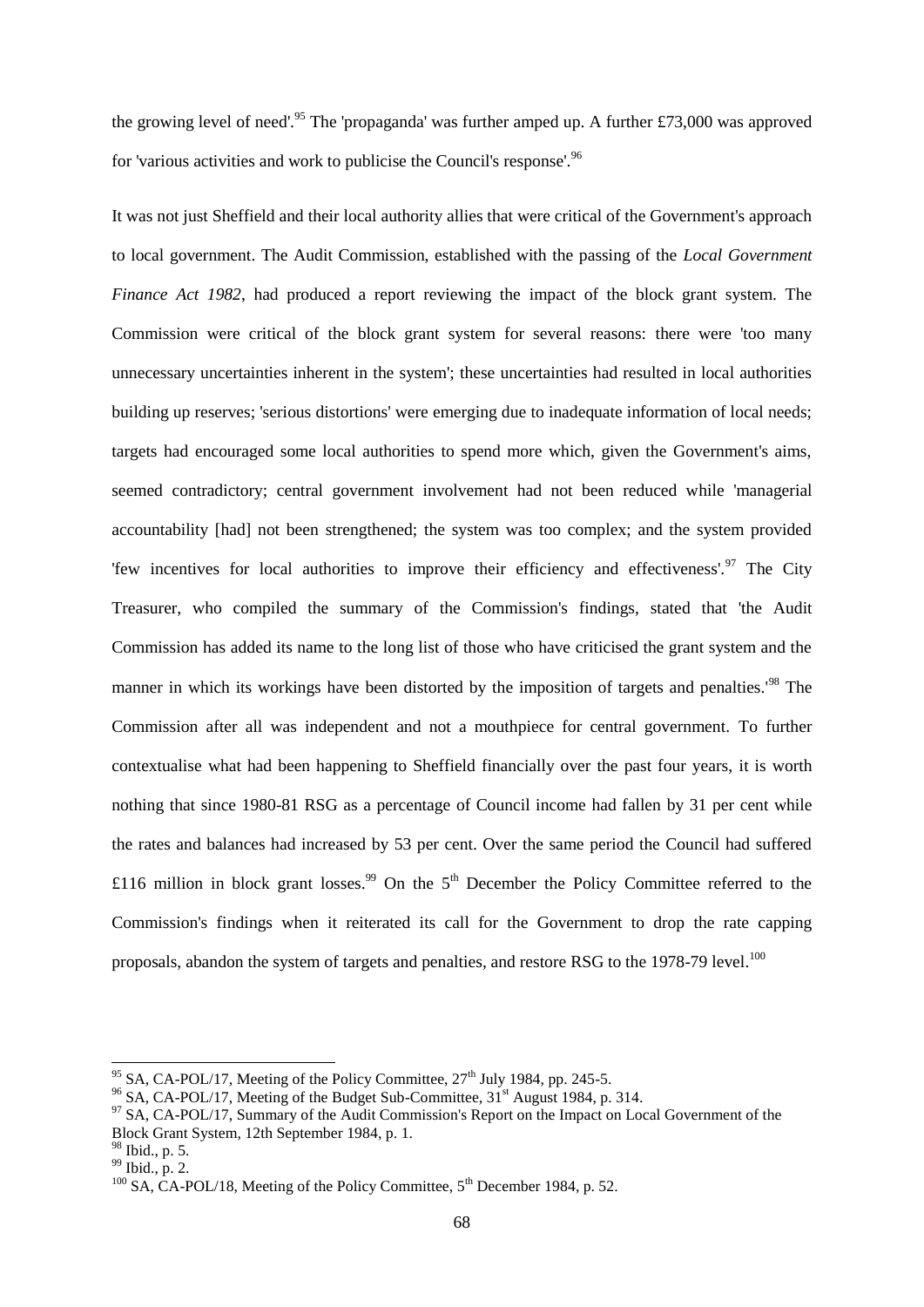The 18 local authorities selected for rate limitation had agreed in November to take joint action against the Government by refusing to set a rate for 1985-86. A collective letter from the leaders of the designated local authorities had been sent to Jenkin on the 29<sup>th</sup> November accusing the Secretary of State of theft: 'Since 1981-82 you have robbed English local government of £8.4 billion of Rate Support Grant.' The same demands that would be the subject of the Policy Committee's meeting of the 5<sup>th</sup> December were made.<sup>101</sup> These demands were flatly rejected by Jenkin in a reply made on the 11th December.<sup>102</sup> On the same day the rate limitations were announced. For Sheffield the maximum rate was to be set at 207.07p for each pound of rateable value for domestic properties and the Council had until the  $15<sup>th</sup>$  January 1985 to inform the Secretary of State whether they accepted the proposed maximum rate or not.<sup>103</sup> The rate was 208.24p for 1984-85 and so although the limit did not equate to a sizeable reduction in spending it would halt the trend of annual rate increases to offset losses in central government funding.<sup>104</sup> At a meeting of the Policy Committee on the 9<sup>th</sup> January they reiterated the Council's 'rejection of the Rates Act as an undemocratic means of controlling local spending' and made it clear that they did not endorse the rate limit because the Council did 'not accept the premise upon which such a limit [was] based'. $105$ 

Attempts to mount legal proceedings against the Secretary of State and the DoE had fallen flat in February 1983. This did not deter the Council from again trying to use the judicial process to fight against central government cuts. A report from the  $15<sup>th</sup>$  January 1985, containing representations to be made to Jenkin, laid out the basis for a legal challenge. The root of the legal challenge was to do with the block grant and grant related expenditure assessments. Sheffield's grant related expenditure assessment for 1985-86 had been set at £187.1 million, an increase of 3.5 per cent on the previous year. So far it is hard to see why the Council would have had any complaints. Their frustration was built around the fact that the national average increase for the year was 6.7 per cent and their grant related expenditure assessment per head would be below the average for metropolitan districts by £26

 $101$  SA, CA-POL/18, Letter to Jenkin,  $29<sup>th</sup>$  November 1984, p. 1.

 $102$  SA, CA-POL/18, Letter from Jenkin, 11th December 1984, pp. 1-2.

<sup>103</sup> SA, CA-POL/18, Letter from Hobson to Sheffield City Council, 11th December 1984, p. 2.

<sup>&</sup>lt;sup>104</sup> SA, CA-POL/18, Rate Support Grant Settlement and Rate Limitation - 1985-86, 14<sup>th</sup> December, 1984, Appendix A.

 $105^{11}$  SA, CA-POL/18, Meeting of the Policy Committee, 9<sup>th</sup> January 1985, p. 76.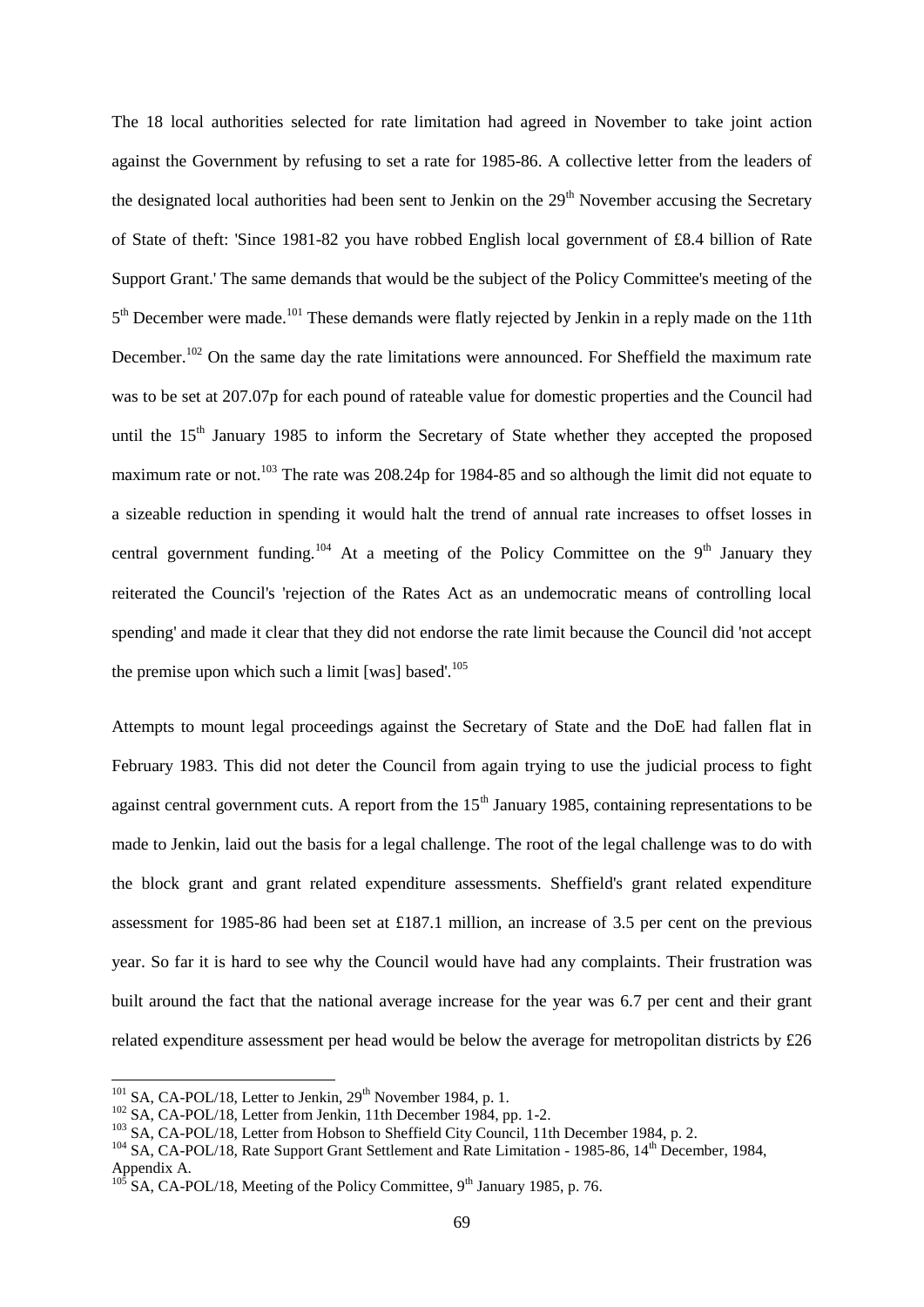for 1985-86. It appears that Sheffield might have been treated unfairly. The report stated that the changes made by the Secretary of State to the Council's central government funding - changes to RSG, cash limiting, distributional changes and penalties - had resulted in a £10 million loss in 1985- 86 and an accumulated loss of £151 million since 1980-81.<sup>106</sup> According to Blunkett, when the loss of central government housing subsidy during this period is included, the accumulated total rose up to nearly £240 million.<sup>107</sup> A special meeting of the Policy Committee was called for the 18<sup>th</sup> February where authorisation was given to press ahead with the legal proceedings. Interestingly the Committee added on that 'subject to further legal advice […] the actions of the Secretary of State under the *Rates Act 1984* in prescribing the maximum rate for Sheffield' be also challenged.<sup>108</sup> There had been no mention of rate capping in the report of the  $15<sup>th</sup>$  January.

On the 25<sup>th</sup> February a debate on rate limitation got underway in the House of Commons; Sheffield was frequently mentioned. Labour Member of Parliament Jack Straw called out Jenkin for targeting Sheffield: 'Is he [Jenkin] not aware that Mr John Banham, the Controller of his Audit Commission, said that Sheffield provided outstanding value for money and that its increase in expenditure since 1978 is exactly the same as the national average?'<sup>109</sup> Straw continued by saying that Banham had commented that rate capping and value for money were not connected and the cut in Sheffield's grant was '"a lot of money to be losing."'<sup>110</sup> Patrick Duffy also fought for Sheffield's cause in Parliament. He laid out the £10 million grant reduction and the 3.5 per cent grant related expenditure assessment increase which the Council were trying to mount a legal challenge against. He also attacked rate limitation proposals for leaving 'an expenditure gap of at least £31 million on a standstill budget of £249 million for 1985-86.'<sup>111</sup> Put simply, the cuts that Jenkin was seeking were, according to Duffy, 'not achievable in a single year without decimating services in areas that are predominantly the

<sup>&</sup>lt;sup>106</sup> SA, CA-POL/18, Report Containing the Council's Representations to the Secretary of State for the Environment,  $15<sup>th</sup>$  January 1985, p. 1.

 $107$  SCSL, 352.042 SO, Meeting of the City Council. Copies of Questions and Answers Thereto, 6<sup>th</sup> March 1985, p. 1.

 $108$  SA, CA-POL/18, Meeting of the Policy Committee,  $18<sup>th</sup>$  February 1985, p. 118.

 $109$  HC Deb,  $25$ <sup>th</sup> February 1985, vol. 74, col. 25.

 $110$  HC Deb,  $25$ <sup>th</sup> February 1985, vol. 74, cols. 37-8.

 $111$  HC Deb,  $25$ <sup>th</sup> February 1985, vol. 74, col. 54.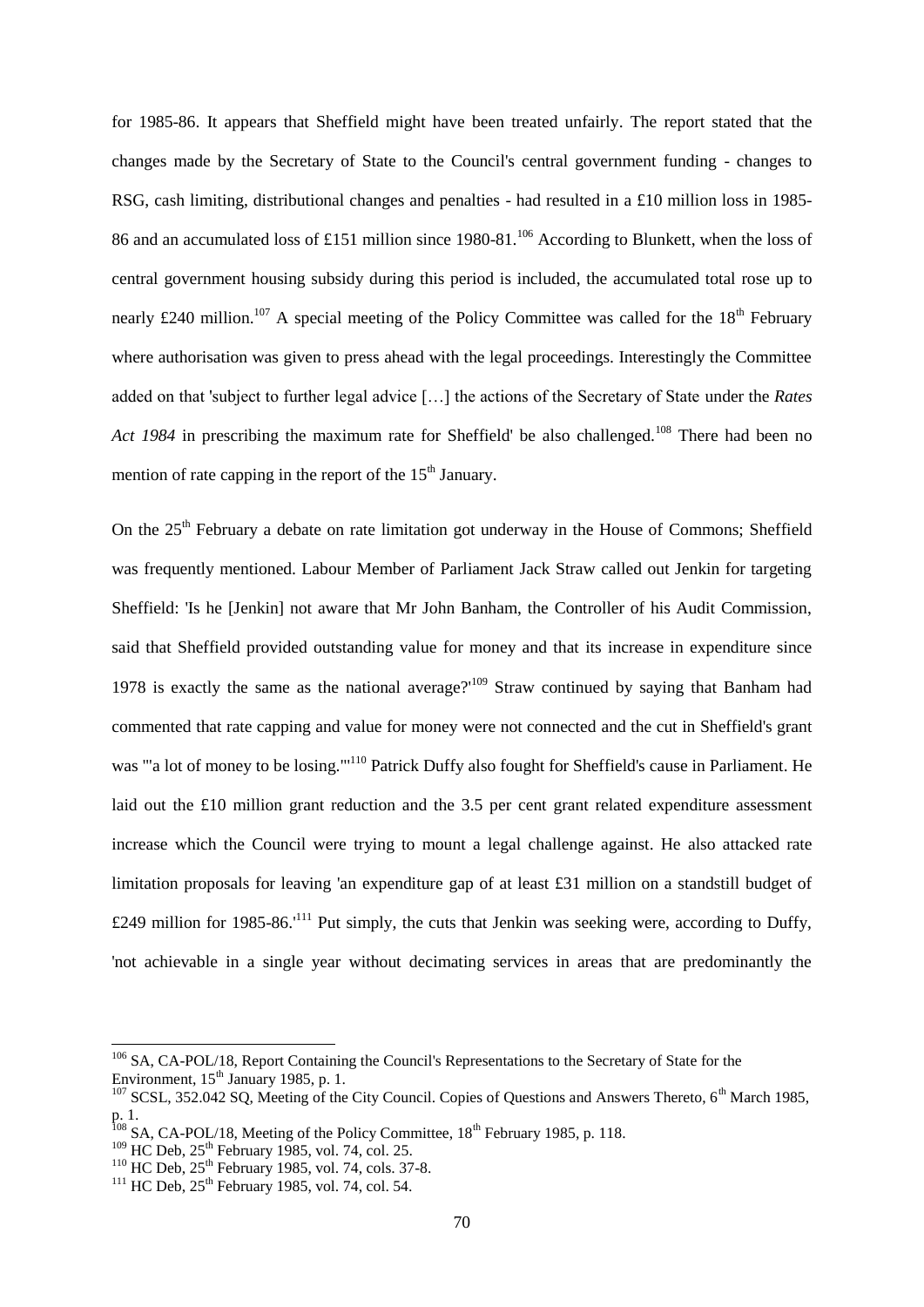responsibility of deprived, inner-city authorities.<sup>'112</sup> For Sheffield this would decimate the provision of slum clearance and the modernisation of the current housing stock, already hit hard by changes to central government funding for local authority housing. It would also have a negative effect on the work of the Employment Department, created in 1981, which was tasked with stopping 'the tide of job losses […] by sponsoring employment projects, by assisting in the development of new products, and by creating its own enterprise and technology zones.'<sup>113</sup> Due to the severe cuts to services that rate limitation would impose Sheffield City Council had 'no choice but to resist.'<sup>114</sup>

It was usual practice for the Policy Committee to hold a special meeting around the end of February to consider the revenue budget for the upcoming financial year and recommend a general rate for Sheffield. On the 28<sup>th</sup> February the Policy Committee broke from this tradition and decided, 15 votes to 1 with 1 abstaining, that the Committee would not recommend a rate to be considered at the meeting of the City Council on the  $7<sup>th</sup>$  March. At this point Blunkett appears to be standing united with the other rate capped councils like Lambeth and Liverpool by refusing to set a rate. This was the first act in a turbulent play that would continue for the next three months.

At the meeting of the City Council on the  $7<sup>th</sup>$  March, a day after 'a massive demonstration'<sup>115</sup> in Sheffield against rate capping, the revenue budget and the general rate were discussed. While reviewing the proceedings of the Policy Committee from the 28<sup>th</sup> February Blunkett, seconded by Labour councillor Alan Wigfield, put forward as an amendment that the Council 'finds it impossible in the present circumstances at this meeting to go forward and to make a rate for  $1985-86'$ .<sup>116</sup> This amendment was passed 59 votes to 26 with 1 abstaining. The Conservative and SDP-Liberal Alliance councillors made up the 26 opposing votes. An amendment was then put forward by Conservative councillors David Heslop and John Niell calling for a revenue budget in the amount of £215,833,000 which was equivalent to a general rate in the pound of 194.92p. This budget would be achieved by making £22,535,000 in savings on the £249,600,000 budget for 1985-86 as presented by the City

 $112$  HC Deb,  $25<sup>th</sup>$  February 1985, vol. 74, col. 55.

<sup>113</sup> P. Seyd, *The Rise and Fall of the Labour Left* (Basingstoke, 1987), p. 149.

<sup>&</sup>lt;sup>114</sup> HC Deb,  $25<sup>th</sup>$  February 1985, vol. 74, col. 56.

<sup>115</sup> D. Price, *Sheffield Troublemakers* (Stroud, 2012), p. 155.

<sup>&</sup>lt;sup>116</sup> SCSL, 352.042 SQ, Meeting of the City Council,  $7<sup>th</sup>$  March 1985, p. 899.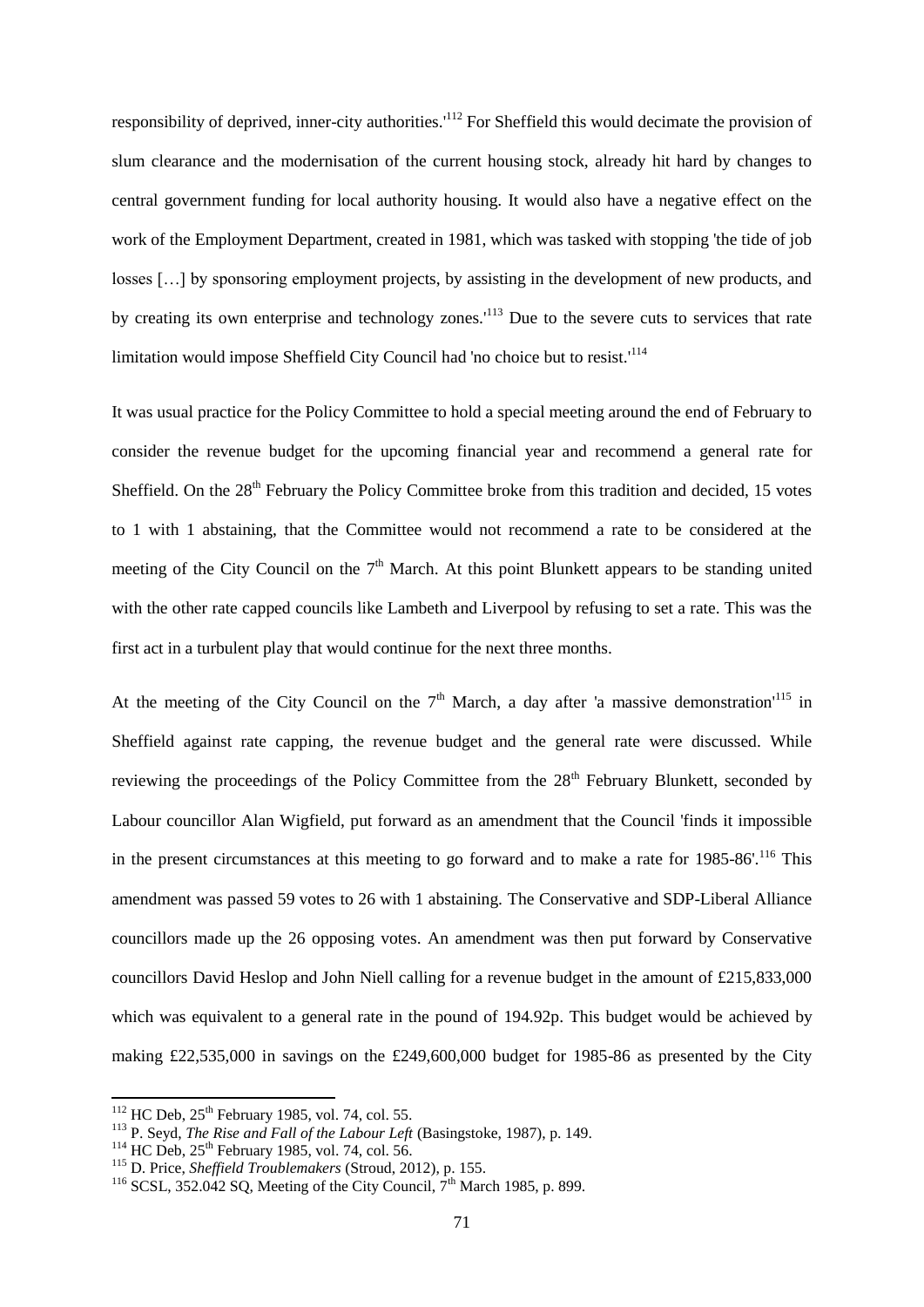Treasurer. Furthermore £11,800,000 in reserves would be used and improvements in services amounting to  $£560,000$  would take place.<sup>117</sup> This would see the revenue budget and the general rate fall within central government targets. This amendment was rejected 66 votes to 17 with 1 abstaining. Although the SDP-Liberal Alliance councillors were opposed to Blunkett's amendment, they clearly did not agree at that moment in time with the Conservative position of setting a legal rate and a reduced budget, and they consequently joined the Labour Group to oppose Heslop and Niell. A further amendment calling for a special meeting of the Policy Committee to look at implementing such savings was also rejected. Blunkett's original motion with the crucial call for the Council not to call a rate was then passed 56 votes to 26 with 1 abstaining.<sup>118</sup> So far the Labour Group were standing united against rate capping. Three days later the GLC, with its Labour Group split into three factions, agreed to set a legal rate. It was a day and night of 'insults, absurdities, posturing, exaggeration, manipulation and caricature'.<sup>119</sup> It was the first of the 18 rate capped local authorities to comply with the *Rates Act 1984*. The messy capitulation of the GLC when faced with rate capping was a hammer blow to the morale of the rate capped local authorities.

After failing to agree on a revenue budget and set a general rate for 1985-86 an 'Extraordinary Meeting of the Council of the City of Sheffield' was called for the  $28<sup>th</sup>$  March.<sup>120</sup> Three motions had been received by the Chief Executive to be discussed at the meeting. The first motion, moved by Heslop and Neill, called for a revenue budget in the amount of £218,516,400 equivalent to a general rate in the pound of 206.87p. £19,283,600 in savings would be made and £11,800,000 of reserves would be used to reach this spending target.<sup>121</sup> The second motion, moved by Betts and Wigfield, called for 'the Policy Committee to consider the questions of the revenue budget and general rate for the financial year 1985-86.<sup> $122$ </sup> This was essentially deferring the setting of a general rate. The third

 $117$  Ibid., pp. 899-900.

<sup>118</sup> Ibid., p. 902.

<sup>&</sup>lt;sup>119</sup> R. Pauley, 'GLC Characters Stage Their Own Version of Spitting Image Show', *Financial Times*, 12<sup>th</sup> March 1985, p. 9 [Online], Available at:

http://find.galegroup.com.lcproxy.shu.ac.uk/ftha/infomark.do?&source=gale&prodId=FTHA&userGroupName =hallam&tabID=T003&docPage=article&docId=HS2304523958&type=multipage&contentSet=LTO&version= 1.0 [Accessed: 31/07/2017].

 $120$  SCSL, 352.042 SO, Council Summons,  $22<sup>nd</sup>$  March 1985, n.p.

<sup>&</sup>lt;sup>121</sup> SCSL, 352.042 SQ, Meeting of the City Council,  $28<sup>th</sup>$  March 1985, p. 966.

 $122$  Ibid., p. 997.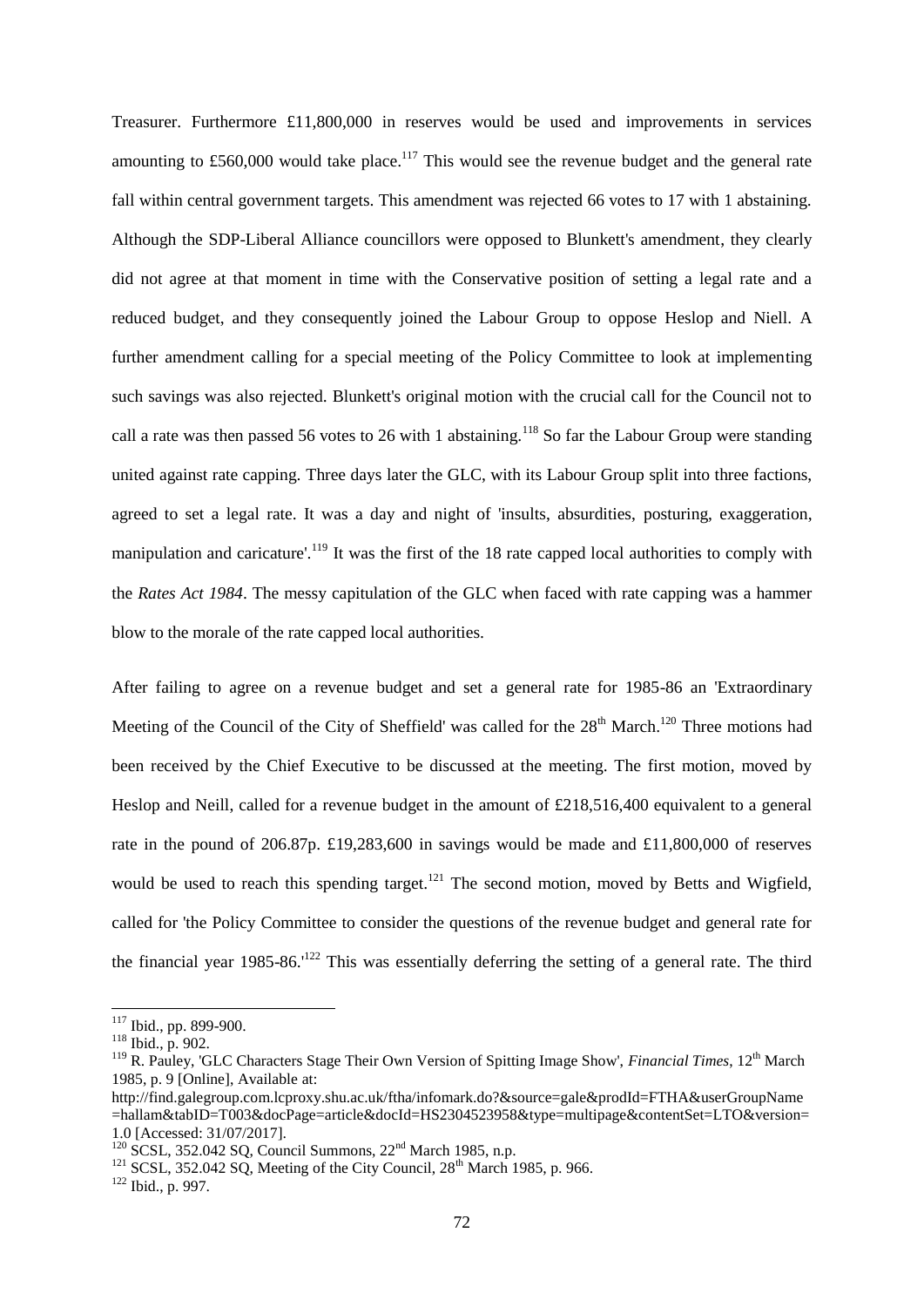and final motion, moved by Chadwick and Griffiths, called for a general rate of 206.87p but did not define a budget. Instead their motion called for the abolition of the Budget Sub-Committee and its replacement with a Revenue Review Sub-Committee which would formulate a revenue budget for 1985-86 and 'monitor expenditure during the financial year in such a way as to act within the law while safeguarding essential services throughout the City'.<sup>123</sup> At this point Blunkett and the Labour Group were still committed to challenging the *Rates Act 1984* and so Labour councillors Helen Jackson and Sam Wall moved that the second motion be considered before the first; the motion was then carried. The meeting was adjourned and the Council remained without a revenue budget and a general rate with the beginning of the new financial year only days away.

To make sure that the work of local government in Sheffield continued while the financial situation was left unresolved the Policy Committee had been given emergency powers to approve expenditure decisions on behalf of the Council which were urgently required to be made.<sup>124</sup> These decisions included the payment of salaries and wages, the fulfilment of contractual agreements entered into before the beginning of the 1985-86 financial year, and expenditure essential to maintaining basic services.<sup>125</sup> Sheffield, like the rest of the local authorities on the rate capping list, had until the  $7<sup>th</sup>$  May to set a rate otherwise surcharge and disqualification could be used against the leading councillors. Negotiations within the Council continued throughout April but no agreement was reached on a revenue budget or a general rate. On the surface this presents Blunkett and the Labour Group as maintaining their strong public image as a radical opponent to the Thatcher Government and the *Rates Act 1984*. However, David Price argues that Blunkett, Betts and Billings were 'convinced that a balanced budget and rate had to be set.' Here is another clear example of this public/private position dichotomy. Blunkett wanted to defer setting a rate 'in the hope that the Government would back down' resulting in his retention of the 'national leadership of the non-setting campaign, thus heading off extremists like Derek Hatton of Liverpool'; it was a 'dangerous game'.<sup>126</sup> Blunkett favoured setting a rate and drawing up a deficit budget but when this option was presented to the District Labour Party

 $123$  Ibid., p. 997.

 $124$  SCSL, 352.042 SQ, Meeting of the City Council,  $7<sup>th</sup>$  March 1985, p. 902.

 $125$  SA, CA-POL/18, Meeting of the Policy Committee,  $29<sup>th</sup>$  March 1985, p. 209.

<sup>126</sup> Price, *Sheffield Troublemakers*, p. 155.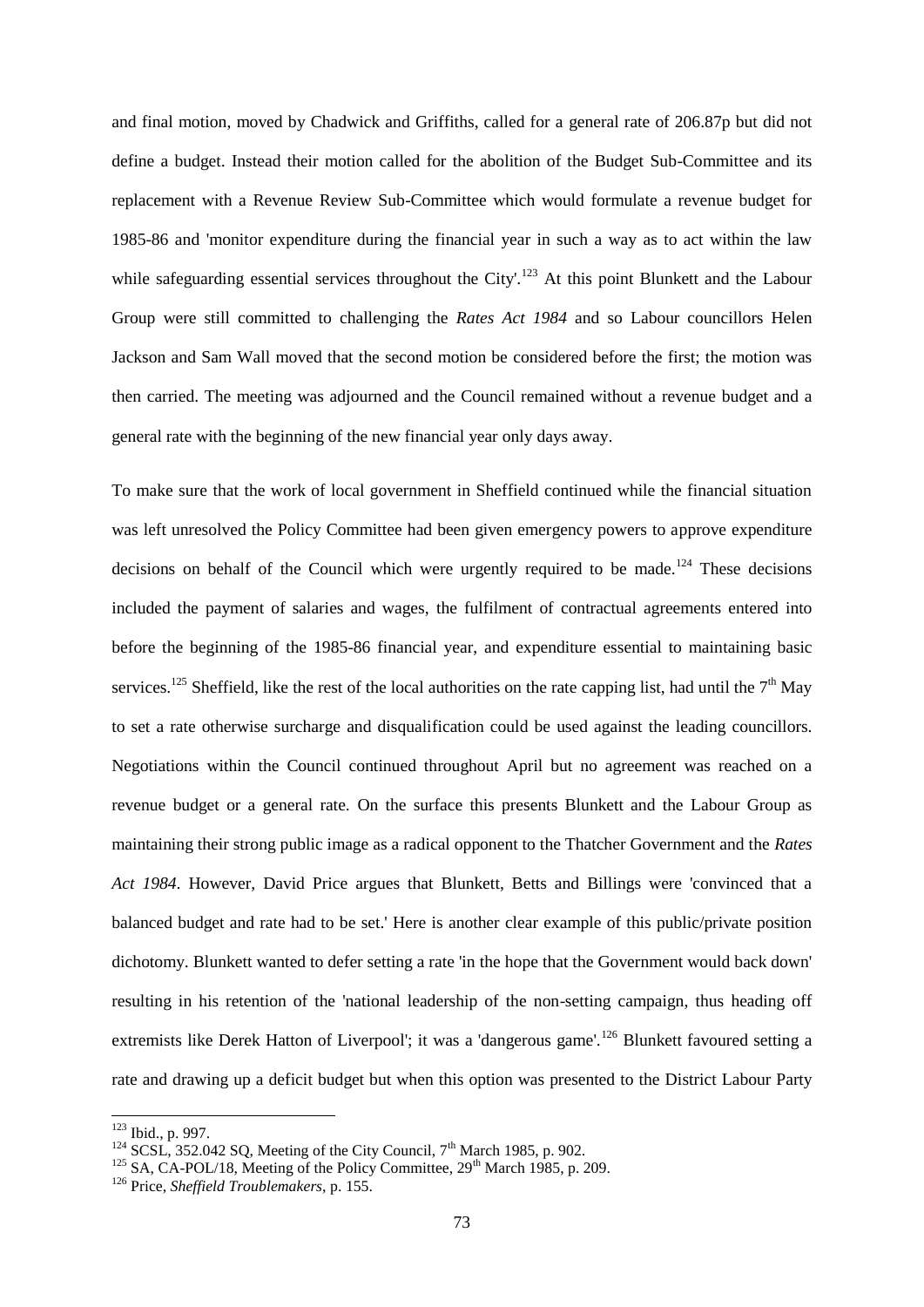(DLP), which was more attuned to Knight and Hatton's 'hard left' ideology, it was overruled 81 votes to 48.<sup>127</sup> The decision made by the DLP surrounding the *Rates Act 1984* 'created considerable political and personal antagonisms between the DLP and the Labour Group and between individual councillors with claims and counter-claims of political "sell-out" and irresponsibility.<sup>'128</sup>

The game that Blunkett and his inner circle had been playing was soon to backfire, leading to their humiliation. It had been hoped that the Thatcher Government would capitulate under the pressure from the rebelling local authorities but, as with the conflict surrounding the *Housing Act 1980*, Blunkett had underestimated the determination of the Government to ensure that central policy was implemented. The  $7<sup>th</sup>$  May brought the final hammer blow that broke the resolve of the Labour Group. Blunkett and Wigfield put forward a motion deploring 'the Secretary of State's decision not to negotiate with affected Local Authorities, the opposition Environment Front Bench Spokesmen, Local Authority Associations or Members of Parliament representing seats within the affected Local Authorities'. Furthermore, it stated that the Council 'recognises that it cannot set a legal rate which will meet the needs and wishes of the people of Sheffield in this and subsequent years [...] until it has obtained from the Government the means to enable it to carry out its Revenue and Capital Programmes'.<sup>129</sup> Blunkett was making the position of the Council clear: there will be no compromise when it came to setting a rate.

Blunkett was clearly unaware that the experience of the GLC back in March was about to be repeated in Sheffield. According to Patrick Seyd the Labour Group in Sheffield was split between the 'accommodators' and the 'resisters'; the former were in favour of setting a rate once surcharge and disqualification had been threatened while the latter refused to compromise and wanted to take on the Government directly.<sup>130</sup> Publicly Blunkett had portrayed himself as a 'resister' whereas in reality he had more in common with the 'accommodators'. It was his position as one of the leading figures of the anti-rate capping movement, seemingly standing shoulder to shoulder with the likes of Knight and

 $127$  Ibid., p. 155.

<sup>128</sup> Seyd, *The Rise and Fall of the Labour Left*, p. 157.

 $129$  SCSL, 352.042 SQ, Meeting of the City Council, 7<sup>th</sup> May 1985, p. 4.

<sup>130</sup> Seyd, *The Rise and Fall of the Labour Left*, p. 156-7.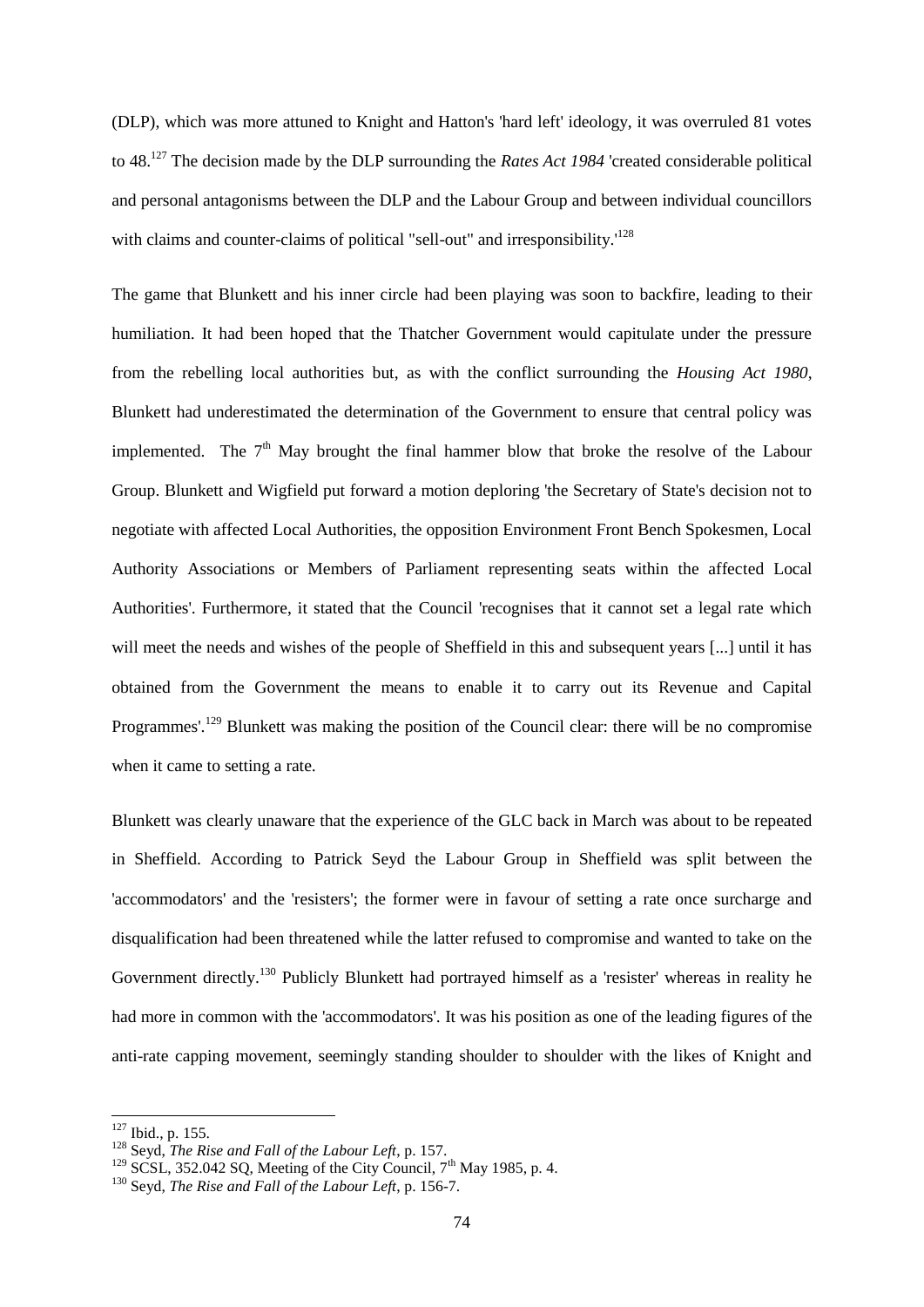Hatton, which essentially cornered him into this position. Labour councillor Dr Peter Jones, predecessor to Betts as Chairman of the Housing Committee and an 'accommodator', proposed an amendment that was a direct challenge to Blunkett. The amendment, while deploring the *Rates Act 1984* and acknowledging that central government policy had left insufficient funds to 'meet the growing needs of Sheffield', proposed setting the maximum prescribed rate of  $207.7p^{131}$  To Blunkett's dismay, a key figure within the Labour Group was pushing forward the idea that the Council should abide by the *Rates Act 1984* and set a legal rate. The amendment was seconded by Sam Wall, the Labour councillor who had helped to maintain Blunkett's stance during the meeting of the Council on the  $28<sup>th</sup>$  March. The Labour Group had publicly split. The amendment, however, was defeated by 38 votes to 37 with 10 abstaining. Although still just about in control of the situation it must have been clear to Blunkett that he had lost control of the Labour Group as 20 of his councillors joined with the Conservatives in an attempt to set a legal rate. All that was needed now for the setting of a legal rate was the support of the SDP-Liberal Alliance councillors.

The tide was turning against Blunkett and his followers within the Labour Group. Jones and Wall again moved for another amendment but this time changed the language so that it contained no criticism of the Thatcher Government in the setting of the rate. This new amendment did not include any statement of intent to negotiate further with the DoE to improve the financial situation for Sheffield nor did it make any commitment to continue legal proceedings against the Government. This was a crucial move to securing the support of the SDP-Liberal Alliance councillors. The maximum prescribed rate of 207.7p was put forward again and this time it was passed 46 votes to 38 with 1 abstaining.<sup>132</sup> In total 20 Labour councillors joined with 17 Conservatives and 9 Liberals to set the rate during what Blunkett called 'the worst night of my life'.<sup>133</sup> The meeting had been 'one of the most dramatic in the Council's history'.<sup>134</sup> Sheffield City Council had finally set a rate and some normality could begin to return.

 $131$  Ibid., p. 5.

 $132$  Ibid., pp. 8-9.

<sup>133</sup> Price, *Sheffield Troublemakers*, p. 156.

<sup>134</sup> Ibid., p. 156.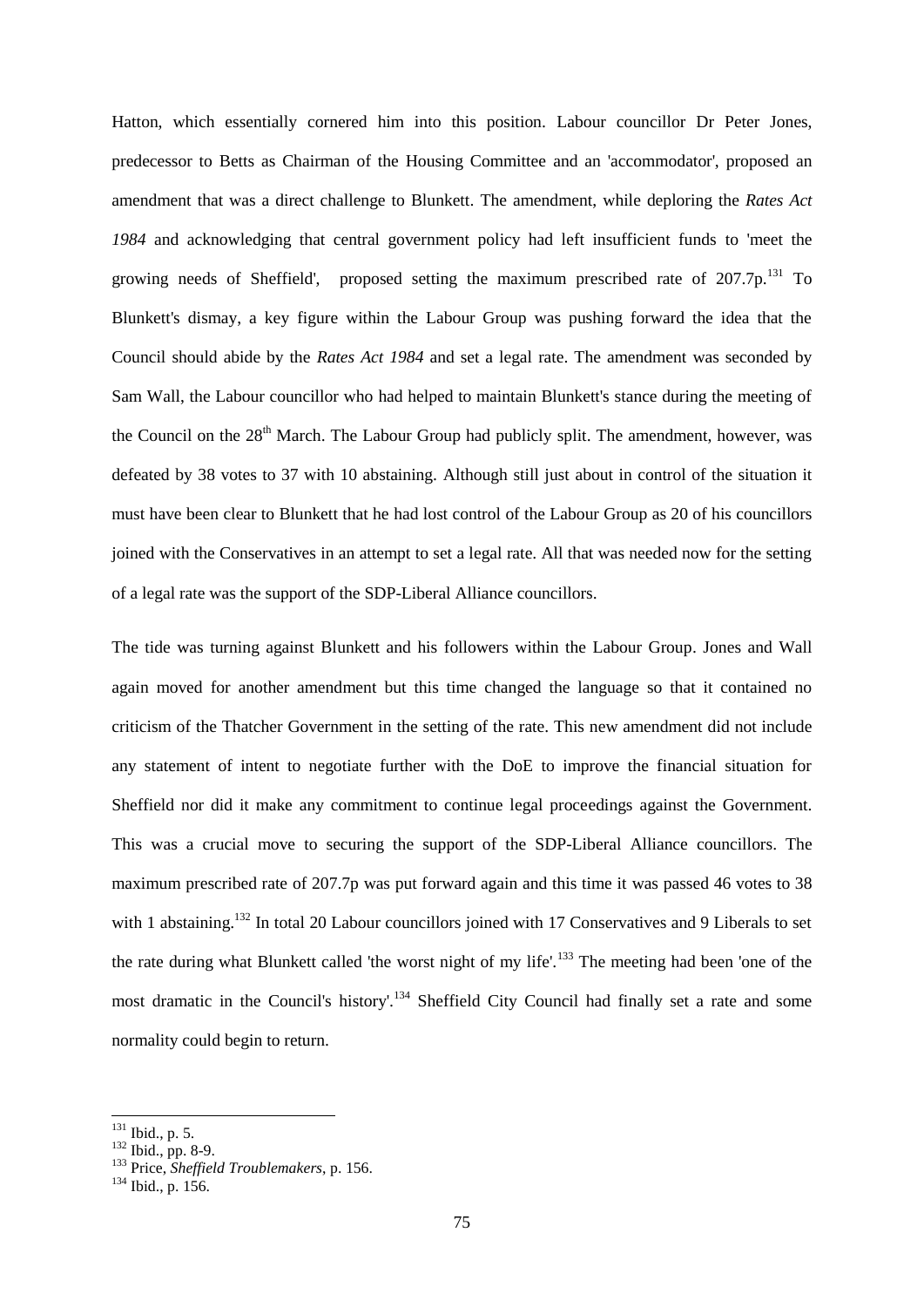At first glance the split that occurred within the Labour Group appears to have been an offshoot of the split that occurred within the Labour Party four years earlier. The meeting of the Council on the  $7<sup>th</sup>$ May seemed to pitch the hard left of the Labour Group, the uncompromising 'resisters', against moderates like Jones and Wall. Indeed the events of that night highlighted the differences between the DLP and the Labour Group, creating both political and personal divisions between the two. After the rate capping split some within the Labour Group were 'politically and personally exhausted by the struggles' and withdrew themselves from the frontline of local politics.<sup>135</sup> However, where the split of the Labour Group differs from that of the wider Labour Party is in the much smaller role that ideological differences played in it. Rather than being a battle between the different political factions within the Labour Group the split was the result of one group pushing to avoid surcharge and disqualification. It was a split based more on the idea of practicality rather than ideology. The Labour Group was united when it came to the issues of providing Council services and the opposition to the Government's approach to reforming local government. It simply came down to the unwillingness of a significant group of Labour councillors to break the law. Even Blunkett himself was leaning towards setting a legal rate but his national prominence left him unable to compromise. It took Labour councillors like Jones and Wall to vote through a legal rate with the support of Conservative and SDP-Liberal Alliance councillors to save Blunkett from being cast into the political wilderness for defying central government and breaking the law. The Labour rebels had in fact saved Blunkett's career.<sup>136</sup> He would soon move on to Westminster politics, something that would have been made impossible by the legal consequences of the Council persisting to refuse to set a rate. In October 1985 Blunkett gave a speech at the Labour Party Conference which later became a crucial step in Kinnock's banning of Militant Tendency from the Labour Party.

Throughout the battle over local government finance the Labour Group in Sheffield had put up a united front with the actions of leading figures like Blunkett and Billings being widely supported at the meetings of the full Council. However the *Rates Act 1984* left them unable to resist any further without venturing into illegality, something that they did not have the necessary political willpower

<sup>135</sup> Seyd, *The Rise and Fall of the Labour Left*, p. 157.

<sup>136</sup> Price, *Sheffield Troublemakers*, p. 156.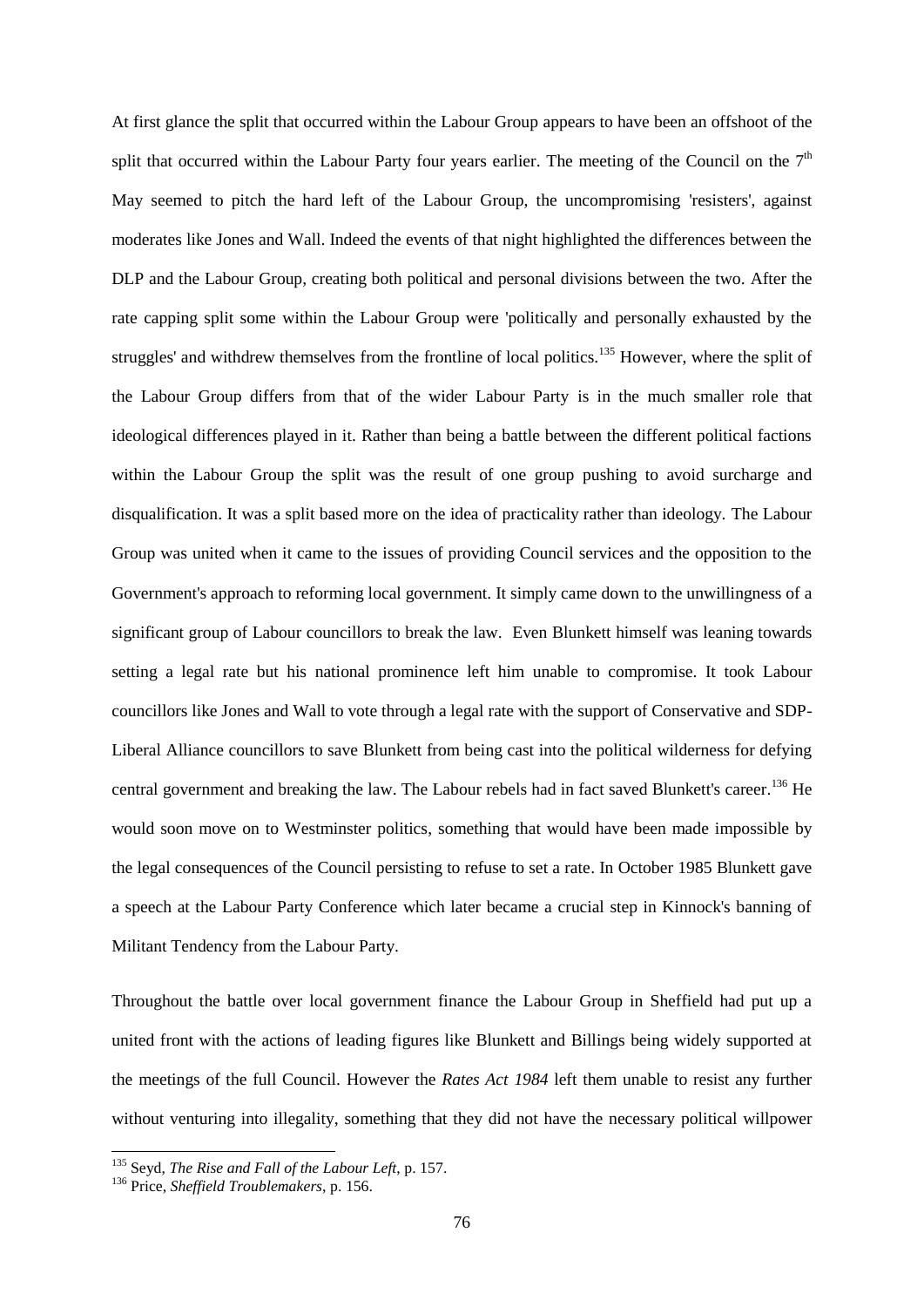for which realistically would have been unsuccessful anyway. The unity that was displayed until the 7<sup>th</sup> May would soon return within the Labour Group. On the 5<sup>th</sup> June the Council officially approved the rate but pushed through an expansionary budget with a strong focus on the elderly and low-paid workers that would be financed through the use of creative accounting to avoid a deficit: 'Sheffield was back to fighting the battle on technical grounds.<sup>137</sup>

### *Conclusion*

As with the conflict surrounding the implementation of the Right to Buy the Council and its leading figures underestimated the determination of the Thatcher Government when it came to local government finance reform. In the end, the Council did not have the necessary political willpower to effectively fight off the all-out offensive on their finances. The Council were quick to establish themselves in the beginning as a defiant opponent to the Thatcher Government's local government finance reforms. The meeting of the Policy Committee on the  $4<sup>th</sup>$  July, where it was established that the Council must take a leading role in organising local authority opposition, suggested that Blunkett was in charge of a local authority that would be an uncompromising defender of the status quo. The Council were seen in public as standing united with Ted Knight's Lambeth and Derek Hatton's Liverpool. However, it was this public position, and the way that it directly contradicted Blunkett's private position, which made the Council's downfall inevitable.

For the game that Blunkett and his allies in the Labour Group were playing to succeed it ultimately depended on the revival of Labour Party nationally and on the continuation of the Thatcher's Government's initial unpopularity. This is because the approach that Blunkett adopted could only disrupt the changes that were being implemented by the Government rather than stop them altogether. It was hoped that a revitalised Labour Party, in a similar fashion to what happened in 1974, would force a snap election and defeat the increasingly unpopular Thatcher Government. It was assumed that with Labour back in power central-local government relations would revert back to the 1974-79 period of cooperation or even back to the era of expansion seen in the 1950s and 60s. Blunkett got it

<sup>137</sup> Blunkett & Jackson, *Democracy in Crisis*, pp. 180-1.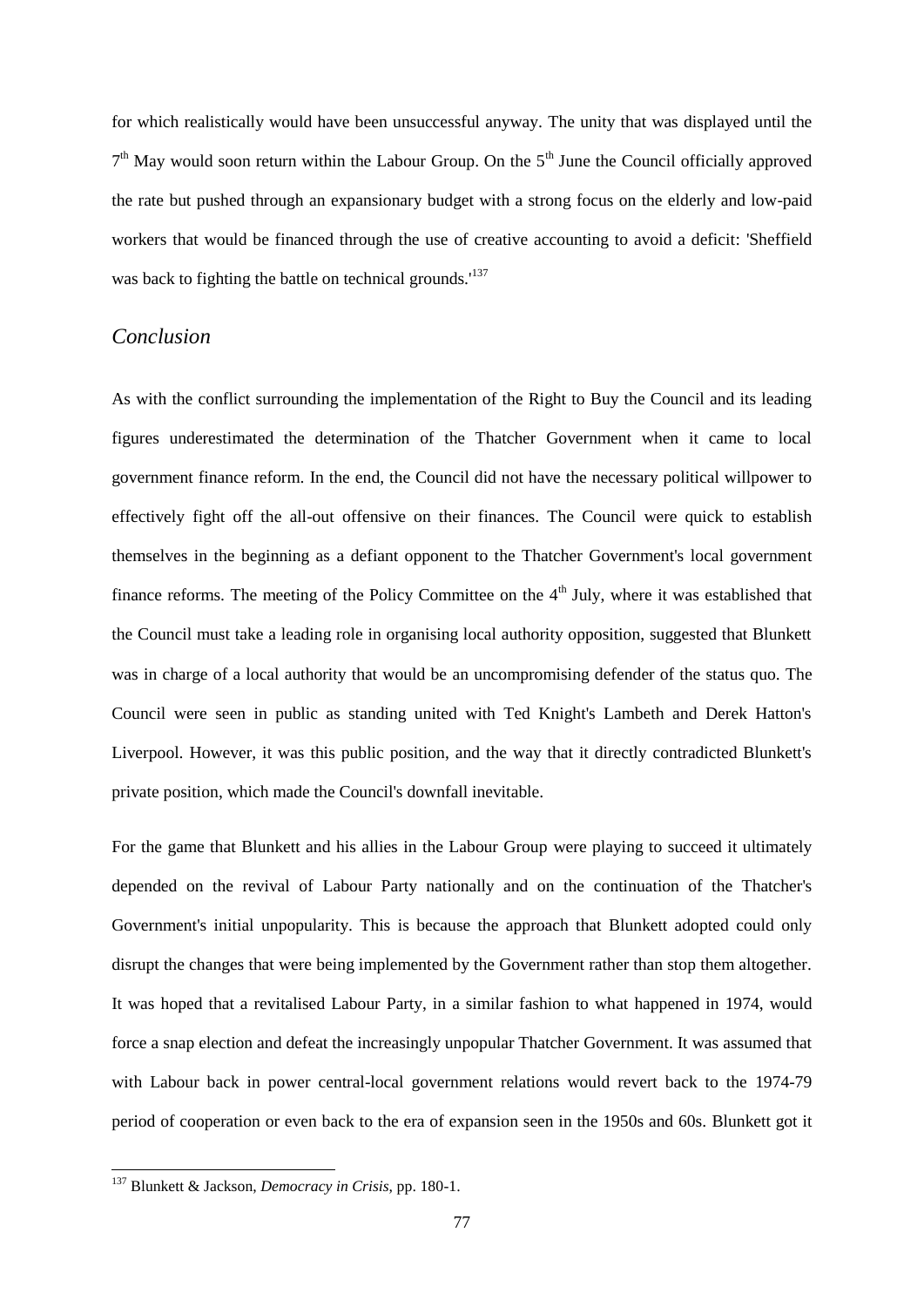drastically wrong. Rather than rising from the ashes the Labour Party ripped itself apart from the inside with the bitter infighting which saw the creation of the SDP whilst the early stages of economic recovery and the Falklands War saw Thatcher's popularity increase. Any hopes of a Labour government coming to the rescue of Sheffield City Council were torn apart after Thatcher's impressive victory in the 1983 general election. By this point the Council had firmly established itself as a troublesome opponent to local government finance reform.

The problem for the Council in the decision making process was that councillors like Blunkett were not being honest with themselves. For example, at the meeting of the Policy Committee on the 21<sup>st</sup> October 1980 authority was given for the Chairman to tell the leader of Camden that the Council were willing to support the testing of the legality of the *Local Government, Planning and Land Act 1980*. However, the Council were also in the process of negotiating with the DoE over a proposed  $\pounds1.02$ million grant reduction. It was moments like these that exposed the public/private position dichotomy. Some may argue that the Council agreed to test the legality of the Act because the threat of legal action may have been useful in their negotiations with the DoE. This simply cannot be correct. The Council decided to make the savings that were required by the DoE around the same time that the Act was passed. This was a straight up loss for the Council as they had done exactly what the DoE had asked. If the Council were seriously committed to testing the legality of the Act they would have done so and not given in so quickly on the issue of making the required savings.

As the tension between Sheffield City Council and the Thatcher Government increased the Council ramped up their rhetoric. As well as the fervent defiance shown in the minutes of the various committees and of the full Council the production of anti-Government 'propaganda' became a central weapon in attacking local government finance reform. Despite the reduction in the Council's central government funding money was still found for this purpose. It was believed that this expenditure was necessary as it was contributing to the survival of Sheffield City Council as a left-wing symbol of opposition; it was defending the democratic will of the people of Sheffield. The problem with this approach was that it portrayed the Council as an opponent to the Thatcher Government with the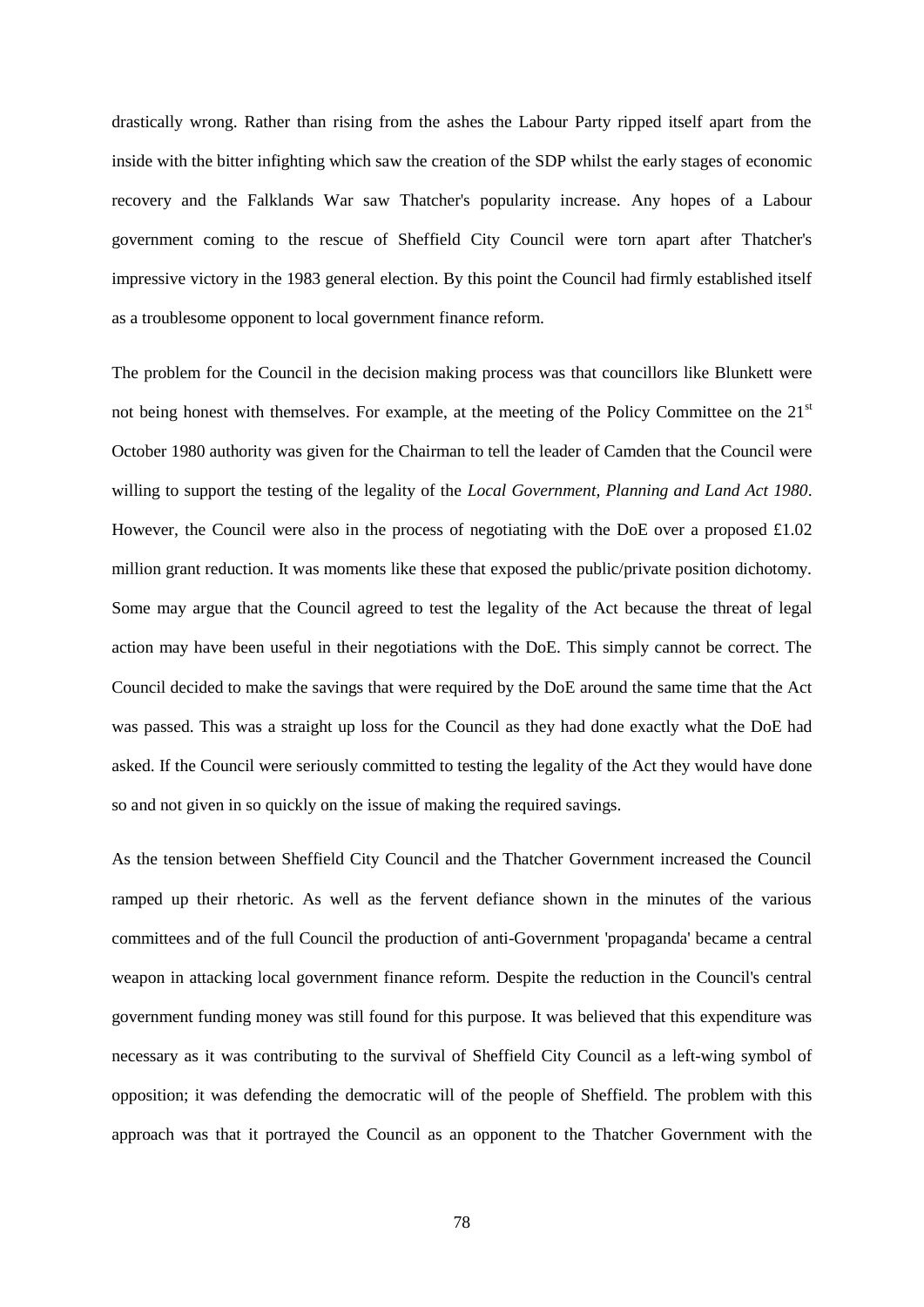power to challenge it when in fact there was very little that they could do. The 'propaganda' and acts of defiance were *merely* theatre.

Rate capping pushed the Council to the brink. The theatrics of the Council in the years prior to the passing of the *Rates Act 1984* gave the impression that Sheffield would not abide by the law and would stand united against the Thatcher Government. By the time the Government had the ability to rate cap high spending local authorities Sheffield was clearly positioned as a leading figure among the local authority opposition. Blunkett was seen as an uncompromising individual. This was all because of the public position that the Council had adopted. In fact Blunkett and his team wanted to set a legal rate and pass a deficit budget as soon as it became clear that the Council had exhausted all other legal options in the fight against rate capping. Blunkett could not climb down because the actions he had taken as both Leader of the Council and Chairman of the Policy Committee in the months and years prior to May 1985 gave the impression that he would fight to the very end. His place nationally within the left-wing opposition to the Thatcher Government meant that it would be a dramatic U-turn if the Council was to abide by the *Rates Act 1984*. The decision was further taken out of his hands when the DLP voted in favour of the Council not setting a legal rate. The DLP would have seen the Council's posturing and been further convinced that the Labour Group were unwavering in their commitment to fighting rate capping. Blunkett had flown too close to the sun. If Blunkett had backed down earlier, perhaps by resigning, the Council could have been saved from the chaos and humiliation that emerged.

The division in the Labour Group on the  $7<sup>th</sup>$  May was the result of political exhaustion. Many Labour councillors had grown tired of the increasingly unwinnable conflict that they were engaged in with the Thatcher Government. Seeing that surcharge and disqualification from office were looming on the horizon, along with more chaos that would come with further delaying to set a legal rate, Labour councillors Jones and Wall led the split. The split that occurred was not one that would bitterly divide the Labour Group for years to come as a month later unity returned with the passing of a budget that was paid for through the use of creative accounting.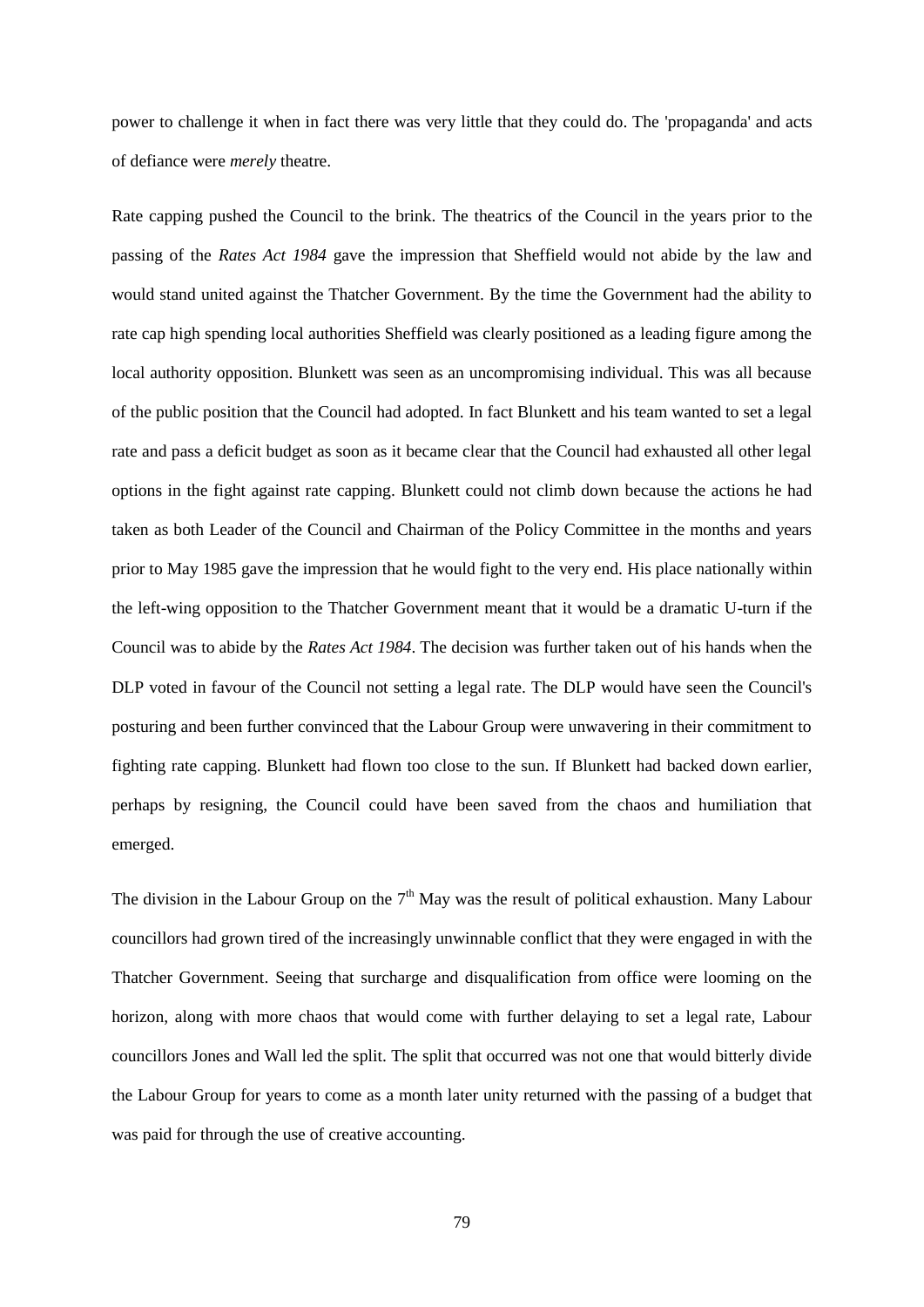What this investigation into the battle over local government finance between Sheffield City Council and the Thatcher Government has shown is the clear lack of power that Sheffield had in the centrallocal government relationship. The theatrics of the Council could not be backed up by action. Only if they ventured into illegality, which clearly they were unwilling to do, would they have been able to further challenge central government policy. No matter how loud their protestations they were tied to central government financially and had to abide by the laws that Parliament passed. The Council could temporarily disrupt the implementation of Government policy by frustrating the efforts made under the *Local Government, Planning and Land Act 1980* and the *Local Government Finance Act 1982* through the exploitation of loopholes. Despite these manoeuvrings by the Council once the *Rates Act 1984*, the direct response to the actions of councils like Sheffield, had become law they were forced to toe the line. Sheffield had its own democratic mandate to rule in the interest of its voters. The Labour Group's views on spending and service provision were widely popular at the ballot box in local elections. Even after the capitulation of the Council in May 1985 the Labour Group won 22 of 30 seats in the 1986 local elections, taking two from the Conservatives. The Government's ideas around what local government should be doing and spending were clearly at odds with a sizeable majority in Sheffield. This chapter then has highlighted the ambiguous position of local government and the tensions inherent in the idea of local democracy in a centralised state.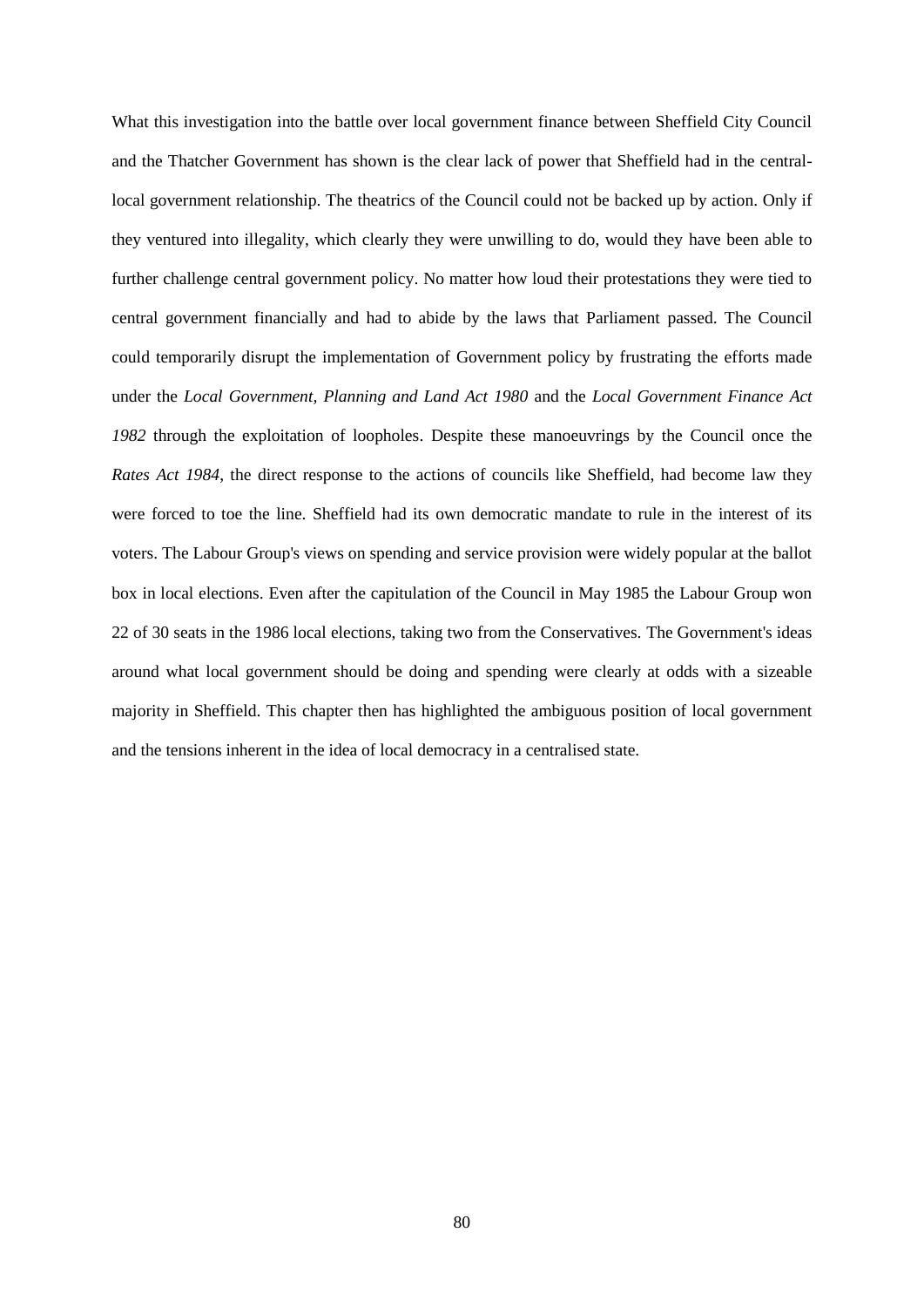## *Conclusion*

The conflict between Sheffield City Council and the Thatcher governments was a long one. The Council and central government had battled it out for six years but in the end it was Thatcher who walked away victorious. In hindsight it was a conflict that in the absence of a crisis that would have ejected Thatcher from power the Council and their allies in the other Labour-controlled local authorities were always going to lose. The *Housing Act 1980* put into law the Right to Buy. Once this had been guaranteed by law there was nothing that local authorities could do in the long-term to stop this from being implemented. They could of course venture into illegality by refusing outright to process Right to Buy applications and sales but only one local authority (Norwich City Council) decided to do this and they were ultimately defeated at the Divisional Court. The same went for the conflict over local government finance. Local authorities like Sheffield found ways to get around the *Local Government, Planning and Land Act 1980* and the *Local Government Finance Act 1982* by offsetting losses in central government grant through increasing the rates or through creative accounting. Once the *Rates Act 1984* had been passed the ability to sidestep local government finance cuts was largely taken away. Local authorities were left with two options: venture into illegality or abide by the law. This stark choice caused the Labour Group to split and led to the defeat of the Council. Sheffield City Council were fully aware of the limited power that local government had in a centralised state. Their aim was to mount enough pressure onto central government in the hope that it would back down and to obstruct the implementation of key pieces of legislation until a Labour government returned to power.

Due to the limited role of local government in the central-local government relationship the Council were heavily reliant on theatrics as a means of both challenging central government and gaining local and national support for their cause. This was seen with the conflict over the *Housing Act 1980*. At the meetings of the Housing Committee and of the full Council bold statements were made about the Council's strong opposition to the Right to Buy and about their willingness to challenge the Government head on. Council-produced 'propaganda' which opposed the Right to Buy, and put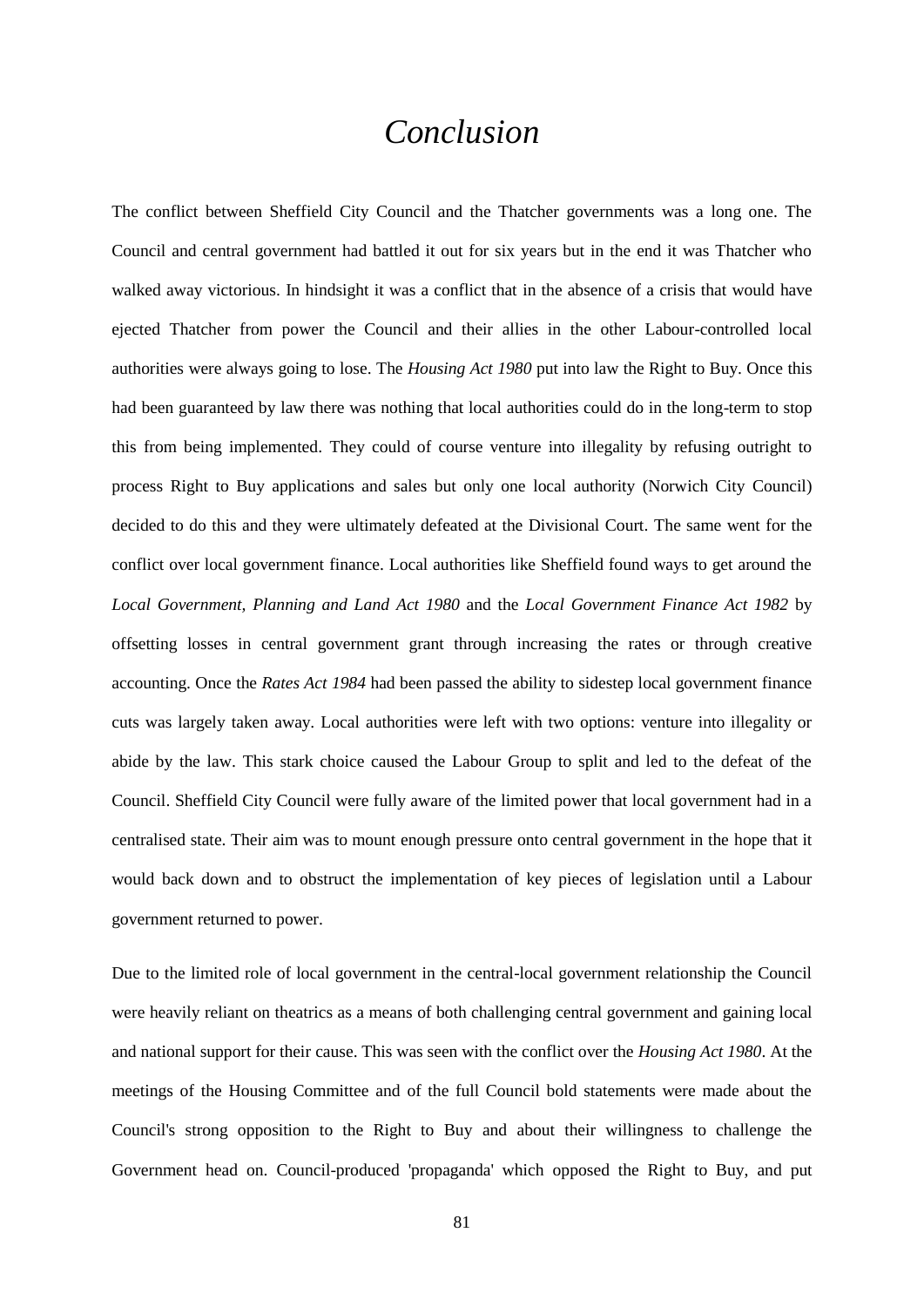forward the impression that the Council were in a position to challenge its implementation, further increased the image of the Council as a powerful opponent to the Thatcher Government. However, in reality all the Council were able to do was stall the implementation of the Right to Buy for as long as possible while putting pressure on central government in the hope that it would back down. Once it became clear that central government would not back down - Heseltine's threat of intervention under Section 23 clearly demonstrated this - it became apparent to Betts that the only option left was to break the law. This was something that people like Betts and Blunkett were unwilling to do.

The same happened with the conflict over local government finance. The Council, with Blunkett leading the way, quickly established itself as a staunch opponent to local government cuts. As with the conflict over the *Housing Act 1980* bold statements were made in committees like the Policy Committee and at the meetings of the full Council. These bold statements, publicised in the local print media, gave the people of Sheffield the impression that the Council would never back down in the face of central government pressure to make budget cuts. The 'propaganda' that the Council produced reinforced this impression. Sheffield's approach to challenging local government finance cuts established it and Blunkett as a national leader of the opposing left-wing local authorities alongside Ted Knight of Lambeth, Derek Hatton of Liverpool and Ken Livingstone of the GLC. The problem for Blunkett was that he ultimately got caught up in the moment. As made clear in chapter two, Blunkett was not as fervent in his opposition to local government cuts as his counterparts in Lambeth and Liverpool despite his strong left-wing credentials. The Council had made certain cuts that had been demanded by central government in the early years of the conflict and Blunkett, both as Leader of the Council and Chairman of the Policy Committee, had been instrumental in this decision-making process. Despite this he was more than happy to establish Sheffield at the national level as an unwavering opponent to local government finance cuts. It was this public/private position dichotomy that would largely contribute to the Council's downfall. Blunkett's public image as a staunch opponent to Thatcher's agenda left him unable to act on his private position. When it came to the possibility of venturing into illegality over the *Rates Act 1984* Blunkett was left unable to back down despite the fact that privately he was in favour of setting a legal rate and passing a deficit budget. This resulted in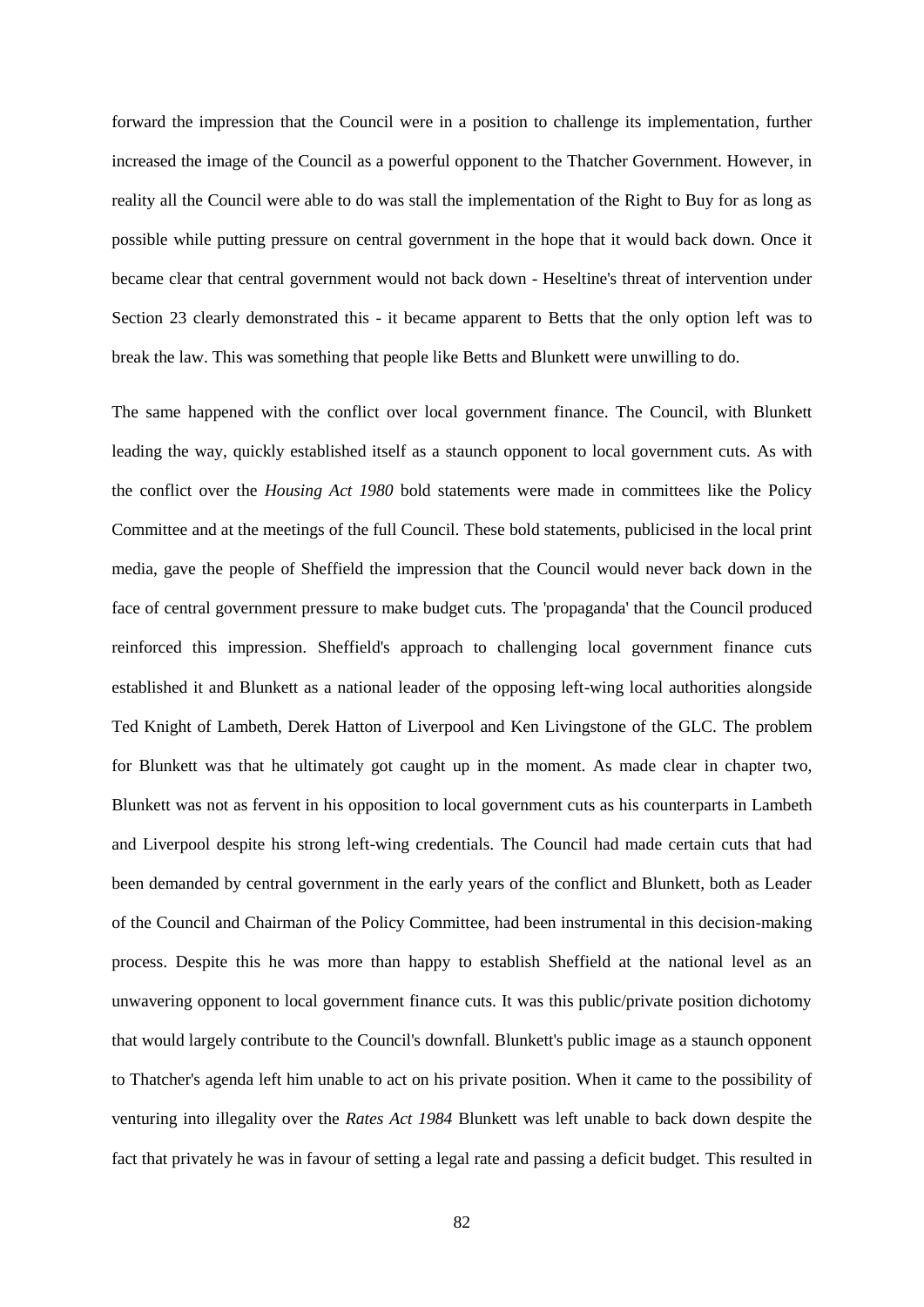a split in the Labour Group led by Dr Peter Jones and Sam Wall. This split was not based on ideological differences but more on practicality. Jones and Wall knew that the only viable option was to adhere to the legal prescribed rate. It took a dramatic split in the Labour Group to save Blunkett from the consequences of his national image and to save the Council from intense legal scrutiny.

These two separate but related investigations have set out how Sheffield City Council tried to fight against the implementation of the *Housing Act 1980* and local government finance cuts. The Council were heavily reliant on theatrics in their efforts to defend against central government decisions. As stated earlier in the introduction to this dissertation the aim of this research has not been to prescribe a remedy for the issue of centralism in the central-local government relationship, something that Jones and Stewart have already tried to do. Instead this dissertation has given two detailed examples of what can happen in the central-local government relationship when a centralist view is dominant. The question left now is whether this conflict between Sheffield City Council and central government could have been avoided. Jones and Stewart have argued for an Act that grants true localism. For them local government has become an administrative arm of central government. The government of the day passes laws that fit its agenda and local government implements them at the local level. This is the exact same relationship that was present between Sheffield City Council and the Thatcher governments. The difference here was that the Council were unwilling to implement central government policy without a fight, hence the conflict that occurred. Due to this administrative position of local government in the central-local government relationship there is very little for local authorities to do when it comes to challenging central government policy.

The Council did not see the *Housing Act 1980* as in the best interests of the people of Sheffield. They saw the Right to Buy as harmful to those who were dependant on Council-owned housing. Selling off Council stock reduced the number of homes available to those on the waiting list or to those who wanted to upgrade to a newer property. The cuts to central government funding for house building, repairs and slum clearance were also seen by the Council as harmful to the people of Sheffield. The Council had been a successful builder of rented accommodation for decades and the strong mandate that they had received from the local electorate in that time gave the strong impression that their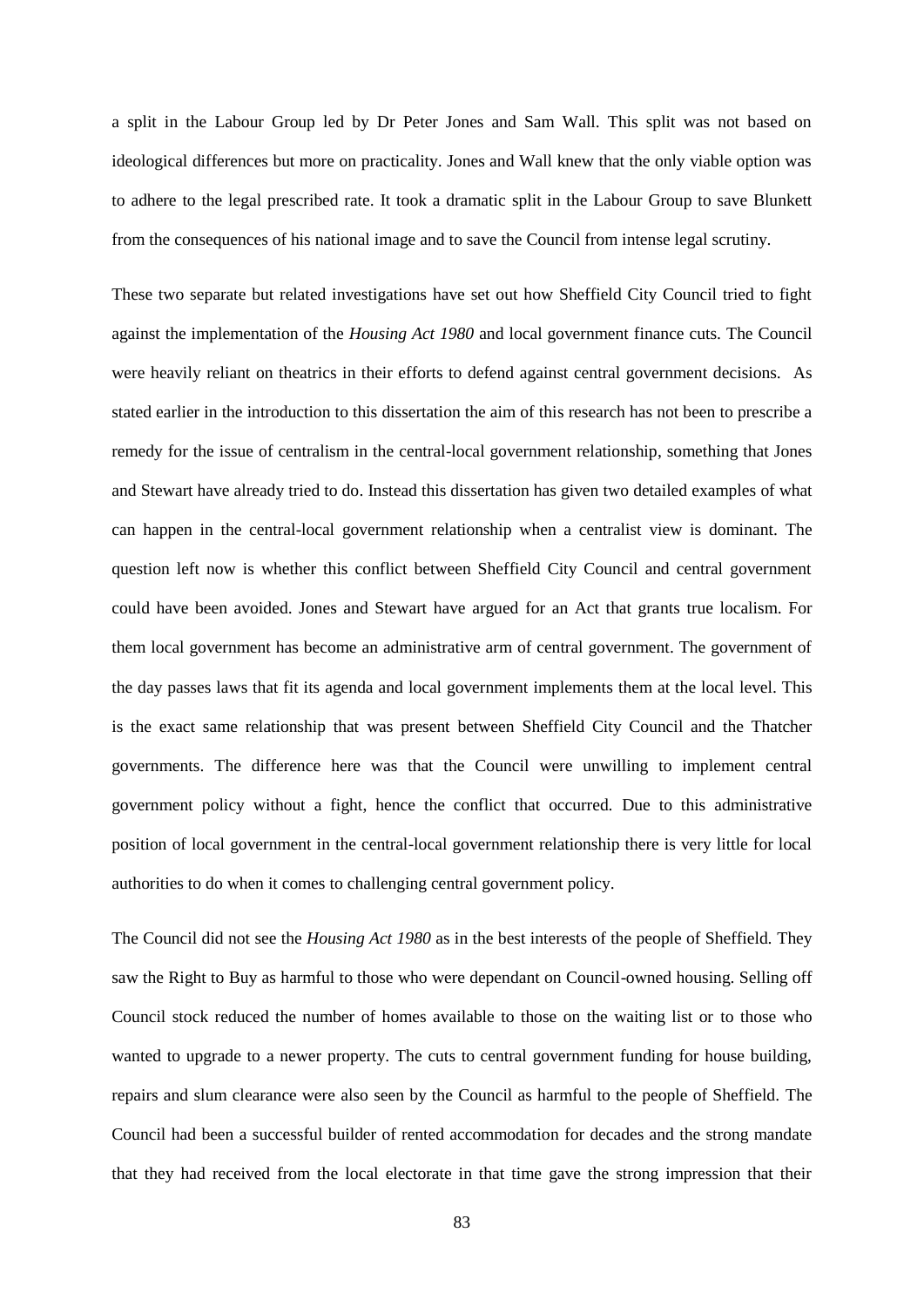position as a dominant force for house building was widely supported. Ultimately the Council were in a much better position to judge the housing situation in Sheffield than a central government based in Whitehall. The same applies for levels of local government spending. Much like the situation concerning the *Housing Act 1980* the Council did not view local government finance cuts as in the best interests of the people of Sheffield. The Council had in its opinion a long history of high spending through large amounts of investment in the provision of local services. The strong support that the Labour Group had received for decades at local elections again showed that this high spending agenda was popular in Sheffield.

This was the problem with having a separate level of government within a centralised state. Sheffield City Council, a left-wing local authority with a strong local mandate, was in a position where they had to implement central government policy that was being devised by a political party on the opposite end of the political spectrum. This was the cause for the conflict that took place. This is still something that occurs today. There has been tension between central government and local authorities in the age of austerity with implementing expenditure cuts which run against the elected mandates of these local authorities. There is a need then, as argued by Jones and Stewart, for a government Act that introduces proper localism into the central-local government relationship. Local democracy is made redundant if a local authority with a strong mandate, be in Conservative, Labour or Liberal Democrat, is simply the administrator of central government policy, especially if that policy is the opposite to what individual local authorities were elected to do. Local government needs to be able to act in the best interests of its voters, something that Sheffield City Council tried to do. The centrallocal government conflict that occurred in Sheffield in the 1980s shows that when there is a conflict of interest like this local government is limited in its ability to challenge the centre. Local government relies heavily on theatrics to galvanise local and possibly national support for its cause but this serves a very limited practical political purpose for challenging central government.

This dissertation has added to the current literature because of the emphasis that is placed on archival material. The two investigations into the day-to-day decision-making process of the Council have provided detailed accounts of how they fought against the implementation of the *Housing Act 1980*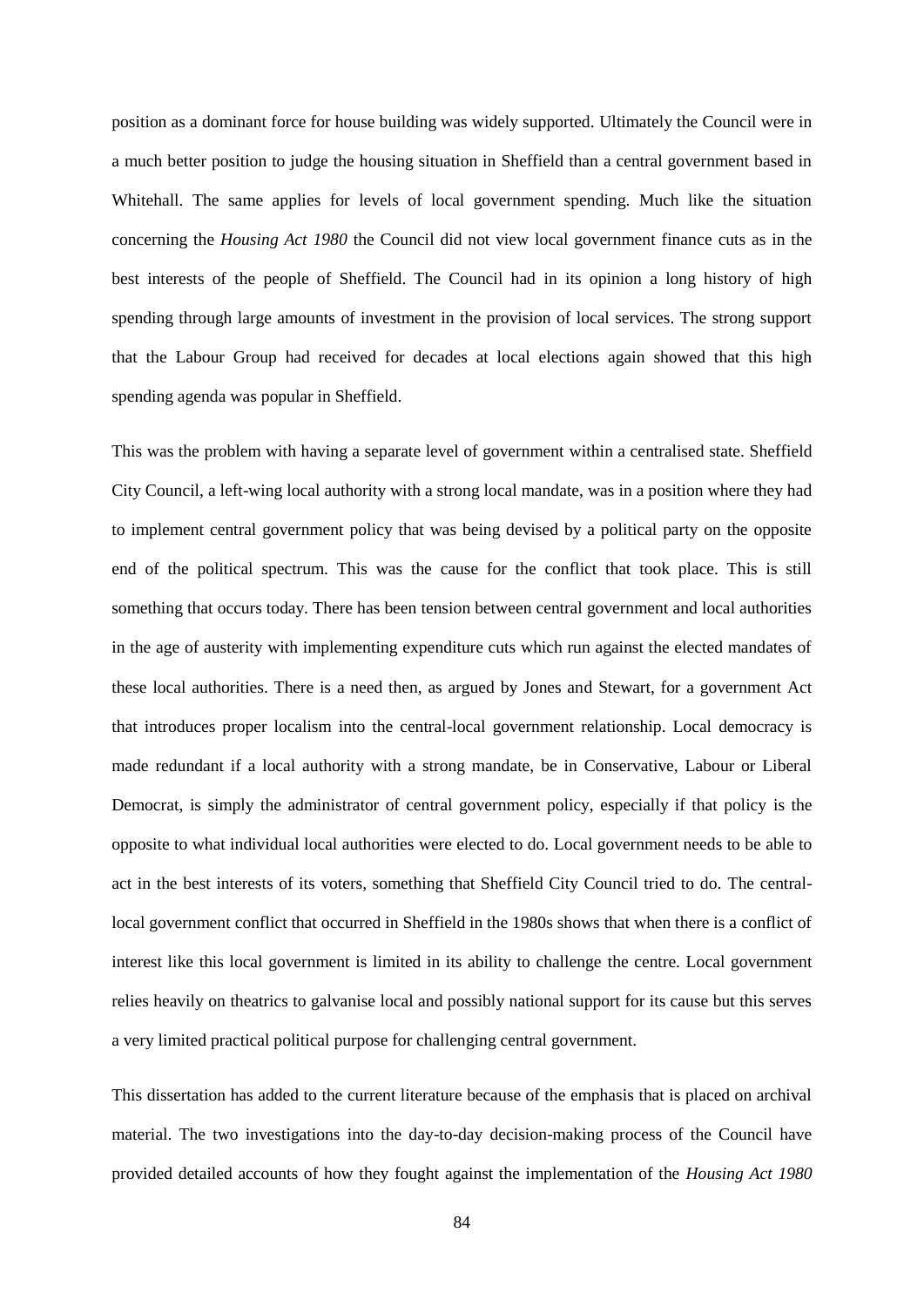and local government finance reform, highlighting the limited ability of the Council in mounting opposition. Of course this dissertation is not an all-encompassing investigation into the central-local government conflict in Sheffield. There is still scope to build on this subject. For example, research could be done for an investigation into the collapse of the manufacturing industry in Sheffield and the day-to-day role of the Council with its newly-created Employment Department in tackling it. This would also be a Council-centric investigation which would be heavily reliant on archival material. Furthermore, the issue of local autonomy in Sheffield that is the focus of this dissertation could be analysed further. Due to the limitations of this dissertation the question of self-sufficiency has been neglected. While this dissertation has argued for the increased role of local autonomy in the centrallocal government relationship the issue of how a more autonomous local government is funded at the local level needs to be discussed further. This could be another avenue on which to build on this dissertation.

This case study of Sheffield illustrates the divisiveness of British politics in the 1980s. As stated in the introduction to this dissertation, Thatcher's agenda divided communities across the country at the time of its implementation and its legacy continues to be equally as divisive. It was a time when total political opposites collided and fought it out to defeat each the other. This case study has provided clear examples of such division. The Labour stronghold that was Sheffield City Council fought it out with the Thatcher governments over housing and local government finance reform. They were two elected bodies, both on very different ends of the political spectrum, going head to head in a battle of political will. The divisions seen at the national level in the Labour Party were also seen in Sheffield. The split of the Labour Group in the face of rate capping demonstrated this. Although this split was different from the split in the Labour Party nationally, as it was more due to political practicality rather than ideological differences, it still showed the divisiveness that was present within the same party. Overall the Council tried to defend its position as a bastion of socialim while the Thatcher governments were determined to remove any unruly opposition to their agenda. Governments have to be forceful if they are to reshape the political landscape. The Thatcher governments were and that is why they caused such division both politically and socially in 1980s Britain.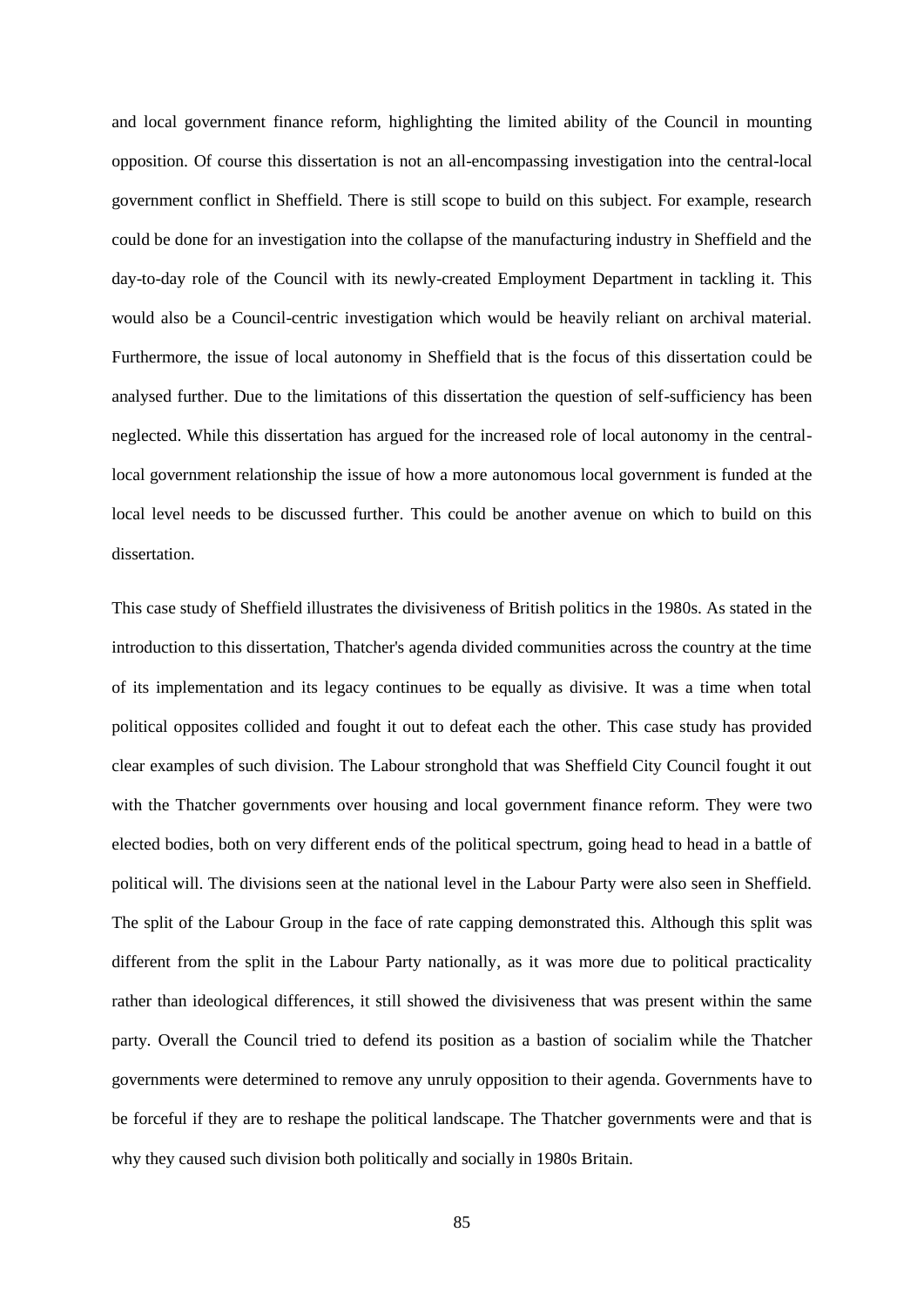# *Bibliography*

#### *Sheffield Archives*

- CA/HOU/2/17 Housing Committee Minutes May 1979 April 1980
- CA/HOU/2/18 Housing Committee Minutes May 1980 April 1981
- CA-HOU/2/19 Housing Committee Minutes May 1981 April 1982
- CA-MIN/118 Council Minutes, June 1980 May 1981
- CA-POL/12 Policy Committee Minutes, May 1979 April 1980
- CA-POL/13 Policy Committee Minutes, May 1980 May 1981
- CA-POL/14 Policy Committee Minutes, May 1981 September 1982
- CA-POL/15 Policy Comittee Minutes, October 1982 April 1983
- CA-POL/16 Policy Committee Minutes, May 1983 December 1983
- CA-POL/17 Policy Committee Minutes, June 1984 September 1984
- CA-POL/18 Policy Committee Minutes, October 1984 September 1985
- MPB/3/54 Documents of Frank Hooley MP relating to housing, 1980
- MPB//3/55 Documents of Frank Hooley MP relating to housing, 1981
- MPB/3/64 Documents of Frank Hooley MP relating to local government and housing, 1979
- MPB/3/65 Documents of Frank Hooley MP relating to local government and housing, 1981 - 1983

#### *Sheffield Central Studies Library*

- 352.042 SQ Council Minutes, various years
- 'Cuts Protest from a Tory to a Tory!', *Sheffield Star*, 27<sup>th</sup> February 1980, p. 4 [Microfiche].
- SCSL, 'Anti-Social Tenants Who Want to Buy', *Sheffield Star*, 21<sup>st</sup> May 1980, p. 9 [Microfiche].
- 'Deadline in Council Home Sales', *Morning Telegraph*, 3rd October 1980, p. 5 [Microfiche].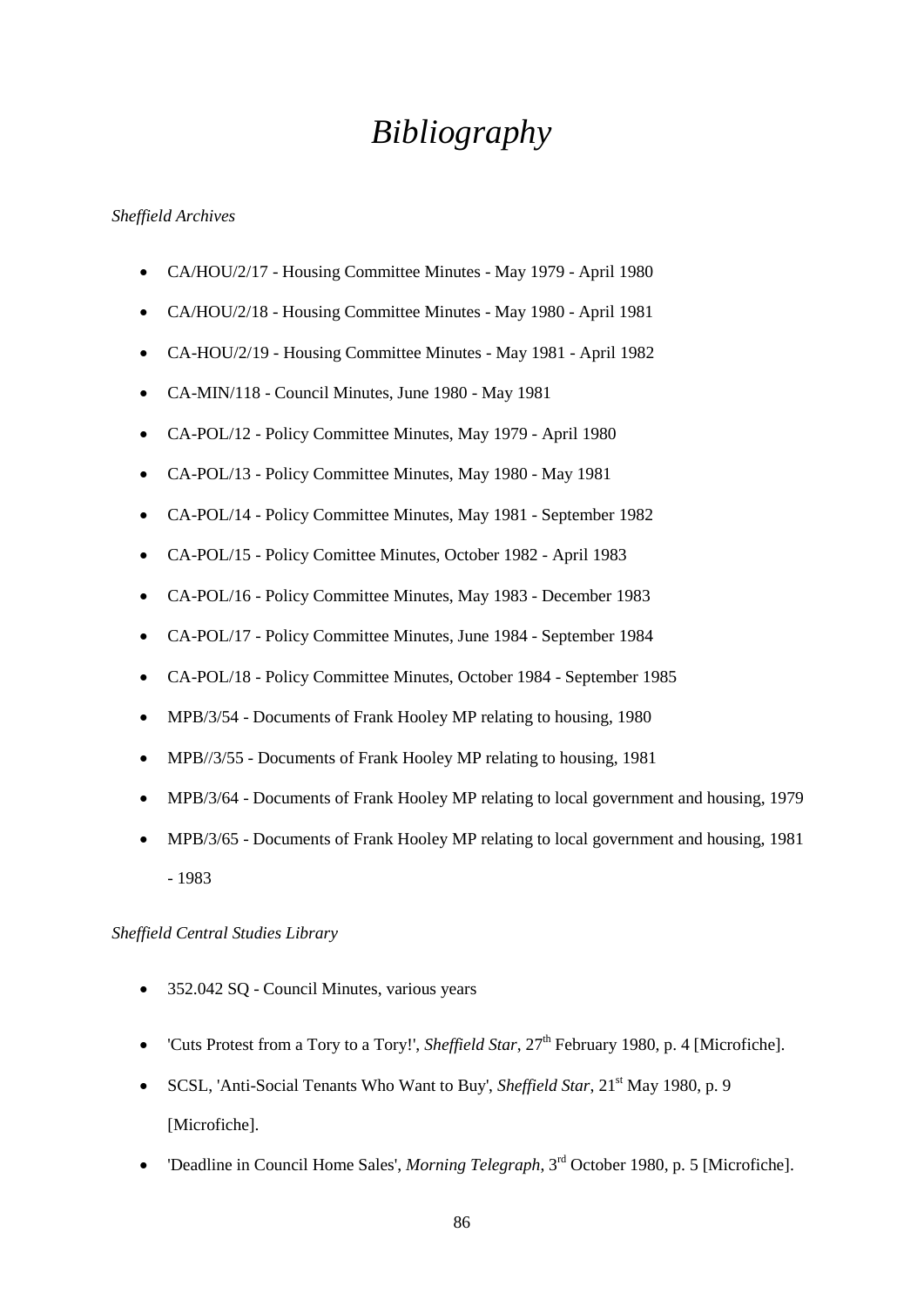#### *Other*

- Arnold-Baker, C., *Local Government, Planning and Land Act 1980* (London, 1981).
- Beckett, A., *Promised You a Miracle* (London, 2016).
- Binfield, C. et al. (ed.), *The History of the City of Sheffield 1843-1993, Volume I: Politics*  (Sheffield, 1993).
- Blunkett, D. & Jackson, K., *Democracy in Crisis* (London, 1987).
- Butcher, H., et al. *Local Government and Thatcherism* (London, 1990).
- Chandler, J. A., *Local Government Under the Thatcher Governments* (Sheffield, 1988).
- Chandler, J. A., *Explaining Local Government* (Manchester, 2007).
- Clark, T. & Dilnot, A., 'Long-Term Trends in British Taxation and Spending', *The Institute for Fiscal Studies*, Briefing Note No. 25 (2002).
- Conservative Party, *Conservative Party General Election Manifesto* (1979), Available at: http://www.margaretthatcher.org/document/110858 [Accessed: 05/01/2017].
- Conservative Party, *Conservative Party General Election Manifesto* (1983), Available at: http://www.margaretthatcher.org/document/110859 [Accessed: 31/05/17].
- Crook, T. et al., *Housing Finance in Sheffield* (York, 1990).
- Department of the Environment, *Housing Act 1980*, Section 23 (1), p. 21, Available at: http://www.legislation.gov.uk/ukpga/1980/51/pdfs/ukpga\_19800051\_en.pdf [Accessed: 09/01/2017].
- Department of the Environment, *Housing Statistics* (London, various issues).
- Devas, N. et al., *Financing Local Government* (London, 2008).
- Forrest, R. & Murie, A., *An Unreasonable Act?* (Bristol, 1985).
- Hampton, W., 'Optimism and Growth 1951-1973', in Binfield, C. et al. (ed.), *The History of the City of Sheffield 1843-1993, Volume I: Politics* (Sheffield, 1993).
- HC Deb,  $15^{th}$  May 1979, vol. 967.
- HC Deb,  $15<sup>th</sup>$  January 1980, vol. 976.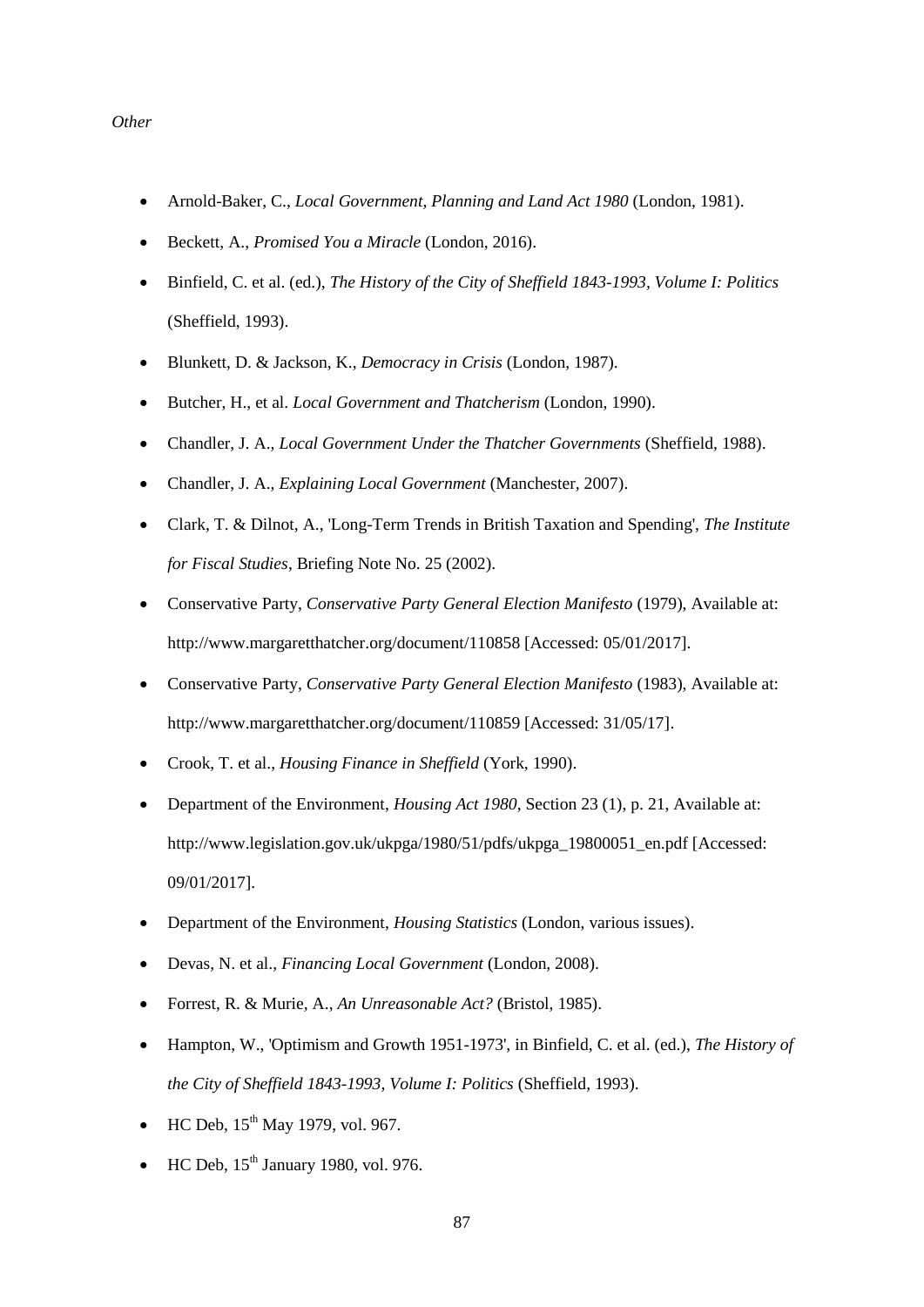- HC Deb,  $21^{st}$  May 1980, vol. 985.
- HC Deb, 4<sup>th</sup> March 1981, vol. 1000.
- HC Deb,  $1<sup>st</sup>$  April 1981, vol. 2.
- $\bullet$  HC Deb,  $15^{th}$  April 1981, vol. 3.
- HC Deb,  $12^{th}$  June 1979, vol. 968.
- $\bullet$  HC Deb,  $16^{th}$  November 1979, vol. 973.
- $\bullet$  HC Deb,  $16^{th}$  December 1982, vol. 34.
- $HC$  Deb,  $24<sup>th</sup>$  July 1984, vol. 64.
- $\bullet$  HC Deb,  $25<sup>th</sup>$  February 1985, vol. 74.
- Hennig, B. & Dorling, D., 'Poverty and Wealth 1980-2010', Available at: http://www.londonmapper.org.uk/analysis/poverty-and-wealth-1980-2010/ [Accessed: 17/08/2017].
- Home Ownership and Construction Industry Policy Group, *Interim Report of the Home Ownership and Construction Industry Policy Group* (London, 1975), p. i, Available at: http://www.margaretthatcher.org/document/110109 [Accessed: 12/01/2017].
- Houlihan, B., 'Policy Implementation and Central-Local Government Relations in England: The Examples of the Sale of Council Houses and Area Improvement', *Housing Studies*, vol. 2, no. 2 (1987).
- Jones, C. & Murie, A., *The Right to Buy* (Oxford, 2006).
- Jones, G. & Stewart, J., 'Central-Local Relations Since the Layfield Report', in *Local Government Studies*, vol. 28, no. 3 (2002).
- Jones, G. & Stewart, J., 'Local Government: the Past, the Present and the Future', *Public Policy and Administration*, vol. 27, no. 4 (2012).
- Kay, A., Legg, C. & Foot, J., *The 1980 Tenants' Rights in Practice* (London, 1988).
- Lansley, S. et al., *Councils in Conflict* (Basingstoke, 1989).
- Liell, P., *Council Houses and the Housing Act 1980* (London, 1981).
- Loughlin, M., *Legality and Locality* (New York, 1996).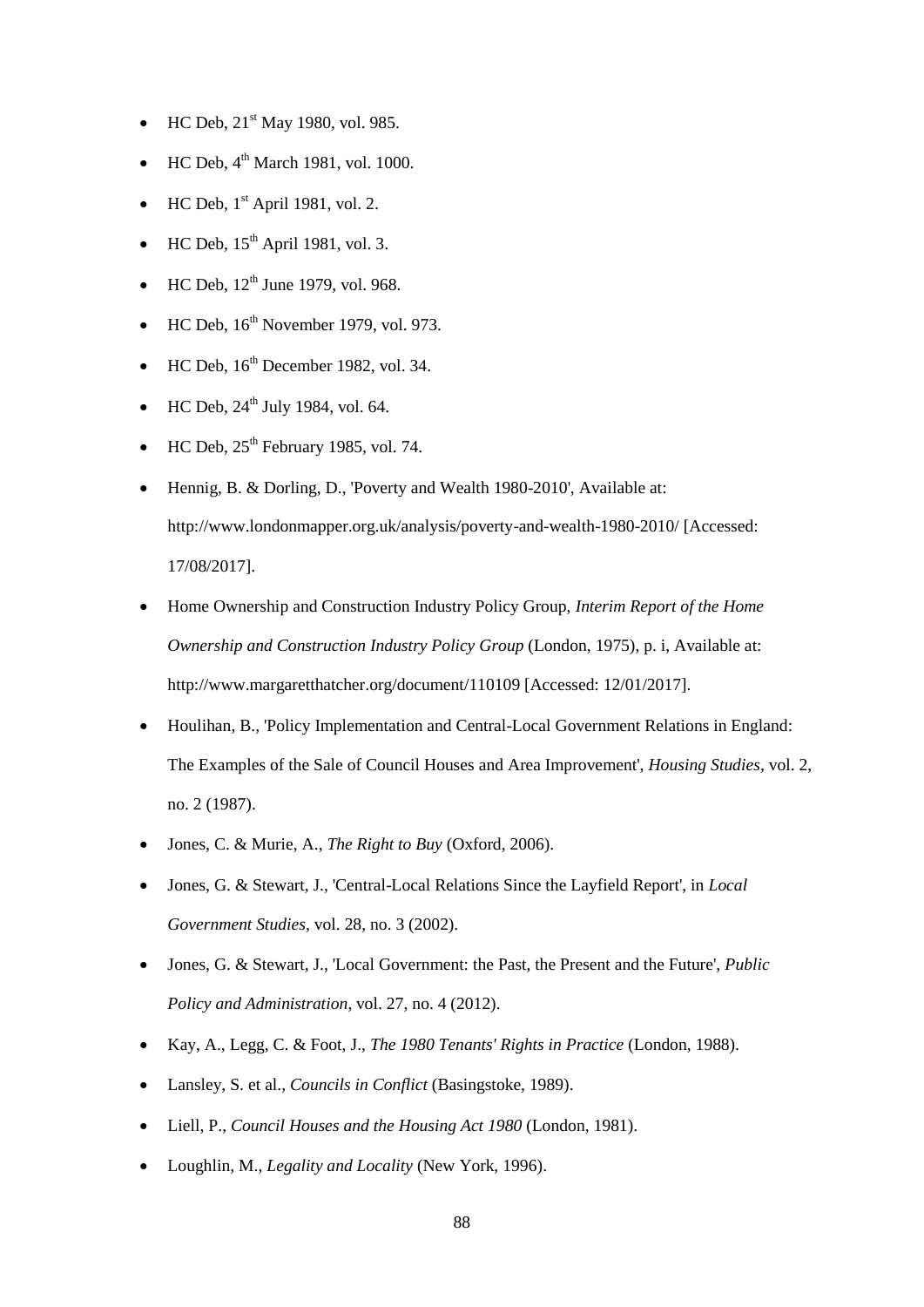- Lynch, M., 'Angry Mob Greeted Former PM in Sheffield', *The Star*, 9<sup>th</sup> April 2013 [Online], Available at: http://www.thestar.co.uk/news/angry-mob-greeted-former-pm-in-sheffield-1- 5564790 [Accessed: 21/08/2017].
- Mullins, D. & Murie, A., *Housing Policy in the UK* (Basinstoke, 2006).
- Pauley, R., 'GLC Characters Stage Their Own Version of Spitting Image Show', *Financial Times*,  $12^{th}$  March 1985, p. 9 [Online], Available at: http://find.galegroup.com.lcproxy.shu.ac.uk/ftha/infomark.do?&source=gale&prodId=FTHA &userGroupName=hallam&tabID=T003&docPage=article&docId=HS2304523958&type=m ultipage&contentSet=LTO&version=1.0 [Accessed: 31/07/2017].
- Payling, D., '"Socialist Republic of South Yorkshire": Grassroots Activism and left-Wing Solidarity in 1980s Sheffield', *Twentieth Century British History*, vol. 25, no. 4 (2014).
- Price, D., *Sheffield Troublemakers* (Stroud, 2012).
- Radford, M., 'Auditing for Change: Local Government and the Audit Commission', *The Modern Law Review*, vol. 54, no. 6, (1991).
- Record of conversation between Oliver Letwin and Margaret Thatcher,  $20<sup>th</sup>$  December 1984, pp. 1-2, Available at: https://www.margaretthatcher.org/document/136335 [Accessed: 21/08/2017].
- Reilly, K., 'Read Hillary Clinton's "Basket of Deplorables" Remarks About Donald Trump Supporters', *Time*, 10<sup>th</sup> September 2016 [Online], Available at: http://time.com/4486502/hillary-clinton-basket-of-deplorables-transcript/ [Accessed: 17/08/2017].
- Rhodes, R. A. W., *The National World of Local Government* (London, 1986), cited in Chandler, J. A., *Local Government Under the Thatcher Governments*.
- Seyd, P., 'The Political Management of Decline', in Binfield, C. et al. (ed.), *The History of the City of Sheffield 1843-1993, Volume I: Politics* (Sheffield, 1993).
- Seyd, P., *The Rise and Fall of the Labour Left* (Basingstoke, 1987).
- South Yorkshire County Council, *South Yorkshire Statistics - 1980* (Barnsley, 1980).